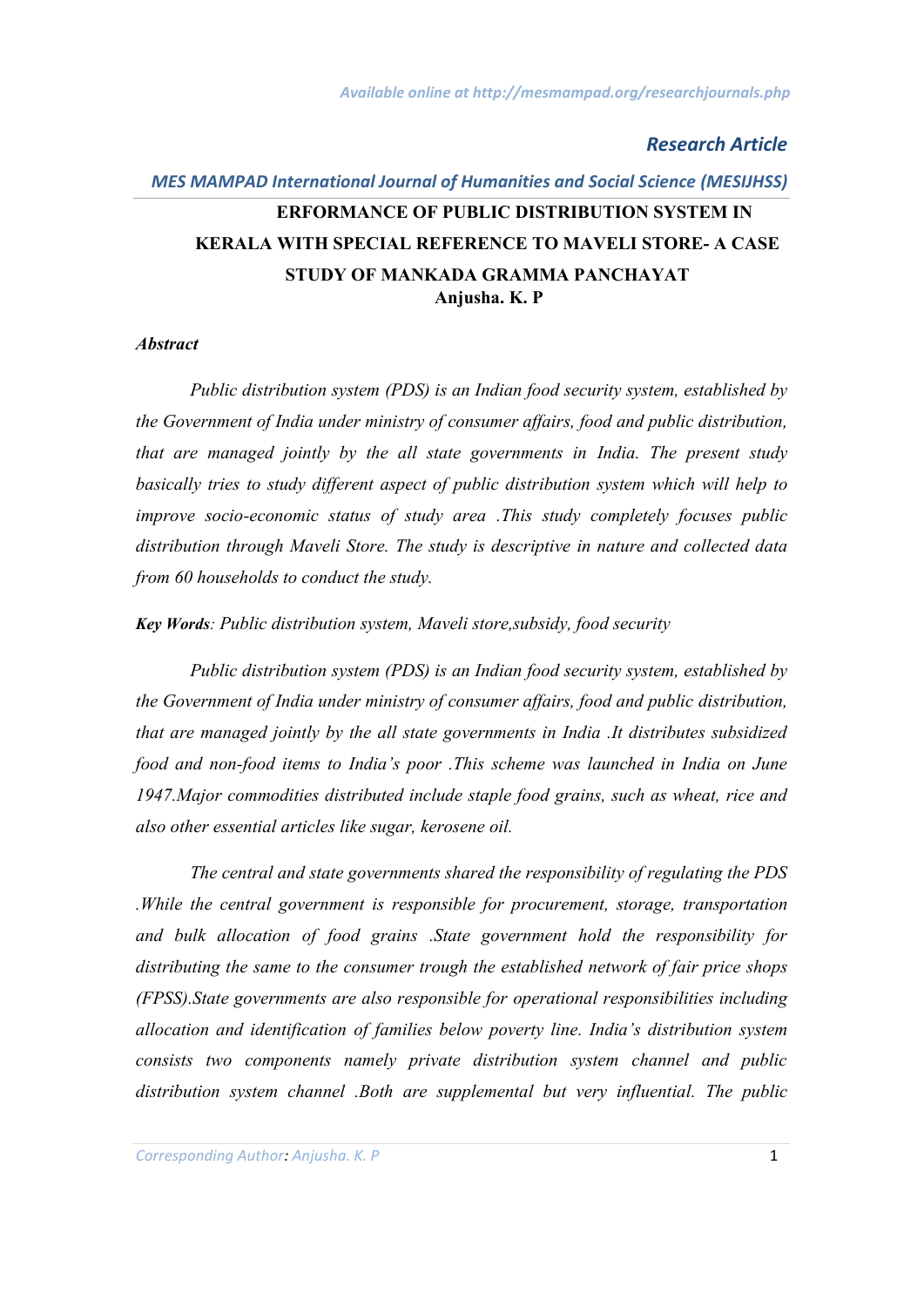*MES MAMPAD International Journal of Humanities and Social Science (MESIJHSS) distribution system channel operates a system which is both anti-inflationary and antipoverty*

*The essential commodities act 1955 was enacted by government of India .As an act to facilitate control and regulate usage of essential commodities and the government of Kerala made the Kerala rationing order in 1965.The civil supplies department*  discharges the responsibilities of market discipline and promotion of consumer *awareness and protection of their interest.*

*Antyodaya Anna Yojana (AAY) and Annapurna schemes are special programs which were launched in 2000, to support the poorest of the poor and needy senior citizens. Both these schemes are linked with the existing public distribution system. More than 1Crore families below the poverty line have benefited through this scheme .At Present the whole country is covered by the public distribution system for food grains. However, there are many differences commodity coverage, entitlements, prices etc……from state to state. The public distribution system as a permanent feature of strategy to control prices, reduce fluctuations and achieve equitable distribution of essential commodities. Now a day there is tremendous growth in the use of PDS. The government of Kerala assists this operation by giving grant every year .The task has been fulfilled through the network of maveli store. Now maveli store has become a familiar and accessible among consumers rather than ration shop.*

*Thus governments has introduced a dual-pricing formula in the public distribution which would ensure a better deal to the 32crore of people living below the poverty line, designated targeted public distribution system will thus provide 10kgs food grains per month to families living below the poverty line with annual income of Rs 15000,or less. Special cards are be issued to those families the issue prices of food grains sold to holders of special cards have been fixed at Rs 3.50 per kg of rice and Rs 2.50 per kg of wheat .For card holders who are above the poverty line the revised issue prices will be Rs 6.50 and Rs 7.50 for fine and super fine varieties of rice and Rs 4.50 for a kg of wheat.*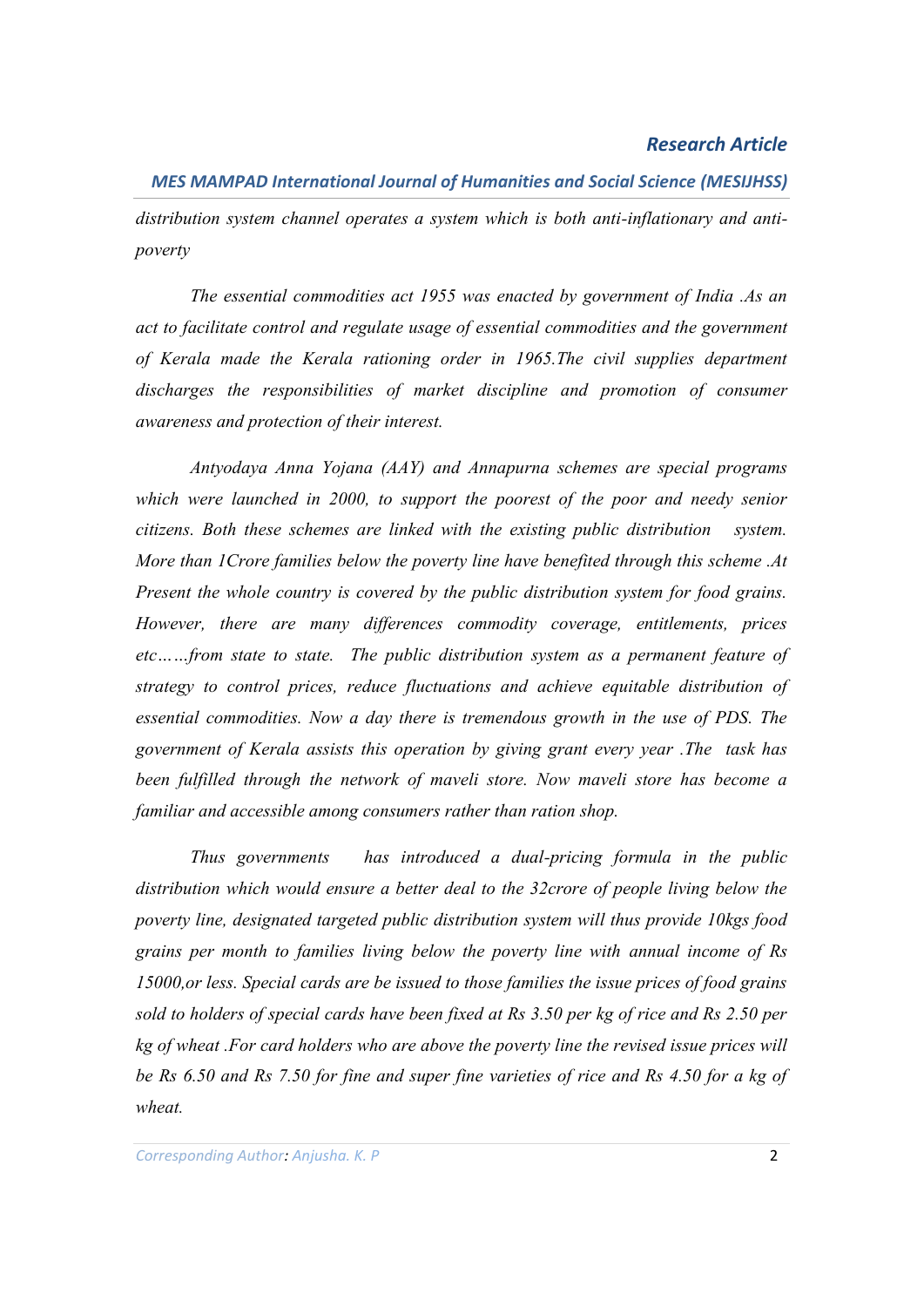## *MES MAMPAD International Journal of Humanities and Social Science (MESIJHSS)*

*The total food subsidy has been projected at Rs 8,282Crore. Prior to the introduction of revised PDS, the subsidy had been calculated at Rs5, 884crore.The annual income of Rs 15000 a year cut off line had been fixed by the planning commission using the methodology devised by the expert group led by Prof Lakdawala Subsequently the amount of supply of food grains for a family living below the poverty line (BPL) has been enhance from 10kg per month per family to 25kg per month per family. Thus, in order to make PDS more responsive to the needs of the poor, the targeted public distribution system (TPDS) was introduced in June 1997.This system is now making attempt to target families below the poverty line (BPL) at heavily subsidized rates.*

#### **Major Objectives of PDS**

- 1. To protect the low income groups by guaranteeing the supply of certain minimum quantities of food grains at affordable price.
- 2. Ensuring equitable distribution.
- 3. Controlling the price rise of essential commodities in the open market.

The study basically tries to study different aspect of public distribution system which will help to improve socio-economic status of study area .This study completely focuses public distribution through Maveli store. Maveli store is a venture of the Kerala State civil supplies corporation (supply co)under thegovernment program of market invention, pulses and spices are purchased and sold to the consumers at subsidized prices fixed by government. The government of Kerala aids this operation by giving grants every year.

The prime objective of the state food policy is to eliminate hunger and poverty by ensuring food security to all the people. The Government of Kerala has been implementing universal public distribution system to realize this objective .Adequate availability of food grains at affordable rates and ensure easy access of public distribution system outlets by establishing it in close proximity to habitations are the key parameters on which the system of public distribution is being built.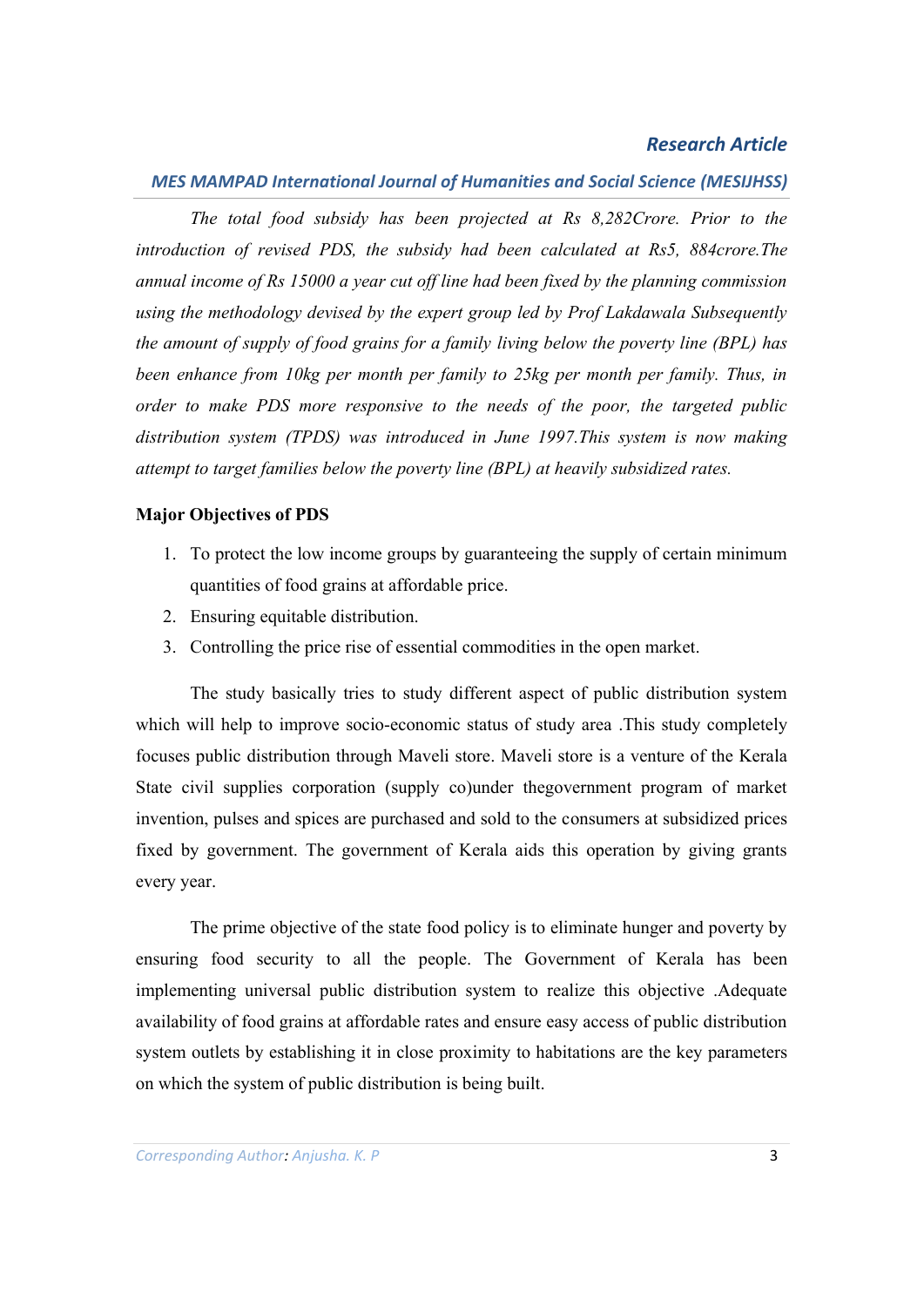## *MES MAMPAD International Journal of Humanities and Social Science (MESIJHSS)*

Although Targeted Public Distribution System (TPDS) is advocated by government of India it may lead to exclusion of large number of genuine BPL families and vulnerable APL families thereby depriving them from the benefit of public distribution system. The process of identifying BPL families is also fraught with errors and bias resulting in high level of exclusion of deserving family's .Further due to unforeseen natural calamities like droughts, floods and disaster….,a large number of vulnerable APL families may be forced in to poverty trap again. Our rigid government system will not be able to respond quickly to such situation. Therefore targeting a specific segment of population as BPL or APL and excluding large number of vulnerable families under public distribution system is felt administratively unacceptable and socially risky to the government .thus out of its own experience government of Kerala better feels that universal public distribution system assures better food security to people

#### **Methodology**

The research design is descriptive in nature and it involves observing and describing the behavior of the subject wit out influencing it any way. In order to carry out the project work sample size is fixed as 60 and method used for sample selection was convenience sampling. It is the process of collecting information as a representative part of the population. For this study both primary and secondary data has been used. Data collected from60 numbers of maveli store. The data has been collected from direct consumer through a structured questionnaire, and the secondary data's has been collected from books, internet, and journals etc.

#### **Analysis**

In order to collect primary data for analyzing the performance of PDS in Mankada Gramm Panchayat, sample has been collected from 18 ward among the 60 households with the help of pre-scheduled questionnaire. The study mainly focus the socio-economic status of study area through PDS and so education level ,occupation ,income level are the major factors of the study and also this study tries to reveal the benefit derived out of PDS and the problem related to PDS. Educational level of sampled consumers is given below: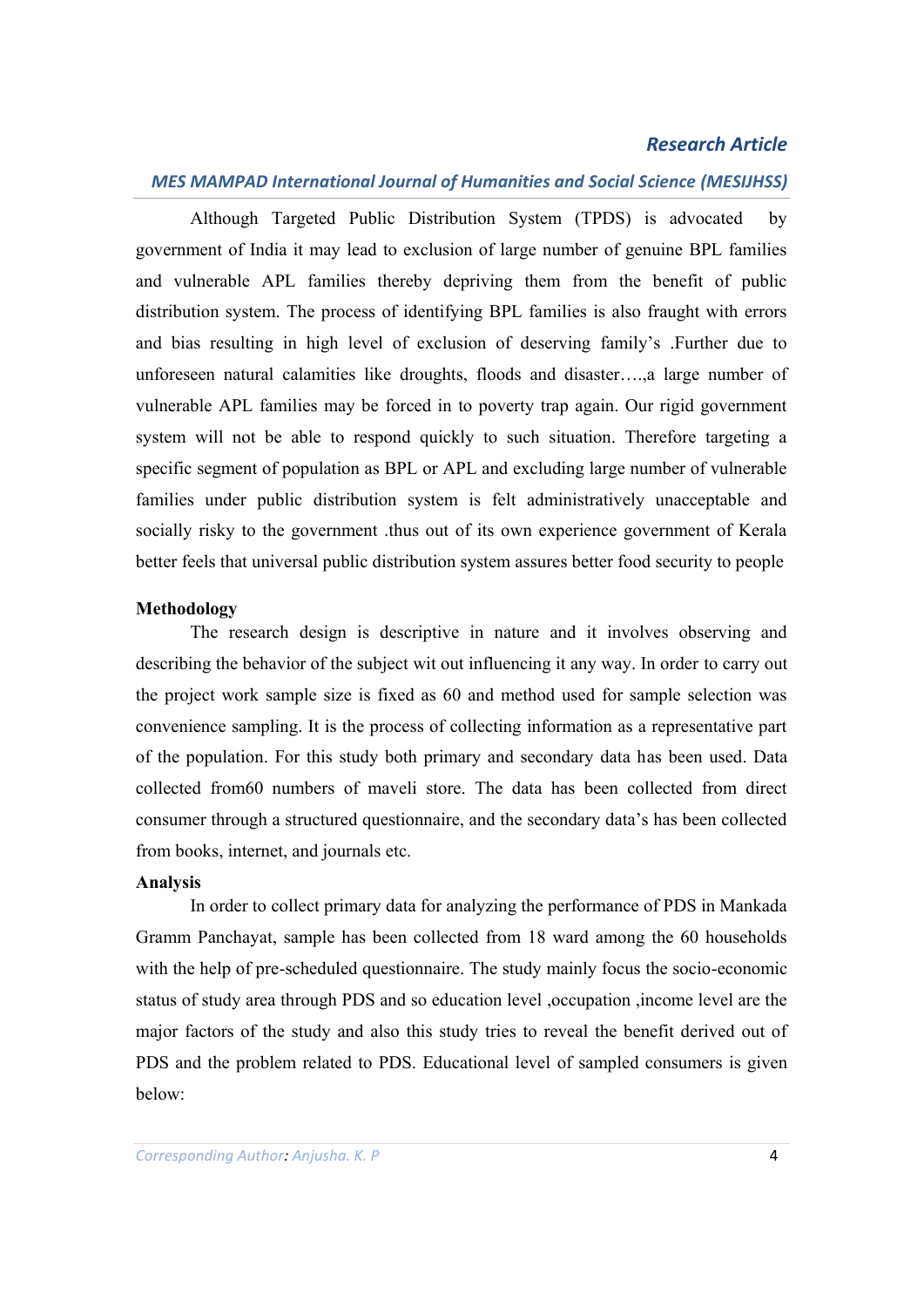#### **Education Level of Consumers**

Table 1: Education Level of Consumers

| <b>Class</b>           | <b>No: of Respondent</b> | Percentage |
|------------------------|--------------------------|------------|
| Illiterate             | 14                       | 23.3       |
| <b>SSLC</b>            | 30                       | 50         |
| Plus Two               |                          | 10         |
| <b>Higher Educated</b> | 10                       | 16.7       |
| <b>Total</b>           | 60                       | 100        |

Source: Primary data

Education is classified in to four categories that is Illiterate, SSLC, Plus two and Higher educated. The study shows that 23.3% of consumer are illiterate,50% of consumers are SSLC, 10% of consumers are Plus two and16.7% of consumers are higher educated. The table specifies that highly educated or above SSLC are prefer less maveli store. The study also reveals that 66.7% of consumers are daily wages only 4% of consumers are private employees and 8% are both government employees and others and so, most of the consumers are daily wage earner and the majority of consumers included 5000-10000 monthly income group and least number of consumers are among the high income group.

Opinion about prices is depicted in Table No.2

#### **Opinion about Price**

Table:2 Opinion About Price

| Opinion      | <b>No:of Respondent</b> | Percentage |
|--------------|-------------------------|------------|
| Very High    | 2                       | 3.4        |
| High         | 10                      | 16.6       |
| Moderate     | 32                      | 53.3       |
| Low          | 14                      | 23.3       |
| Very Low     | $\mathcal{D}$           | 3.4        |
| <b>Total</b> | 60                      | 100        |

**Corresponding Author: Anjusha. K. P** 5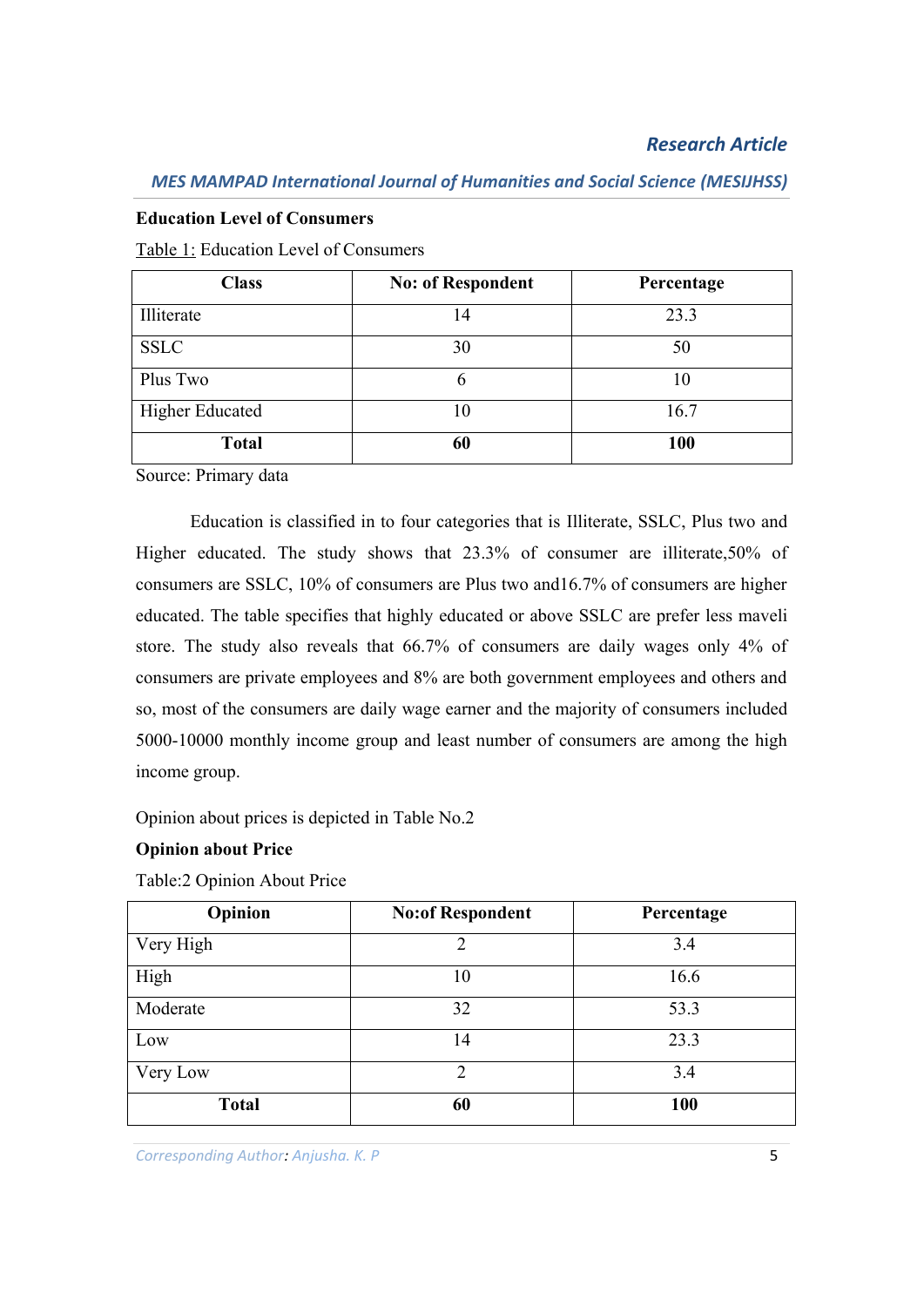Source: Primary data

This table is showing opinion about price charged by PDS.3.4% of respondents opined maveli stores charged very high price.16.6% of consumers suggest high price charged by maveli store.23.3% of consumers opined maveli store charged low price,3.4% of respondents suggest very low price charged by maveli store and most of the consumers that is 53.3% are opined maveli stores charged moderate price. so that majority of the people attracted to maveli store on the basis of faire price so, price is the main factor which attract people to maveli store.

#### **Opinion about Quality of Food Items**

| Opinion      | <b>No:of Respondent</b> | Percentage |
|--------------|-------------------------|------------|
| Very Good    | 8                       | 13.3       |
| Good         | 30                      | 50         |
| Average      | 14                      | 23.4       |
| Bad          | 6                       | 10         |
| Very Bad     | $\mathfrak{D}$          | 3.3        |
| <b>Total</b> | 60                      | 100        |

Table:3 Opinion About Quality of Food Items

Source:Primarydata



Figure: 1

**Corresponding Author: Anjusha. K. P** 6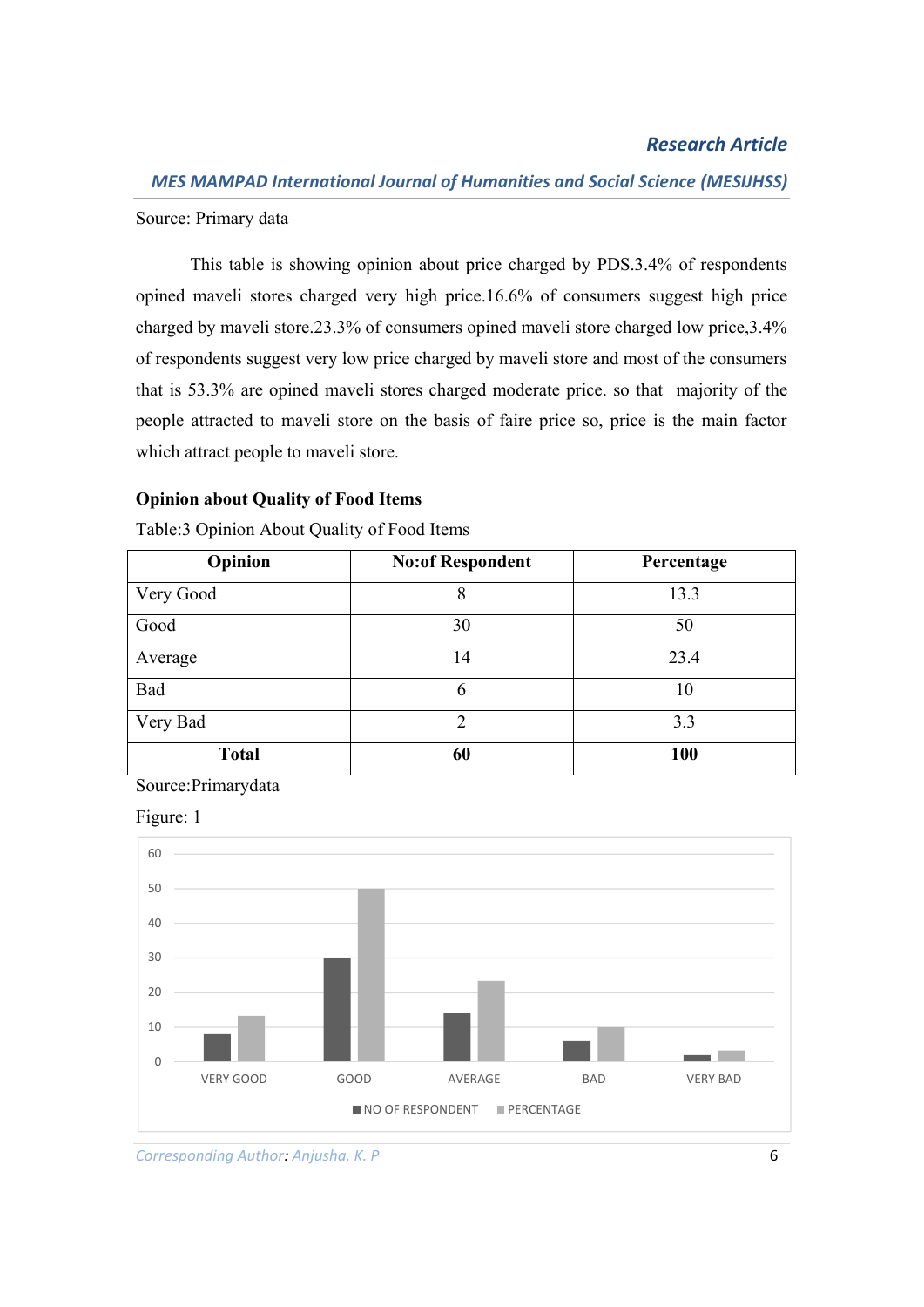## *MES MAMPAD International Journal of Humanities and Social Science (MESIJHSS)*

It is clear that opinion about quality of food items.13.3% of consumers suggest very good quality items provided through PDS. 50% of them opined good,23.4% of consumers suggest quality of product have average level. 10and 3.3 of them suggest product quality is bad and also very bad. Most of the consumers suggest products of maveli store have good quality level.

## **Common Difficulties Faced From Maveli Store**

| <b>Difficulties</b>                 | <b>No:of Respondent</b> | Percentage |
|-------------------------------------|-------------------------|------------|
| <b>Inferior Quality</b>             | 4                       | 6.7        |
| Long Queue                          | 40                      | 66.7       |
| <b>Black Marketing</b>              |                         |            |
| More Than Prescribed Rate           | $\mathcal{D}$           | 3.3        |
| Faulty Weightment                   | $\mathcal{D}$           | 3.3        |
| Un Availability of Branded Products | 12                      | 20         |
| <b>Total</b>                        | 60                      | 100        |

TABLE: 4. Common Difficulties Faced From Maveli Store

Source:Primarydata.



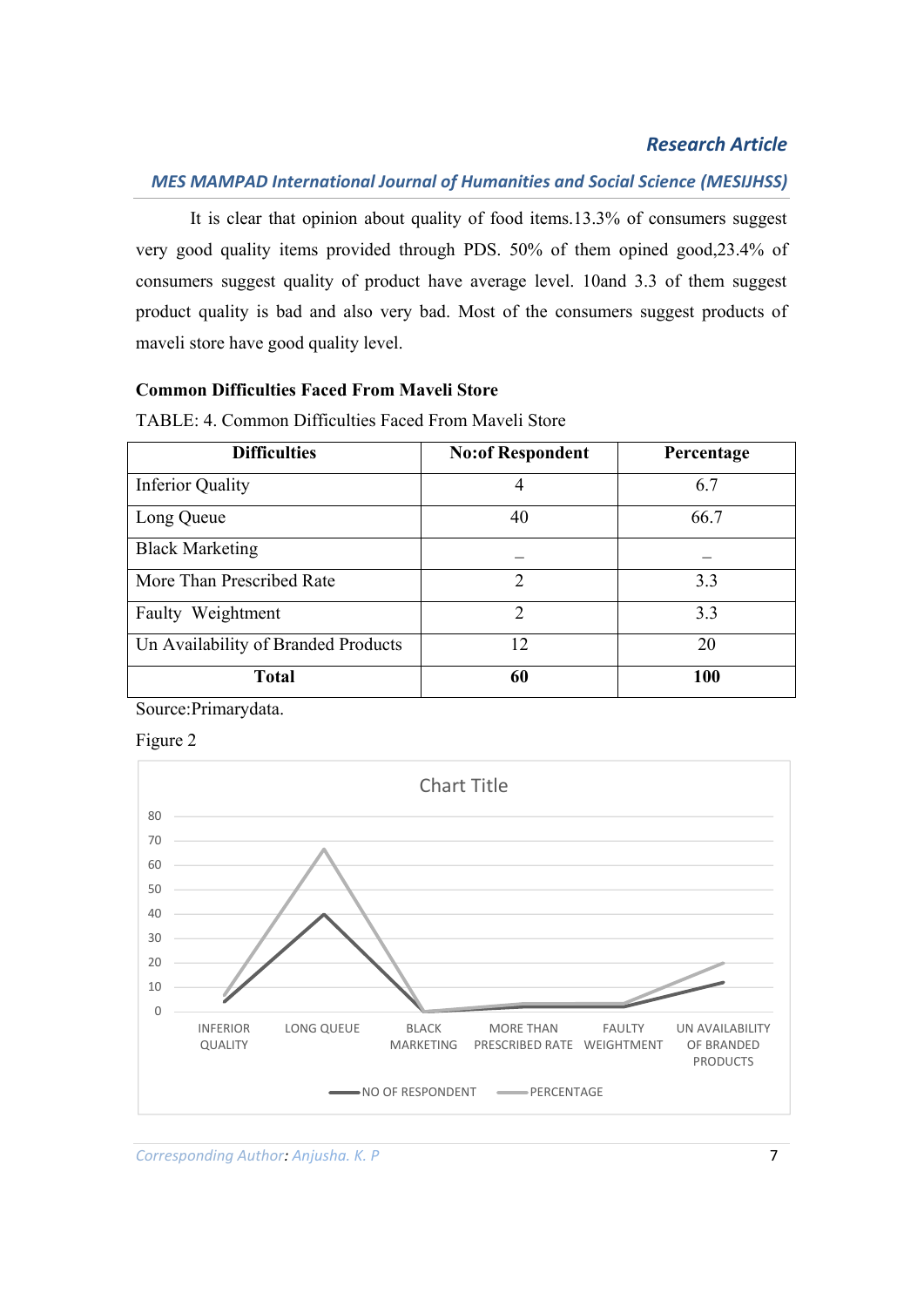## *MES MAMPAD International Journal of Humanities and Social Science (MESIJHSS)*

It is clear that one of the most common difficulty faced from maveli store is long queue,20% of people face difficulty is un availability of brand products.6.7% of consumers suggest the main difficulty is inferior quality and 3.3% of consumers suggest main difficulty is they faced from maveli store is both more than prescribed rates and faulty weights .It is clear that black marketing does not exist in Maveli store. Besides in the above the study we can understand that maveli stores are insufficient to provide proper availability of food items and most of the respondents opined they did not get perfect awareness about subsidized food grains per month and unavailability of branded products is the major difficult problem facing from maveli store

#### **Suggestions:**

Maveli stores should be make efforts to improve various services offered by it, and it should be continued to enabling poor people to avail them in better service and also it should try to bring transparent service, provide more branded products.

#### **Conclusion:**

From the study it is concluded that the low income groups get quality product at fair price. The objectives of maveli store is that of price stabilization and poverty elimination. They are help full to avoid poverty of our nation. In the present situation in mankada Panchayatthe usage of Maveli store increases day by day because their quality of product, service availabilities etc. The analysis has shown that Consumers have positive attitude towards Maveli store in Mankada Panchayat.

#### **References**

- 1. Surya Narayana.M.H.: *"PDS Reform and scope for commodity based targeting"*.
- *2.* Ruddar Duff: *"Food Security in India"- papper presented seminar on social on India.*
- *3.* Ravi.k&Radakrishna: *"National Food Security" A policy perspective for India.*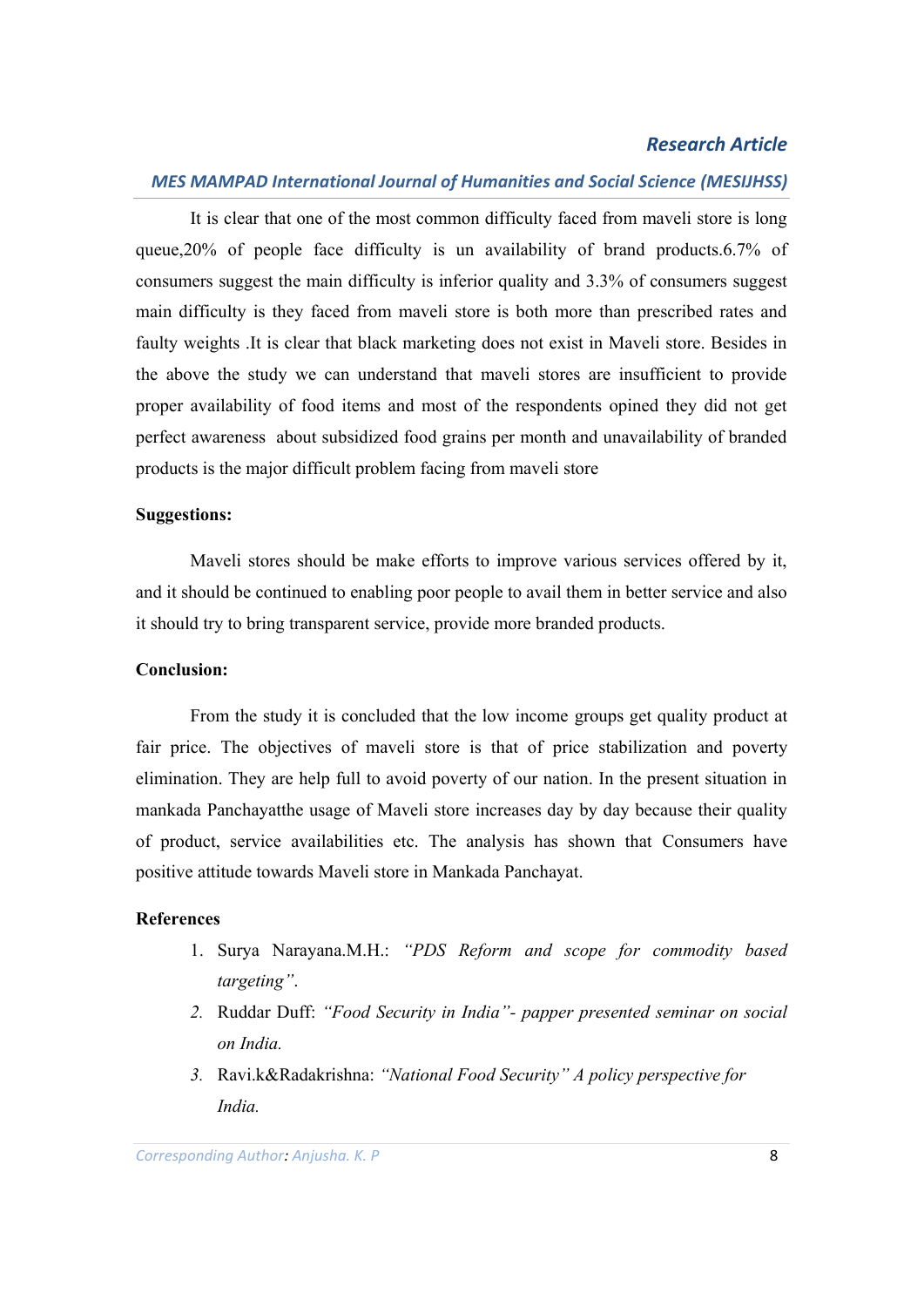- 4. Ishwar.c.Dingra﴾ 1995 ﴿: *The Indian Economy- Resources Planning development and problem Sulthanchand&Sona- New Delhi*.
- 5. PhanaSulkar.S.J: *Edible oil problem and Public Distribution, Economic and political weekly Vol xxv – Dec – 1990*
- *6.* Aravind Gupta: *Public Distribution of food grains in India CMA menegraph No. 69.*
- 7. Gupta ﴾ 1997 ﴿: *Distribution of food grains in India.*
- 8. Mishra G.P  $\{1979\}$ : "Food Policy and Procurement of food grains."
- 9. Journals:

Southern economics

Yojana

w.w.wpds in India.com

w.w.wpds in Kerala.com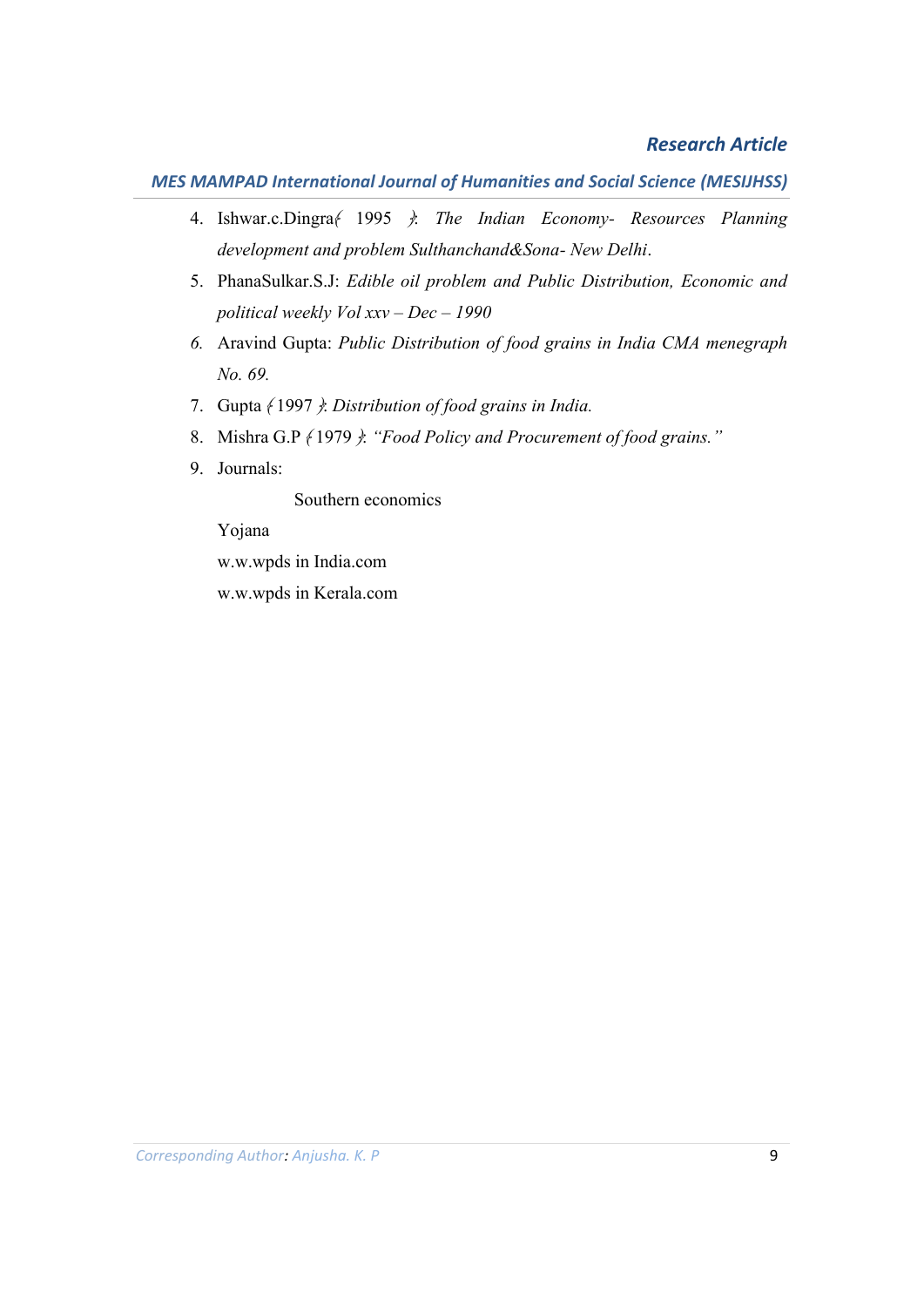# *MES MAMPAD International Journal of Humanities and Social Science (MESIJHSS)* **PROBLEMS FACED BY WORKING WOMEN IN THEIR WORKING PLACE: AN OCCUPATION WISE ANALYSIS**

#### **Anusha George**

#### **Student, Third Semester MA Economics, MES Mampad College, Mampad**

#### *Abstract*

*Generally women have to play various roles in our social life. But mostly they are considered as backward or depressed class of people. The attitude towards women is changing at present in our society. Most of them are now working in organised and unorganised sectors. At present they earn, and their decision powers increased also. But as a member from the depressed class they are facing lots of challenges in their working place and family life. This study focuses on issues related to occupational segregation, and the gendered division of domestic duties at home. So this study is proposed to be held in wandoor Gram Panchayat in Malappuram.*

*Key Words: Working women,harassment,working place*

#### **Introduction**

A women who earns a salary, wages, or other income through regular employment, usually, outside the home is called working women. In other words, a woman employed in a manual or industrial labour is considered as working women. Women in workforce earning wages or salary as a part of the modern phenomenon, one that developed at the same time as the growth of paid employment for man, but women have been challenged by inequality in the workforce. Women's lack of access to higher education had effectively excluded them from the practice of well paid and high status occupations.

Majority of female employees tend to pay less than their male counterparts. This is different from direct wage discrimination within occupations, as males in the female dominated professions will also make lower than average wages and the women in the male dominated occupations usually make higher than average wages. The occupational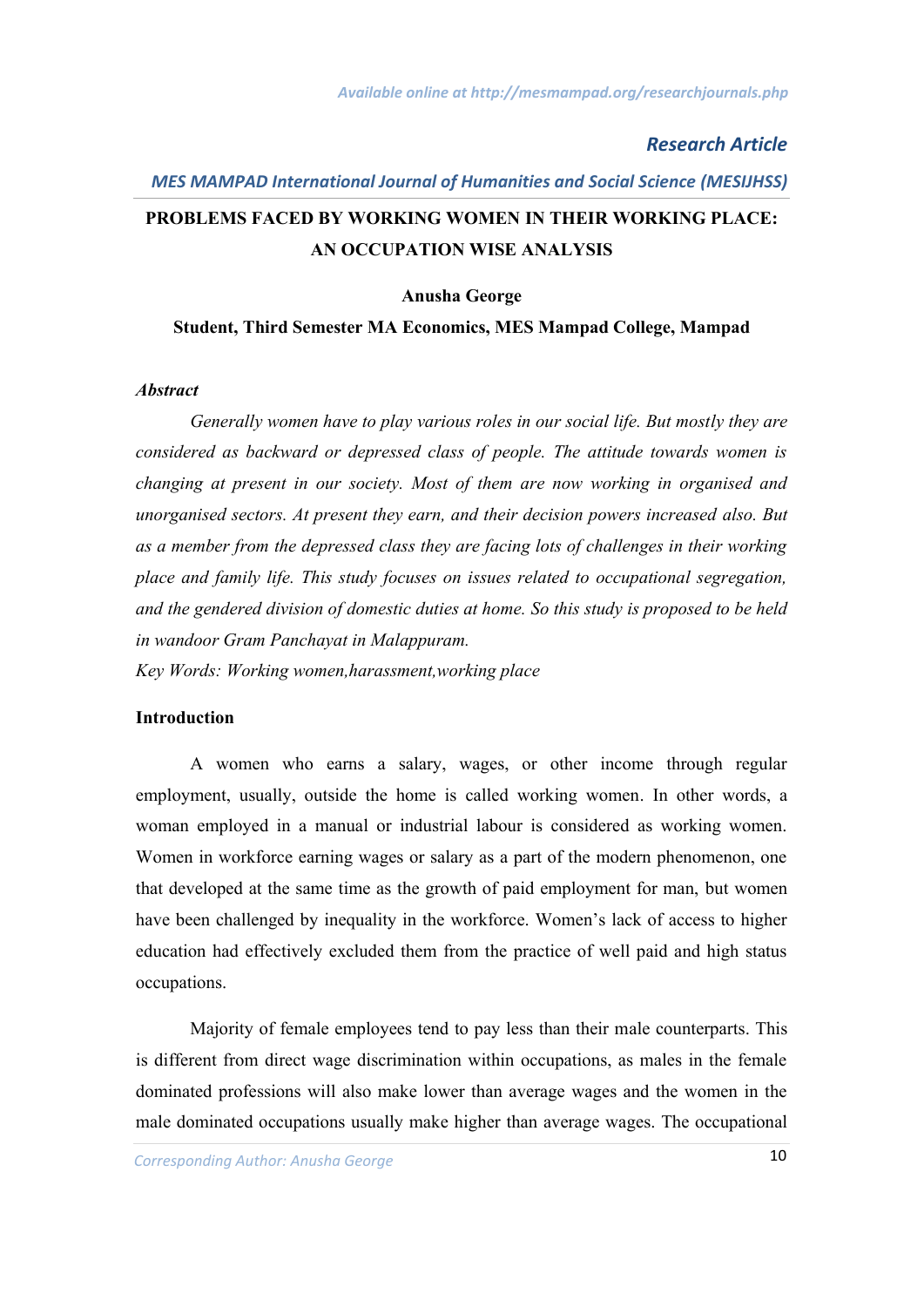## *MES MAMPAD International Journal of Humanities and Social Science (MESIJHSS)*

dissimilarity index is a measure from Zero to Hundred; it measures the percent of labours that would need to be rearranged in to a job typically done by the opposite sex in order for the wage differential to disappear. Working women's status is changed and they have a lot of problems also. As a working woman most of them are facing a conflict between family life and working life. Most of them need to do their domestic duties along with their paid jobs. Most of them are not ready to travel long distance for job due to family restrictions. Safety in working place is another problem. They face much harassment in their working place. Inequality in workplace is also shown in their wages too.

Mainly there are Five problems that the working women are faced:-

- I) Work Life Balance
- II) Gender Pay Gap
- III) Harassment at Work Place
- IV) Unequal Career Opportunity
- V) Impact of having Children in their Career.

#### **Work Life Balance**

Working women wants to make solution for the conflict between working life and family life. Presently our society changes their concern to woman. They also supported to earn by women. But they expected to return home at a certain time, cook, clean and take care of family affairs. That means they are not accepted as working professionals in their family. Now times, they still visualize women as individuals who should be in charge of the kitchen and other domestic affairs.

#### **Gender Pay Gap**

Gender pay gap means the difference between the wages paid to men and women. The gender pay wage gap is shrinking in India. Women earn 56% of what their male colleagues earn for performing the same work. The more educated a women is the wider the gender pay gap. The gender pay gap increases as women advance in their careers. The gender pay gap is an inequality faced by working women in their workplace.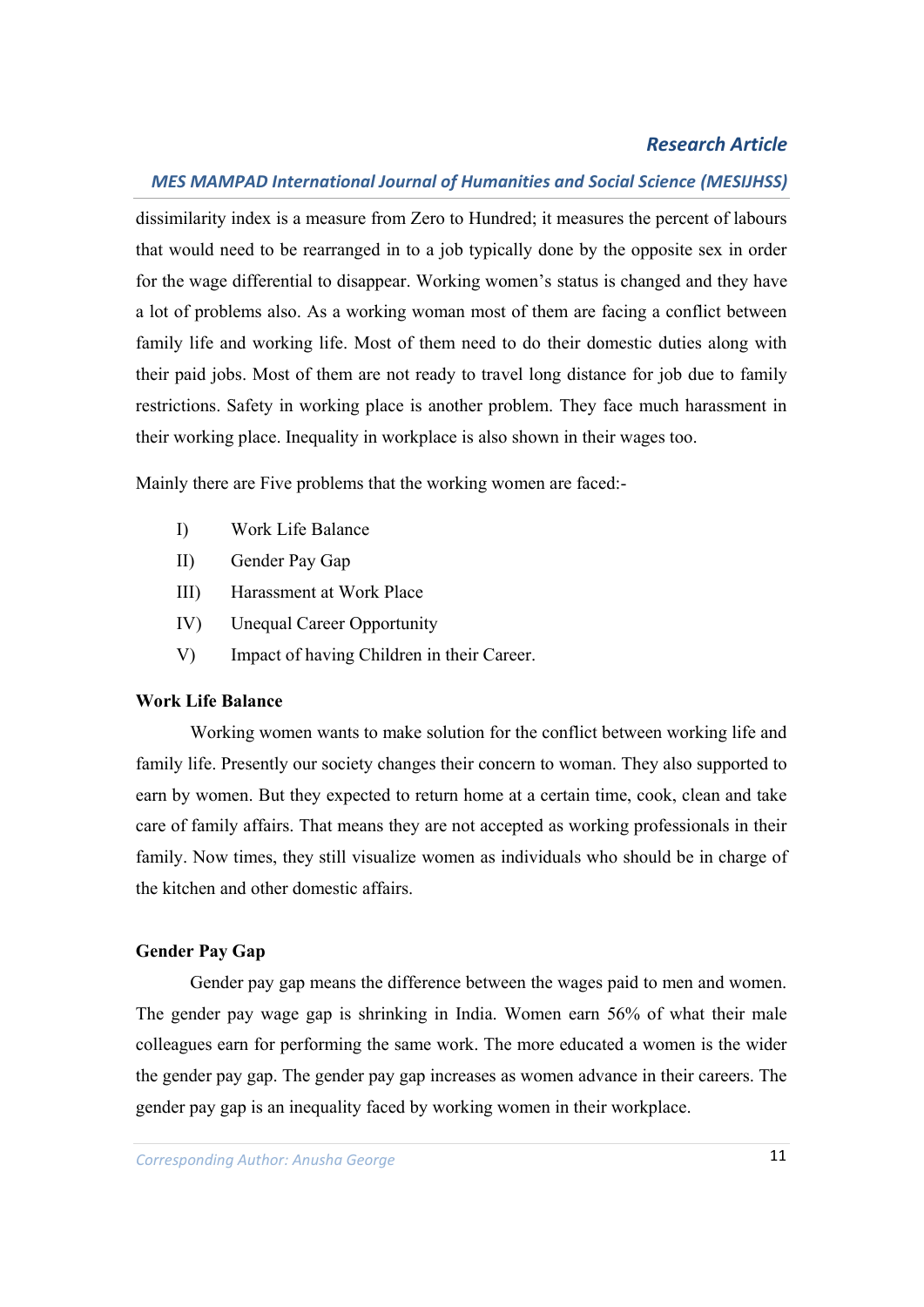#### **Harassment in Work Place**

Woman faces mental or sexual harassment or gender bias in their workplace from the side of their boss or from their male counter parts. Gossips, non-acceptance of talent are the main types of harassments faced by woman. They are not capable to make a voice against this. The harassments will **n**ot reveal by them to their families. If there is such problem most of them are decided to resign the job. But some of them are make wise solutions to it.

#### **Equal Career Opportunities**

There is difference between males and females in making their career progress. Even if both male and female have same educational qualification their career opportunities are different. Most of the time female counter part has a restriction of family. They cannot work in the late nights; they will not have permission for business tours or a long distance to travel. And another problem is that there is no much role model to working women. So they need always a support from their male counter parts.

#### **Impact of Having Children in their Careers**

For a married woman, faces lots of troubles from their families. Having a child will not be permissible in some workplace. If she is pregnant there will be physical problems to her. Such problems can get solutions if their colleagues adjust to it. But some of them will ask to her why you come in this situation. If the baby born then she will need to gave special attention to the baby. This will be conflicted with her family duties and working life.

The problems discussed above are the main problems faced by working woman. In short, discrimination at work, challenges to safety, life and dignity, harassments, nonacceptance of talent, family duties are the problems faced by working women.

Working women in Indian(Source of data is missing) labour force have following trends:-

 Overall the labour force participation rate for women is falling from 37% in 2004-05 to 29% in 2009-10.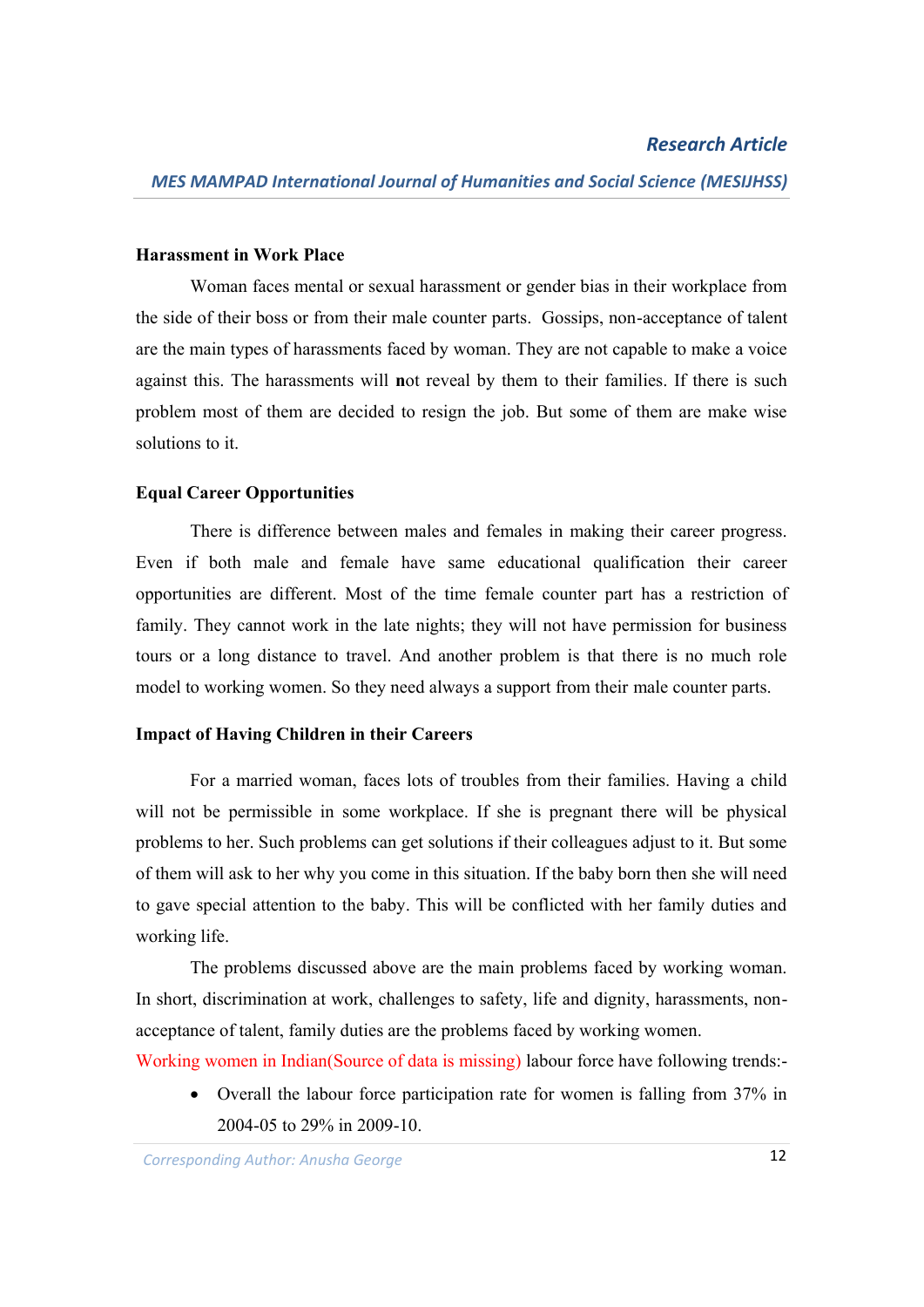*MES MAMPAD International Journal of Humanities and Social Science (MESIJHSS)*

- In 2011-12, women comprised 24.8% of all rural workers, down from 31.8% in 1972-73.
- $\bullet$  In 2011-12, women comprised 14.7% of all urban workers, a small increase from 13.4% in 1972-73.
- 13.4% of Indian working women have a regular salaried job as compared to 21.2% of working men [aged 15-59].

The study depends on primary and secondary data. This study is based on primary data which has been collected by personal interview from working women through 50 samples questionnaire. A sample of 50 working women has been selected on a random sampling basis.

The secondary data which has been collected from selected official journals, records, internet, books, etc.

Working women are those who are earn wage or salary through regular employment outside the home. Working women need to play two roles as a member of the family and as an employee.

Working women get sounder now-a- days. Economic power of them has increased. But even in these times the status of them are has remained unchanged in some perspectives. The imbalances between working life and family life, pay gap, harassments in work place, domestic duties etc are some of them.

These problems affected her working potential, and it will also make her relationships inactive. To get a happy and active life a working women need her family support immensely.

Only a micro level study can provide a concrete and clear cut picture of all these issues in rural areas. So this study is proposed to be held in wandoor Gram Panchayat in Malappuram district with the following specific objectives:-

- To find various challenges faced by working women.
- To analyse the role played by working women in social and family life.
- To study the problems of working women in various occupation.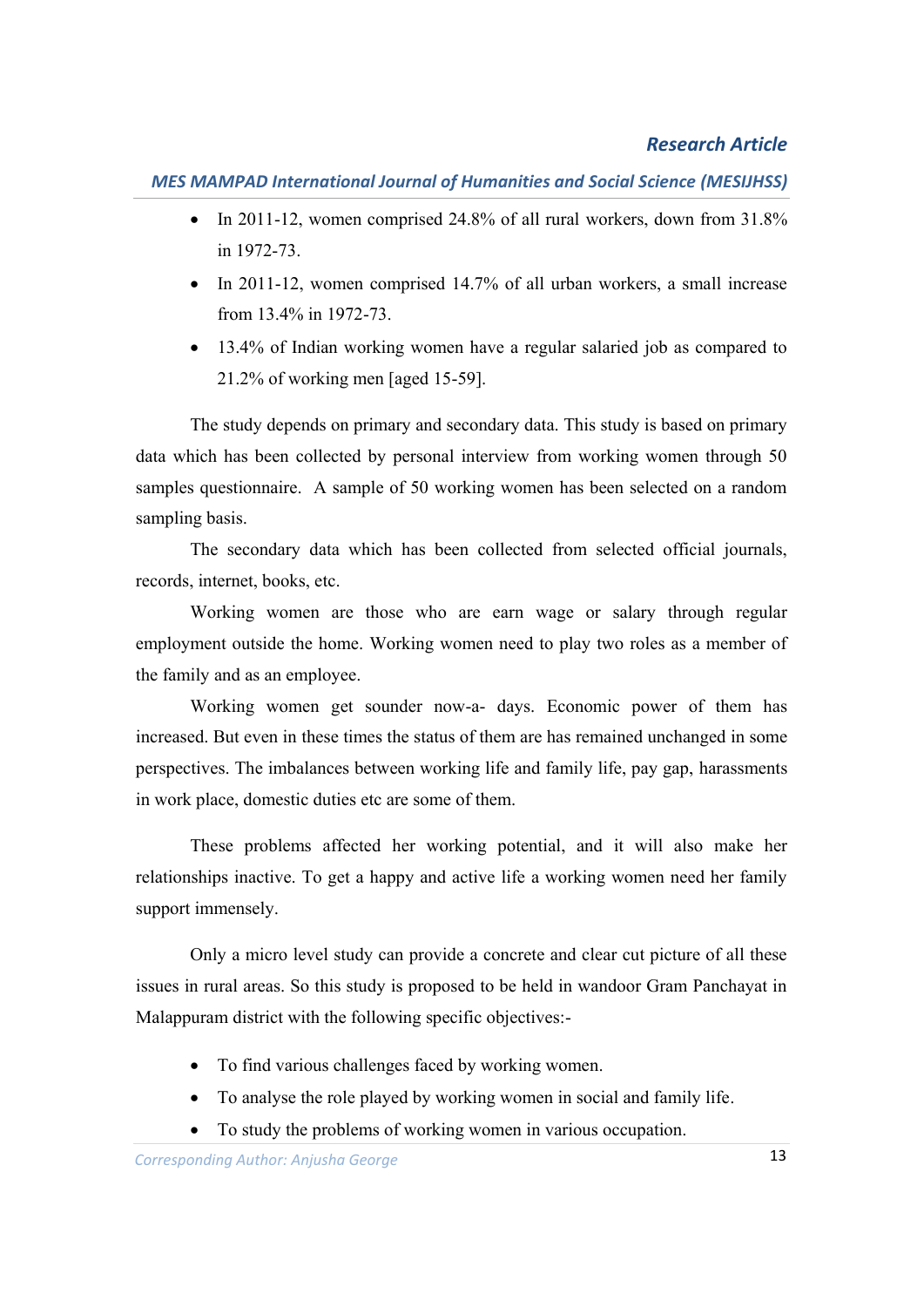## *MES MAMPAD International Journal of Humanities and Social Science (MESIJHSS)*

According to 2011 census there is 12115 total workers in Wandoor panchayath. Among them 9640 males and 2475 females are included. Wandoor has 31% (about 16 thousand) population engaged in either main or marginal workers.50% males and 13% female population are workers.

The analysis of working women problem shows that they want to perform dual role. This became a serious issue in their life. They are suffering from a lot of problems in working life and family life.

An important observation from the analysis of the data is the changing attitude of working women. This changing trend can be seen from the age wise distribution of samples. Most of the samples is included in the age of 25-35. And samples from above 45 are comparatively low. That means as years passing the number of women who enter into work force increased.

Educational qualifications of working women are satisfactory. Most of them have plus two level educations. But the number is comparatively lower in the case of higher education.

Another important finding of this study is that most of the women are working in unorganized sector. Private sector is give job to majority of the women. And most of these jobs are temporary. But they need to work more than six hour.

The study reveals that women prefer the jobs like teacher, nurse, sales girl etc. The main attraction that they pointed out is those jobs are female dominated ones.

But except nurse, police etc women did not prefer night shift jobs. The reasons for this attitude are having child, family responsibility, there is no support from family, less time to spend with children etc. Those who work in night also considered the night duty as a problem which arises due to compulsion.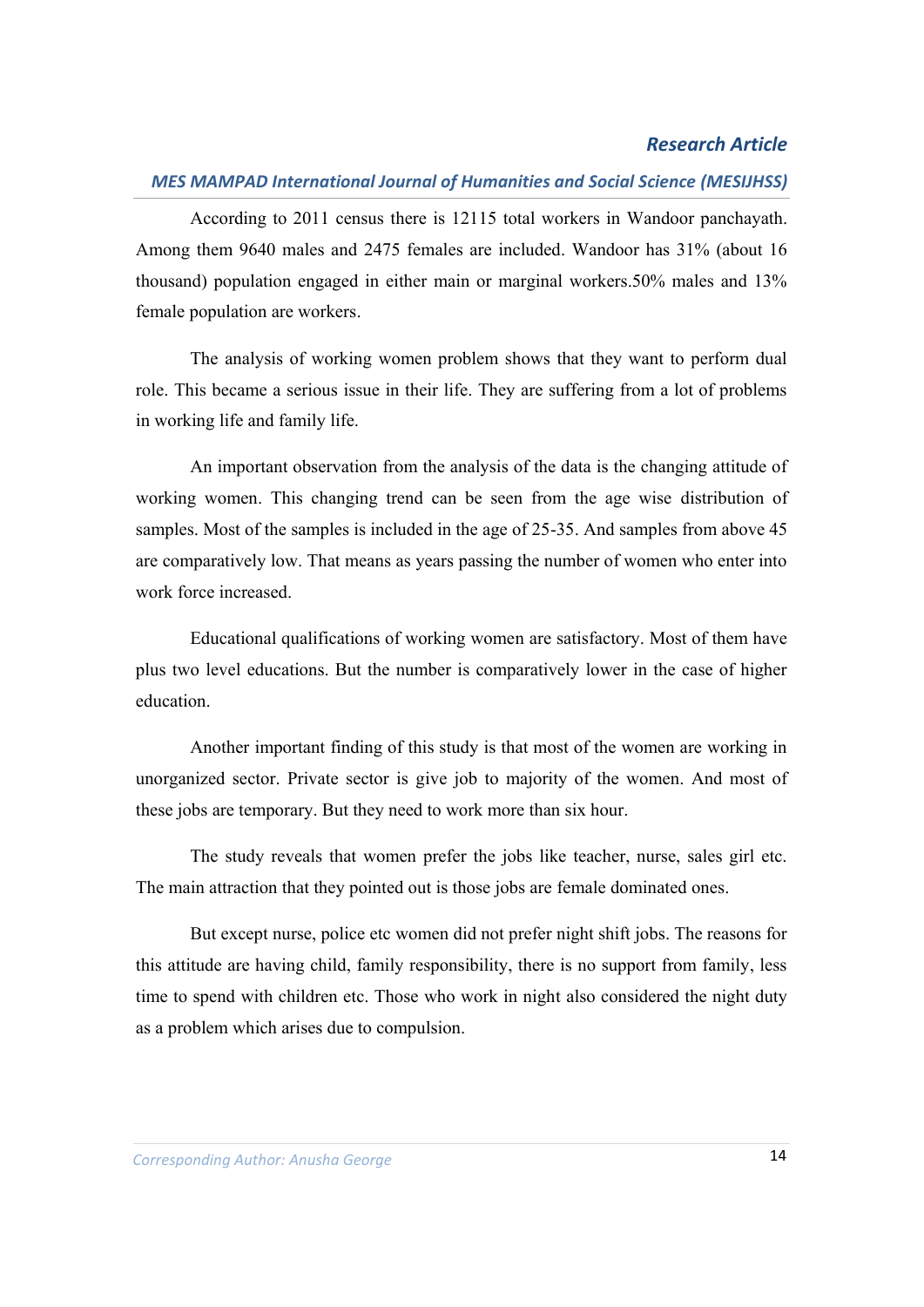## *MES MAMPAD International Journal of Humanities and Social Science (MESIJHSS)*

Another important finding of the study is that the primary reason for work force participation of women is economic fulfilment. They are argued that their remuneration is a support to family expenses. And all of them have economic power by this job.

The major issue they faced are harassments, time management problem, and wage difference. Harassment in work place are divided as mental harassment, gender bias, and sexual harassment. They are not ready to say about these problems. But most of them are agreed that there is mental harassment and gender bias exist in the work place. Harassments at work place faced by sampled working women is given in Table No.1

| <b>Type of harassment</b>          | No. of persons | Percentage |
|------------------------------------|----------------|------------|
| Mental harassment                  | 20             | 40         |
| Gender bias                        | 8              | 16         |
| Sexual harassment                  |                |            |
| Mental harassment plus gender bias |                | 14         |
| No such experience                 |                | 22         |
| <b>Total</b>                       | 50             | 100        |

Table No.1Harassment faced by Working Women at Work Place

Source: Sample Survey

39 out of total 50 samples are agreed that they are facing harassments at work place. 40% of them are facing mental harassment. 16%faced gender bias and 8% faced sexual harassment.14% says that they face both mental harassment and gender bias also.22% says that they have no such experience.

The working women have time management problem. They have no enough time to spend with their children. Workloads, harassments in work place and family duties are badly affect their working potential and health status. They are worked about 6-8 hour in work place and 5-8 hour in home also. Most of the women do their domestic duties such as washing, cooking, cleaning etc. This will make her tired. If she travels regularly for job purpose then the health condition also badly affected. The mode of travelling they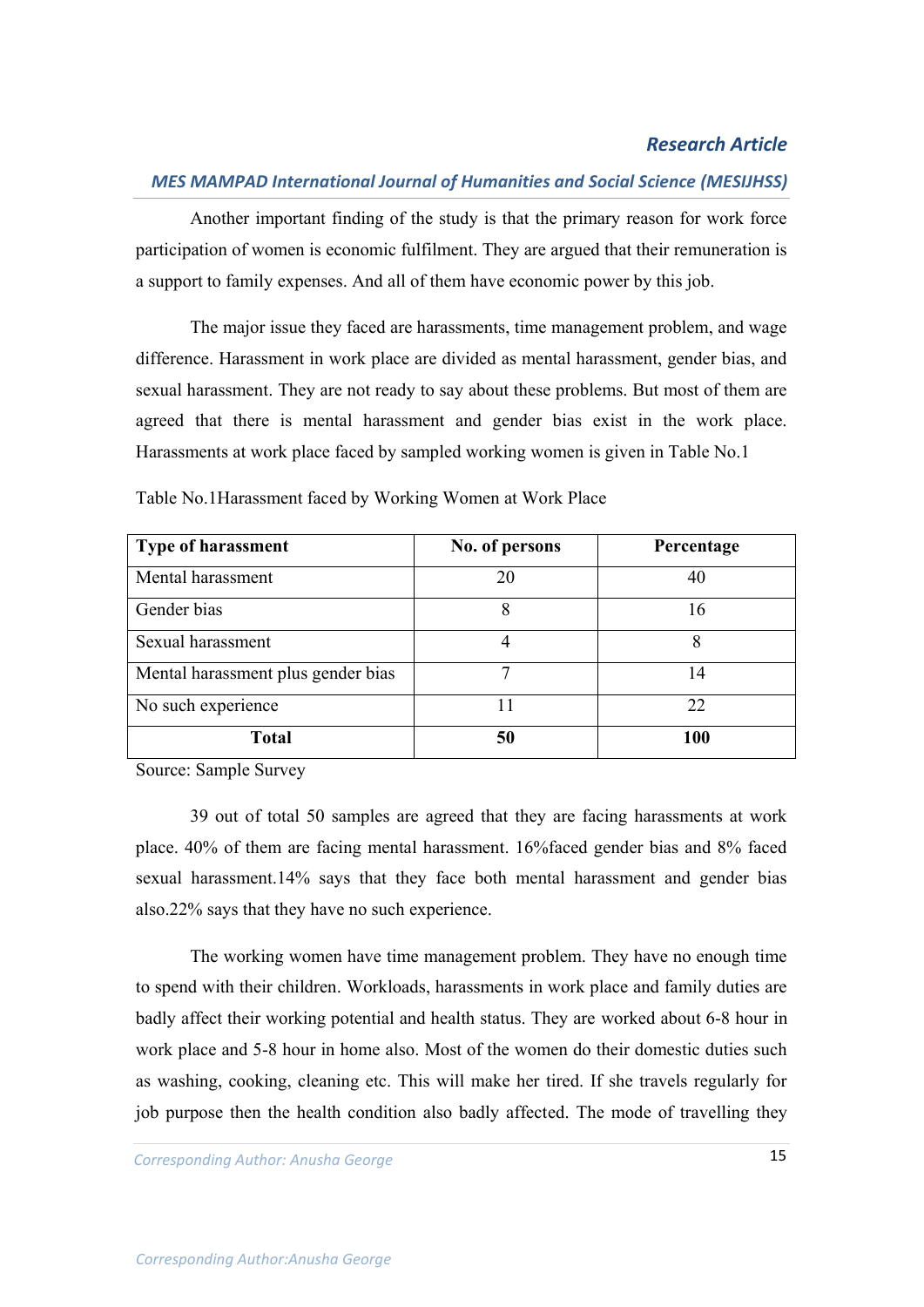## *MES MAMPAD International Journal of Humanities and Social Science (MESIJHSS)*

selected is bus or two wheeler. The main problem of working women is to adjustments in family life and working life. The time management problem is mainly three losses –they are miss of any career related functions, or family functions and time spend with children. The time management problem shown in the following table:-

Table: 2 Time management problem

| Time management problem | No. of samples | Percentage |
|-------------------------|----------------|------------|
| Present                 |                |            |
| Not present             |                |            |
| <b>Total</b>            | 50             | 100        |

Source : sample survey

80 percentage working women faces time management problem. But 20 percentage dose not affected by such problems.

Another area is gender pay gap. More than half of the samples show that there exists wage difference usually above 500. The duty or work load is heavy but the wage is less. The extent of wage difference is shown below:-

| Level of wage difference | No. of samples | Percentage |
|--------------------------|----------------|------------|
| 100-300                  |                | 12         |
| 300-500                  | 13             | 48         |
| 500-1000                 |                | 40         |
| <b>Total</b>             | די             | .00        |

Table: 2 The extent of wage difference

Source: sample survey

50% of total population is suffering from health problems. They have frequent headache, back pain etc. But 22 out of 50 is done physical exercise .others are opinion that there is no time to spend for physical exercise. Those who done physical exercise, is to get relief or to reduce life style diseases. And no one has done it above 45 minutes. The main health problems are shown as below:-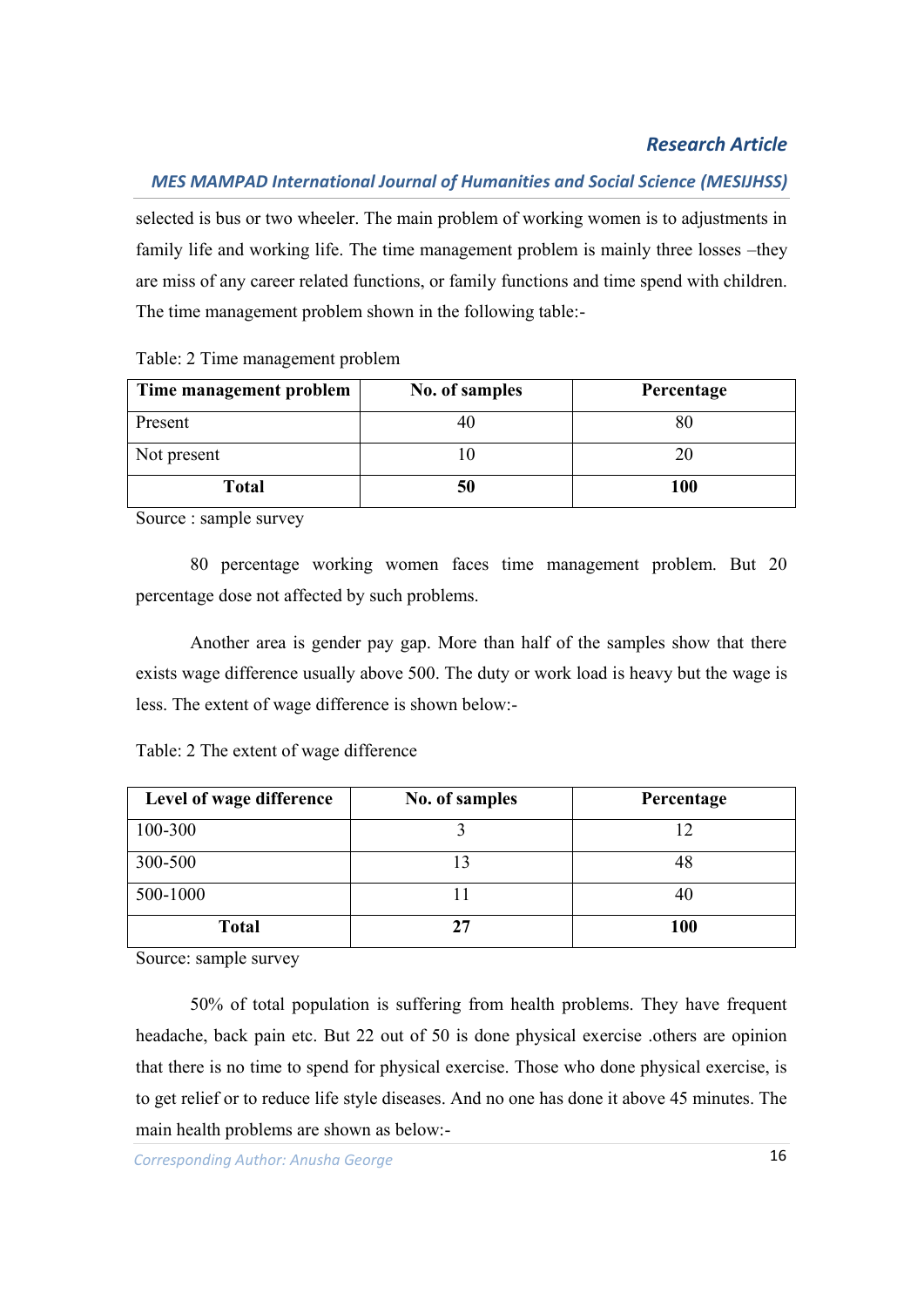| <b>Health problem</b> | No. of samples | Percentage |
|-----------------------|----------------|------------|
| <b>Stress</b>         | 10             | 20         |
| <b>BP</b>             |                | 10         |
| Back pain             |                | 8          |
| Headache              | 6              | 12         |
| No such problem       | 25             | 50         |
| <b>Total</b>          | 50             | 100        |

Table:3 The main health problems

Source:sample survey

50% have no permanent health problem. 20% have stress, 12% have headache, 10% have BP, and only 8%have back pain.

More than half of the population argued that there is no equal career opportunity to women. But they are argued that their family gave full support to them. The following table shows the career opportunity.

Table: 3 career opportunity

| <b>Career opportunity</b> | No. of persons | Percentage |
|---------------------------|----------------|------------|
| Equal                     |                | 26         |
| Not equal                 |                | 74         |
| <b>Total</b>              | 50             | 100        |

Source: sample survey

74% says that there is no equal career opportunity and the remaining 26% says that there is equal career opportunity.

By analysing all these facts we can see that working women have a lot of problems. Even there exist a number of problems they are enjoyed their busy life and economic decision power.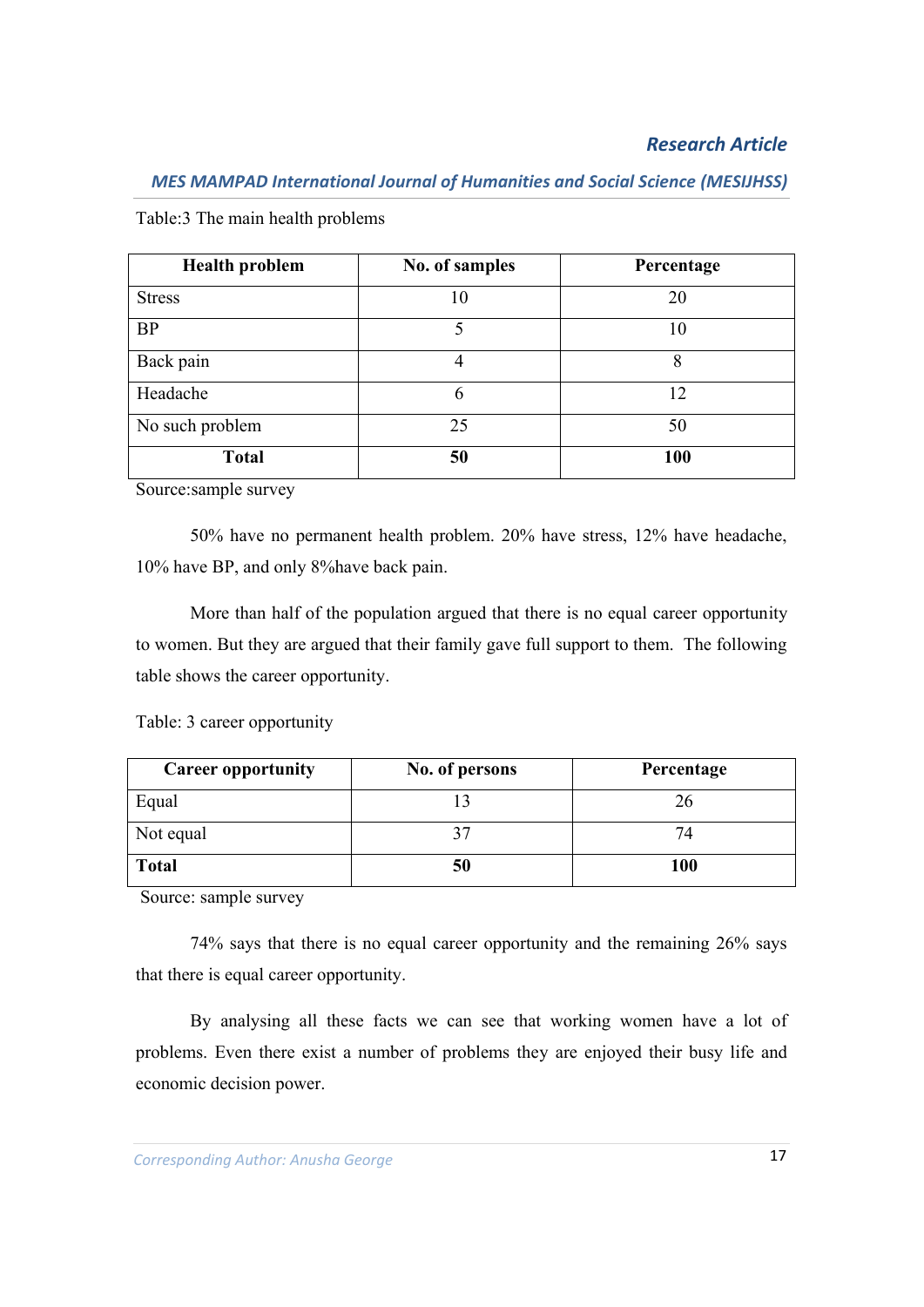#### **Suggesstions**

- Family can give immense support to the busy life of working women.
- Employer should remember that she is not only his staff but also a mother or house wife
- Government can take following steps to improve working women life
	- a. Give higher interest in all bank deposits to women
	- b. Give 30-50% discount in all rail/bus fares to them
	- c. Legislative strict laws against sexual harassment in offices
	- d. Legislate leeway for special leaves needed by working women
	- e. Set up special courts for handling complaints for working women against their employers
	- f. Legislative laws to curb inequality

The problems faced by each working women are common to all and they have unique comments on their family and social life. The problems can be solved through the immense support from family and society also.

#### **References**

- 1. *Indian Economy :* Misra and Puri -2010
- 2. *Indian Economy: Ruddardutt and Kpmsundharan* -2009
- 3. *Kerala 's Development issues the New Millennium* BA Prakash ,VR Prabakaran 2008
- 4. *Women and Health services in HariyalTalunka of Karwar* –ShanthaB.Asthie (southern economist –March 1,2012 )
- 5. *Empowerment of Rural women through healthcare* –Ramna .B .Gouda (southern Economist March 1 ,2012 )
- 6. *Health problems of women in slums* –Mehurunnisa .H .Huller (Southern Economist March 1 ,2013 )
- 7. *Inequalities in Health service* (Economic and political weekly ) .Sept .18 2010 vol No .29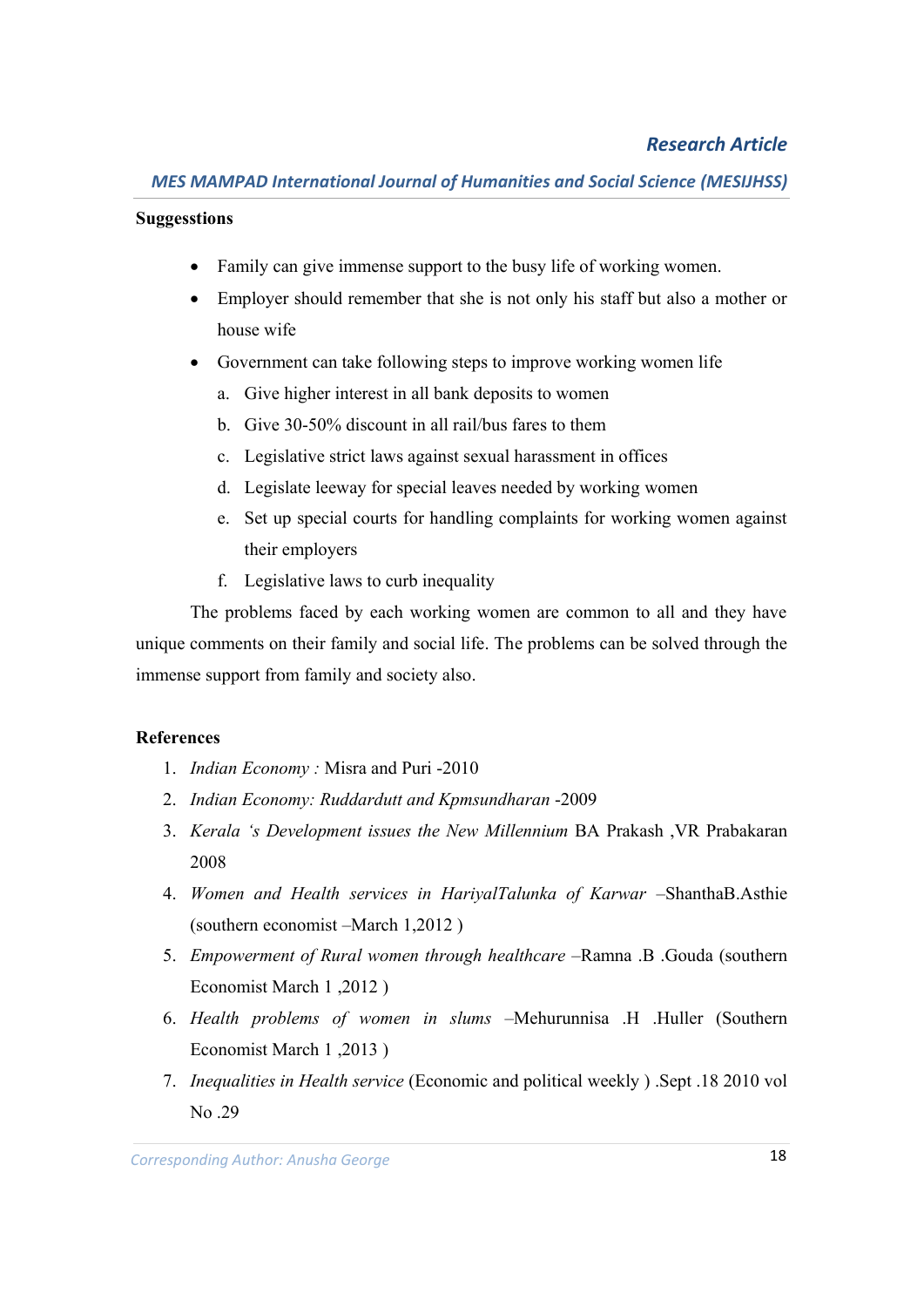- 8. Nutan Kumari study titled *"Life stress in working women : a critical analysis''* ACCT Research journal
- 9. *WOMEN, GENDER AND HEALTH*:A Review of the Recent Literature B. L. Janzen
- 10. Karnataka J. Agric. Sci.,25 (4) : (510-513) 2012
- 11. *Comparative study of mental health of working and non-working women* R. V. MANKANI AND GANGA V. YENAGI Department of Human Development and Family Studies, Rural Home Science College, University of Agricultural Sciences, Dharwad-580 005
- 12. *Sinhgad e Journal of Nursing*, Vol. II, Issue I, June 2012.
- 13. *Mental health of middle aged working women* Mr. Game Vishal Raghunath M. Sc. Mental Health Nursing Aggarwal, O. P., Bhasin, S. K., Sharma, A. K., Chhabra, P., Aggarwal, K. and Rajoura, O. P., 2005,
- *14. A new instrument (scale) for measuring the socio-economic status of a family: Preliminary* study. Indian J. Comm. Med., 34 (4) : 111-114. Bharati, T., and Reddy, N.V., 2002,
- 15. *Sources of job stress among primary school teachers*. J. Com. Gui. Res., 19(2): 247-253. Bhatia, B. D., 1982, Mental health in education. Advanced educational psychology, Sterling publisherspvt. Ltd., Jagadish , S. and Srivastava, A. K., 1983,
- 16. *Manual for mental health inventory,* published by manovaigyanikparikshansansthan,
- 17. Murray, C. L., Gein, I. and Solberg, M., 2003, *A comparison of the mental health of employed and unemployed women in the context of a massive layoff. Women and health,* 37(2): 55-72Ojha, S. and Rani, U., 2004,
- 18. *A comparative study of the level of life stress and various dimension of mental health among working and non-working Indian women*.J. com. Guid. Res., 21(3): 297-303. Rastogi, R. and Kashyap, K., 2001,
- *19. A study of occupational stress and mental health among married working women.* J. Com. Guid. Res., 18(2): 189-196.

*Corresponding Author: Anjusha. K. P* 19 *Corresponding Author: Anusha George*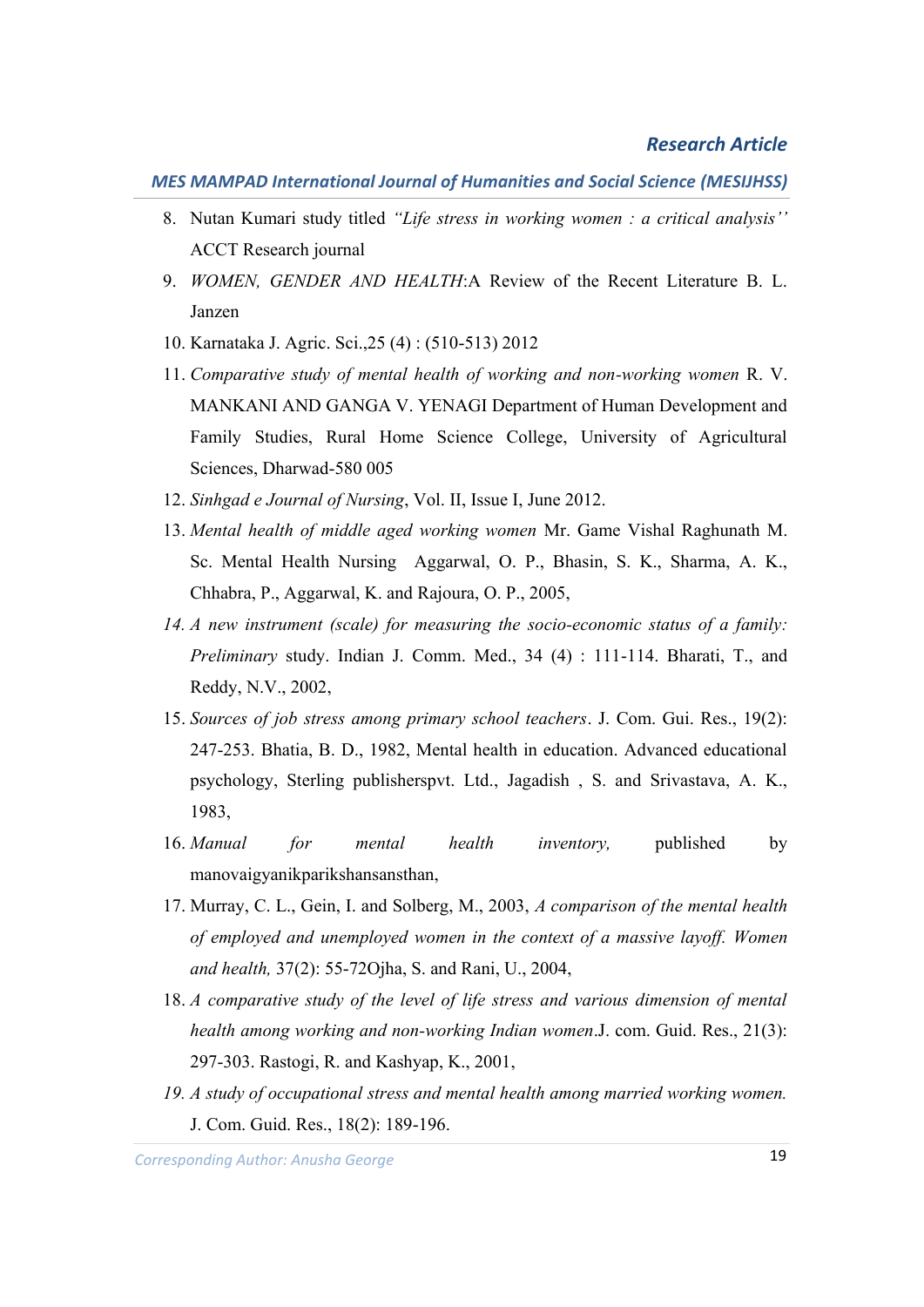#### *MES MAMPAD International Journal of Humanities and Social Science (MESIJHSS)*

# **EPIGRAPHY: A SOURCE OF KERALA HISTORY BalasubrahmanianUruniankuth Assistant Professor Department of History MES Mampad College**

#### *Abstract*

*Epigraphy forms an important source for the study of Kerala history especially the history of medieval Kerala. Epigraphy is the study of inscriptions. Inscriptions are important sources for the study of other parts also. Inscription means writing engraved on any object, rock, stone blocks, metallic plates, pillars, etc. used for inscribing information. Inscriptions are also seen on pots, bricks, tablets, shells, ivory etc. on hard objects inscriptions are incised. in certain inscriptions words are not engraved but embossed by scooping out the space around them.<sup>1</sup>*

*In the history of world civilizations we hear about great epigraphists like Champollion and jamesprincep. Champollion is famous for decipherment of hieroglyphics from the Rosetta stone, James prince is known in the history of epigraphy for the decipherment of edicts of Asoka. South Indian inscriptions are mainly on temples, collection of revenue, land grants etc. This is the case of Kerala inscriptions also. Sometimes inscriptions will have eulogistic compositions prefaced to them. They are called prasastis, butprasasti is not seen Kerala inscriptions. If the inscribed information is in the form of an advice or extortion it is called edicts. E.g. Edicts of Asoka.*

*Epigraphy mentioning grants of land were mainly on copperplates. Unlike the stone inscriptions, the copper plate inscriptions were to handle and easily portable. Most often thamrasasna or copper inscriptions were indented to private custody. but stone engravements were generally set up in public places for general information<sup>2</sup> , temples bear stone inscriptions.*

*The inscriptions vary in length; sometimes inscriptions would record installation of the images by devotees or the fall of a hero in the battle etc. Sometimes inscriptions embodied even a kavya or drama.*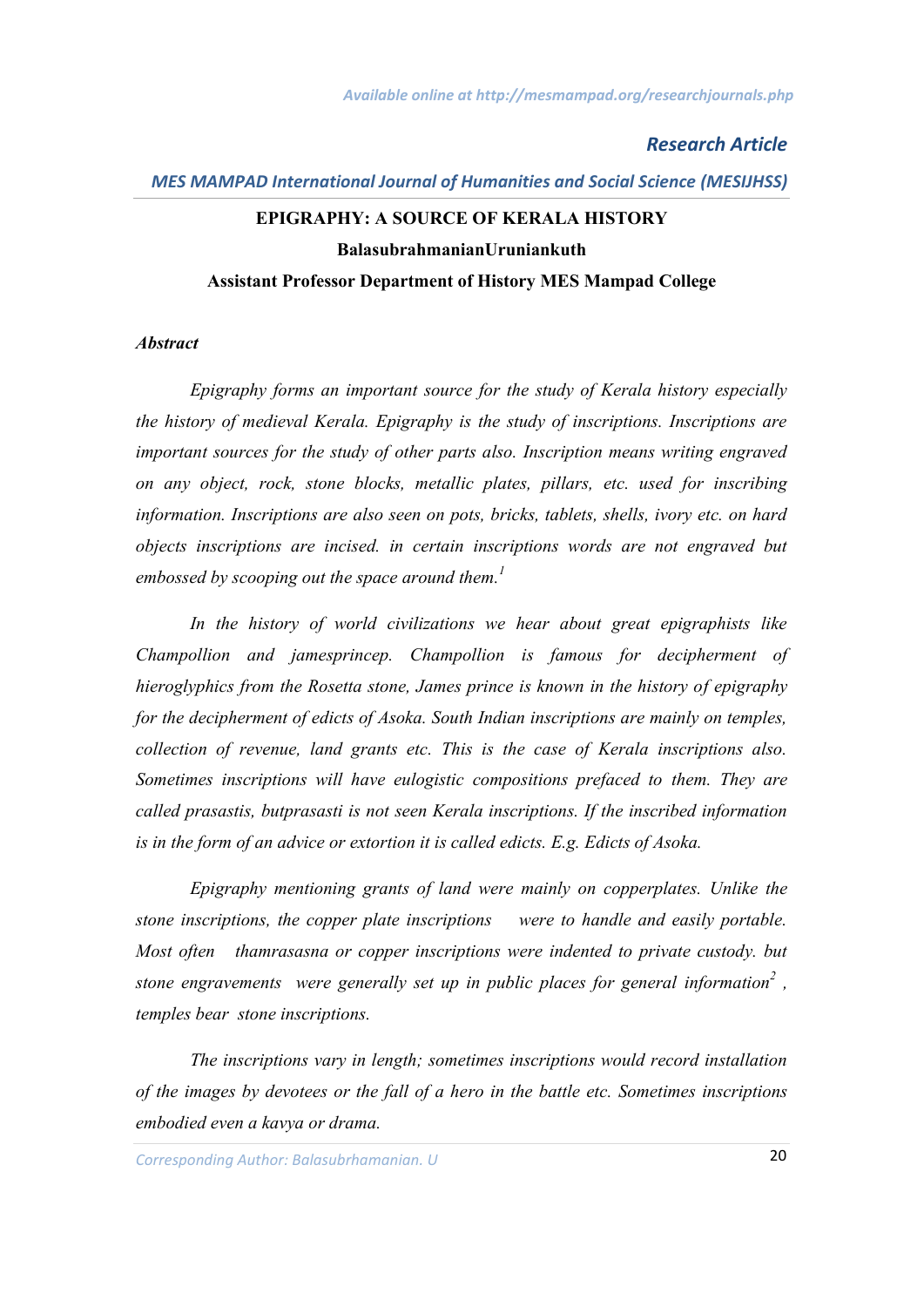## *MES MAMPAD International Journal of Humanities and Social Science (MESIJHSS)*

A page of the copper plate inscription usually will be in the size of the long sack, 30 cm long and double the width of a small scale. Information will be engraved on them<sup>3</sup> if the inscriptions and long there will be number of plates like these. These plates would be strung together through the slit on the leftern most side of the plates. Generally there will be royal seal on royal inscriptions. These inscriptions would be kept in safe and secure place.

North Indian inscriptions are mainly in the brahmi script. There is brahmi script in south Indian inscriptions <sup>4</sup> kerala inscriptions of medieval period are in vattelluthu. This is a script used for writing old Malayalam.

What are inscribed on the inscription would be contemporary events. the intention of the inscription is not generally the preservation of historical material but the documentation of incidents, grants etc. but this inscriptional material forms an important source of history.thy must be seen in the light of contemporary events. Sometimes inscriptions do not give direct evidences but facts can be called out from the information seen in the in the inscriptions. Epigraphic records may be broadly classified in to two groups-those engraved on behalf of ruling authorities and those inscribed on behalf of private individuals and organizations. The epigraphs recording royal grants of land were generally engraved on copper plates.

Epigraphy devolved in India by  $18$  <sup>th</sup>century. It was European scholars in India to have a firsthand knowledge about intellectual achievements of India. Thus Charles Wilkins, will iwmjones,james prince and like scholars came to India. In their search for Indian antiquity, they tried to read inscriptions. The foundation of the royal Asiatic society of Bengal gave great encouragement to the study of inscriptions. Collin Mackency collected transcripts of stone and palm leaves from the old Madras presidency .This was the first major step in the development of south Indian epigraphy. The Mackency s collection gave a primary idea of the inscriptional wealth of south India. A.Burnell studied south Indian inscriptions. He studied vatteluthu and deciphered many a inscription. these European scholars trying to establish that this system of writing was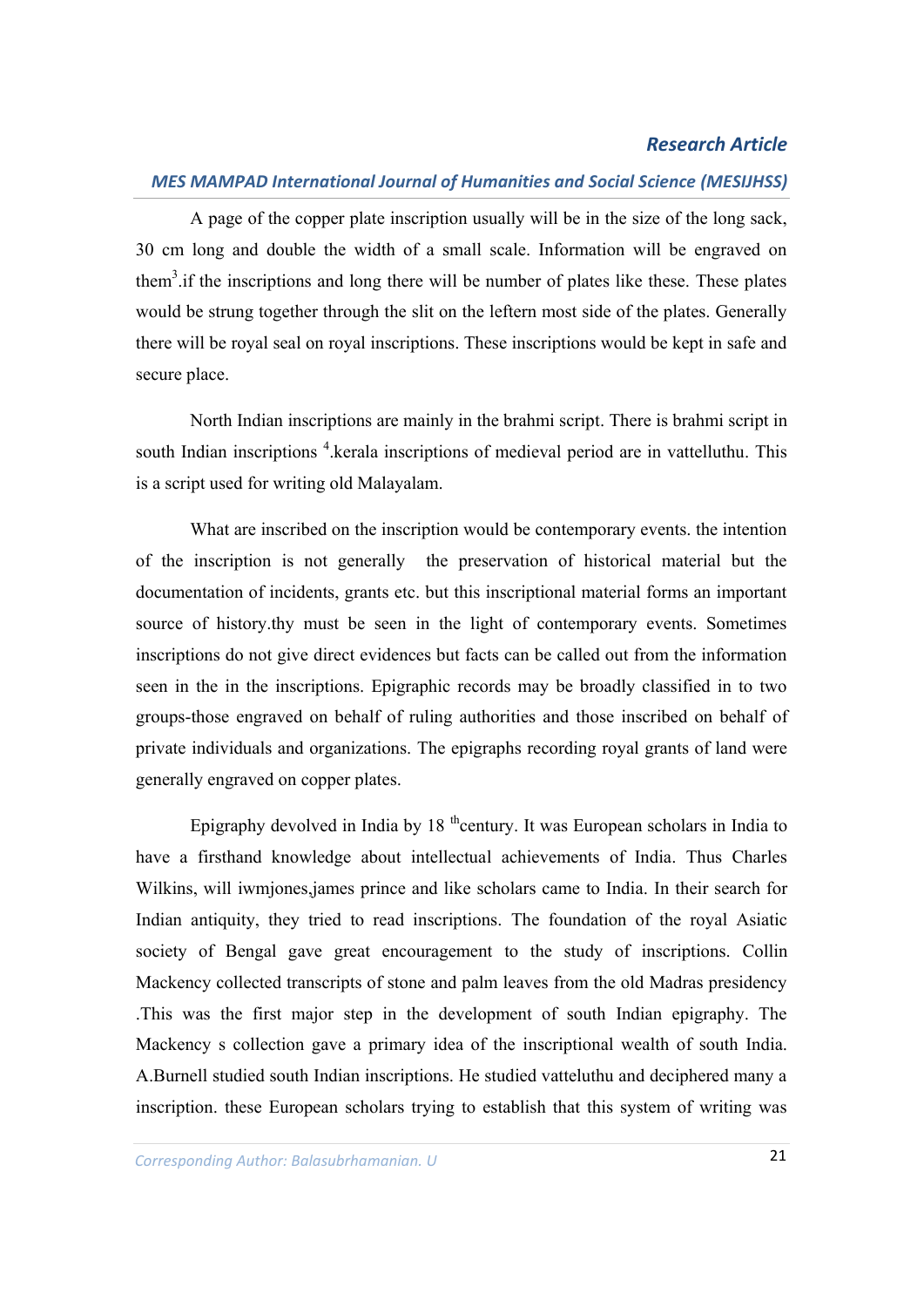## *MES MAMPAD International Journal of Humanities and Social Science (MESIJHSS)*

borrowed from Europe. But it was not so, it was only because of their superiority complex that they thought so. vattelluthu is an indigenous system of writing.

Hultz deciphered many a south Indian inscription. He collected and edited the inscriptions under the title south Indian inscriptions. It was followed by the great services of T.A.GopinathaRao to Kerala historiography. It was with the publication of the Travancore Archaeological series by Gopinatha Rao, that the study of Kerala epigraphy received a new direction P. Sundaram Pillai wrote a book mainly based on inscriptions<sup>5</sup>.Elamkulam Kunjan Pillai, MGS.Narayananan, M.R.Raghavavarier, Maheswaram Nair and like scholars have made invaluable contribution to the Kerala epigraphy.

The name of gopinatharao is ever memorable in the historiography of Kerala. He collected, deciphered and edited many an inscription of Kerala. This edited work, Travancore Archaeological series in 10 volumes has been the monumental work on Kerala epigraphy<sup>6</sup>. In 1902 Gopinatha Rao was appointed as superintendent of the department of archaeology, Travancore. Through painstaking field work, he could faint out a number of inscriptions from various parts of south India. he had a good knowledge of the Brahmin script and vattelluthu. But it was with Gopinatharao, pookilkelunair, Bernel had deciphered the Kerala inscriptions. But it was with Gopinatharao and Ellamkulam that Kerala epigraphy had its real development. The premature death of gopinatharao in 1918 was a great lose to the intellectual world .what K. P. Padmanabhamenon did for Kerala History, Gopinatharao did Kerala epigraphy<sup>7</sup>.

Elamkulamkunjanpillai made an intense study and research on Kerala inscriptions. He was a multi linguist and also knew how to calculate the date of the records out of the Astronomical data presented in them. Elamkulam had a fundamental grasp of many an aspect of these inscriptions<sup>8</sup>. Elamkulam not only deciphered and translated inscription but also interpreted them Elamkulam used linguistic and palaeographic data from the inscriptions to arrive at conclusions with regard to kings and their chronology. Though a study of inscriptions, Elamkulamkunjanpillai could re-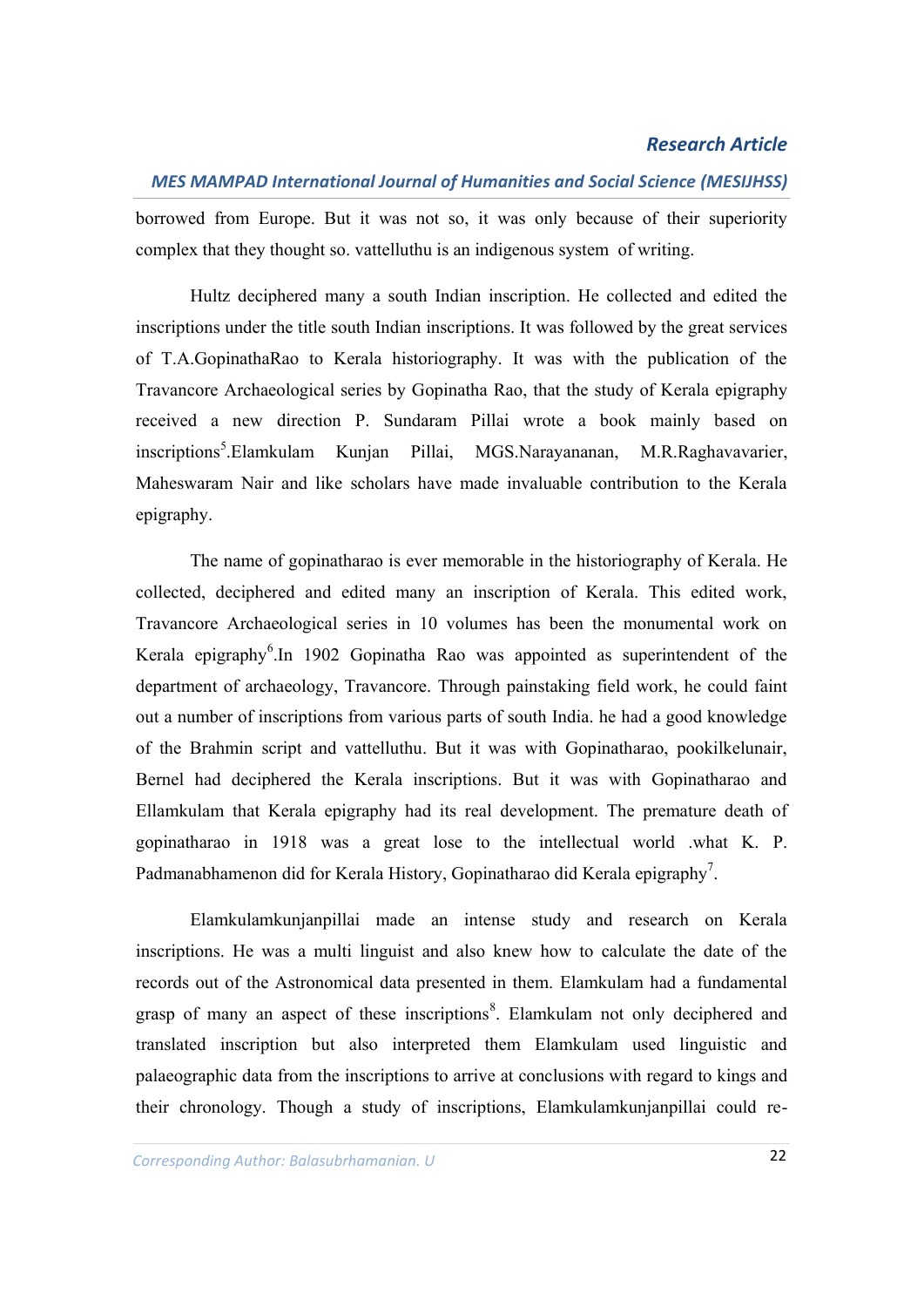#### *MES MAMPAD International Journal of Humanities and Social Science (MESIJHSS)*

examine many theories of earlier writers. The advent of Elamkulamkunjanpillai brought about revolutionary changes in the study of history of Kerala. He could construct the political and social history of Kerala during the period between 9 and 16 centuries in outline. He used the knowledge from inscription as the key to open many a mysteries in Kerala history<sup>9</sup>.

M.G.S. Narayanan found out and deciphered many an inscription of Kerala. He re-examined certain theories of Kunjanpillai. He affected corrections in the details of the chronology of the perumalas of mahodayapuram. M.G.S reinterpreted the theories on the hundred organizations and *salais* in the light of inscriptions. He integrated the evidence from inscriptions with those from tradition. With the help of the inscriptions from kolathnadu, M.G.S established the historical value mooshakavamsa kavya.<sup>10</sup> The greatest contribution of M.G.S to Kerala epigraphy is *the index to cera inscriptions*. 11

M.G.S studied epigraphy in order to examine the authenticity of the records and reconstruct Kerala history .In this sense he was a consumer of epigraphy.<sup>12</sup> M.G.S has deciphered many an inscriptions.

M.R .Raghavavarier is the most outstanding epigraphist in Kerala today. As an epigraphist he has worked close cooperation with M.G.S. He also was a multilinguist and masterly over ancient. The vatteluthu, kolezhuthu and brahmi. M.R .Raghavavarier has deciphered a number of inscriptions. Among them are chembra,thiruvattur,ezhimala etc. varier is of the opinion that the writing of history with the help of inscriptions is dependent on the historiography of the age in which it is written. When inscriptions are used as a source for history inferences can be made. Raghavavarier has effectively used these references in historical writings. The teacher of raghavavarier in epigraphy is

#### K.G.Krishnan.

During the period of colonialism scholars took interest in the inscriptions as a source of history. The services of George Mathan and Herman Gundert are important in this respect. As noted before inscriptions are among the most important sources of Kerala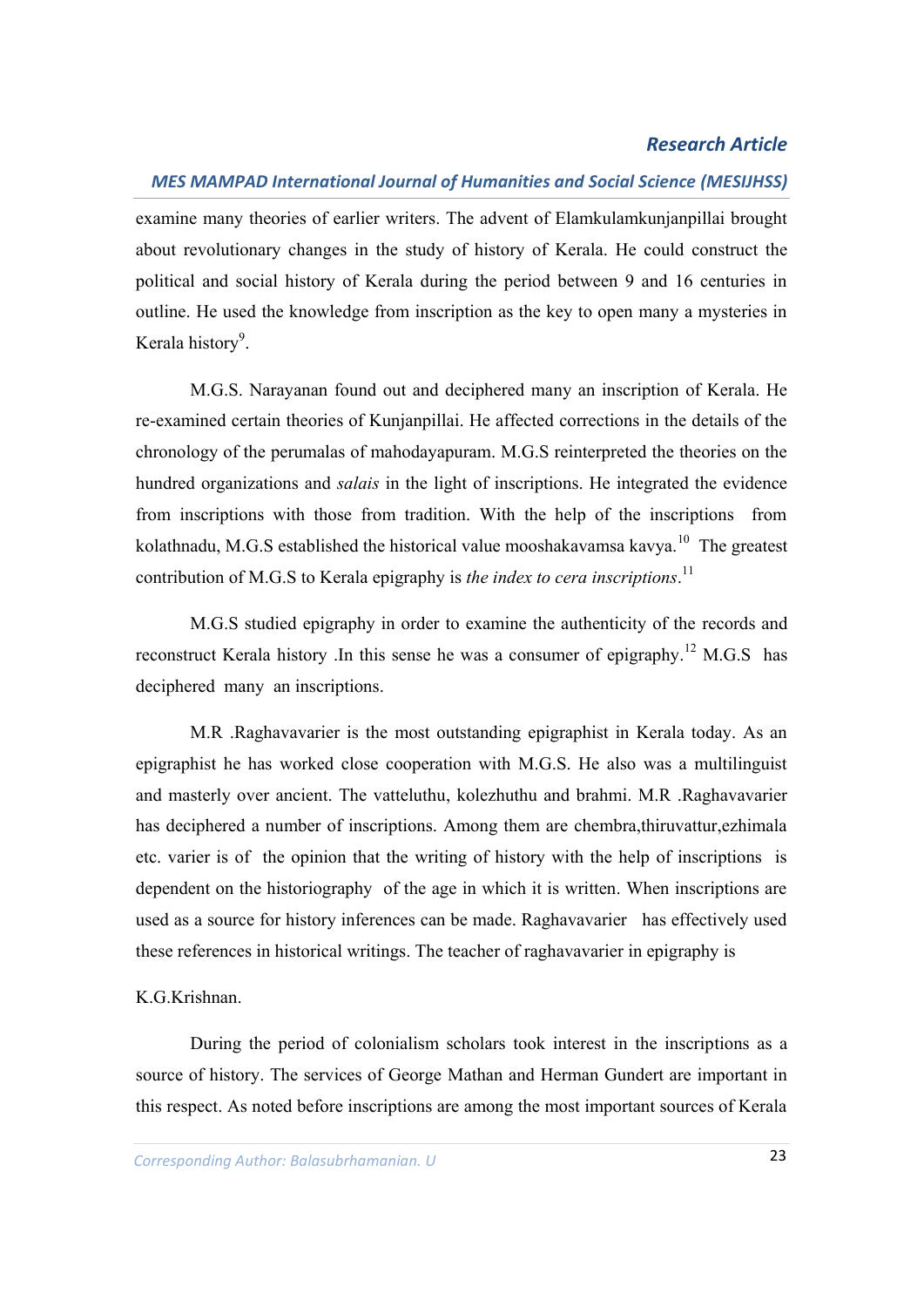#### *MES MAMPAD International Journal of Humanities and Social Science (MESIJHSS)*

history. Sometimes we will get many a fact and pointer to truth from inscriptions which have no outward connection with the topic of study. Many an inscription like the thirunnelli inscription contains words and usages that throw light into the aspects of contemporary society. Facts derived from the inscriptions are to be supplemented by the evidence from other contemporary sources also.

Inscriptions are very important as a source for the history of ancient and medieval Kerala. They supply valuable clues to the reconstruction of dynastic history of various kingdoms. They throw light on the political, social and cultural life of the people through the ages. It helps to analyse many a factor related with land relation, management of the temples, local assemblies etc.

Certain inscriptions are directly related with trade and trading centres in medieval Kerala. We can discern many a fact regarding the socio-economic history of certain period seemingly sources.<sup>13</sup>

Inscriptions of Kerala are very small in number. Of this bulk of this are temple inscriptions. They give a direct and indirect information about the contemporary society. The affairs of the temples cannot be suited without relation with the society. That is the micro aspect can study only in the background of a macro history. It is to be noted that the temple is the centre of life and culture of Kerala. During this period the traders and chieftains made liberal donations to the temples. Sometimes they would get them inscribed. Among other things it was part of the devices for social recognition. Giving food or shelter to the Brahmins also was considered to be the act of piety.

Sometimes from simple inscriptions we will get many a fact and pointers to the truth. Classical example is to this that of tharisapalli copper plate .Words and phrases in the inscriptions are to be analysed to get the real and literal meaning.

#### **Reference**

1.D.C.Sircar,*IndianEpigraphy*,Delhi, 1965,p.1

2.LewiesRice,*Mysore Inscriptions*, Banglore1879,p.1

*Corresponding Author: Anjusha. K. P* 24 *Corresponding Author:Balasubrhamanian. U*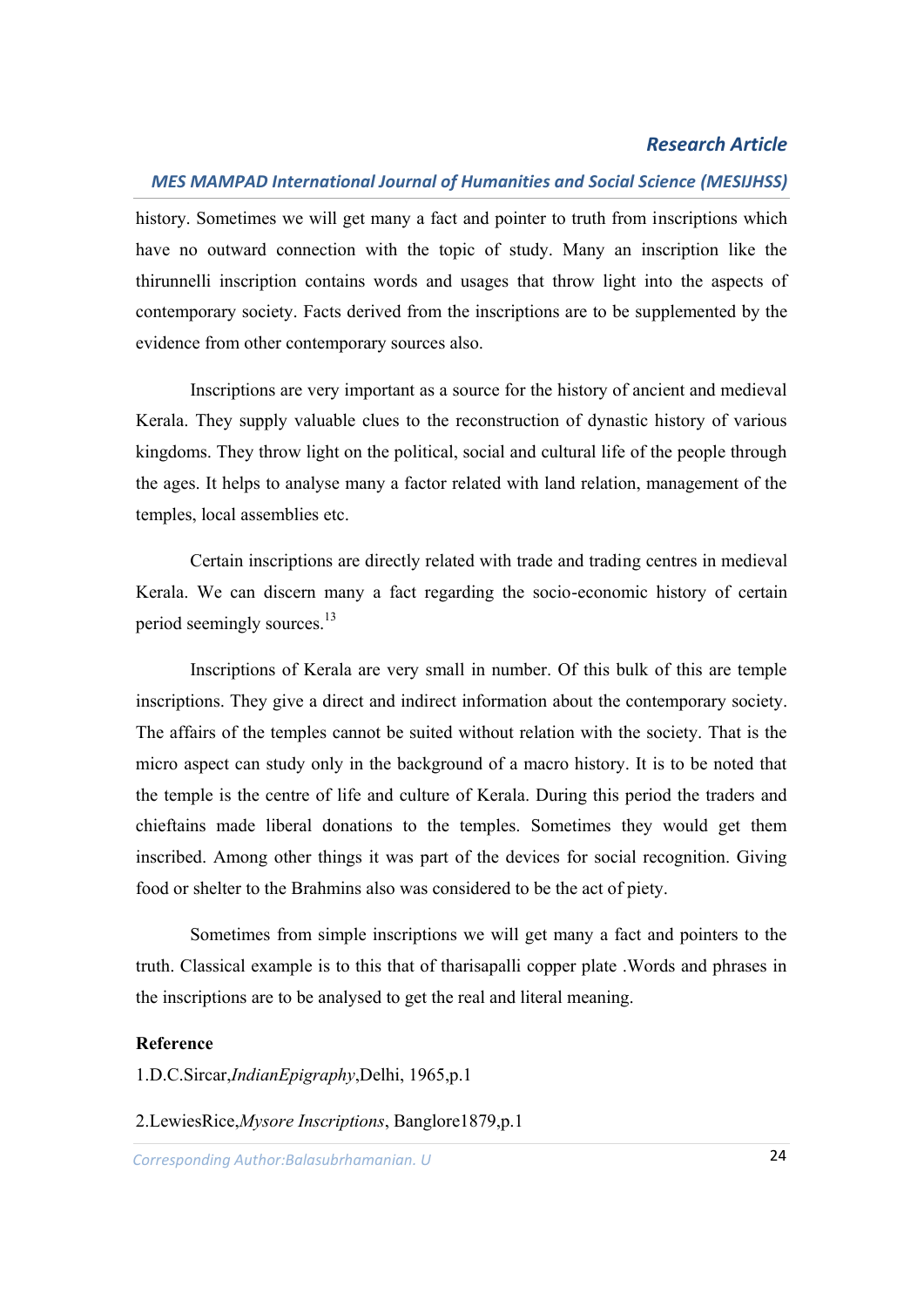*MES MAMPAD International Journal of Humanities and Social Science (MESIJHSS)*

3.D.C.Sircar,*op.cit*.,p.3

4.D.C.Sircar,*op.cit*.,p.3

5.P.Sundaranpillai, *Some Early Sovereigs of Travancore* (1894)Delhi,1988

6.T.A. Gopinatharao(ed),Travancore *Archeological series*,10volmes,1910- 1941,thiruvananthpuram

7.*T.A.S.,Vol.I and II*, thiruvananthpuram,1990,introduction.

8.A.Sreeddharamenon, *Elamkulamkujanpillai,Makers of Indian literature,*sahithya academy,2001,p.49.

9.Kesavanveluthat, *Brahmin settlements in kerala*,Calicut,197

10.M.G.S.Narayanan, *History from Mooshakavamsakavya*, proceedings of the All india Oriented Conference,1969.

11.M.G.S.Narayan, *Index to cerainscriptions*, companion volume to the Ph.D. Thesis, S*ocial and Economic Condition of Kerala under the Kulasekhara Empire*, university of kerala,1972

12.*Interview with M.G.S.Narayanan*, dated 10.09.2005.

13.Vijayalekshmy. M. *Trade And Trading Centers in Kerala* (ad 800-1500), Ph.D.thesis,university ofcalicut,pp.49-50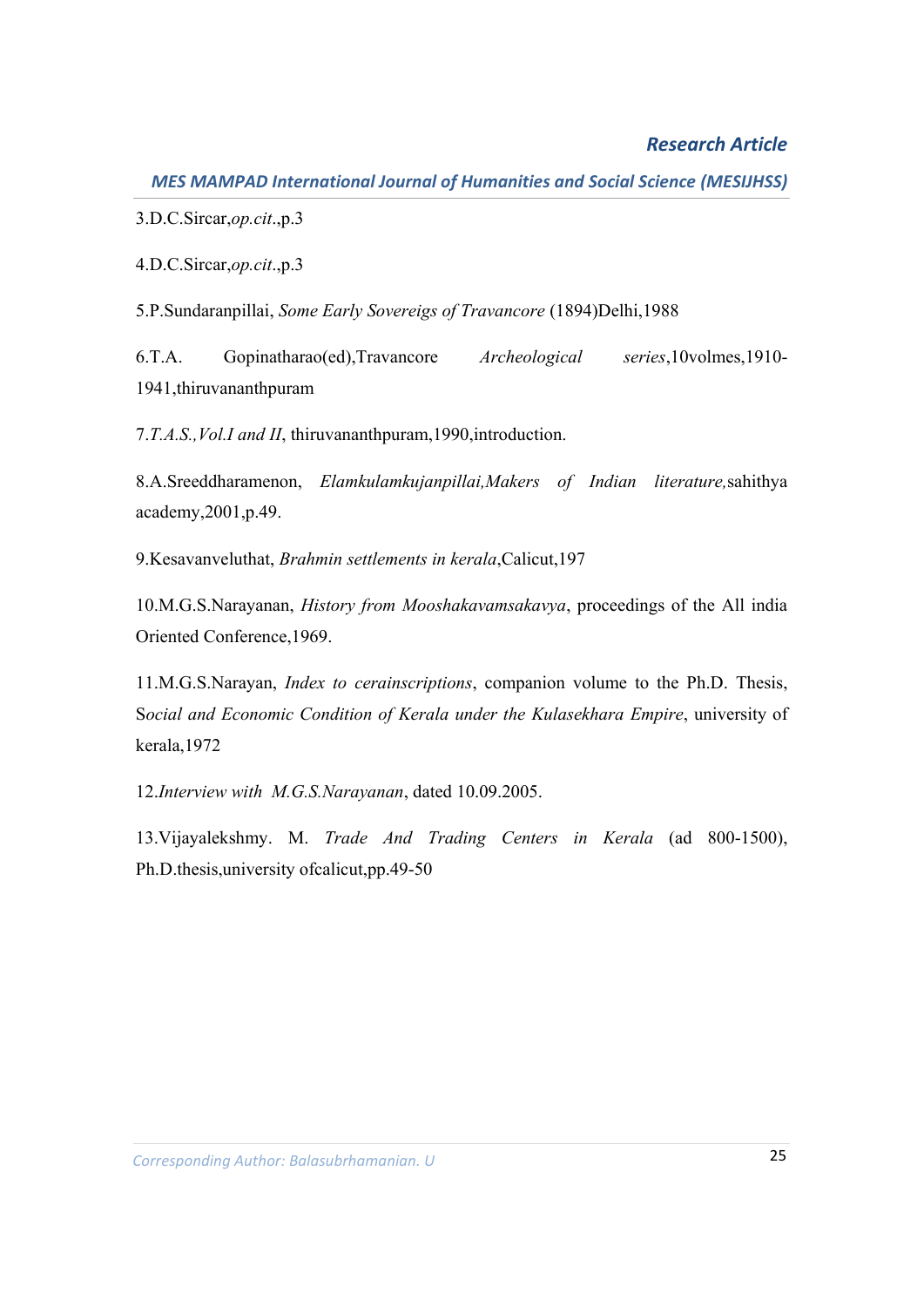# *MES MAMPAD International Journal of Humanities and Social Science (MESIJHSS)* **INDIA TOWARDS KNOWLEDGE BASED ECONOMY: PROSPECTS & CHALLENGES Ibrahim.P.K**

## **Assistant Professor in Economics Pkmua College, Pulikkal**

#### *Abstract*

*In the Information Age, the global economy moved towards the knowledge economy. This transition to the knowledge based economy includes the best practices taken from the service-intensive, manufacture-intensive and labor-intensive types of economies and added knowledge-based factors. In a knowledge economy, a significant part of a company's value may consist of intangible assets, such as its workers' knowledge. As a highly populated country, India has a high potential if it uses its human capital effectively. In this age of knowledge economy, it is very essential to make a huge investment and deliberate attempt to increase the productivity and efficiency of human resource by giving quality technical and vocational knowledge \and training. This paper trying to make an attempt to anlyse the scope and prospects of India to become as a Knowledge Based Economy (KBE) and it also studying its major challenges in this way of journey. It is also examining the expenditure on education by the government an initiatives to make India as an educational hub and an economy which is based mainly on knowledge and digitalized operations.* 

*Keywords: Knowledge Based Economy, policy initiatives, higher education, India as a emerging KBE, digital India, challenges, KBE is a myth*.

#### **Introduction**

When we analyze the history of human transition from the hunter-gathering society to a civilized society, it is clear that it has moved through different stages of farming, settlement and the period of industrial revolution. Now in the digital age, our civilisation may be in the midst of another equally great transformation that is the age of the knowledge economy.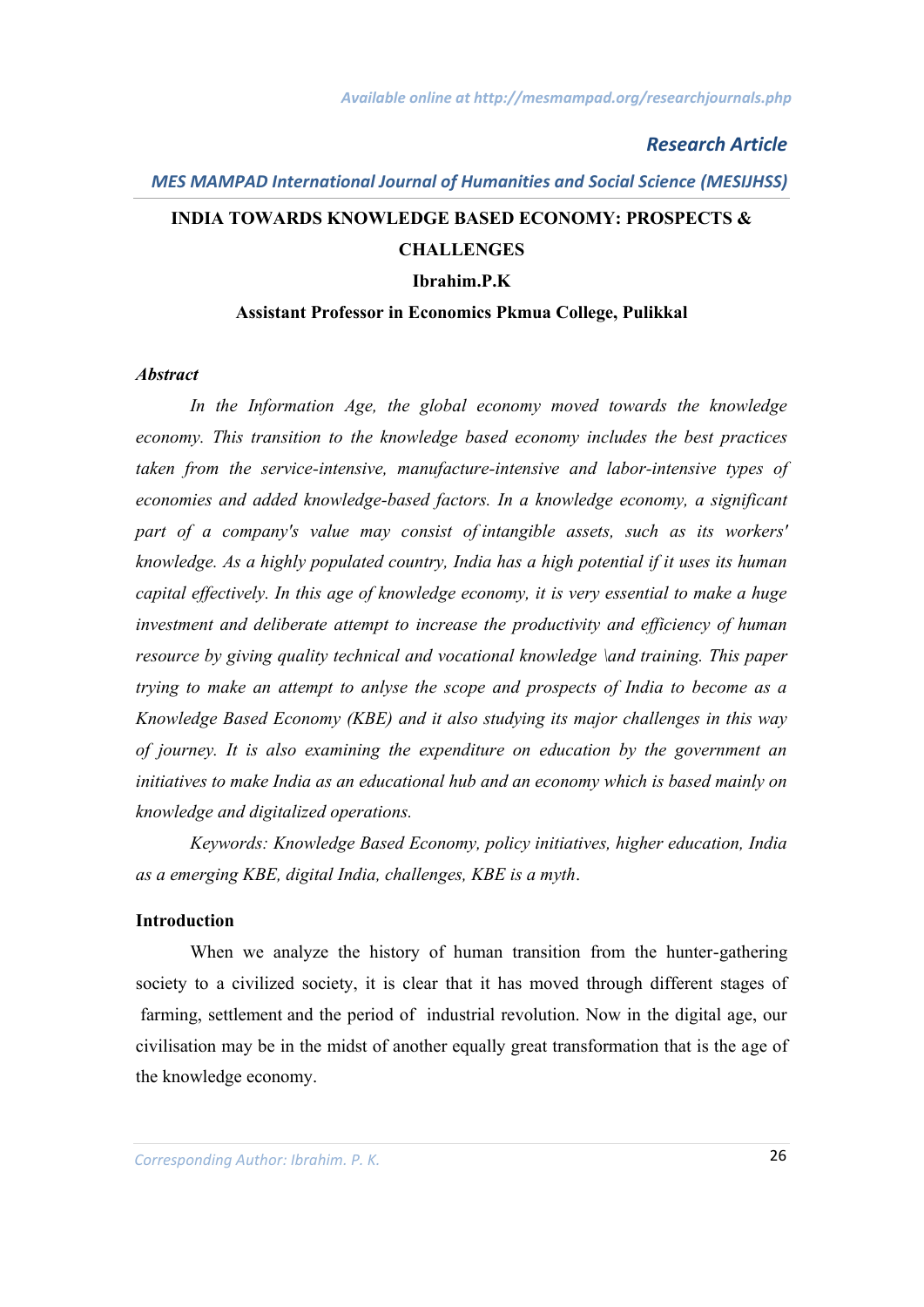#### *MES MAMPAD International Journal of Humanities and Social Science (MESIJHSS)*

A knowledge economy is an economy in which the production of goods and services is based primarily upon knowledge-intensive activities. In this system the consumption and production will be mainly based on intellectual capital rather than physical and financial capital. The knowledge economy addresses how education and knowledge can serve as a productive asset or a business product since innovative and intellectual services and products can be sold and exported and can yield profits for the individual, the business and the economy

The concept of the knowledge economy was first used by Peter Drucker in his book "The Effective Executive" in 1966. In this book he has discussed the difference between a knowledge worker and a manual worker. According to Drucker, the manual worker uses his hands and other physical capabilities to produce and provide services and other goods. On the other hand, a knowledge worker uses his head and produces knowledge, information and ideas that may be beneficial for the overall system of the business. According to the World Bank, knowledge economies are defined by four pillars. These are: institutional structures that provide incentives for entrepreneurship and the use of knowledge, skilled labour availability and good education systems, ICT infrastructure and access, and, finally, a vibrant innovation landscape that includes academia, the private sector and civil society.

#### **Knowledge Economy:** A Multi-dimensional Analysis in Indian Context

In 2001, the K4D (Knowledge for Development) program held a high-level policy forum to share knowledge strategies among key stakeholders from Brazil, India and China—potential knowledge super powers representing 45 percent of the world's population. India towards KBE: Recent Policy Initiatives

#### **Growth of Higher Education**

On the eve of Independence there were 20 universities in India. By 2014 there were a total of 637 universities in India out of which 289 were State universities, 130 Deemed Universities, 94 Private universities and 43 Central universities. (UGC 2012).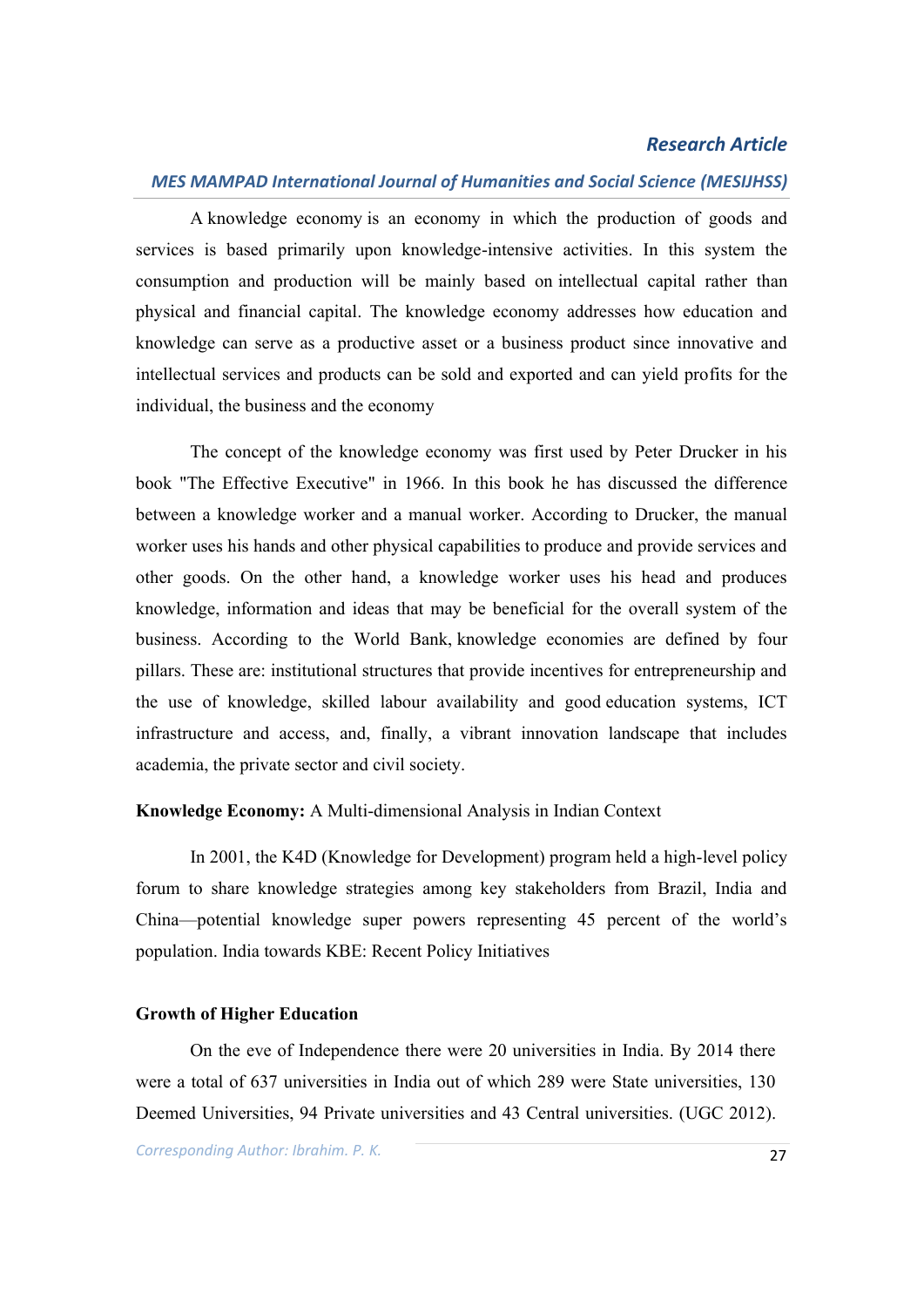## *MES MAMPAD International Journal of Humanities and Social Science (MESIJHSS)*

With the increase in enrolment and number of institutions, number of teachers in educational institutions (including universities and affiliated colleges) went up from 2,63,819 in 1990-91 to 6,97,885 in 2013-14.

Union Budget 2017-18 has pegged an outlay of Rs79,685.95crore for the education sector for financial year 2017-18, up from Rs72,394 crore in 2016-17—a 9.9% rise. Of the total outlay, Rs46,356.25 was for the school sector and the rest for higher education.

#### **NITI Aayog's Step to Improve Education Sector**

In a major push to competitive, cooperative federalism, NITI Aayog, announced partnership with three States each to radically transform their Health and Education sectors.

 NITI Aayog has selected Uttar Pradesh, Assam, and Karnataka to improve healthcare delivery and key outcomes in these States. In Education, Madhya Pradesh, Odisha, and Jharkhand have been selected for support to better learning outcomes. This three-way partnership between NITI, State Governments and a knowledge partner for each of the sectors is part of the Sustainable Action for Transforming Human Capital (SATH) initiative of NITI Aayog.

Another notable announcement by NITI Ayog in this regard is that nonperforming or "hollowed" government schools should be handed over to private players under the public- private partnership (PPP).

NITI Aayog's Three Year Action Agenda: NITI Aayog also suggests reforms in the Right to Education Act as well as the University Grants Commission, and a comprehensive & continuous evaluation system to bring in improvement in learning outcomes. In a series of proposals that might lead to improvement in the higher education infrastructure and skill development of individuals in urban regions, the NITI Aayog in its Three Year Action Agenda 2017-18 to 2019-20 said that the government needs to create 20 world-class universities, provide autonomy for top colleges and universities, reform the regulatory system, establish system of project-/researcher-specific grants and increase focus on vocational and profession-led education.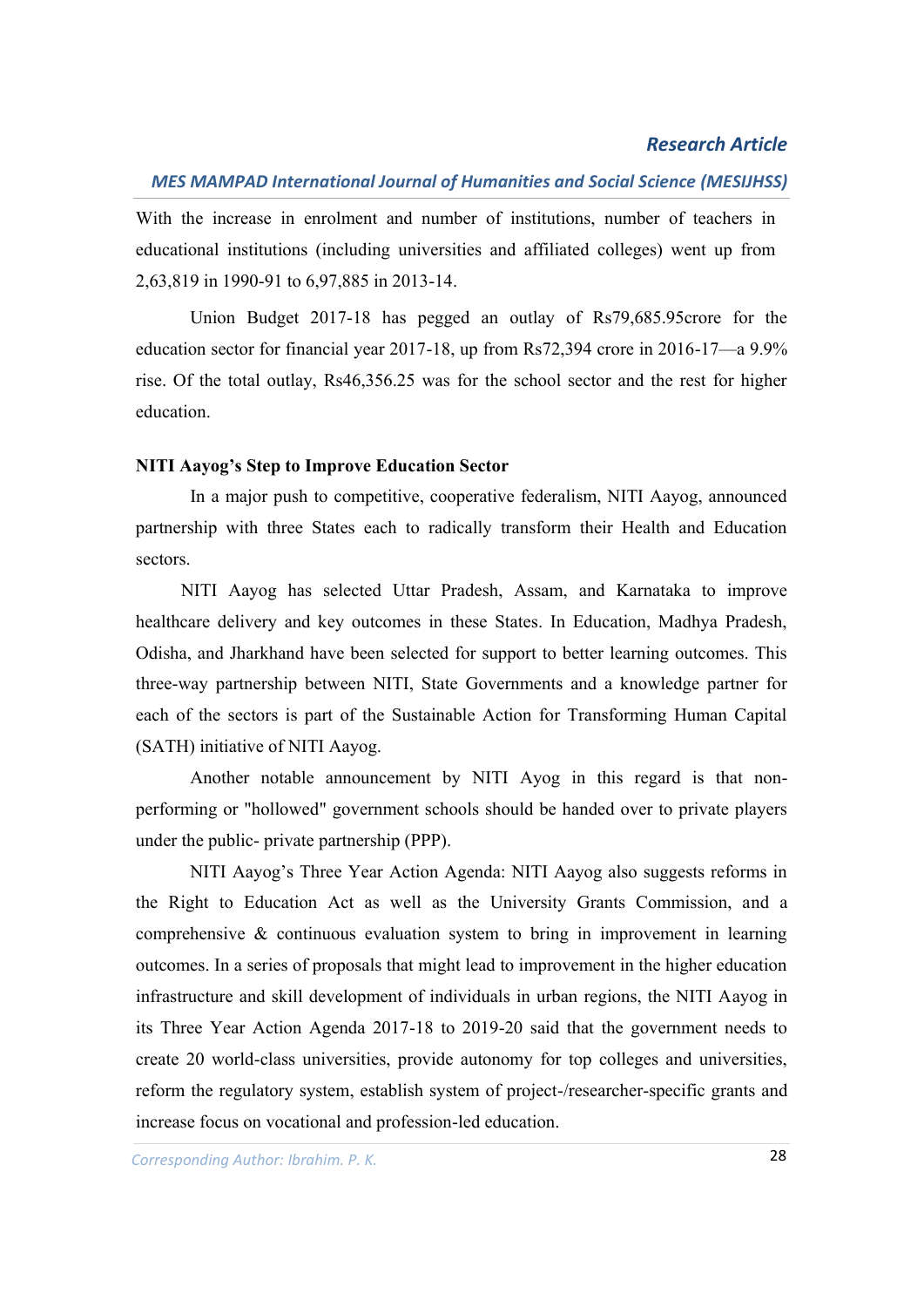#### *MES MAMPAD International Journal of Humanities and Social Science (MESIJHSS)*

The major Initiatives by NITI Aayog and Government of India in this regard are Mobile Seva, Vikaspedia, MyGov.in, Aadhaar:e-Payment Framework ,Common Services Centre, State Wide Area Network ,GI Cloud, Information Technology Investment Region (ITIR), romotion of Manufacturing of Electronics, IT-ITES, Promotion of R&D and Innovation Technological Incubation and Development of Entrepreneurs (TIDE), Multiplier Grant Scheme (MSG) and National Supercomputing Mission (NSM).

#### **Vision of Digital India**

It aims to transform the country into a digitally empowered society and knowledge economy, implemented in phases till 2018, by DEIT. It would also bring in public accountability through mandated delivery of Government's services electronically; a Unique ID and e-Pramaan The source of funding is through budgetary Provisions. The main Initiatives under the Digital India Programme are:

(i) Legal Information and Management Based System is an easy to access, web-based tool for comprehensive, regulatory and proactive monitoring of court cases.

(ii) NDSAP (National Data Sharing and Accessibility Programme) is to facilitate the access to Government of India owned shareable data and information.

(iii) e-Office: The main objective of e-office is to improve efficiency, consistency and effectiveness of government responses.

#### **Key Challenges**

## **Education**

India's system education especially higher education suffers from several limitations. Firstly, the gross enrolment ratio in higher education is less than nine percent in India, compared to 15 percent in China and more than 20 percent in many developing countries such as Mexico, Malaysia, Thailand, Chile and Brazil. In the case of youth literacy, India lags substantially behind all the other BRIC countries. The problem in the education sector is further compounded by the lack of proper teaching facilities and bestpractices, especially in the rural areas. According to the Third International Mathematics and Science study, 9th and 11th grade students in India scored way below the international average.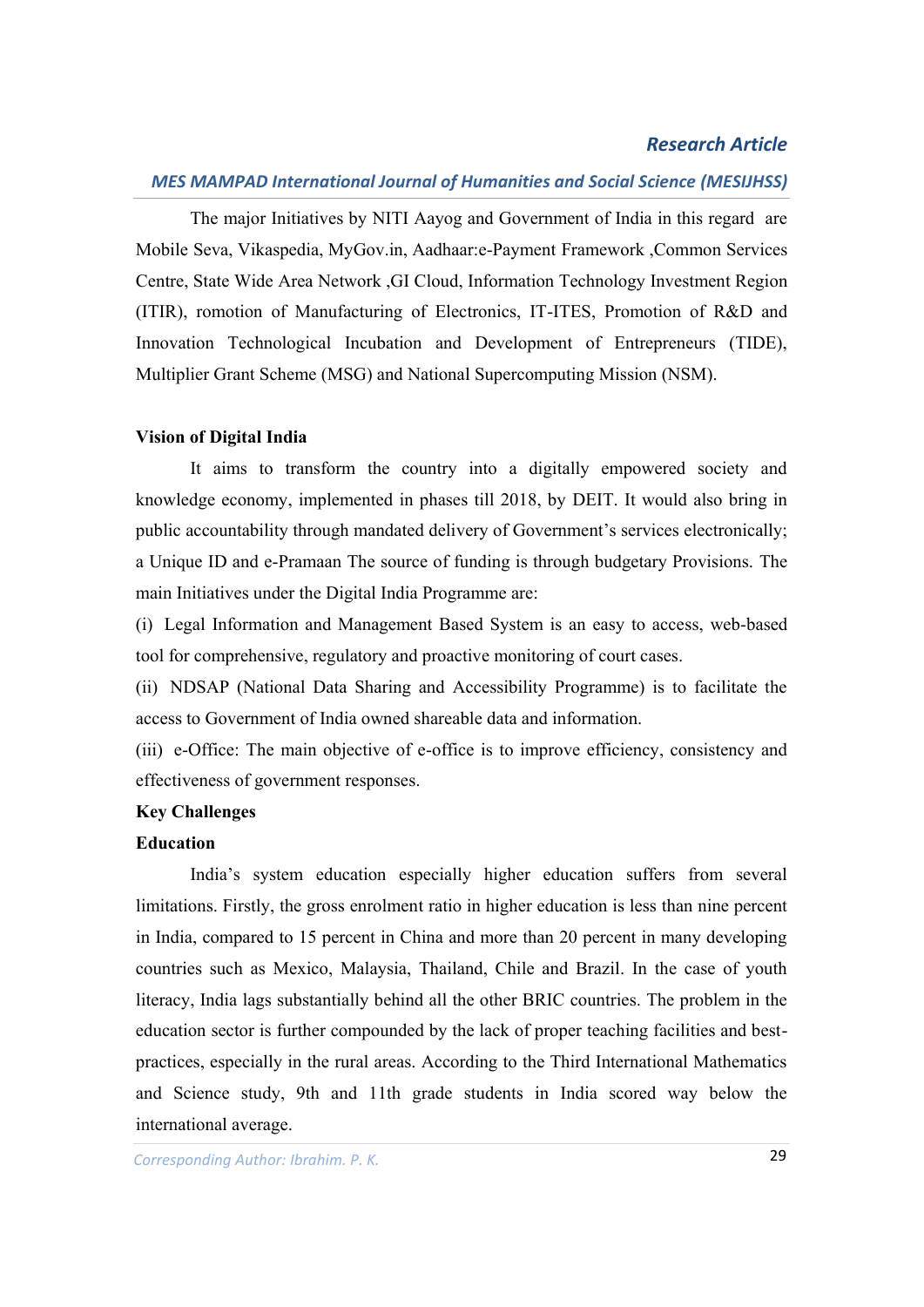## *MES MAMPAD International Journal of Humanities and Social Science (MESIJHSS)*

Deficiency in spending on higher education: In India alone, the spending on education and skilling has touched approximately 74,000 crore. This may seem like a daunting figure but is still not sufficient. India spends about 4% of its GDP on all of education (about 1% on higher education), whereas globally the minimum recommended expenditure on education is 6% of GDP (Economic Review 2014). Most public expenditure on higher education is used up on salaries and maintaining existing institutions, leaving very little to be spent on curriculum, research and technology.

However, spending on education still has enormous scaling to do and this is where the private sector comes in. Private players will have opportunities from rising demand in segments not well covered by the public education system (like adult education and vocational training). They bring in additional capital and are able to make huge investments, especially when government spending is insufficient and results in substantial infrastructure and investment deficit.

#### **Over-Regulated and Cumbersome Bureaucracy**

India has more than 17 million state and federal government employees. "About 20,000-odd federal officers control the collection and disbursement of over US\$71 billion federal revenue every year. because of this highly complicated bureaucracy, it is very difficult to manage the system efficiently.

#### **Infrastructure Development**

To develop a knowledge-based economy, the role of ICT, education and scientific infrastructure are necessary. However, equally critical is the need for supporting physical infrastructure such as railways, roads, ports, telecommunications and energy. Comparison of India with Global Averages

Amongst the BRICS nations, despite a significant growth in gross domestic product (GDP) over the years, the share of GDP devoted to education remains low for China and India. India has decreased its spending on education from 4.4 percent of GDP in 1999 to around 3.71 percent in the budget estimate of 2017-18. The Kothari Education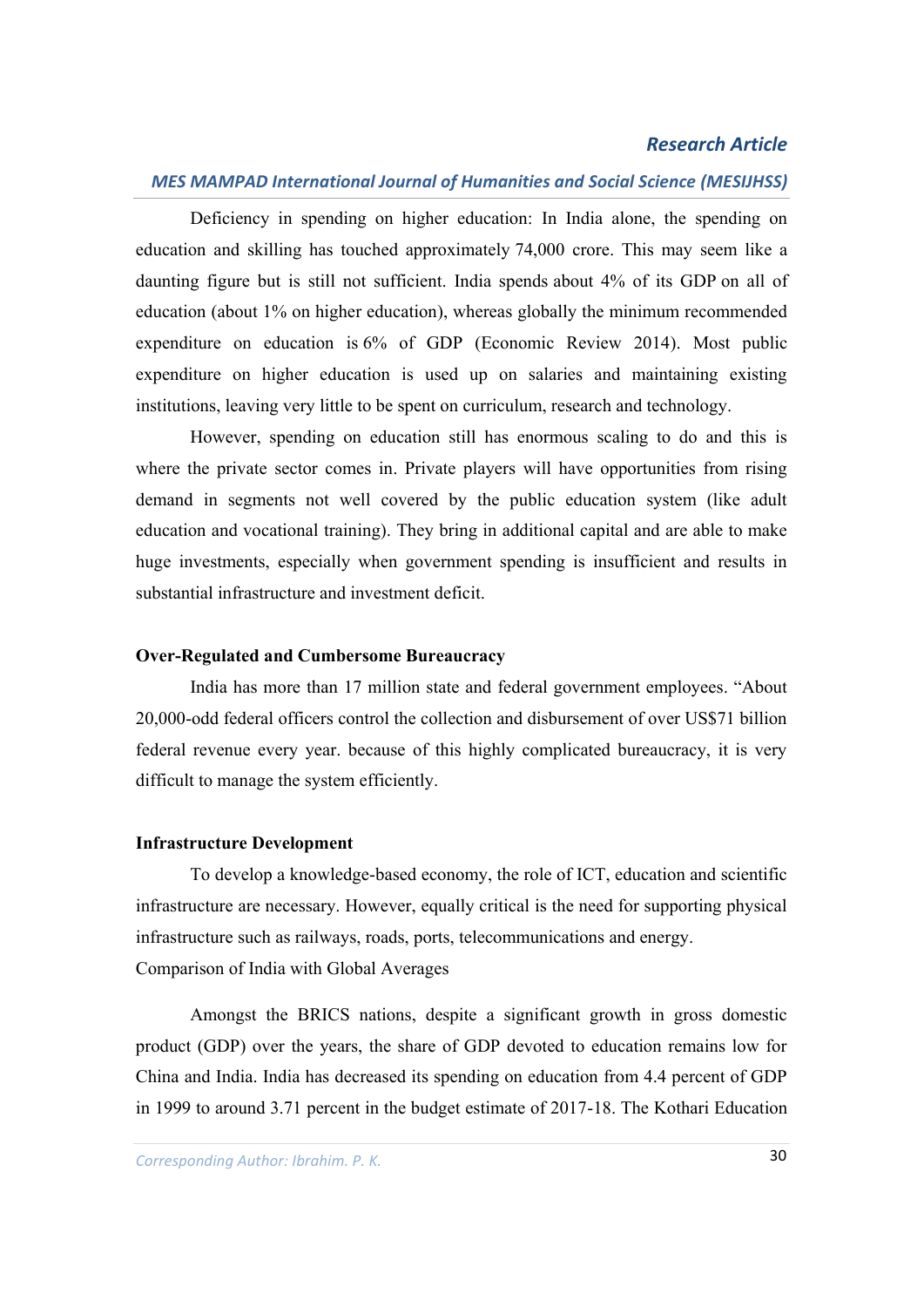#### *MES MAMPAD International Journal of Humanities and Social Science (MESIJHSS)*

Commission had recommended an allocation of 6 percent of GDP on education, which has never been achieved. According to the World Bank's Knowledge Economy Index (KEI)22 that takes into account the conduciveness of an economy's environment for knowledge to be used effectively for economic development, India ranked 101st out of 140 countries in 2007.23 Ireland, Israel and China ranked 14th, 22nd and 75th respectively. Comparison of India's knowledge economy index with two major global regions is given in following table.

TableNo.1

.

Comparison of India's knowledge Economy Index with Two Major Global Regions

| <b>Country/Region</b>        | <b>Knowledge Economy Index</b> |
|------------------------------|--------------------------------|
| India                        | 3.06                           |
| Asia and the Pacific Average | 4.28                           |
| )ECD                         | 8.25                           |

Source: World Bank, Knowledge Economy Index

Looking at these information, one can safely conclude that India has made significant progress in its knowledge-based sectors. But India is still behind with major countries and global performance

#### **India's Strategic Advantages as A Emerging KBE**

Despite all the challenges India has a prosperous future and huge advantage as a knowledge based economy because of its unique demographic and economic features. Some of the advantages are explained below:

Big section of young population: India has huge number of young working population with high technical and vocational skill. Working age population (between 15 and 64 years) to touch 1 Billion, surpassing China by 2030.According to ADB report, India, with its youthful population and thriving information and communication technology (ICT) industry, can become a leading knowledge-driven economy as long as regulatory, education, and infrastructure barriers are overcome.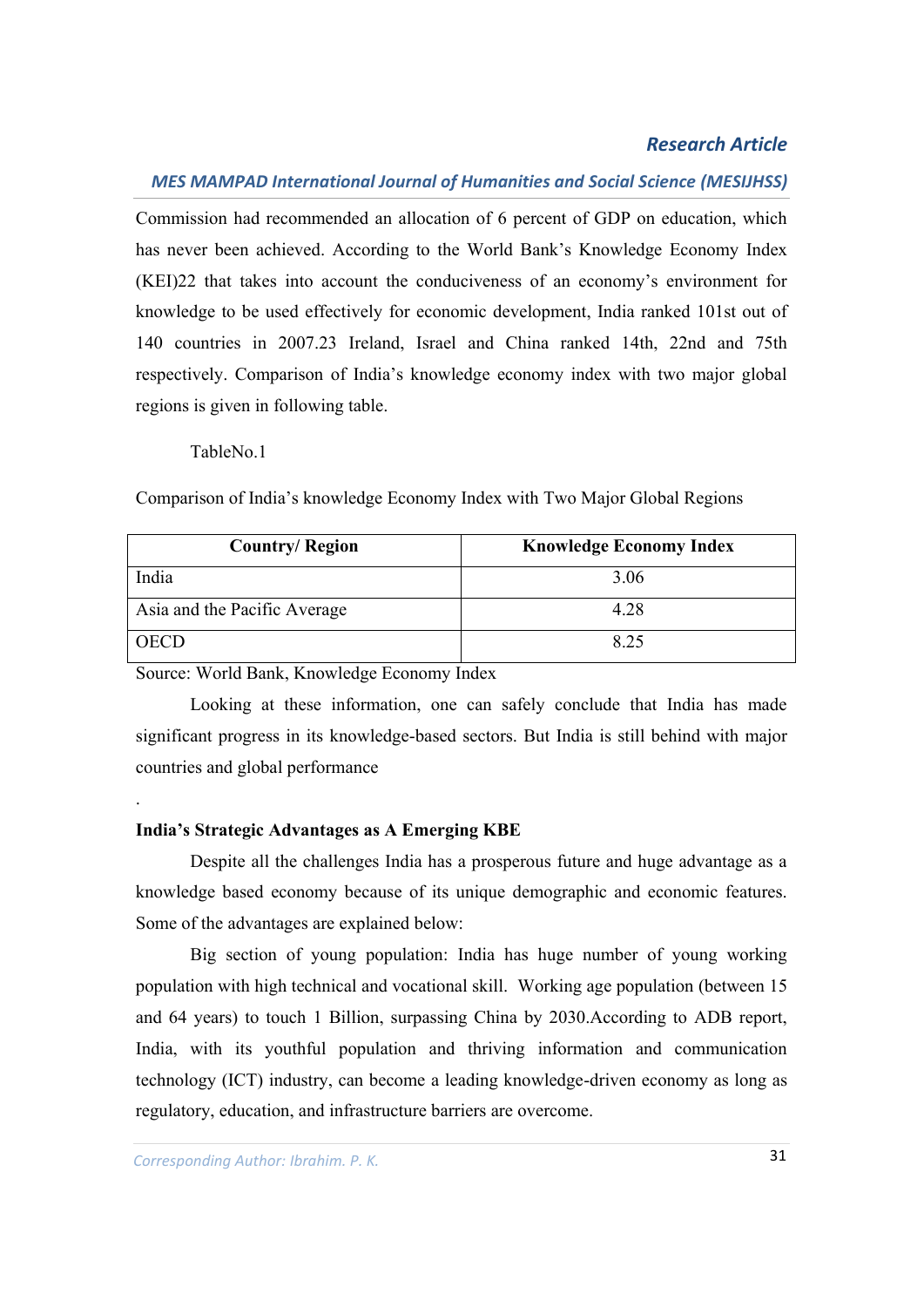#### *MES MAMPAD International Journal of Humanities and Social Science (MESIJHSS)*

Large and fast growing domestic market: Domestic market in India is one of the largest in the world. The population in India has been touched with 130 cr which is contributing to increase domestic demand and there by total production and employment in the country.

Large and impressive diaspora: The Indian diaspora allows for invaluable knowledge linkages and networks globally. At the same time, the highly influential diaspora of Indian professionals and entrepreneurs have been instrumental in bringing high technology investments to Bangalore, Hyderabad and other Indian cities. The decision by the Indian government to allow for dual citizenship has provided further impetus to the diaspora to continue to stay rooted to India.

Emerging financial sector – In recent years, India has attained macroeconomic stability and has made significant strides in institutional developments, including having a well-functioning financial sector.

5 Indian think tanks in world's top 150: Five Indian think tanks have made it to the list of top 150 worldwide including Centre for Civil Society (CCS), Institute for Defence Studies and Analyses (IDSA), The Energy and Resources Institute (TERI), Observer Research Foundation (ORF) and Development Alternatives (DA)

#### **Knowledge Economy: A Critical Analysis**

Even though knowledge based economy has been widely encouraged by at world level, recently, there has been several criticisms against this concept. According to the opinion of some of the economists, the knowledge economy is a myth. We don't need more universities to feed it. They have justified their voice with an empirical case from UK and US. According to their opinion, the idea of the knowledge economy is appealing. The only problem is it is largely a myth. Developed western economies such as the UK and the US are not brimming with jobs that require degree-level qualifications. For every job as a skilled computer programmer, there are three jobs flipping burgers. The fastestgrowing jobs are low-skilled repetitive ones in the service sector. One-third of the US labour market is made up of three types of work: office and administrative support, sales and food preparation.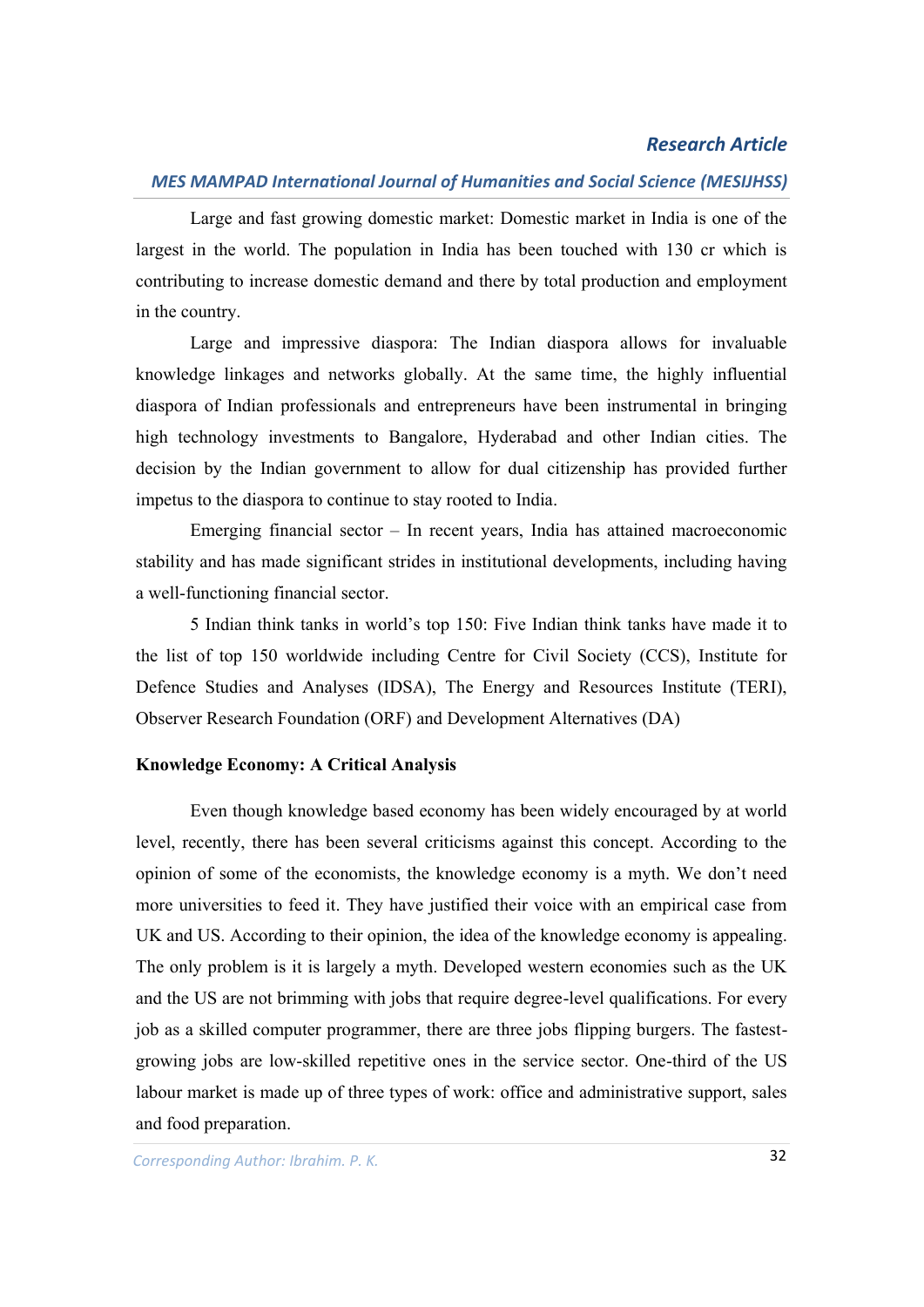## *MES MAMPAD International Journal of Humanities and Social Science (MESIJHSS)*

The majority of jobs being created today do not require degree-level qualifications. In the US in 2010, 20% of jobs required a bachelor's degree, 43% required a high-school education, and 26% even did not require that. Meanwhile,40% of young people study for degrees. This means over half the people gaining degrees today will find themselves working in jobs that don't require one.

The stark mismatch between the number of people with degrees and the number of jobs requiring degrees has created a generation of bored employees who feel like they are working "bullshit jobs" It's no surprise 37% of UK employees think their jobs make no meaningful contribution to world at all. According to Hanas A. Cader, About 52% of high-knowledge-based industries in 1991 had been transformed into nonknowledge-intensive industries by 2001, while 10% of non-knowledge-based industries became knowledge-intensive industries by 2001. Despite of all these issues and criticisms, the idea of knowledge base economy has been widely encouraged by this new age of knowledge.

#### **Conclusion**

In this age it is very essential for a country to move towards an economy with knowledge intensive activities and digitalized operations. As a developing economy, this is very crucial for Indian economy. Here this analysis briefly explained the major initiatives by government of India in this way of journey. The increasing trends in expenditure on higher education, initiatives and programs by NITI Aayog and vision digital India initiatives are the some of the attempts in this regard. However, when we compare India with global performance we are still lagging behind in this scenario. Our expenditure on education is still less than our sufficient level and the higher education sector also facing the problem of quality and excellence. Despite of all these challenges, Indian economy has a high potential to become as a world leading knowledge base economy.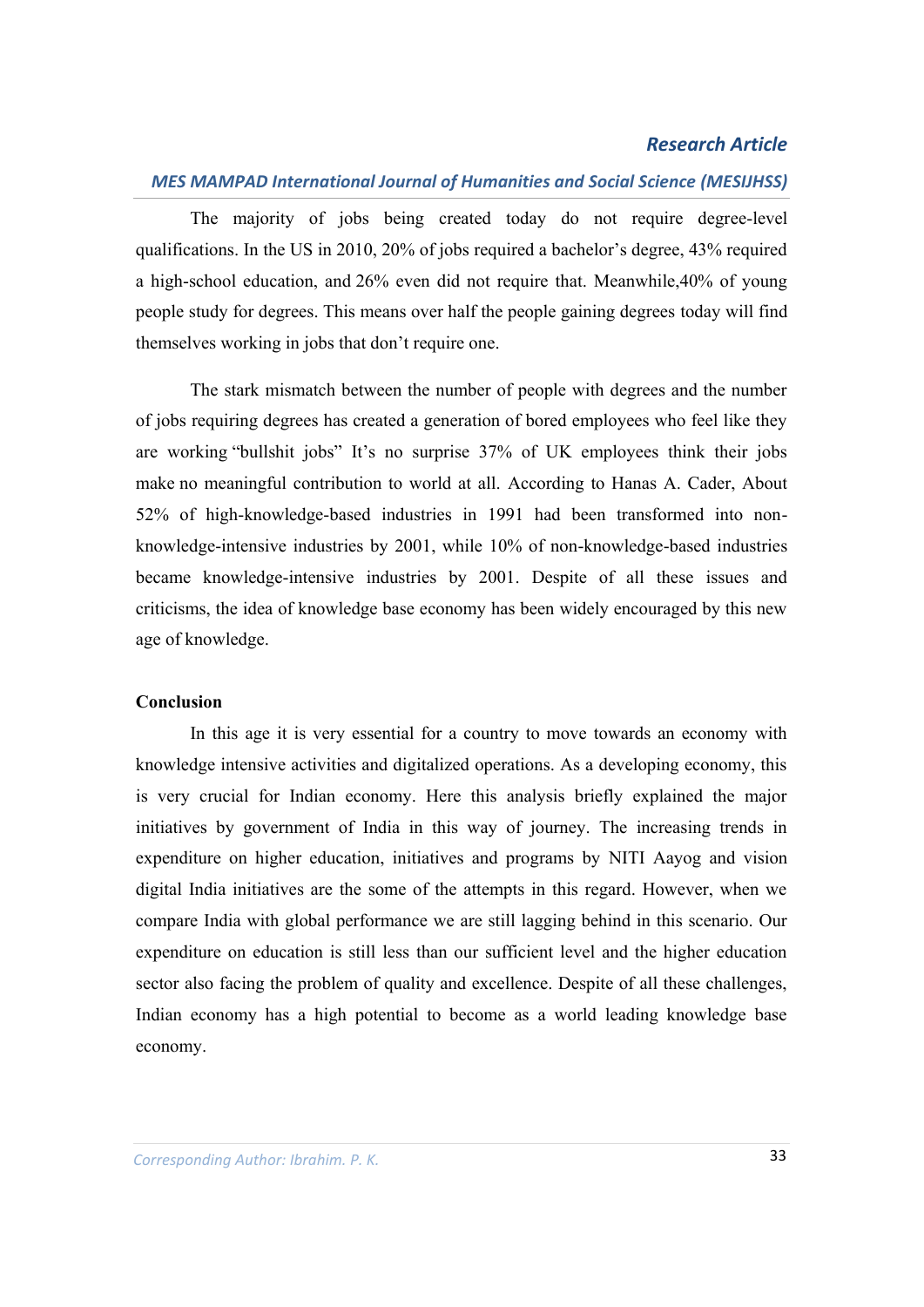#### **References**

- 1. Anuradha De and Tanuka Endow(2008)*" Public Expenditure on Education in India: Recent Trends and Outcomes"* Research Consortium on Educational Outcomes and Poverty WP08/18
- 2. *MHRD, Statistics of Higher and Technical Education:2009–10* (2011). New Delhi: Bureau of Planning,Monitoring and Statistics
- 3. Tarkeshwar Pandey(2016) *Higher Education Expenditure in India* Imperial Journal of Interdisciplinary Research (IJIR) Vol-2, Issue-5
- 4. *Innovative Asia: Advancing The Knowledge-Based Economy*—highlights of the forthcoming ADB study report(2013)-Asian Development Bank.
- 5. Bhattacharya Jonaki and Pal Prasenjit(2016) *Higher Education in India: Recent Issues and Trends*- Research Journal of Educational Sciences. ISSN 2321-0508
- 6. *Knowledge Assessment Methodology (2012)*. Retrieved from https://knoema.com/atlas/sources/WB?to pic=World-Rankings. World Bank
- 7. *Knowledge Economy* http://www.investopedia.com/terms/k/knowledgeeconomy.asp#ixzz4twyWxCqP
- 8. Tasleem Araf C(2016) Trends, *Growth and Changing Patterns of Public Expenditure on Education in India-Journal of Global Economic*s
- 9. Ministry of Human Resources Govt of India*. (Budgetary Analysis) various issues*
- 10. *Analysis of Budgeted Expenditure on Education*, Ministry of HRD, Govt. of India various issues
- 11. *Press Information Bureau Government of India* -NITI Aayog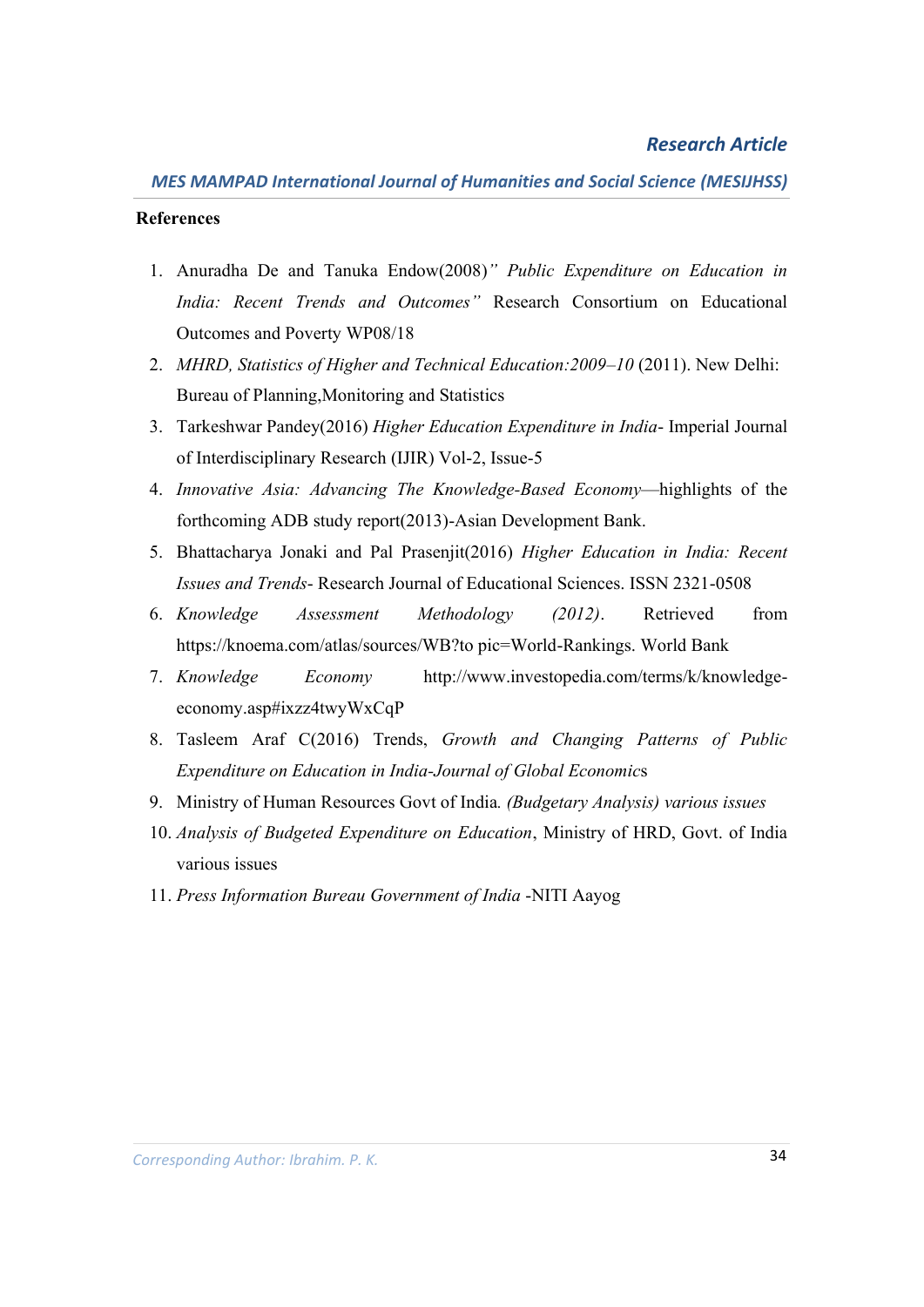## *MES MAMPAD International Journal of Humanities and Social Science (MESIJHSS)*

# **GENDER DIFFERENCES IN HEALTH STATUS OF RURAL AREA A CASE STUDY WITH SPECIAL REFERENCE TO KARUVARAKUNDUGRAMA PANCHAYATH Nimisha. P. M PG Scholar, Department of Economics, MES Mampad College**

#### *Abstract*

*India is one of the largest third world countries were females are considered as disadvantaged sections, demographically, socially, culturally and economically Women are described as the most vulnerable group exposed to various adversities of life. India is one of the few countries where males significantly greater than females and the countries maternal mortality rates in rural areas are among the world's highest. Kerala, one of the small states in India Many analyst to talk about a unique "Kerala model of health" worth emulating by other developing parts of the world. Kerala has made significant gains in health indices like infant mortality rate, birth rate, death rate and expectancy of life at birth. But inspite of these achievements there exist some gender inequalities in health status.So this study is an enquiry into the nature and extent of gender disparity in health status in Kerala*

*Keywords: health status,female,male,gender,disparity*

#### **Introduction**

Healthis considered as a fundamental human right. It is defined not only in terms of the wellbeing of mental and physical health but also improving sanitation, drinking water, shelter and assured livelihood condition of the population( According to the National Rural Health Mission – NRHM). One of the important strategy of the NRHM to reach out to pregnant women through Accredited Social Health Activities (ASHA) to improve the health of women as well as to encourage them to go for institutional delivery in the nearby hospital. The objective is to reduce both maternal and infant mortality. ASHA acts as a community worker to bridge between the health personal and village women. It is indeed heartening to know that 89% said that they were aware of the activities of ASHA.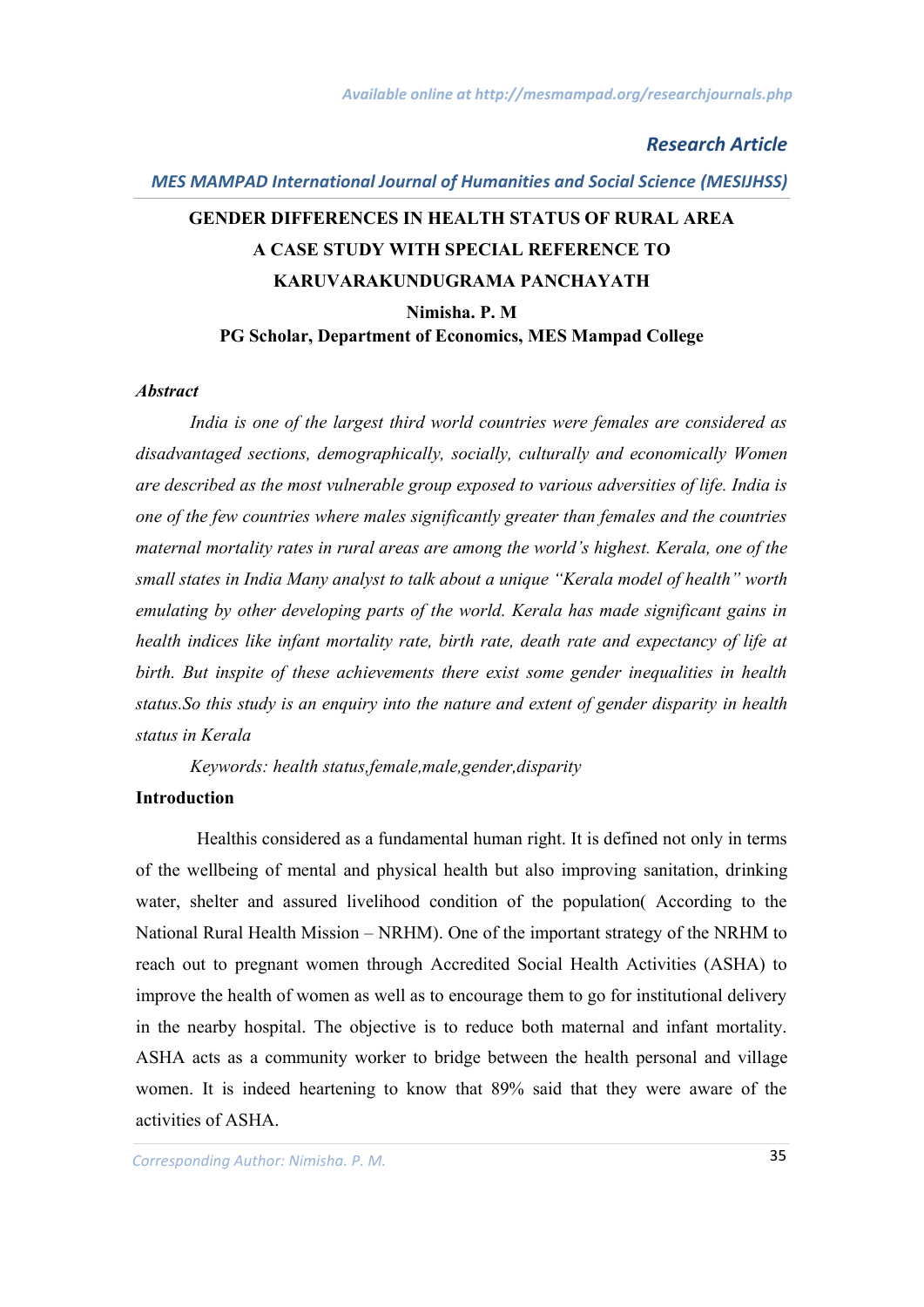#### *MES MAMPAD International Journal of Humanities and Social Science (MESIJHSS)*

Health is the functional or metabolic efficiency of a living organism. In human it is an ability of individuals of communities to adapt and self-manage when facing physical, mental or social challenges. The World Health Organisation (WHO) defined health is its broader sense in its 1948 constitution as a "State of complete physical, mental and social wellbeing and not merely the absence of disease or infirmity."

India is one of the largest third world countries were females are considered as disadvantaged sections, demographically, socially, culturally and economicallyWomen are described as the most vulnerable group exposed to various adversities of life. India is one of the few countries where males significantly greater than females and the countries maternal mortality rates in rural areas are among the world's highest. Female diseases is more than males and are less likely to receive medical treatment. Disease burden per 1000 population in India is much more on women than men. In India, the problems of health hazards are guided by religious beliefs and practices. In India it found that poor are the worst affected by epidemics and contagious diseases.

Kerala has attained remarkable achievements in social development despite its economic backwardness. Kerala women enjoyed high health status compared to the women of other states. Kerala's achievement in health has prompted many analyst to talk about a unique Kerala Model of Health' worth emulating by other developing parts of the world.

Health status in India and Kerala are examined on the basis of sex ratio, life expectancy, age at marriage, reproductive health care, nutritional status, morbidity, mortality, literacy and education.

Malappuram, the most populated district in the state has spent 92% of the funds allocated for its implementation of the health. Major health programs implemented in Malappuram district were " JananiSurakshaYojana" for maternal benefit of women and also undertaken " Arogyakeralam Project". Under this programme certain project was implemented health program in schools, Panchayaths and municipalities.

Eventhough Malappuram is educationally forward, studies on morbidity shows that the prevalence of morbidity is much more in Malappuram. In this context it is necessary to assess the gender wise health status of people in the district.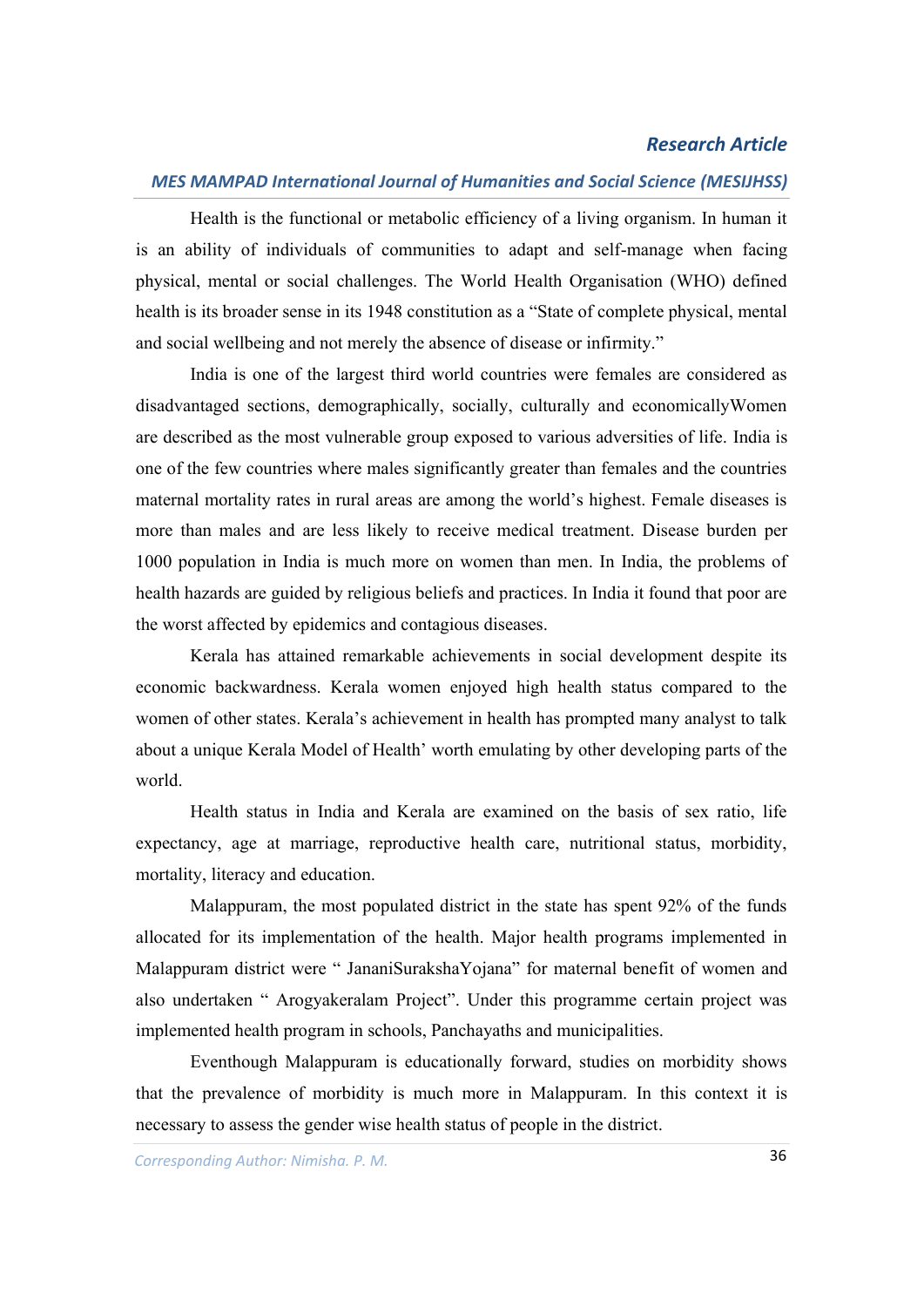#### **Methodology and Data**

The primary data is collected by using a well-structured questionnaire, interviews and discussion with selected people in the rural area. There are 21 wards in the panchayath .from these 60 households were selected by using random method.

Secondary data is collected from Panchayats, different publication like economic review, different journal, report and government record of hospitals etc.

#### **Health Status in India and Kerala**

Kerala state in India is one geographical area where in spite of the lower percapita income, achieve significant improvements in its education and health scenario. In India, health indices (Fertility, Mortality, Life expectancy etc...) have registered a steady improvement to each level comparable to those in the developed countries. Most analyst have seen Kerala's achievement in health has prompted. Many analyst to talk about a unique "Kerala model of health" worth emulating by other developing parts of the world. Kerala has made significant gains in health indices like infant mortality rate, birth rate, death rate and expectancy of life at birth.

India has traditionally been a rural agrarian economy. The Constitution of India makes health in India the responsibility of the state governments, rather than the central federal government. It makes every state responsible for "raising the level of nutrition and the standard of living of its people and the improvement of public health as among its primary duties". The National Health Policy was endorsed by the Parliament of India in 1983 and updated in 2002. The National Health Policy is being worked upon further in 2017 and a draft for public consultation has been released. There are great inequalities in health between states. Infant mortality in Kerala is 12 per thousand live births, but in Assam it is 56.

## **Health Status of Male and Female in India**

The following table features key indicators of the status of male and female in India and Kerala. Table:1 key indicators of the status of male and female in India and Kerala.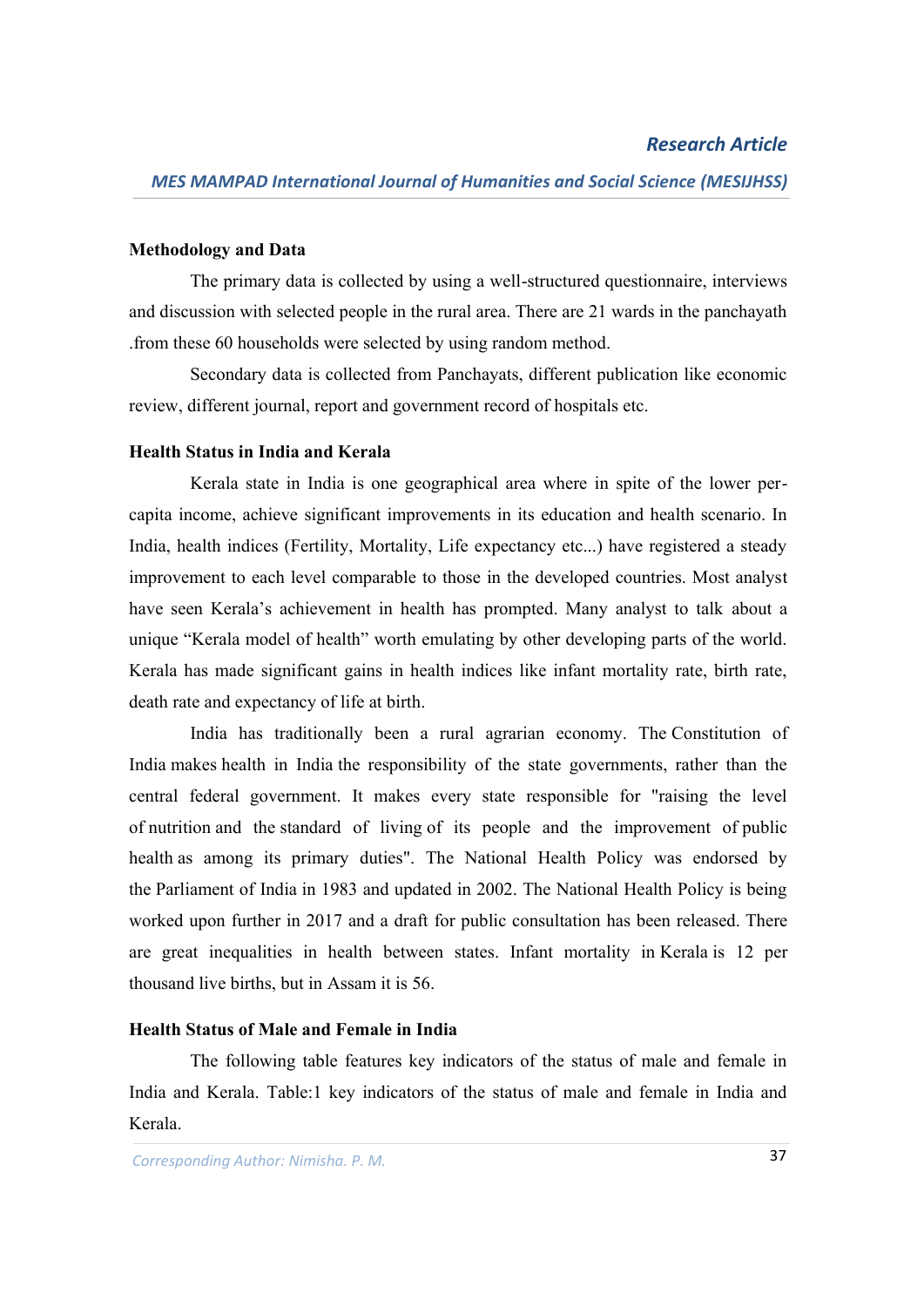| SI. No | Indicator                      | Kerala | India |
|--------|--------------------------------|--------|-------|
|        | Death Rate #                   | 6.6    | 6.5   |
| 1.     | Male                           | 7.6    | 6.9   |
|        | Female                         | 5.7    | 6.1   |
|        | <b>Infant Mortality Rate</b>   | 12     | 37    |
| 2.     | Male                           | 10     | 35    |
|        | Female                         | 11     | 39    |
|        | Mean Age At Effective Marriage |        |       |
| 3.     | Male                           | 27.3   | 23.2  |
|        | Female                         | 21.4   | 20    |
| 4.     | Maternal Mortality Ratio       | 66     | 178   |
|        | Expectancy Of Life At Birth    |        |       |
| 5.     | Male                           | 71.4   | 62.6  |
|        | Female                         | 76.9   | 67.7  |

*MES MAMPAD International Journal of Humanities and Social Science (MESIJHSS)*

Source: Economic review 2016

In Kerala, most of the health indicators are highly favorable to women. Health indicators of women in Kerala are much better than their counterparts in the country as well as their male counterparts in the state. Life expectancy at birth of women in Kerala at 76.9 years is the highest in India; much higher than for women in India as a whole, which is 67.7 years.

#### **Analysis**

In the analysis the study was mainly focused on three aspects. They are the comparison between male and female health status in rural area, their socio-economic condition and finally evaluate the recent health facilities available to the rural people and also their health status through a case study of Karuvarakundu Panchayath.

## **1 Socio-Economic Condition**

The socio economic condition of male and female in the study area are quite good. As in the case of social status the study is focused on certain indicators like age, caste, religion etc. As in the case of age composition majority of the respondent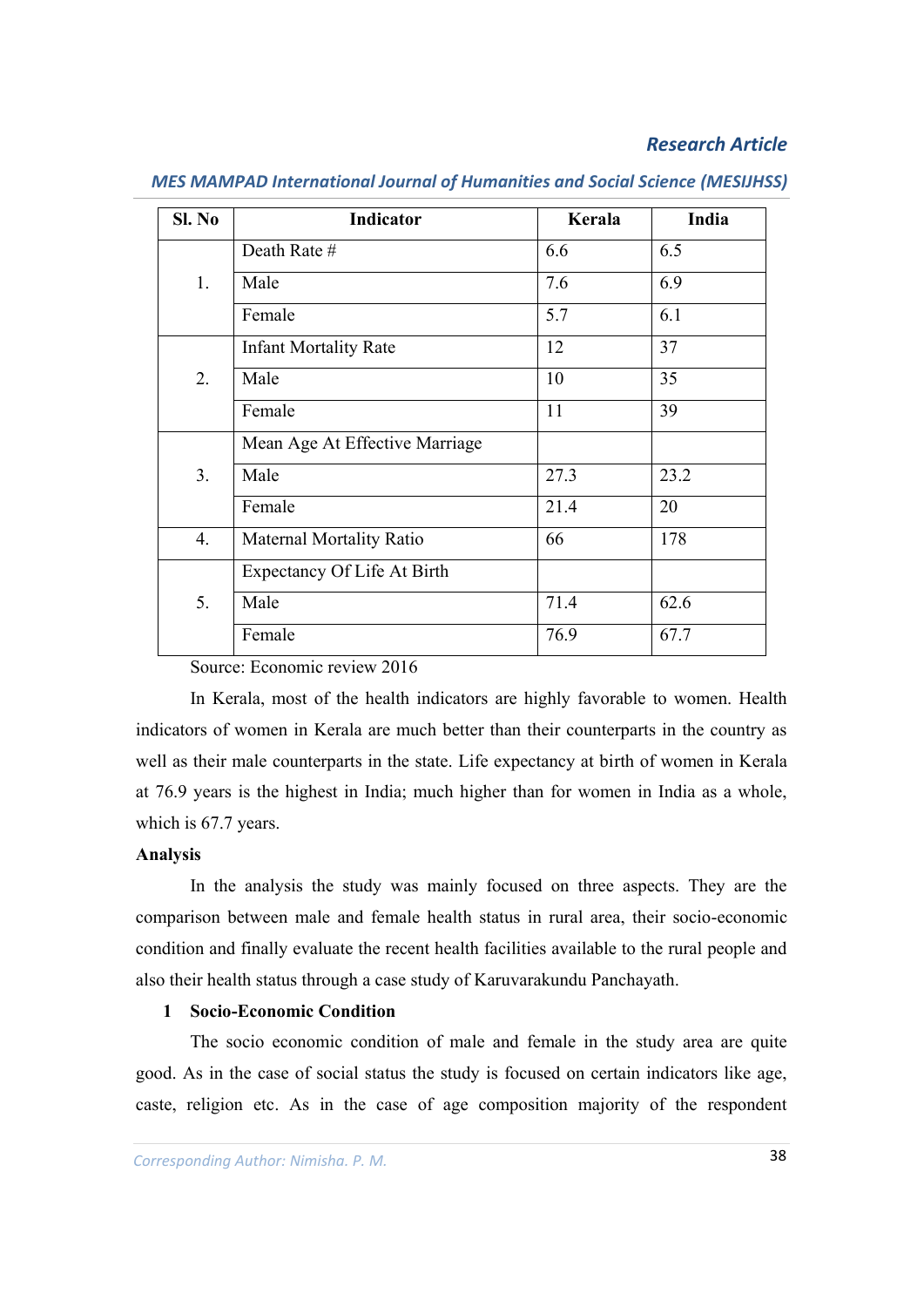#### *MES MAMPAD International Journal of Humanities and Social Science (MESIJHSS)*

belonging to the age group of 15 to 25 are females and 35 – 45 are males. Majority of the people in rural areas are Muslims. While comparing the marital status in other area of Karuvarakundu Panchayath, rural area is in better position about 58.3% people are married. In the study area most of them are following nuclear family system ie, out of 60 samples 35 of them belongs to nuclear family system. There shows an improvement in the social status of the rural people in the Karuvarakundu Panchayath and this mainly because of the educational level of the people. In which 43.3% of people are SSLC qualified. W eknow that education indicates high status of health status.

As per the economic status, in the study area 90% of the people are coolies. In which 50% are males and 40% female and remaining 10% are unoccupied category. On the basis of income wise distribution of 60 households 38.3% are living under the income 5000 and only 6.67 are living in the income 25000 and above. Among 60 samples 66.6% belongs to BPL family. So, in the socio economic condition both male and female are in better position. Variable such as family composition, occupation, income, education indicate high status of health.

## **2 Health Status of Male and Female in Rural Area**

Health status is a holistic concept that is determined by more than the presents of absence of any disease. It is often summarized by life expectancy of self-assessed health status, and more broadly includes a measure of functioning, physical illness and mental wellbeing.

The below table shows the comparison between male and female health status in rural area.

| Sl. No | Indicator                          | <b>Study area</b> |
|--------|------------------------------------|-------------------|
| 1.     | Infant Mortality rate (Percentage) | $2\%$             |
| 2.     | Maternal mortality rate            |                   |
| 3.     | Life expectancy (Age)              |                   |
|        | Male                               |                   |

Table: 2Health Profile in the Study Area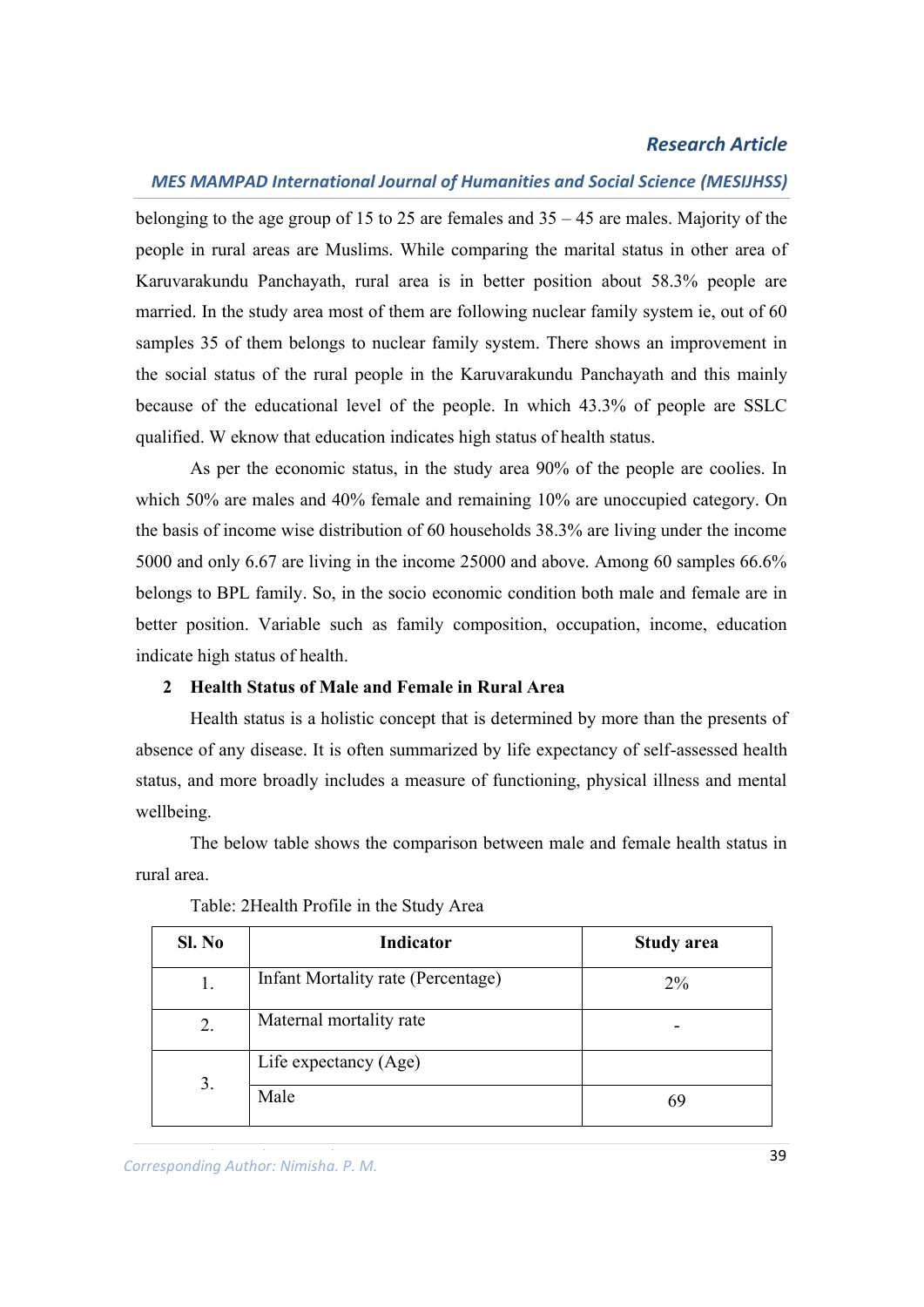|    | Female                 | 72  |
|----|------------------------|-----|
|    | Nutritional status (%) |     |
| 4. | Male                   | 54% |
|    | Female                 | 46% |

*MES MAMPAD International Journal of Humanities and Social Science (MESIJHSS)*

Source : Field survey

The above table shows the male and female health status in rural area. While comparing with Kerala and India the selected rural area has very well-known achievement in the area of health status. Out of the total population in the rural area majority of them are females. While considering the death rate it was higher in males with comparing females. The main reasons for increasing male death rates are;

- 1. Alcoholic uses
- 2. Tobacco consumption
- 3. And Excessive use of drugs.

In the Rural area, the availability of drugs are comes down in recent years. But its overall effect are still continuing in rural area. Most of the male death rates are increased due this kind of practices. Female death rates are lower when compared to males because there is accessibility of health services, nutrition to rural area are given by Panchayath. In the case of birth rate females are greater than that of males. While comparing the infant mortality rate with Kerala and other rural areas it is declined that is only 2%. There is no maternal mortality rate. In the case of life expectancy females have greater life expectancy (72) than that of males (69).Nutritional status is a important indicator that determines the health status of a person. Here the male nutritional status is 54% the female health status are more or less proportionate to male at 46%. While comparing the male and female health status they are more or less equal. But there is a slight difference in death rate, birth rate and nutritional status etc.

As in the case of distribution of patients on the basis of sex, in the study area 45% are male and 55% are females. There is only a slight difference between male and females.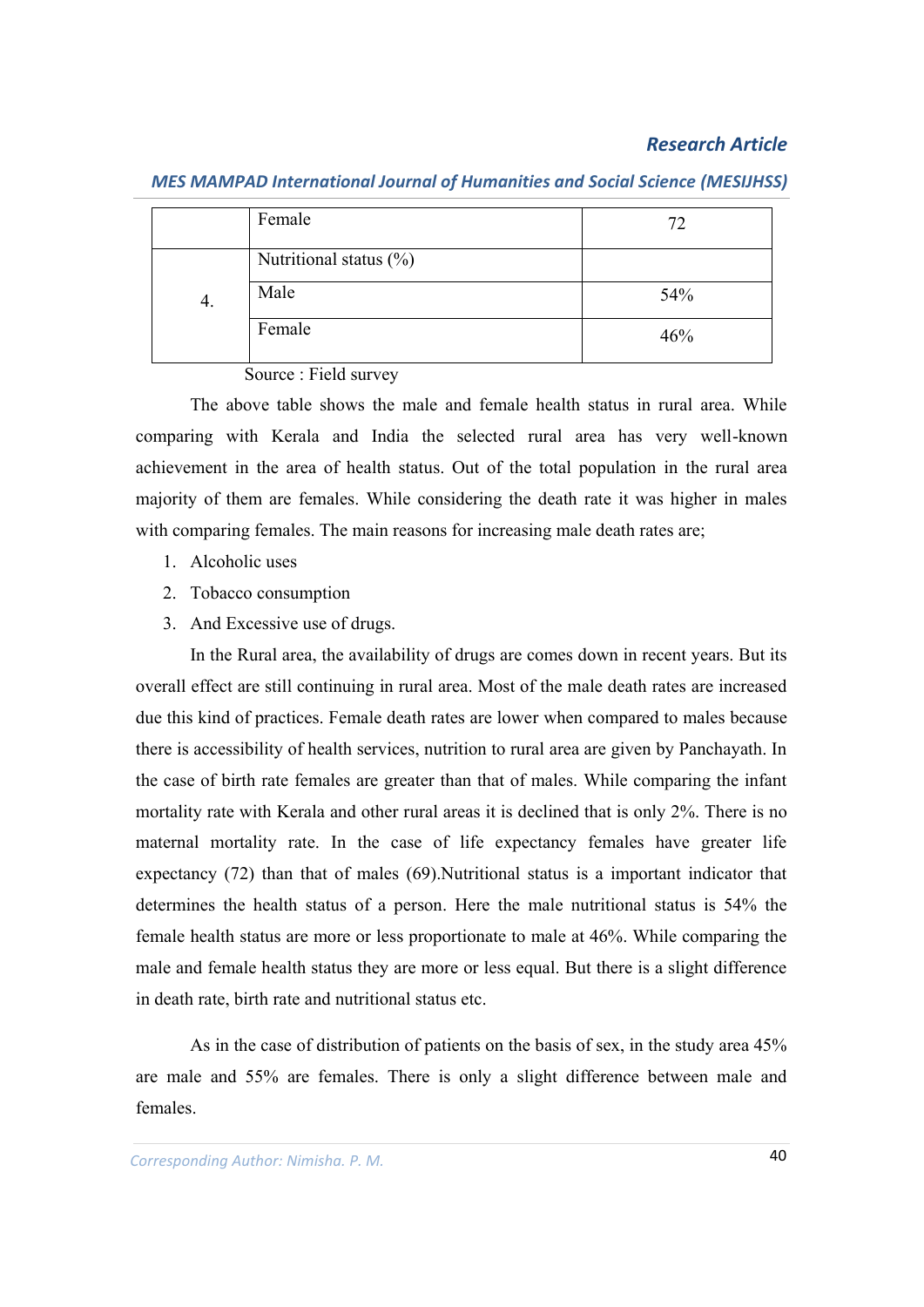## *MES MAMPAD International Journal of Humanities and Social Science (MESIJHSS)*

Major Health Problems in the Study Area

| Sl. No | Communicable disease | No. of persons $(\% )$ |                |
|--------|----------------------|------------------------|----------------|
|        |                      | Male $(\% )$           | Female $(\% )$ |
| 1.     | Malaria              | 41.7                   | 40.275         |
| 2.     | Typhoid              | 33.35                  | 29.16          |
| 3.     | Dengue fever         | 24.95                  | 30.56          |

a. Communicable diseases affected in the last year*Table:3*

Source: Field Survey

During the last year, from the 60 samples most of them are faced by communicable diseases. On the basis of gender, most victim of the communicable diseases are female out of them 60% of them are faced communicable diseases. Major reported diseases among communicable diseases are Malaria.

b. Non communicable diseases affected in the last year

Table: 3

| Sl. No | <b>Non Communicable diseases</b> | No. of persons $(\% )$ |        |
|--------|----------------------------------|------------------------|--------|
|        |                                  | Male                   | Female |
| 1.     | Lung diseases                    | 51.16                  | 17.65  |
| 2.     | Cholesterol                      | 9.30                   |        |
| 3.     | Mental depression                | 11.62                  | 29.41  |
| 4.     | <b>Diabetics</b>                 | 9.32                   | 11.77  |
| 5.     | Hyper tension                    | 18.60                  | 41.17  |

Source: Field survey

Out of 60 sample in the last year most of them are faced by non-communicable disease in which majority them are males. Because the behavior such as smoking unhealthy diet and physical inactivity which can lead to hypertension and obesity.

There are different opinions regarding major causes of health problem in the study area. As per the study major causes of health problem are liquid waste (28.3%), mosquito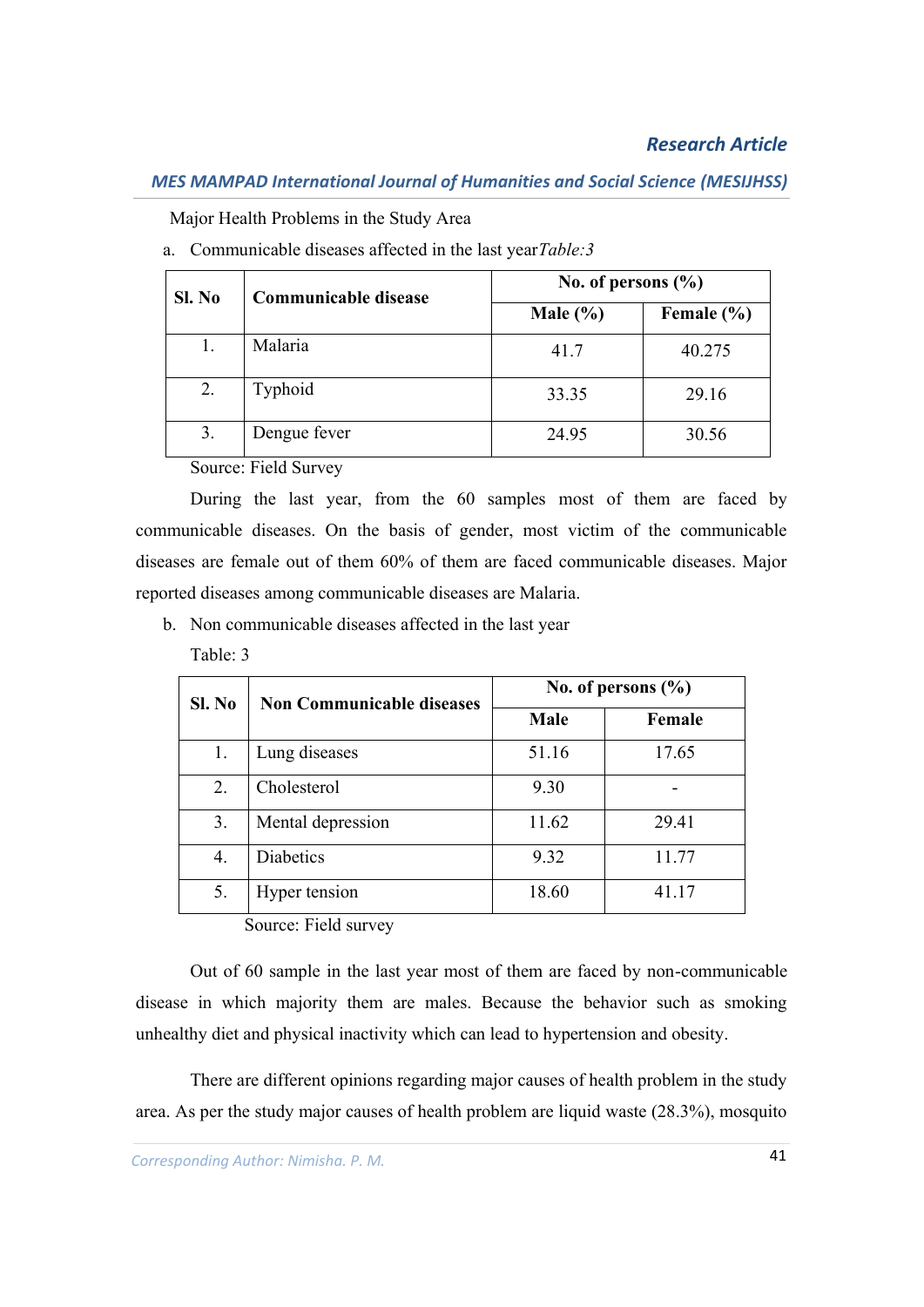#### *MES MAMPAD International Journal of Humanities and Social Science (MESIJHSS)*

breeding (8.33), increasing life style diseases (30%), lack of traditional practices (6.67%), absence of blood bank (15%), lack of nutrition (1.67%) etc. So in the study area most of the people depend on Allopathic. In which 53.1% of them are males and 64.2 of them are females. From this data it clarifies that the female patients is more than that of male patients.

In the Panchayath most of the are so aware about the medical checkup. They have taken it monthly, annually, and usually. Here the medical checkups are usually taken by the males (50%) than that of females (35%). But the majority of the females take medical checkups annually (50%). There is a positive situation existing here that is, there heath expenditure is less than of their income. So it show a better health condition in the area. The study shows a better female health status or more or less equal to males.

#### **Major Health Progaramme Conducted in the Study Area**

There are various programs implemented or practiced for the improvement of health status of both male and female and also other peoples in the rural area. They are as follows:

- 1. Immunization program
- 2. RNDCP (Rebiced National Tuberculosis controlled Program)
- 3. National Deveming day
- 4. Family welfare program
- 5. NCD (Non Communicable disease Program)

## 3. **Health Care System in KaruvarkunduPanchayath**

### **a. Public Health Care System**

Public health care system in Karuvarakundu consist of Ayurveda and Modern medicines. A primary health care center is working on the Rural area, One Ayurvedic dispensary is functioning under public health care system. 18 doctors and 27 nurses are working in the primary health care center with 123 beds.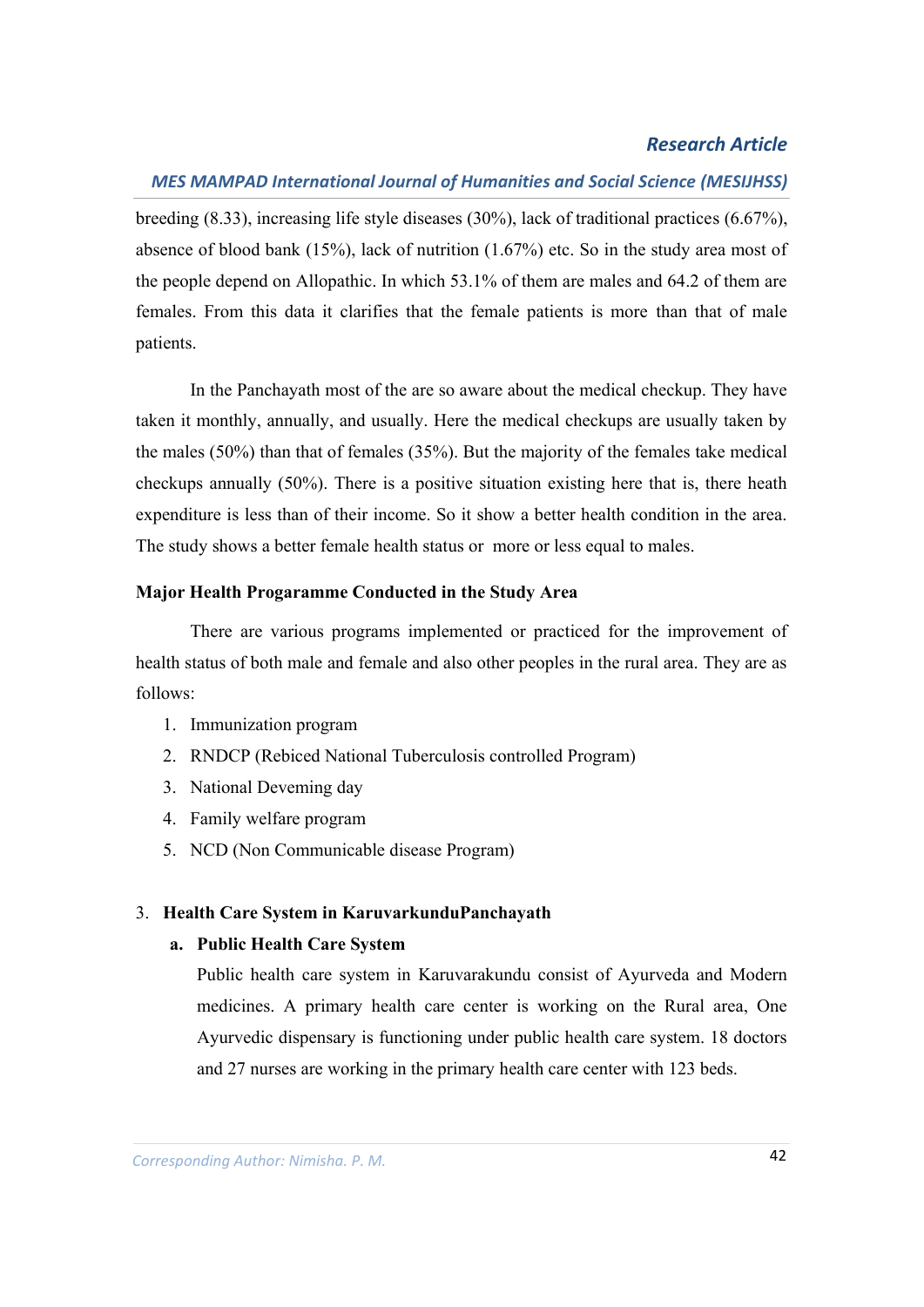## **b. Private Health Care System**

The role of health care sector in Karuvarakundu Panchayath has been very decisive and significant. There are 7 private medical institution and other individual medical clinics functioning in the Panchayath. Among hese institution had facilities with 37 doctors 114 nurses are working under the sector with 175 beds. The Cooperative sector institutions are not functioning in the Karuvarakundu Panchayath.

PHC is the oldest health care in Karuvarakundu Panchayath. Majority of the people are depending on the PHC in which majority are comes from Rural area. Some of the private institutions are recently organized. It provides most of the modern medicines and it functioning with better infrastructural facilities .There are no wide changes in the number of doctors and nurses during the period from 2015-2016.But there is variations in the number of patients in every year.

#### **Suggesstions**

- 1. To Increases the age of marriage of females in the rural area.
- 2. To conduct awareness class and activities among people in order to reduce Alcoholic, Tobacco and drugs use among males.
- 3. To take preventive methods to control life style diseases.
- 4. Reduce the number of female patients through better medical facilities.
- 5. To conduct medical camps weekly

#### **Conclusion**

In this study it review the male and female health status in Karuvarakundu Panchayath by discussing through socio-economic condition health status, health facilities and health problems in the study area. The health status of male and female in the rural area of Karuvarakundu Panchayath is found to be high. It differs from other rural areas and also described recognized position of health care. To calculate the health care system of proportion is shaped by a variety of factors such as level of income,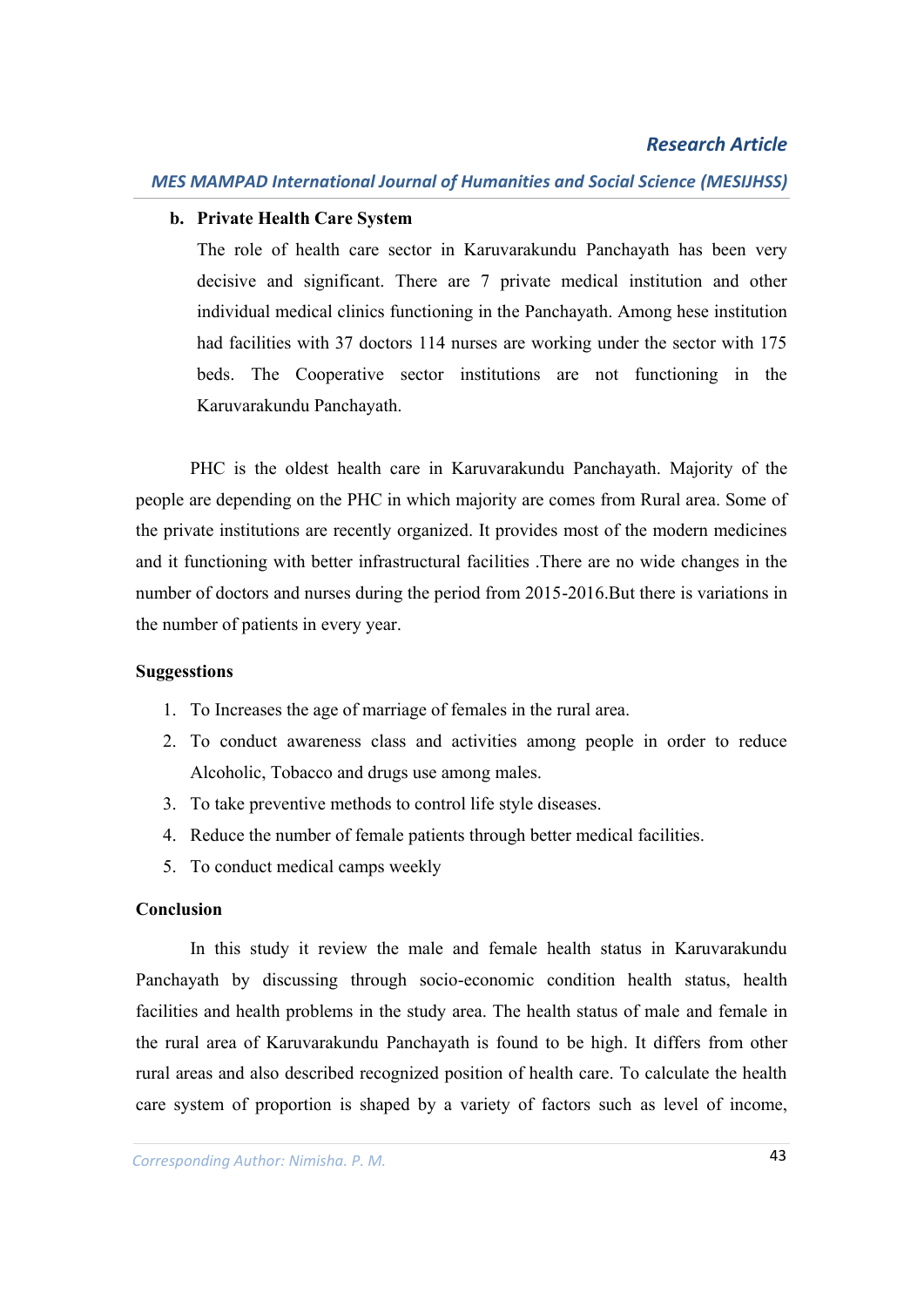## *MES MAMPAD International Journal of Humanities and Social Science (MESIJHSS)*

standard of living, housing, sanitation, Education, Availability of medicine and Accessibility of hospital facilities more over there are certain socio-economic factors. While comparing the health status of female in Kerala and India it has better position in Karuvarakundu Panchayath.

## **References**

1. Adler Nancy, Ostrov, and Joan, M. (1999). Socio Economic Status and Health: What We Know and What We Don't, *Annals of the New York Academy of Sciences,* No: 896, pp.3-15.

2. Akshaya Project in Malappuram district, District Census Hand Book, 2001. Alagh, Yogindra, K. (2004).

3. Fore word to Economic Empowerment of Muslims in India by Abu Saleh Sheriff and Mahatabal Azam, Institute of Objective Studies, New Delhi.

4. Amartya Sen (2001). Text of an Inauguration Lecture for the New Rad Cliffe Institute at the Harward University, *Frontline*Vol.18, Issue.22.

5. Aras, R, N. Pai., and Purandare (1990). "Pre natal Mortality- A Retrospective Hospital Study" *Journal of Obstetrics and Gynecology*, 40.No: 3,June, 365-69.

6. Ascadi George, T. F., and Gwendolyn Johnson-Ascadi (1990). *"Safe Motherhood in South Asia: Socio Cultural and Demographic aspects of Maternal Health*" Background Paper, Safe Motherhood, South Asia Conference, Lahore.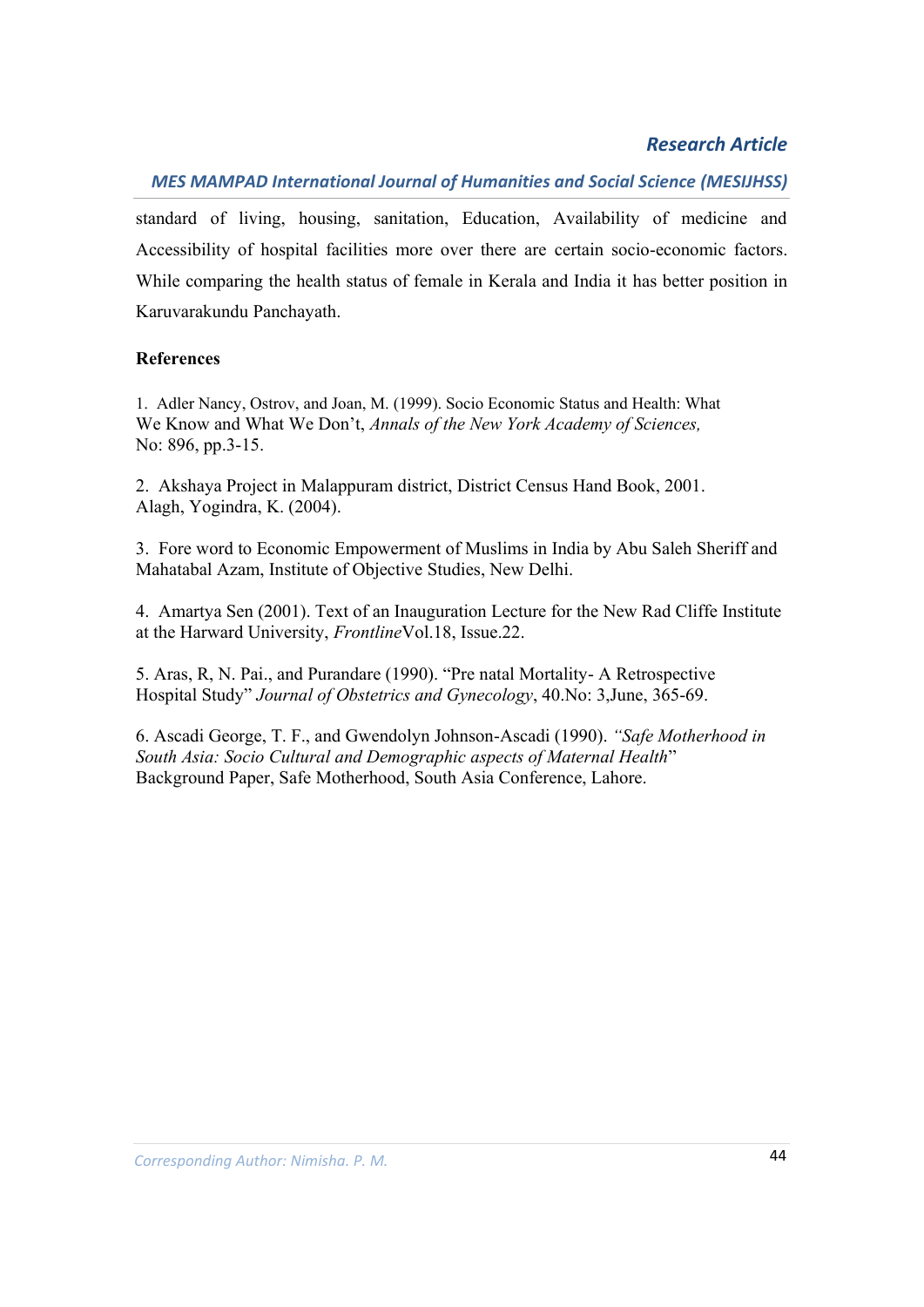# *MES MAMPAD International Journal of Humanities and Social Science (MESIJHSS)* **FINANCIAL LITERACY IN INDIA: AN OVERVIEW Nujoom. K.K.**

#### *Abstract*

*Access to finance, especially by the poor people, is an essential requisite for employment generation, poverty alleviation, economic growth and social upliftment. India is one of the fastest growing economies of the world. India has tremendous growth in financial sector. The major concern is that financial institutions have not able to include all sections of the population; especially rural household's i.e. called financial exclusion. Even though there are people who desire the use of financial services, but are denied access to the same. In this scenario financial literacy becomes more important, as financial literacy improves financial inclusion among the rural people. Through this paper the author shows that the position of financial literacy in India. And need for financial literacy, suggestions to improve financial literacy. This paper exhibit that India has low level of financial literacy than other countries and Kerala hold second position among other states of India. This is a difficult problem. Financial illiteracy may prevent ability to save, invest and well being of the people.*

*Key words: - financial literacy, financial inclusion, financial exclusion financial stability, poverty and poor people*

#### **Introduction**

Access to finance, especially by the poor, is an essential requisite for employment generation, poverty alleviation and social upliftment. As per the Human Development Report (2006) India has the largest poor in the world i.e. about 70-80 million families are poor, which is due to financial exclusion. Financial exclusion means 'the lack of access by certain consumers to appropriate, low cost, fair and safe financial products and services from main stream providers'. In this scenario, India has implemented a wide range of reforms as in the war against poverty, financial inclusion has emerged as a priority for policy makers of India. Financial inclusion is the process of ensuring access to appropriate financial products and services needed by weaker sections and low income groups in the society at an affordable cost in a fair and transparent manner. As a nation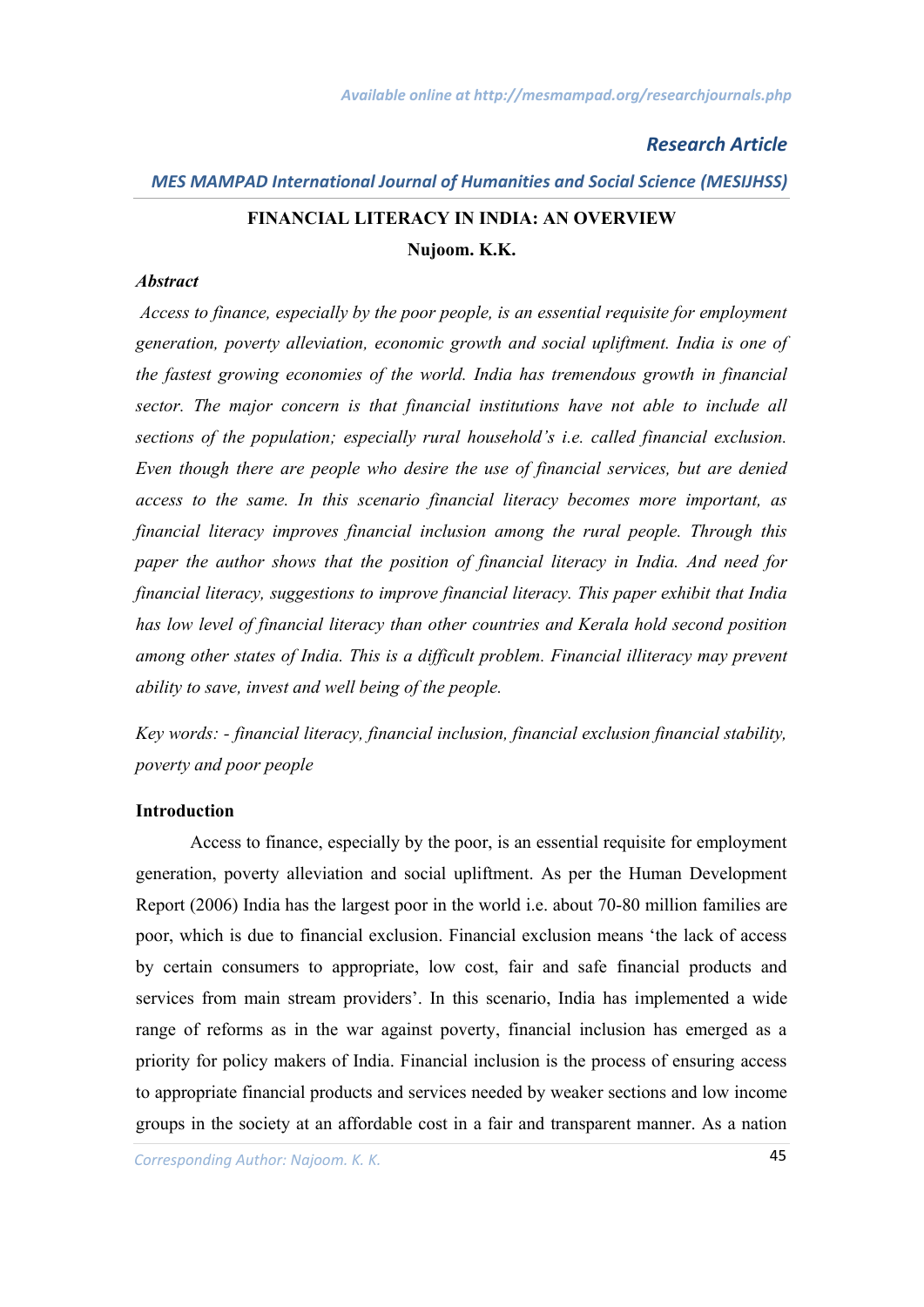#### *MES MAMPAD International Journal of Humanities and Social Science (MESIJHSS)*

like India, with huge amount of financial excluded population there arises a compulsory need to include them and bring them into the main stream. And to this the first and most important action is to tell and teach them about basic financial concepts like bank deposit, credit, saving, insurance ,payment and remittance of security etc. this is called financial literacy. Simply financial literacy means the ability of a person to understand financial matters. Financial inclusion and financial literacy are twin pillars. While financial literacy stimulates the demand side, and make people aware of what they can demand. Financial inclusion acts from supply side providing the financial markets or services what people demand. Thus financial literacy becomes prerequisite for achieving the objectives of financial inclusion and inclusive growth. In India need for financial literacy is greater because large sections of population are financially excluded. With a view to increase financial literacy RBI and Govt. of India has adopted many programs like project financial literacy, Pradhan Mantra Jan DhanYojana and demonetization etc. in this paper discusses about the condition of financial literacy in India.

#### **Review of literature**

Chen and Volpe (1998) conducted a financial literacy survey 'An Analysis Of Personal Financial Literacy Among College Students' involving 924 college students from thirteen colleges in U S and found that the overall mean percentage of correct score was just 52.87 percent. The survey examined literacy across four main areas and investigated the relationship between literacy and students characteristics.

Planning Commission of India (2007) reveals that accessibility to institutional credit to rural women is very limited and there is sex bias in extending the credit to them. However, women from the non-farm sector have better access to banks than the women working in the farm sector. Male members have greater influence on accessibility to credit utilization and its repayment.

Hussein A. Hussan Al-Tamimi Al Anood Bin Kalli (2009) states that financial literacy has secured a vital role in the recent scenario due to factors including the development of the new financial products, complexity of the financial markets, information asymmetry and the changes in the other economic factors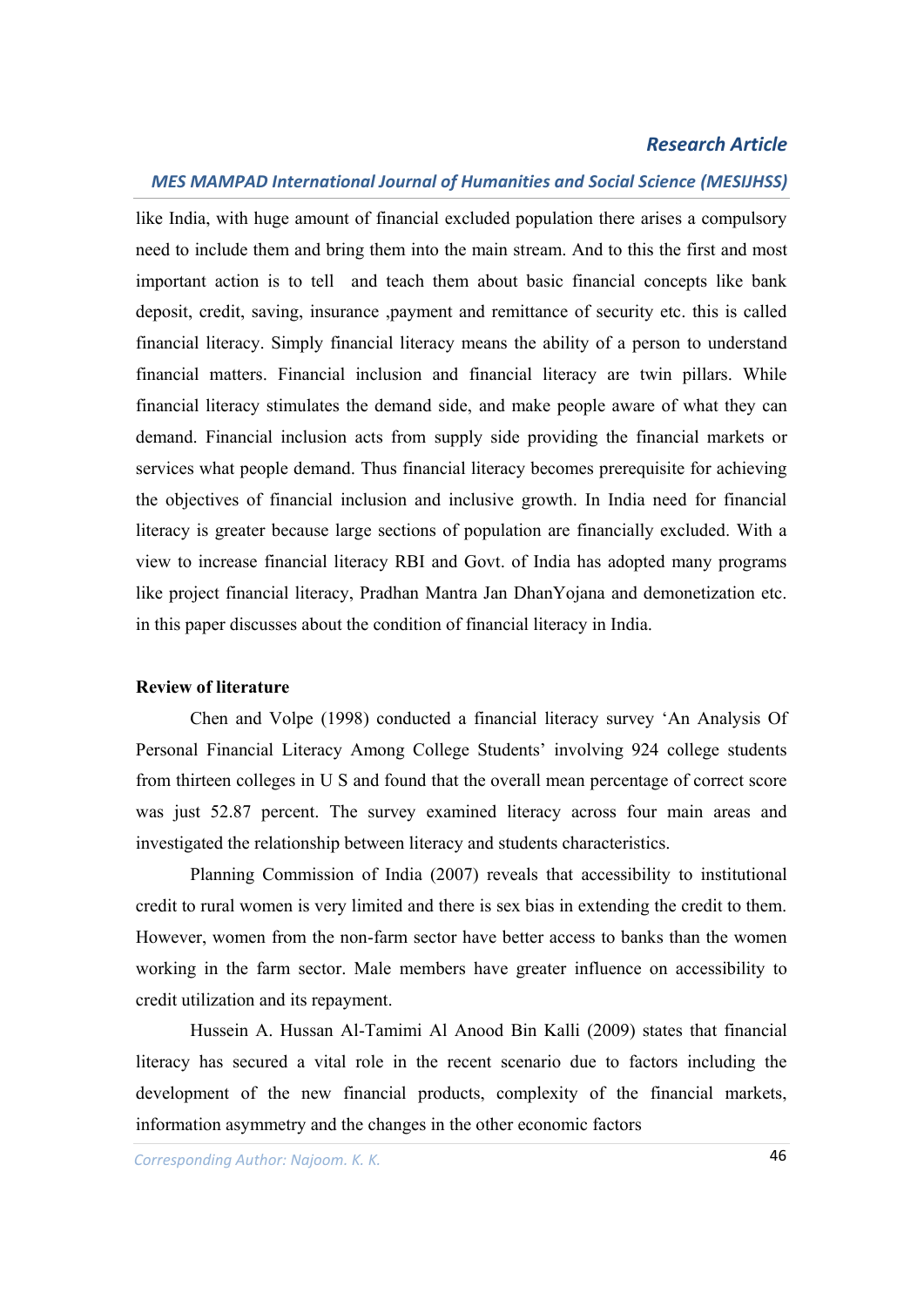## *MES MAMPAD International Journal of Humanities and Social Science (MESIJHSS)*

Bahl and Sarita (2012) opined that financial literacy is a way by which individuals can enhance their understanding about the financial concepts, markets and products to take effective action to improve overall wellbeing and avoid distress, in financial matters thus improve their financial status.

Gathergood.J. (2014) results shoes that individuals with low level of financial literacy and with impulsive buying decision were significantly more likely to hold alternative non-amortizing, mortgage products.

Ramya Krishnan (2014) through her minor project report "A Study of Financial Inclusion and Financial Literacy among the Tribal People in Wayanad District in Kerala" found that the tribal people are poorly informed about various financial products and practices. This is troubling because financial illiteracy may stunt their ability to save and invest for retirement, undermining their wellbeing in old age.

Wagner and Jamie (2015) through their paper 'An analysis of the effects of financial education on financial literacy and financial behavior'. The result of this survey showed that most of the participants of the survey were in favor of importance of financial literacy and financial literacy curriculum was also important. The conclusion of this study was financial education is advantageous and that the concepts taught in that type of curriculum were appreciated.

Jayanth Sinha-led panel (2016), 'Financial Literacy Way Forward Financial Inclusion' says that for financial inclusion through promoting financial literacy. The people's participation and use of technology are central for the successful implementation of financial inclusion scheme like PradhanMantrhi Jan DhanYojana (PMJDY).

#### Definition of Financial Inclusion and Financial Literacy

Dr. C Rangarajan committee on financial inclusion (2008) appointed by the government of India to study financial inclusion defined 'financial inclusion as the process of ensuring access to financial services and timely and adequate credit where needed by the vulnerable group such as weaker sections and low income groups at an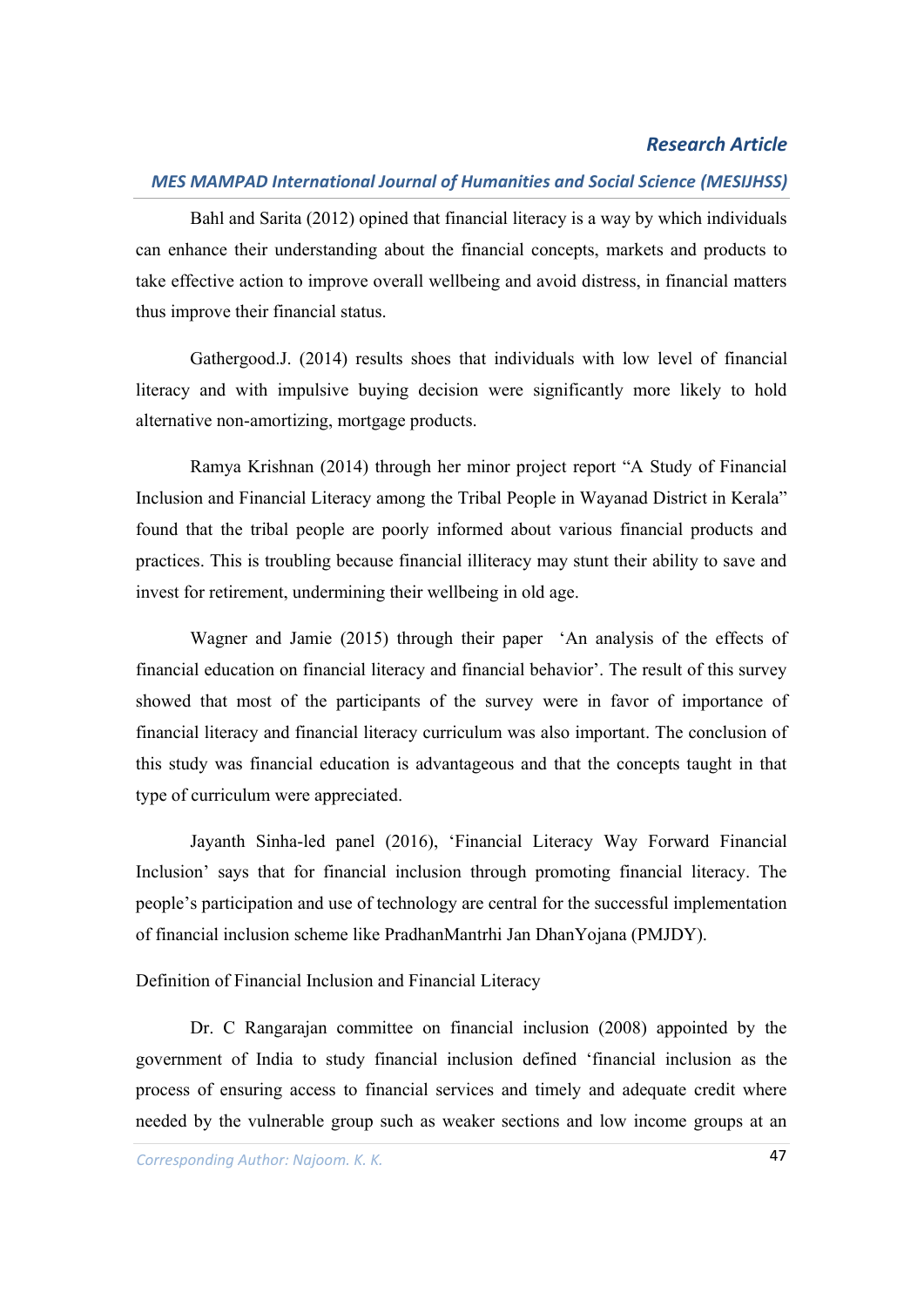## *MES MAMPAD International Journal of Humanities and Social Science (MESIJHSS)*

affordable cost'. Nair (2012) financial inclusion can be described as the delivery of banking and other financial services at affordable costs to the vast sections of disadvantaged and low income groups.

Financial literacy can be interpreted broadly or narrowly. In a broader perspective, financial literacy can be stated as "understanding of economics and how economic conditions and circumstances affect household decisions" (Worthington, 2006). A narrow definition of financial literacy focuses on "basic money management tools such as budgeting, saving, investing and insurance" (Natalie, Newton and Chrisann, 2010).

#### **Why we need financial literacy?**

Need for financial literacy in India is ever greater considering low level of financial literacy and a large population particularly rural population remaining out of the formal financial setup. People need to be aware of advantages of access to formal financial system, saving, credit, repayment of loans to help them make informed choices. As Financial literacy and financial inclusion are twin pillars. While financial literacy stimulates the demand side, making people aware of what they can demand. Financial inclusion acts from supply side providing the financial markets or services what people demand. Financial literacy programs are tailored to be relevant for each group of the society. It spans the formal and informal financial sectors assisting clients in the usage of varied financial services. Financial literacy creates awareness in common men regarding the financial products and services offered by banks and accelerate the pace of financial inclusion (RBI, 2013).

As financial inclusion is a priority of India. And the government has been done many measures on financial inclusion. When implementing financial inclusion program, India has to face many constraints on the basis of income inequality, poverty, gender gap etc. for example the implementation of Pradhan Mantra Jan Dhan Yojana, a national mission on financial inclusion in 2014, it becomes as a most successful program by making 214 million zero balance accounts were created, which means huge population were financially included. But our financial literacy level remains lowest among the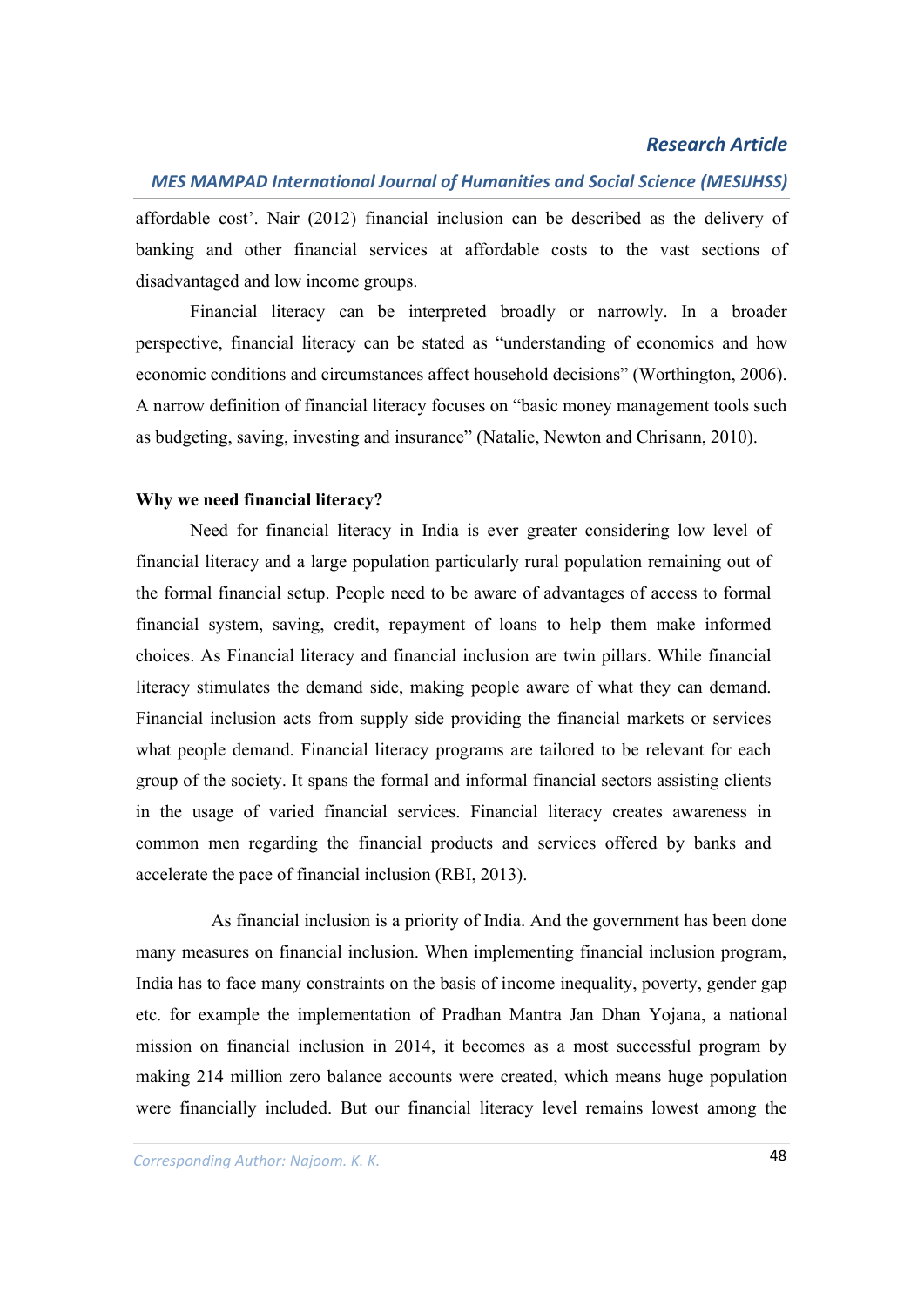## *MES MAMPAD International Journal of Humanities and Social Science (MESIJHSS)*

nations. So we want financial literacy for effective implantation of monetary policies and financial reforms like PMJDY and demonetization etc. and also to access financial products and services, to make saving, investment and wellbeing of rural people of India

#### **Financial literacy centers (FLC) in India**

In 2012, RBI revised guidelines related to Financial Literacy Centers (FLC). The guidelines advised commercial banks and all the rural branches of banks act as FLC. Financial literacy camps should be conducted at least once a month. And by two essential provisions of 'Financial Literacy', 'Financial Access' should be facilitated by financial inclusion. Besides all, reserve bank have engaged commercial banks, NGOs, government machinery, school, college and other agencies actively to execute the program effectively.

#### **Financial literacy status of India**

The level of financial literacy varies across globe due to variations in the sociodemographic variables like age, sex, religion, education level, etc. The level of financial literacy among different nations in the year 2014 is shown in the table.

| <b>Nations</b> | <b>Financial Literacy</b> |
|----------------|---------------------------|
| Norway         | 71%                       |
| Sweden         | 71%                       |
| Denmark        | 71%                       |
| United kingdom | 67%                       |
| Germany        | 66%                       |
| United states  | 57%                       |
| South Africa   | 42%                       |
| Russia         | 38%                       |
| <b>Brazil</b>  | 35%                       |

Table: 1 The level of financial literacy among different nations

*Corresponding Author: Anjusha. K. P* 49 *Corresponding Author: Najoom. K. K.*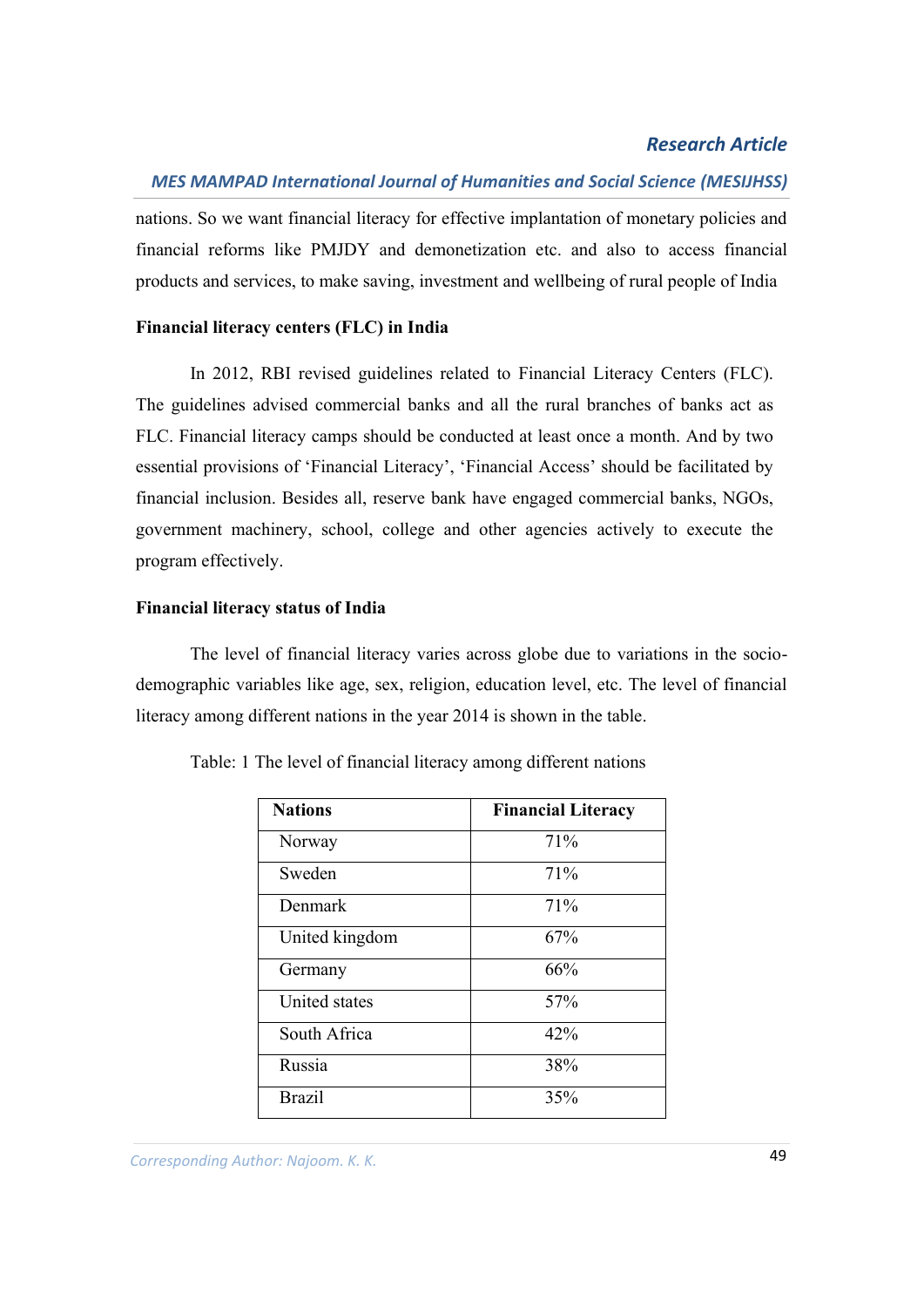| China | 28% |
|-------|-----|
| India | 24% |

*MES MAMPAD International Journal of Humanities and Social Science (MESIJHSS)*

Source: S&P survey 2014

From the above table it is clear that financial literacy is highest for Norway, Sweden and Denmark with 71% to each nation. While comparing India with other nations, India was least financially literate country among BRICS nations with 24%. According to Standard & Poor's survey, over 76% Indian adults lack basic financial literacy and they don't understand the most basic financial concepts. According to a survey on Global Financial Literacy in2012 conducted by VISA, only 35% of Indians were financially literate and India was least financially literate countries.

It can be shown through an figure below



State wise financial literacy in India

| <b>State</b> | Level of financial literacy (in %) |
|--------------|------------------------------------|
| Andrapradesh | 23                                 |
| Chhattisgarh |                                    |
| Goa          | 50                                 |
| Gujarat      | 33                                 |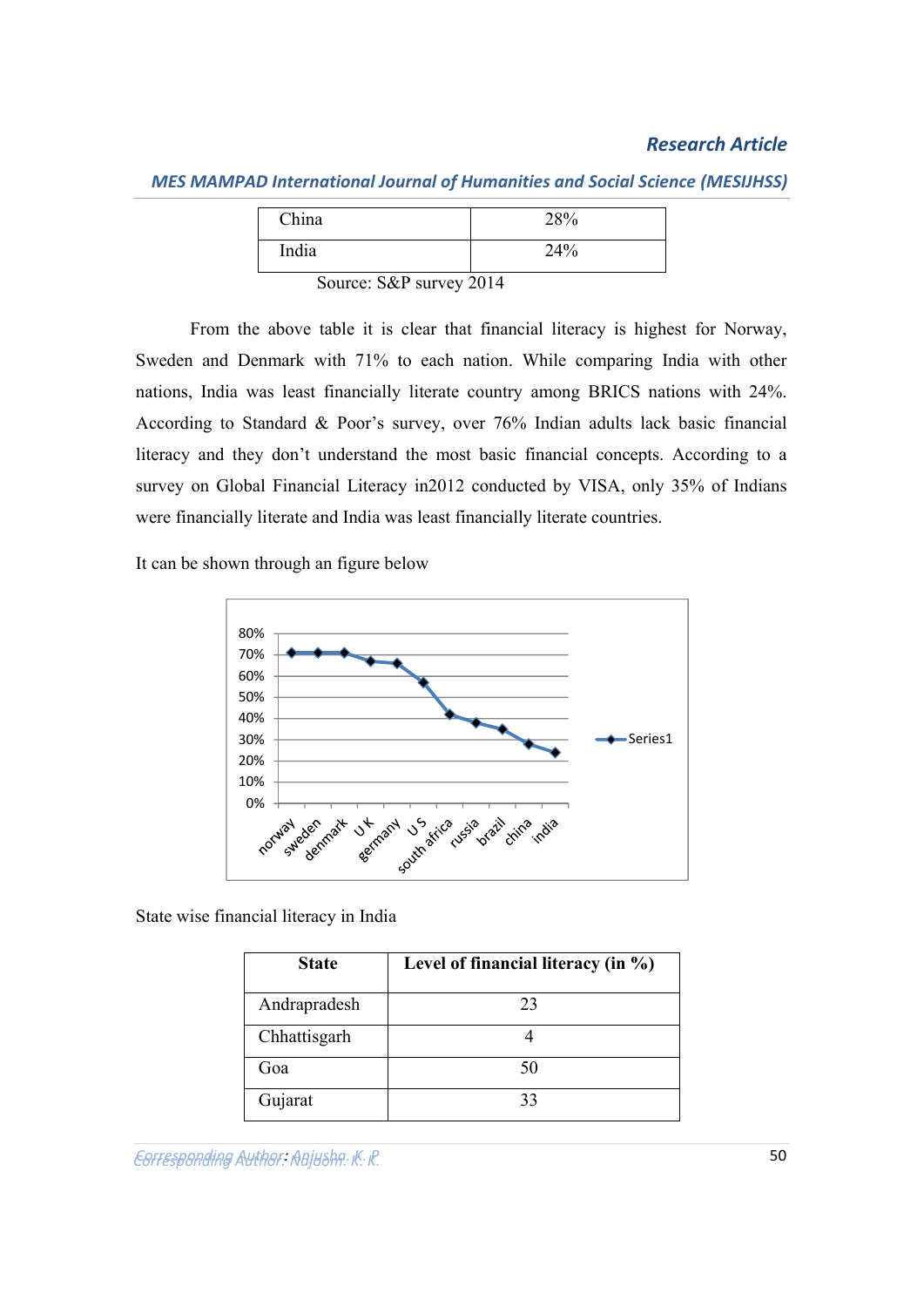| Kerala       | 36 |
|--------------|----|
| Manipur      | 36 |
| Mizoram      |    |
| Sikkim       |    |
| Tamilnadu    | 22 |
| Utterpradesh | 10 |

#### *MES MAMPAD International Journal of Humanities and Social Science (MESIJHSS)*

As financial literacy determines success of financial inclusion, it is important to know the level of financial literacy among Indian states to implement any financial inclusion program like Pradhan Mantri Jan DhanYojana. The below table shows financial literacy level of major 10 states in India as per the data compiled from the national centre for financial education report 2015.

Source: Data compiled from the National Centre for Financial

## **Education Report 2015**

It is clear from the table that Goa hold highest level of financial literacy among states of India, with 50% of financial literacy. Kerala being the highly literate state India, Kerala has the second highest level of financial literacy i.e. 36 percent. Chhattisgarh, Mizoram, Sikkim and utherpradesh have least level of financial literacy.

It can be shown through a figure below



*Corresponding Author: Anjusha. K. P* 51 *Corresponding Author: Najoom. K. K.*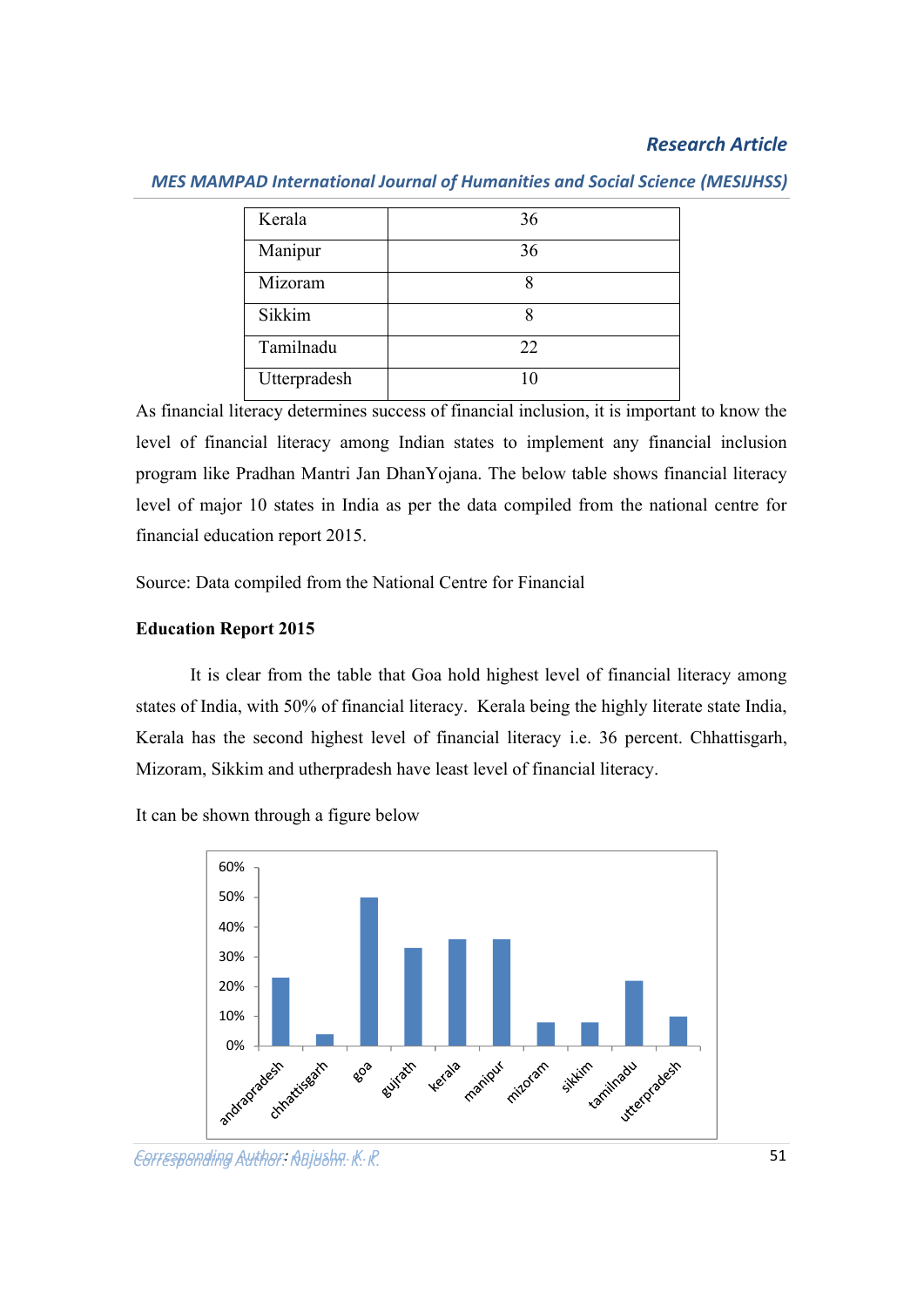## *MES MAMPAD International Journal of Humanities and Social Science (MESIJHSS)*

What Should Be Done To Improve Financial Literacy in India?

The major suggestion to increase financial literacy among rural people in India are given bellow

- 1) Government agencies and NGOs may undertake financial awareness programs among the rural people to increase their financial literacy. That will be helpful to bring a practice of recording of incomes and expenditures among them.
- 2) Banks, Insurance companies and other financial service providers may concentrate more on the rural area because they are not yet fully financially included. It will help the agencies to increase their customer base.
- 3) Authorities may take necessary steps to include financial literacy programs in the school curriculum. It will help to mould a financially educated new generation.
- 4) The focus of financial literacy programs should be a mass based approach to include more financially excluded households.
- 5) The effectiveness of financial literacy program can be higher when coupled with financial inclusion program as exhibited in the informal case like SHGs.
- 6) The policy makers should promote the concept of financial literacy as an integral part of financial inclusion, the policy when implemented will give better result not only inclusion but enhanced frequent usage in future. Second it would catalyze the process in banks towards an integrated approach rather than financial inclusion only.
- 7) The public can be made aware about the harmful effects of financial illiteracy. Seminars and discussions can be conducted for this purpose.

## **Conclusion**

Financial literacy is considered as an important factor for promoting financial inclusion and ultimately financial stability. Because of this reason, government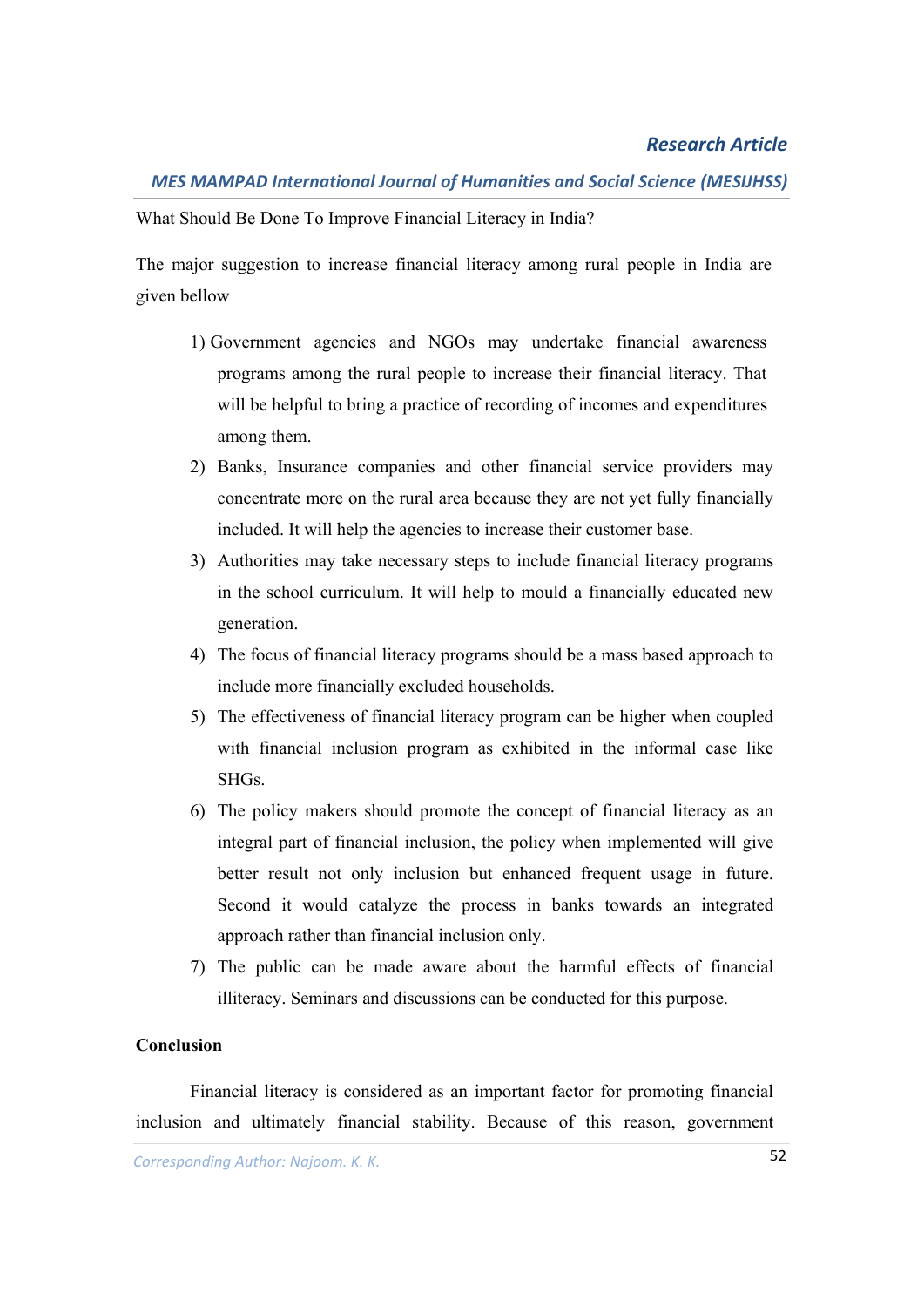#### *MES MAMPAD International Journal of Humanities and Social Science (MESIJHSS)*

authorities are giving much attention to financial literacy programs. But the problem is that these programs are not making any impact among a large segment of the population, especially the rural population of India. .In this paper reveals that need for financial literacy is more acute. Because financial literacy of India is lower than other nations especially among BRICS nations. There are many programs were effectively implemented by the government of India to reach rural people like MGNREGP. So the governmental agencies should have to re-design the financial literacy programs in such a way as to reach the rural people of India.

#### **References**

- 1. Chen, H. and Volpe, R.P. (1998), *"An Analysis of Personal Financial Literacy among College Students"*, Financial Services Review, vol. 7, pp. 107-128.
- 2. Report of Planning commission of India
- 3. Hussein A. hussan Al-Tamimi Al Anood Bin Kalli (2009*),"Financial Literacy and Investment Decisions of UAE Investors"*. The Journal of Risk Finance, Vol.10155.5, PP. 500-516.
- 4. Bahl, sarita (2012), *"A Study of Advanced Financial Literacy among the Working Women in Punjab"*. ZENITH International Journal of Business Economics & Management Research, Vol.2, Issu.12, PP. 176-196.
- 5. Gathergood.J. and Webber.J.(2014), *"Self Control, Financial Literacy and The Co Holding Puzzle"*, journal of economic behavior & organization, 107(part B), pp.455-469.
- 6. Ramya Krishnan .M (2014), *"A Study of Financial Inclusion and Financial Literacy Among Tribal People in Wayanad District in Kerala"*, minor project report submitted to UGC.
- 7. Wagner, Jamie (2015), *"An Analysis of the Effects of Financial Education on Financial Literacy and Financial Behavior"*, dissertation and thesis from the college of business administration, paper 50.
- 8. RBI bulletin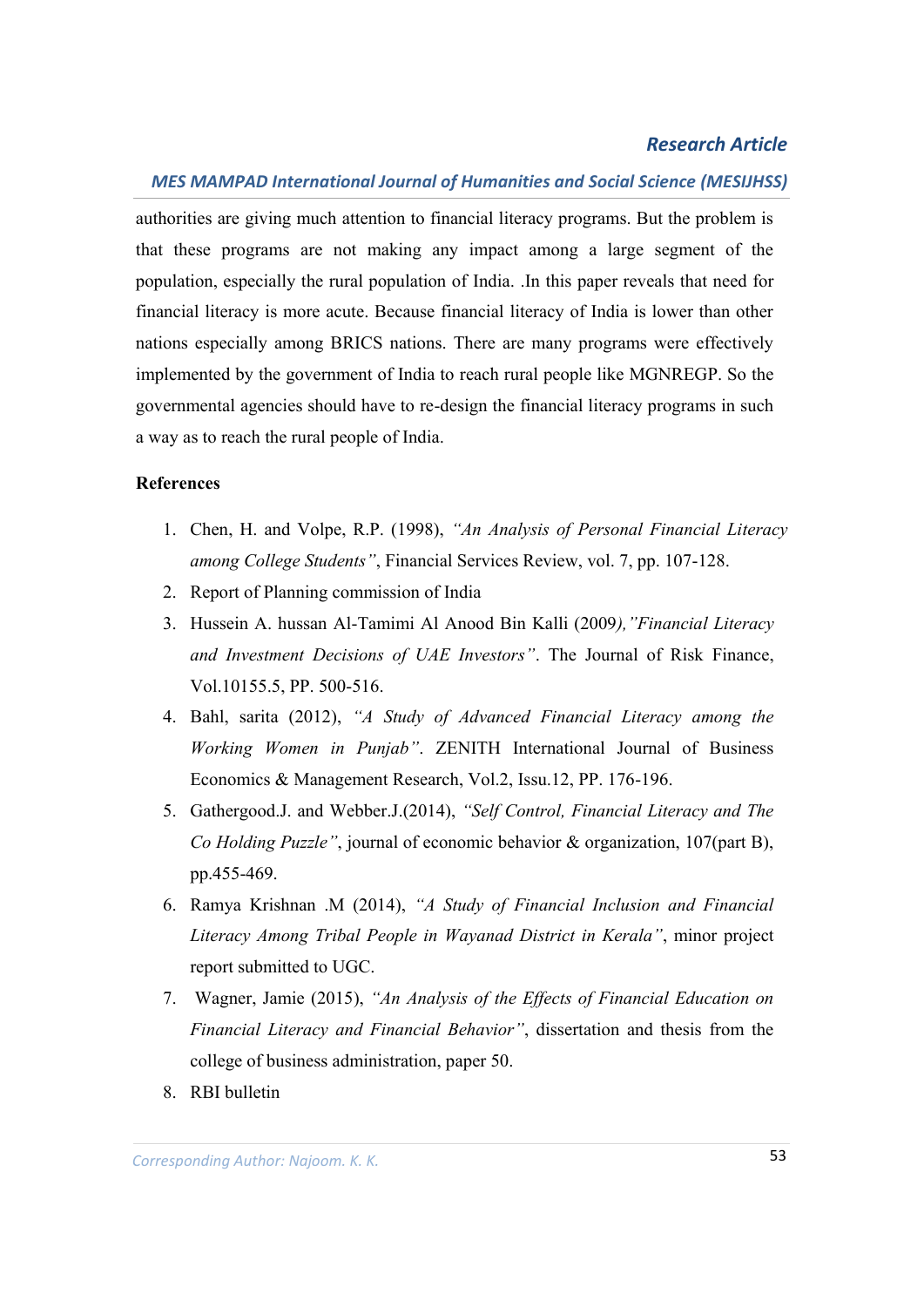## *MES MAMPAD International Journal of Humanities and Social Science (MESIJHSS)*

- 9. Rangarajan, (2008) , Report of the Committee on Financial Inclusion, Government of India.
- 10. Ramy Nair(2012), India lags behind emerging nations in financial Inclusion, published by http://origin www.livemint.com/Industry/ZLqb6dEHp9nav1OsubWJQL/India-lagsbehindemerging-nations-in-financial-inclusion.html
- 11. Natalie Gallery, Cameron Newton and Chrisann Palm (2010), *'A Framework for Assessing Financial Literacy and Superannuation Investment Choice Decisions'*
- 12. Anshika, Dr. anjusingle(2017), *'Financial Literacy In India-An Appraisal'*, published in 6<sup>th</sup> International Conference On Recent Trends In Engineering Science And Management, pp 1228-1294.
- 13. S&P Survey (2014),*'More than 70% Indians fare badly in financial literacy'*
- 14. National centre for financial education(2014), report on Financial Literacy In India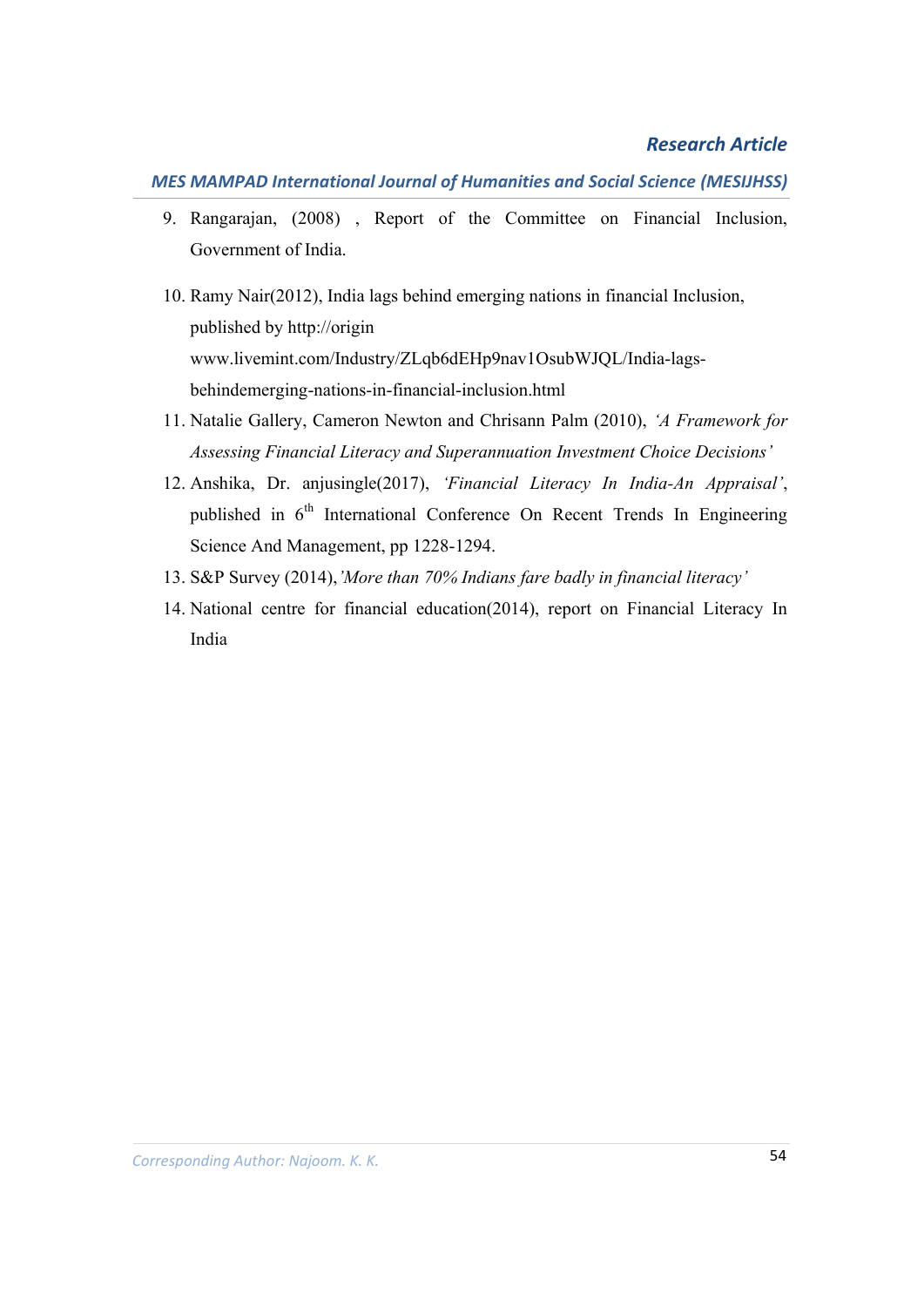# *MES MAMPAD International Journal of Humanities and Social Science (MESIJHSS)* **TITLE: "THE DEBT SUSTAINABILITY OF KERALA: WHAT IS REALITY?" Muhammedsalim. A.P**

Assistant Professor of EconomicsM.E.S. Mampad College (Autonomous), Malappuram Dist., Kerala, India, Email: salimkodalipoyil@gmail.comMob: 9526525760 Site: sites.google.com/site/muhammedsalimap/

#### *Abstract*

*The indicator-based analysis has been operated to understand fair-faced status of Kerala state finance. It was revealed from seven selected indicators that Kerala has not been in crisis for at least since 2004-05 although the state doesn't enjoy perfected fiscal condition. Even though Kerala state finance fulfilled the debt sustainability requirements from 2004-05 to 2011-12 in a row on most indicators, fiscal indiscipline has outstripped the state in most of the debt sustainability indicators four years thereafter. The study evinces that Kerala, which stands ahead of many socio-economic indicators, lagged behind 'All states' in terms of debt-GSDP ratio.*

*Keywords: Kerala state finance, indicator-based analysis, debt sustainability, debt-GSDP ratio.*

#### **Introduction**

A nation's financial strength and deficit financing capacity can be seen from or examined on the basis of its fiscal sustainability. Fiscal sustainability, best judged by debt sustainability, helps measure the ability of a government for further access to debt from the market. Credit worthiness of the state will be ascended with the vigorous debt sustainability of the country. Since the government's role is inevitable even in the current market oriented economy, role of public finance in a developing-less market oriented economy like India need no special mention. Public finance and good governance has been so vital in the world since it satisfies both welfare objective and growth objective altogether. Both revenue and expenditure of the national or sub-national authority would be for fulfilling both welfare maximisation objective and stable growth objective. Only a sound public finance can make it happen without any tickler.

*Corresponding Author: Anjusha. K. P* 55 *Corresponding Author: Muhammed Salim. A. P salimkodalipoyil@gmail.com*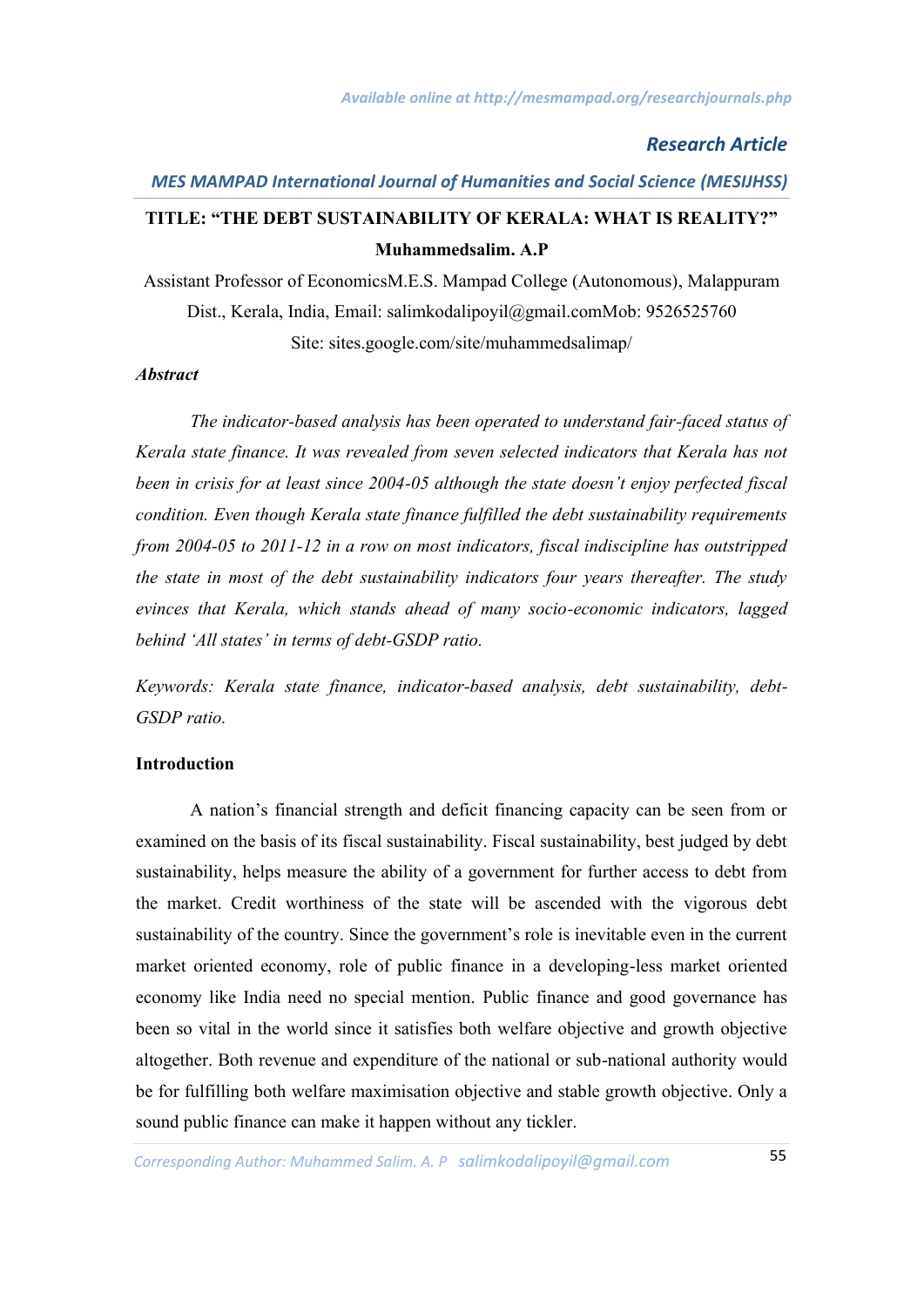## *MES MAMPAD International Journal of Humanities and Social Science (MESIJHSS)*

#### **Debt Status of India and Growing Public Expenditure**

India has been witnessing significant upsurge on its government level spending for the last few decades. Akrani (2011) noted that "before independence, there was no planning in India and hence no effort was made on the part of government to provide welfare services but the accelerating growth of government expenditure began in late seventies". The combined revenue and capital expenditure of the Centre and states recorded Rs900 cr in 1950-51 unprecedentedly up surged to Rs. 1.5 lakh cr in 1990-91 and Rs31.5 lakh cr in 2013-14 (Ministry of Finance (MoF), 2015). It is cognizant that growth of population, ascended allocation for defence sector in the context of ceaselessaggravated longstanding tension in borders, increase in committed expenditure, growth of urbanization and industrialization, and centre's share to the states and union territories have really brought about quite flagrant growth in India's public expenditure. This tremendous growth in expenditure was never backed by adequate revenue. This has created huge budgetary deficit in India. Subsequently India's total public debt has become Rs56 lakh cr in 2013-14 proliferated from Rs. 10 lakh cr in 1999-00. There in, the outstanding external debt alone progressed from Rs 32 cr in 1950-51 to Rs 1 lakh cr in 1990-91 and Rs. 3.75 lakh cr in 2013-14. (MoF, 2015).

#### **Kerala's public finance: Standing incredulity**

The state finance of Kerala is being questioned on its credit worthiness and ability to cover surging revenue expenditure. Great majority of Kerala's revenue spending is being allocated for committed expenditure (69.74% in 2014-15 and 68.61% in 2015-16). Lion share (60% in 2015-16) of it was being exhausted under the heads of salary, pension and interest payment. (Kerala State Planning Board (KSPB), 2017). The state government, in recent years, was running the treasury without over draft and closure scantly. Many a time the state has resorted ways and means advance to meet daily expenses to avoid overdraft. The state can avail up to Rs 350 cr per annum through market borrowing. If the treasury fell in over draft and stayed it for 14 consecutive working days, the RBI will declare treasury closure ceasing all treasury transactions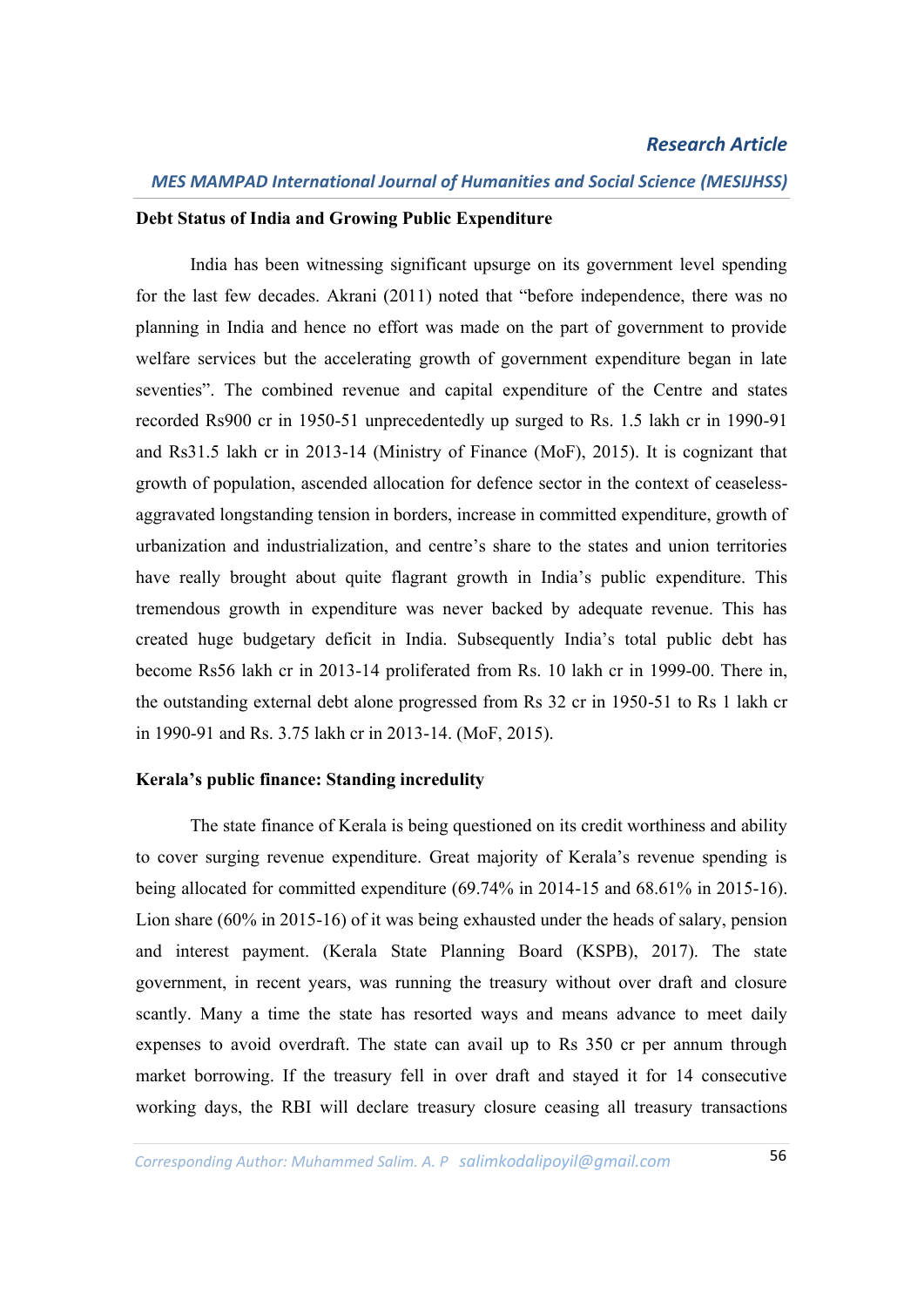#### *MES MAMPAD International Journal of Humanities and Social Science (MESIJHSS)*

including salary and pension disbursements. Regularly raising concerns and misgiving on state finance elucidate that Kerala's state finance has been running on the enfeebled overpass which requires scaffolding or restoration. As pointed out by Ayyappan (2014) that the revenue starved state of Kerala is recklessly pushing itself towards a treasury shutdown by December. Besides the non-renouncing overdraft and treasury closure browbeats or putting on these, Kerala now faces the menace of the loss of public revenue in the context of the recent ban on beverages outlet. Following the closure of 1956 liquor outlets in line with the Supreme Court order banning sale within 500 meter radius of the national and state highways, the Kerala government is likely to sustain a revenue loss of up to Rs 2,500 crore (Manorama Online, 2017).

#### **Objectives**

- 1. To unearth Kerala's placing on debt status among Indian states.
- 2. To discover the debt sustainability of Kerala.
- 3. Methodology

The study entirely banked upon secondary data which were collected from the crowning provenances such as Reserve Bank of India (RBI) and Kerala State Planning Board (KSPB). Simple statistical tools such as percentage and ratio were employed throughout the study for the analysis of data. The study organized an indicator-wise analysis of the debt sustainability of Kerala. All such indicators are based onstate income, public revenue, public expenditure and public debt indicators of the Kerala state. Moreover Debt-GDP ratio was also employed in the study to understand the fiscal standings and enormity of public debt of Kerala and other states in the last few decades.

#### 4. Debt/GSDP Ratio of Kerala: Reversing Trend

Kaur, Mukherjee, Kumar, and Prakash (2014) in their study for RBI found that the fiscal position of the state governments had remained comfortable in the first three decades since independence. Kaur et al. (2014) explored that the state finances exhibited signs of fiscal stress since the mid-1980s. Kerala had better debt position than national average. The table 1 shows that Kerala's debt/GSDP (Gross State Domestic Product)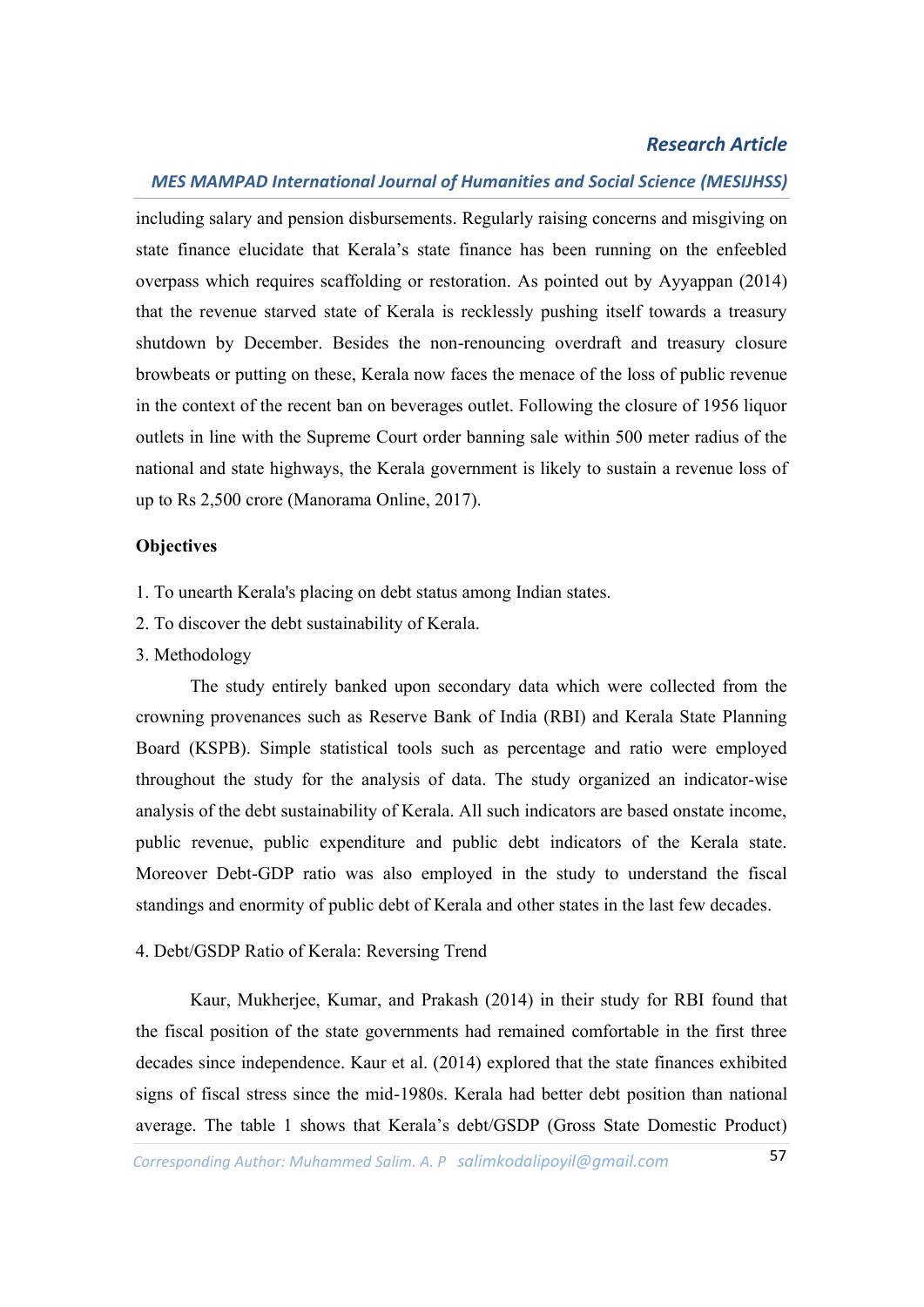#### *MES MAMPAD International Journal of Humanities and Social Science (MESIJHSS)*

ratio was just 14.6 which was lower than the national average of 18.3 during the prereform era of 1980-81 to 1991-92. The situation has been repeated in second period of 1992-93 to 1996-97 with a small reduction in gap between state and national averages. The situation, accruing body blow to the state of Kerala, has been capsized thereafter since most other states were able to bring down their ratios. The third phase witnessed a larger increase in Debt-GDP ratio both in Kerala and in India. This phase of six years from 1997-98 befall an increase of 10 per cent of Debt-GSDP ratio of Kerala while All states had a lesser hike of 6 per cent in Debt-GSDP ratio. The hike in Debt-GSDP ratio of Kerala continued to rise and reached an average of 33.3 per cent which is greater than that of India during 2004-05 to 2012-13. The towered gap between debt-GSDP ratio of Kerala and All States continued in 2013-14 also with around 10 per cent. While All states' ratio was mere 21.9 per cent, Kerala's ratio stood high at 31.7 per cent. At once the revised estimates show that the gap will be subsided significantly in 2014-15 to around 6 per cent. While Kerala's ratio decline to 28.5 per cent, All states' ratio stood almost stagnant on 22.3 per cent. The recent trend shows that Indian states, due to their obligations, compelled to reduce Debt/GSDP ratio. The state of affairs in which Kerala, which has advantage on many live social development indicators, fell below other states on state finances is exceedingly portentous and imaginably.

| <b>Period</b>               | Kerala | India (All States) |
|-----------------------------|--------|--------------------|
| 1980-81 to 1991-92          | 14.6   | 18.3               |
| 1992-93 to 1996-97          | 18.6   | 20.8               |
| 1997-98 to 2003-04          | 28.2   | 26.9               |
| 2004-05 to 2012-13          | 33.3   | 26.4               |
| 2012-13                     | 31.6   | 22.2               |
| 2013-14                     | 31.7   | 21.9               |
| 2014-15 (Revised Estimates) | 28.5   | 22.3               |

Table 1: Debt-GDP/GSDP ratio

Source: www.rbi.org.in/scripts/publications and State Finances (RBI)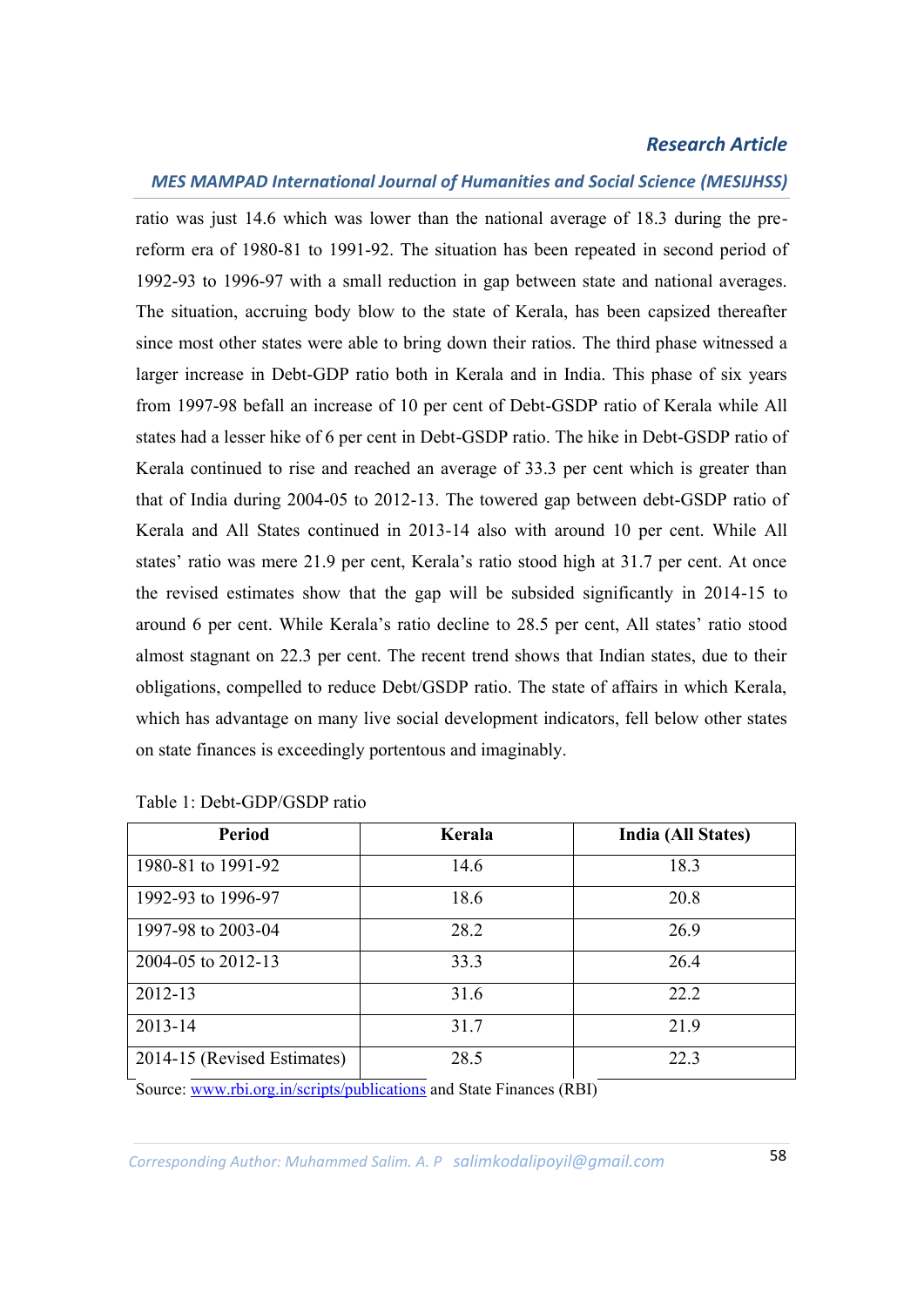

*MES MAMPAD International Journal of Humanities and Social Science (MESIJHSS)*

Figure 1: Trend in Debt/GDP ratio of Kerala and all states Source: www.rbi.org.in/scripts/publications and State Finances (RBI)

#### **5. Debt Sustainability of Kerala: Indicator based analysis**

Seven criteria, which are based on state income, revenue receipt, public debt and interest payment, were employed to measure Kerala's strength on state finance and its standing on credit worthiness. Following criteria were suggested by RBI to measure debt sustainability of a state in India.

#### **5.1 Rate of growth of debt should be less than the rate of growth of nominal GSDP.**

The growth of public in fact cannot be blindly antagonized without pondering where it spends. The debt accessed by the government to spend in development and capital expenditure which helps the state grow and strengthen the productive capacity. Philip (2014) indicates that the Kerala's accumulated debt burden may not be a problem if the debt is utilized for asset generation and expanding the productive capacity of the economy. Dholakia, Mohan, and Kiran (2004), in their joint report submitted to Twelfth Finance Commission, New Delhi count nominal debt to nominal income ratio as the most important indicator of debt sustainability. Dholakia et al. (2004, p.30) describe "it is clear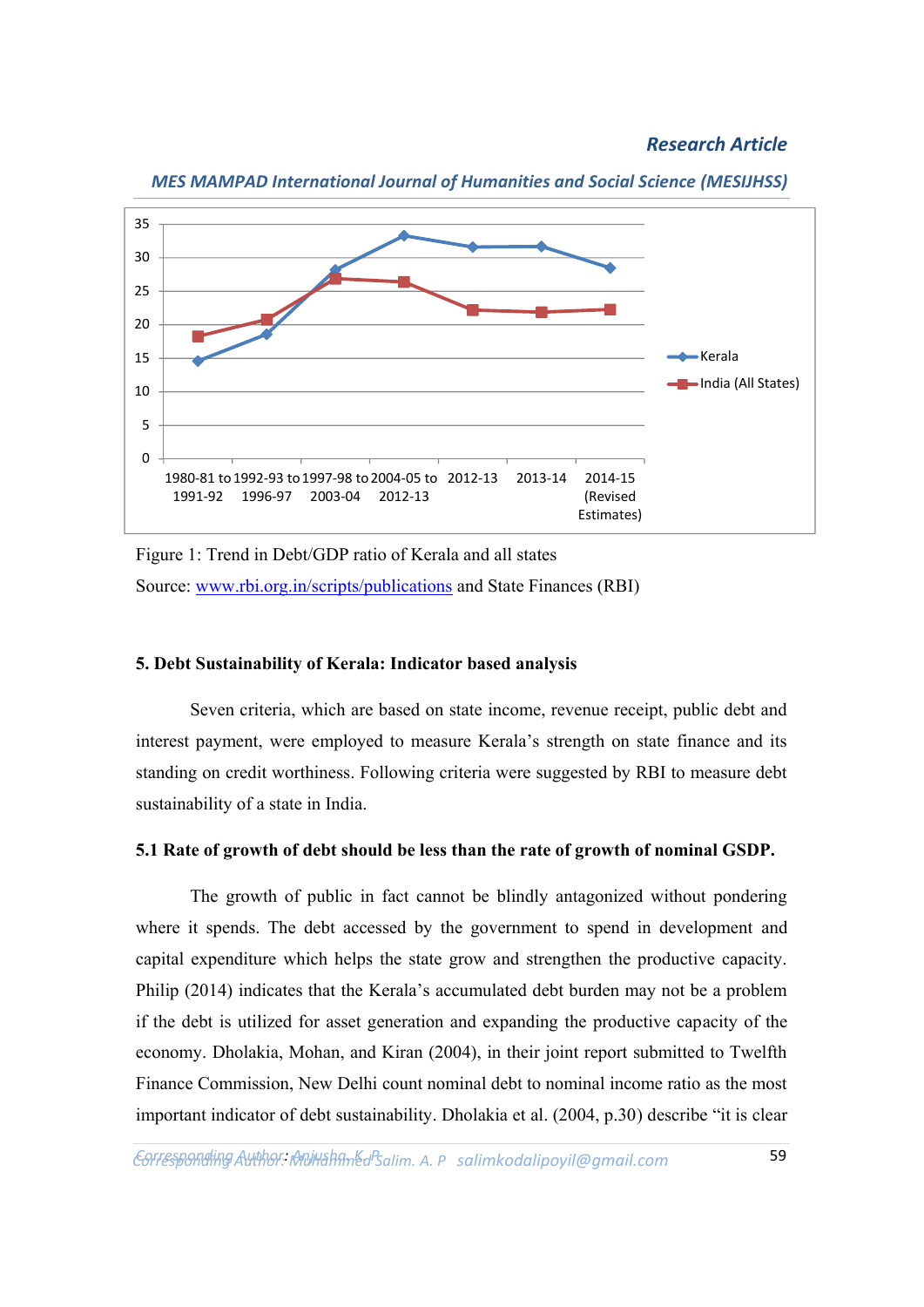#### *MES MAMPAD International Journal of Humanities and Social Science (MESIJHSS)*

that debt is always at market prices, and therefore income should be also at market prices to make sense". Kerala's nominal GSDP had mostly higher growth rate than that of total debt liability of the state since 2005-06 to 2011-12. Since 2005-06 all years up to 2011-12 marked that Kerala moved in a safer zone of having sufficient growth rate of GSDP to cover the danger of debt growth. Where in, the state had just a narrow edge advantage in a few years like 2005-06 and 2008-09 when the difference didn't cross 1.5 per cent. But in the rest years, the state had considerable advantage with about 2.5 to 6 per cent. Although it evinces the credence of the state economy without wavering in the background of global meltdown, transverse occurrence of having higher debt growth rate since 2012-13 hardly renounces the fear of hideous existence of Kerala economy. The above national average growth rate has helped the state to attain a decent status in this period. Since rate of growth of Kerala's public debt is lower than that of its GSDP in most years, it can be indubitably retorted that Kerala is not standing at the door step of fiscal collapse. At that, the fact is that apprehension is not desisting completely as the state economy has faced back-to-back backlash in 2012-13, 2013-14, 2014-15 and 2015- 16 when debt growth rate over took GSDP growth rate. So to say, the current decade of the  $21<sup>st</sup>$  century is shown to be the period of set back to the Kerala economy. This warns the ascending debt instability of the state of Kerala since the last few years.



(See Figure 2).

*Corresponding Author: Anjusha. K. P* 60 *Corresponding Author: Muhammed Salim. A. P salimkodalipoyil@gmail.com.* Figure 2: Trends in growth rates of Kerala's GSDP and public debt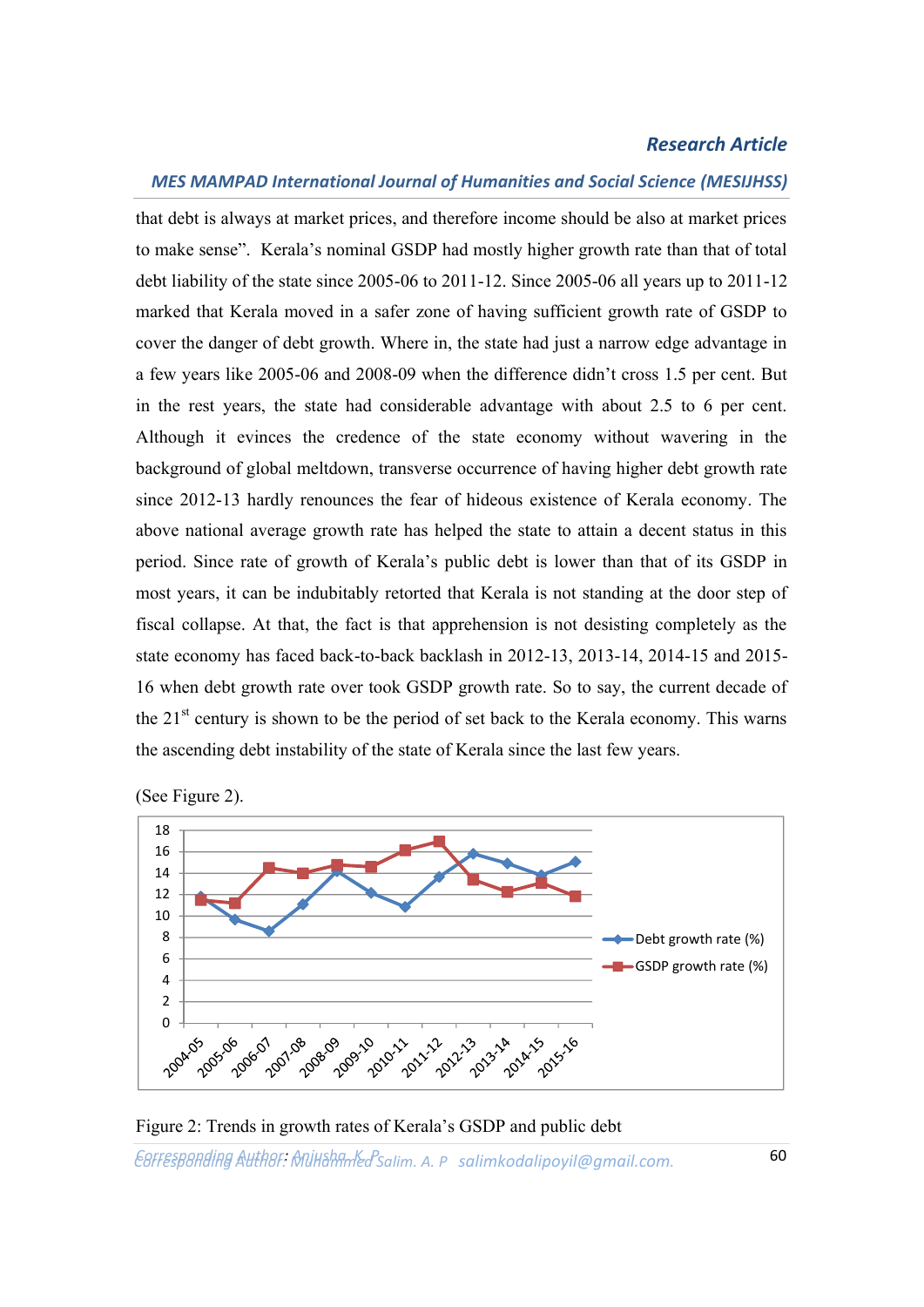Source: Kerala Economic Review

#### **5.2 Revenue Receipts (RR) as Percentage of GSDP should increase overtime**

Debt to income ratio cannot be considered as the lone important indicator of debt sustainability since a notable share of RR is being contributed by the Centre which would be principally disposed on the basis of Central Finance Commission's recommendations. The data augured in figure 3 convinces that Kerala is not at all in success as per this indicator. RR as percentage of GSDP 12.61 per cent in 2004-05 slightly fell to 11.14 per cent in 2014-15 and slightly rose to 11.73 per cent in 2015-16. It is clear from the table that ever since 2004-05, the figure has not crossed 13 per cent. High level of instability or state of constancy can be seen from the figure 3 as the RR to GSDP ratio was a little above 12 per cent from 2004-05 to 2008-09, fell below 12 per cent in 2009-10 and 2010- 11. From 2011-12 to 2013-14, the ratio again surged marginally to above 12 per cent and diminished again to below 12 per cent in 2014-15 and 2015-16. This constancy or instability in RR to GSDP ratio shows the financial debility of Kerala. This would question the credibility of the state on debt financing. Helplessness and indifference of the state to raise the level of RR as percentage spreads concern over the debt sustainability of Kerala. Kurian (2014) in his study remembered that the clouds of a fiscal or liquidity crisis are looming large over Kerala, a visible trend of which is the slower growth of own tax revenue.



*Corresponding Author: Anjusha. K. P* 61 *Corresponding Author: Muhammed Salim. A. P salimkodalipoyil@gmail.com.*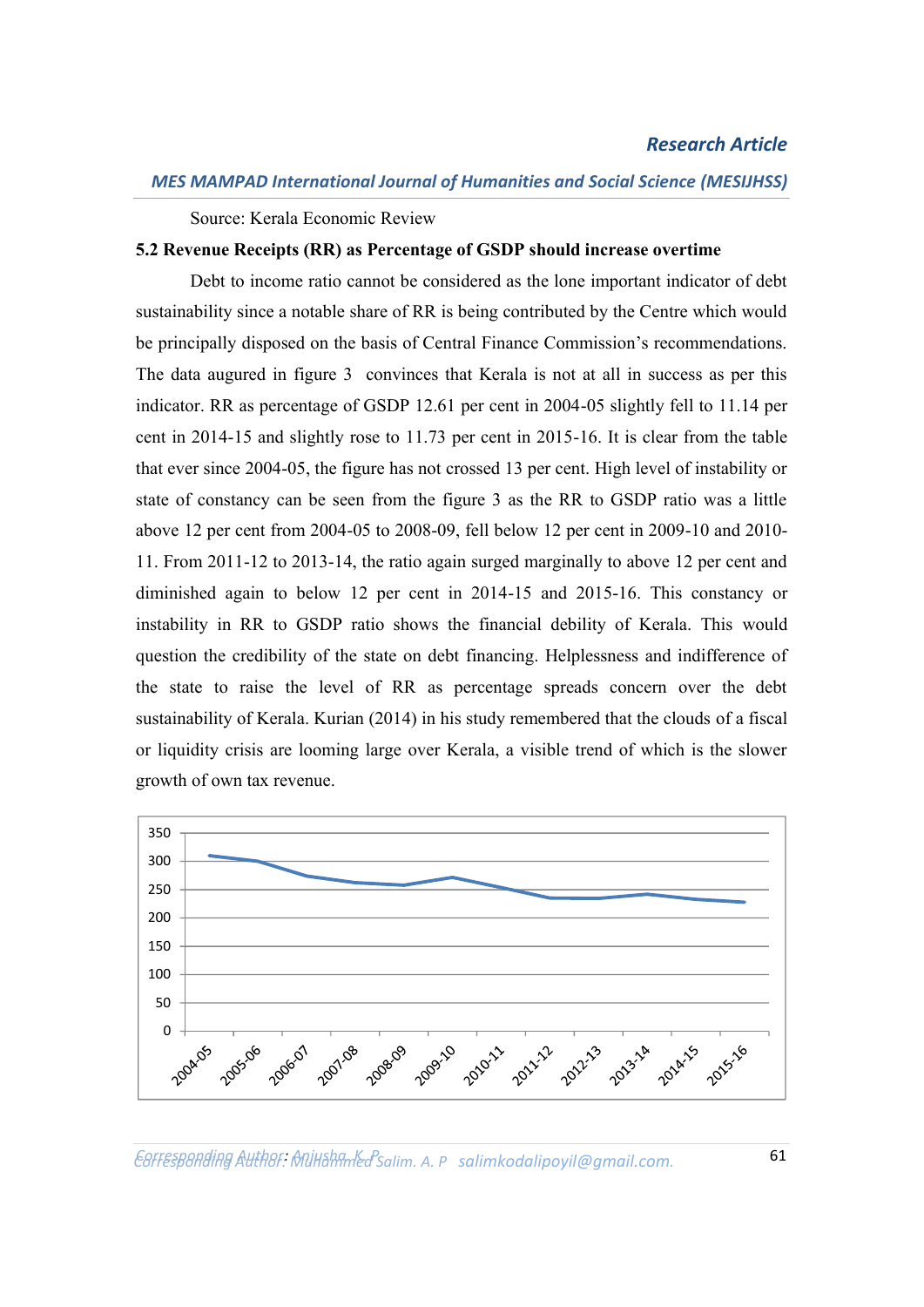Source: Kerala Economic Review

Figure 3: Trend in revenue receipt to GSDP ratio of Kerala (%)

#### **5.3 Debt to RR ratio should decline overtime**

It is only in 2009-10 and 2013-14 registered rise in the debt to RR ratio i.e. 271.80 per cent in 2009-10 rose from 258.12 per cent in 2008-09 and 242 per cent in 2013-14 rose from 234.63 per cent 2012-13. Slight falls in the ratio to 233 per cent in 2014-15 and 227.97 per cent in 2015-16 are at the strength of nominal fall in the growth rate of debt and rise in the growth rate of RR. All state finances in India entered in the phase of fiscal consolidation as part of courtesy and accountability to Central Financial Commission's recommendations and directives. This is the prime factor for the diminishing ratio of debt to RR. Though the state has no absolute advantage as per this indicator of debt sustainability, it has managed to lower the ratio steadily year by year.The figure 4 shows vividly the steadily the subsiding trend in the ratio of debt to revenue receipt.The state has more or less advantage over this indicator since only a few years witnessed a rise in the ratio. (See Figure 4).



Figure 4: Trend in debt to revenue receipt, tax revenue and own tax revenue of Kerala (%) Source: Kerala Economic Review

*Corresponding Author: Anjusha. K. P* 62 *Corresponding Author: Muhammed Salim. A. P salimkodalipoyil@gmail.com.*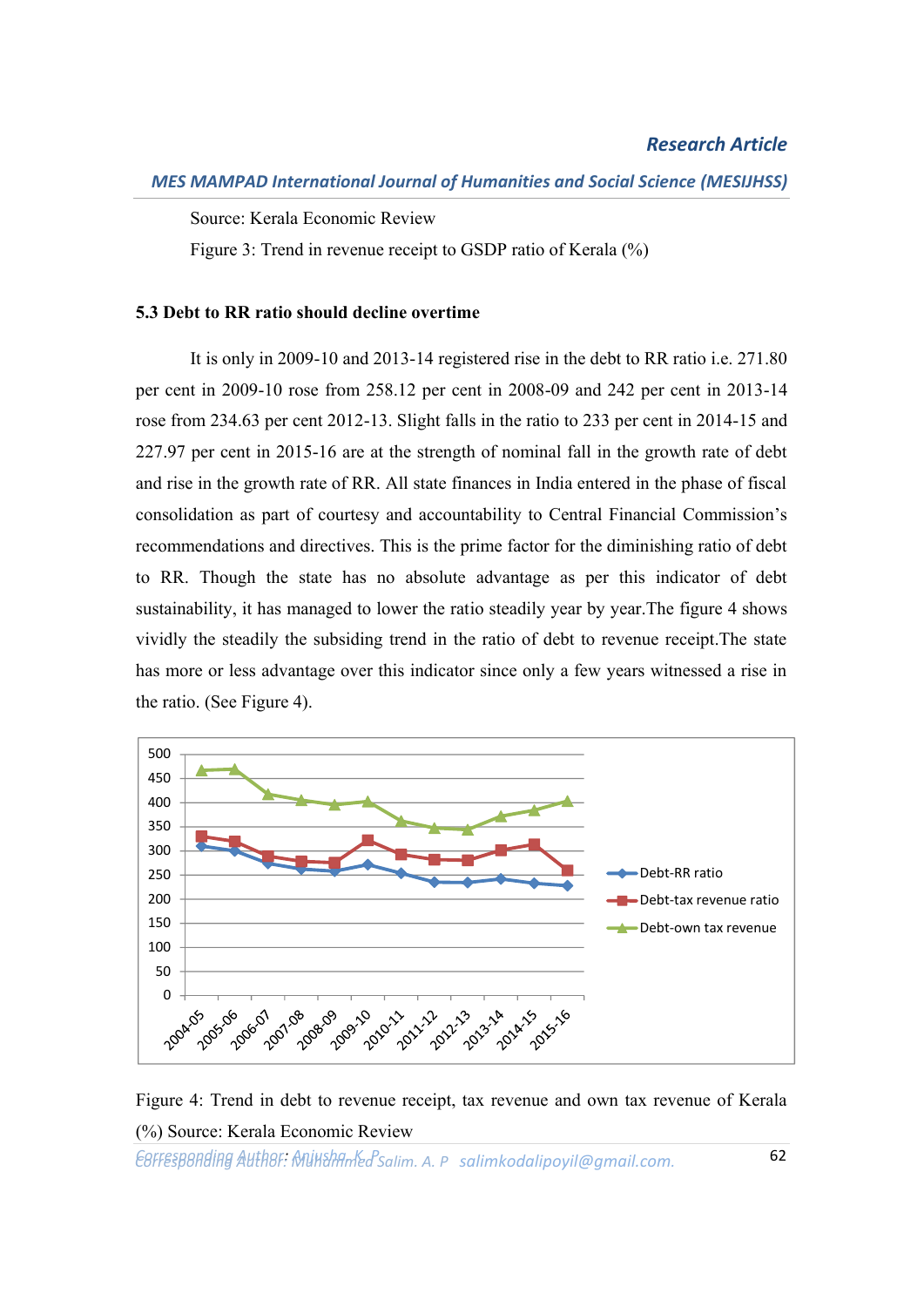#### **5.4 Debt to tax revenue should decline overtime**

This is an almost similar indicator of the debt to revenue receipt ratio. Even though this indicator of Kerala's debt sustainability also evinces the declining trend as required, it has little more fluctuation in the ratio. Although steadily declined from 330.23 per cent in 2004-05 to 301.57 per cent in 2013-14, this abatement is explicitly faring below that of the debt to RR ratio that lowered from 310.20 per cent in 2004-05 to 242 per cent in 2013-14. Apart from it, the ratio increased to 313.82 per cent in 2014- 15ascending up by 12 per cent. Showing some signs of the effort to bring back the state finance, the ratio has declined significantly to 259.66 per cent in 2015-16 as desired. (See Figure 4).

#### **5.5 Debt to own tax revenue should decline overtime**

There has been a remarkable abatement in debt to own tax revenue of the Government of Kerala over a period of 10 years. Debt to own tax revenue marked 467.20 per cent in 2004.05 fell sharply to 395.68 per cent in 2008-09. Kerala finance faced little bit of fluctuations thereafter. Increasing seven per cent, the ratio rose to 402.66 per cent in 2009-10. Though the ratio ameliorating its status subsided significantly to 362.18 per cent in 2010-11 and 347.70 per cent in 2011-12 and repulsing the efforts of fiscal consolidation, the ratio got behind at 371.96 per cent in 2013-14. Divulging the fiscal trouble of Kerala economy, debt to own tax revenue of the state accrued to 384.42 per cent in 2014-15 and 403.56 per cent in 2015-16.Unlike debt to RR and debt to tax revenue ratios, debt to own tax revenue shows an increasing trend in the recent years. From 2012-13 onwards, the ratio has been on an accruing trend giving body blow to the revival efforts of the government. (See Figure 4).

#### **5.6 Interest payment as Percentage of GSDP should decline overtime**

The state meliorated its position by minimizing the interest payment as percentage of GSDP 3.37 in 2004-05 to 1.88 in 2015-16 over a period of time. This process of stabilization was in due course as the ratio fell to 3.05 per cent in 2005-06, 2.94 per cent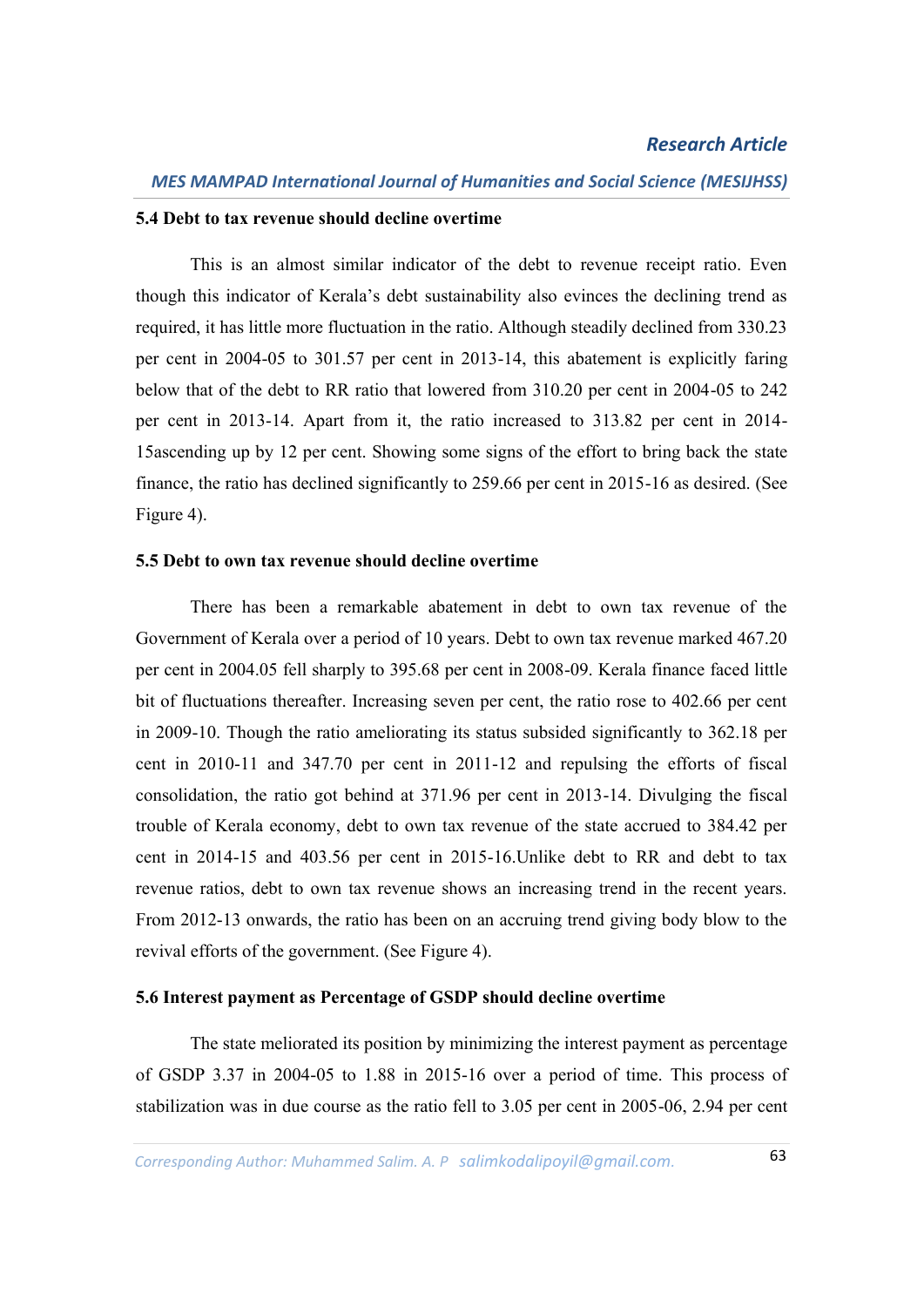## *MES MAMPAD International Journal of Humanities and Social Science (MESIJHSS)*

in 2006-07, 2.47 per cent in 2007-08, 2.32 per cent in 2008-09 and 2.28 per cent in 2009- 10. 2010-11 is the isolated year in the decade registered a rise in the ratio (2.39%). Thereafter it fell continuously to 2.09 per cent in 2013-14 and 1.88 per cent in 2014-15 and 2015-16. This diminution should thank to the growing state economy of Kerala.The figure 5 clearly the depicts the declining trend in the interest payment to GSDP ratio of Kerala. But still interest payment of the state constitutes a major share of its revenue expenditure subsists next to salary and pension disbursements per annum. Raghavan (2015) shared his view in a study on Punjab state finance that arising financial bottlenecks or fiscal trouble in the states has been reckoned as after effects of huge share of committed expenditure of the state on payments like interest, salaries of the government employees and pensions and growing subsidy bills. The study warns that it makes government very sensitive to any changes in the economy, especially a slowdown in growth.





#### **5.7 Interest payment as a Percentage of revenue receipt should decline overtime**

It is explicated from the figure 5 that this ratio is also shown a melioratingdecreasing trend like some other indicators. Wherein, the interest-RR ratio since 2004-05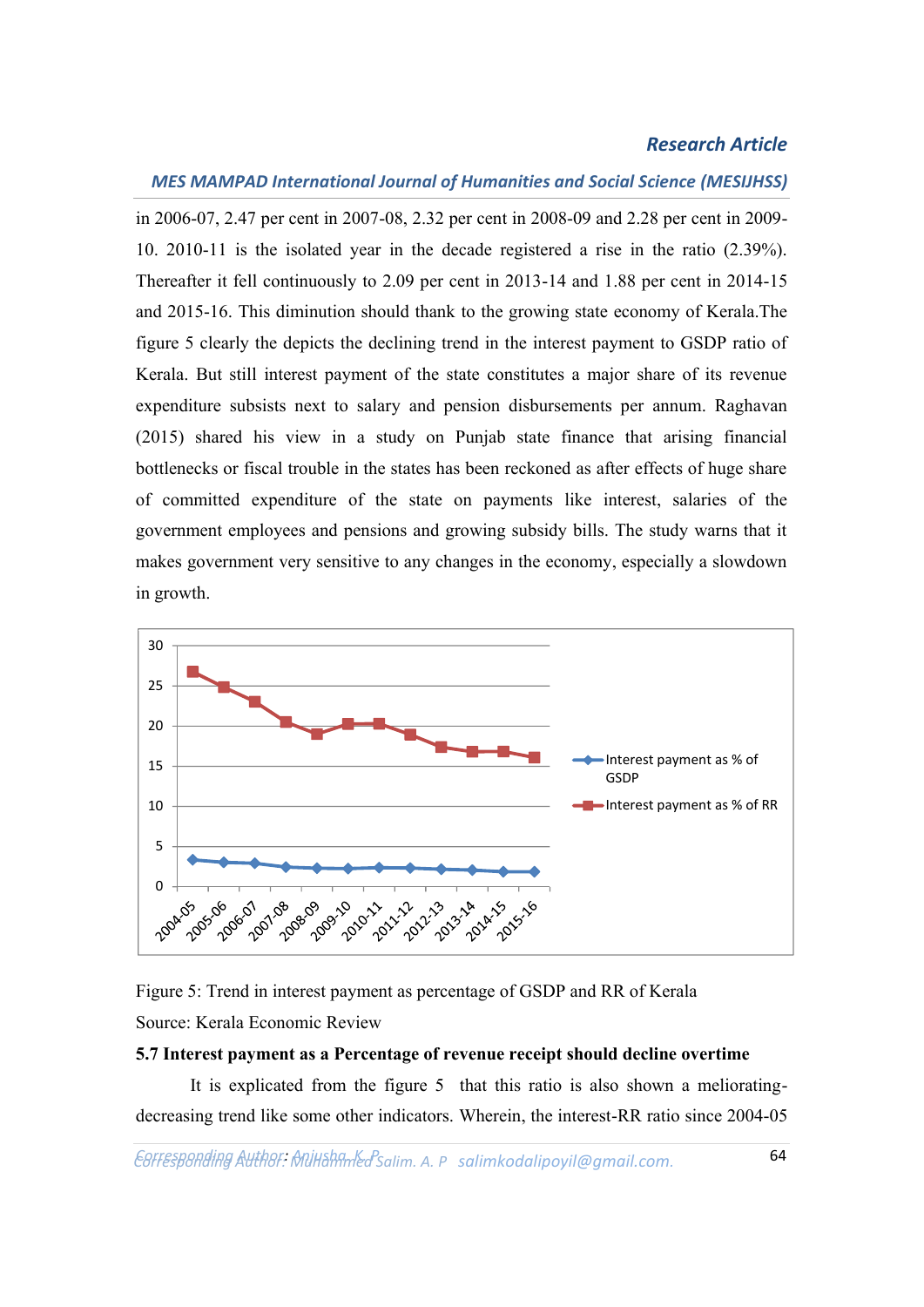#### *MES MAMPAD International Journal of Humanities and Social Science (MESIJHSS)*

to 2008-09 is improving without any snugging. 26.76 per cent in 2004-05 stage by stage diminished to 19.01 per cent in 2008-09. Though the ratio rose to 20.27 per cent and 20.31 per cent in 2009-10 and 2010-11 respectively, pre-existence of contiguous fall in the ratio has been recaptured by registering a lower 18.95 per cent in 2011-12, 17.39 per cent in 2012-13 and 16.81 per cent in 2013-14. Like other indicators of debt sustainability, the ratio increased nominally to 16.85 per cent in 2014-15 due to fiscal stress of the Kerala economy. The ratio, showing some signs of fiscal revival efforts of the state, afresh subsided to 16.09 per cent in 2015-16. Interest payment as percentage of RR of Kerala is one of the highest in the country (MoF, 2015).

It would be vivid that the state of Kerala has not at all an absolute advantage on any of the indicators which were brought under examination for a period of duodecennium from 2004-05 to 2015-16 to unearth the debt sustainability of the state.While Kerala explicitly expresses domination over three of the seven indicators, two indicators accorded articulate set back to the state and not much improvement can be seen from two other indicators. While it shows the domination over debt to revenue receipt ratio, interest payment as percentage of GSDP and interest payment as percentage of revenue receipt, faced set back obviously on the growth rates of debt and GSDP, and revenue receipt as percentage of GSDP. Although a slight edge was obtained over debt to tax revenue and own tax revenue, high uncertainty after the roomy fluctuation has been witnessed intermittently eliciting the debility of the Kerala public finance. Nevertheless, the state since 2012-13 has been in a period of fiscal distress as many indicators were on bad run. Notwithstanding, Kerala moves not through the stage of stalemate as it ameliorated its fiscal position as part of the commitment to fiscal consolidation over a period of time.The years since 2012-13 appeared some signs of illness for the economy and down-ward trend in many indicators. Even though the year of 2015-16 shows some signs of revival after the fiscal discipline efforts of the government, the debt sustainability status and capability of Kerala remained grave. The decline in growth rate of central transfers in 2012-13 and 2013-14 have worsened the financial status of Kerala economy. Kerala attained only 78 per cent of estimated central transfer for the period. At once, significant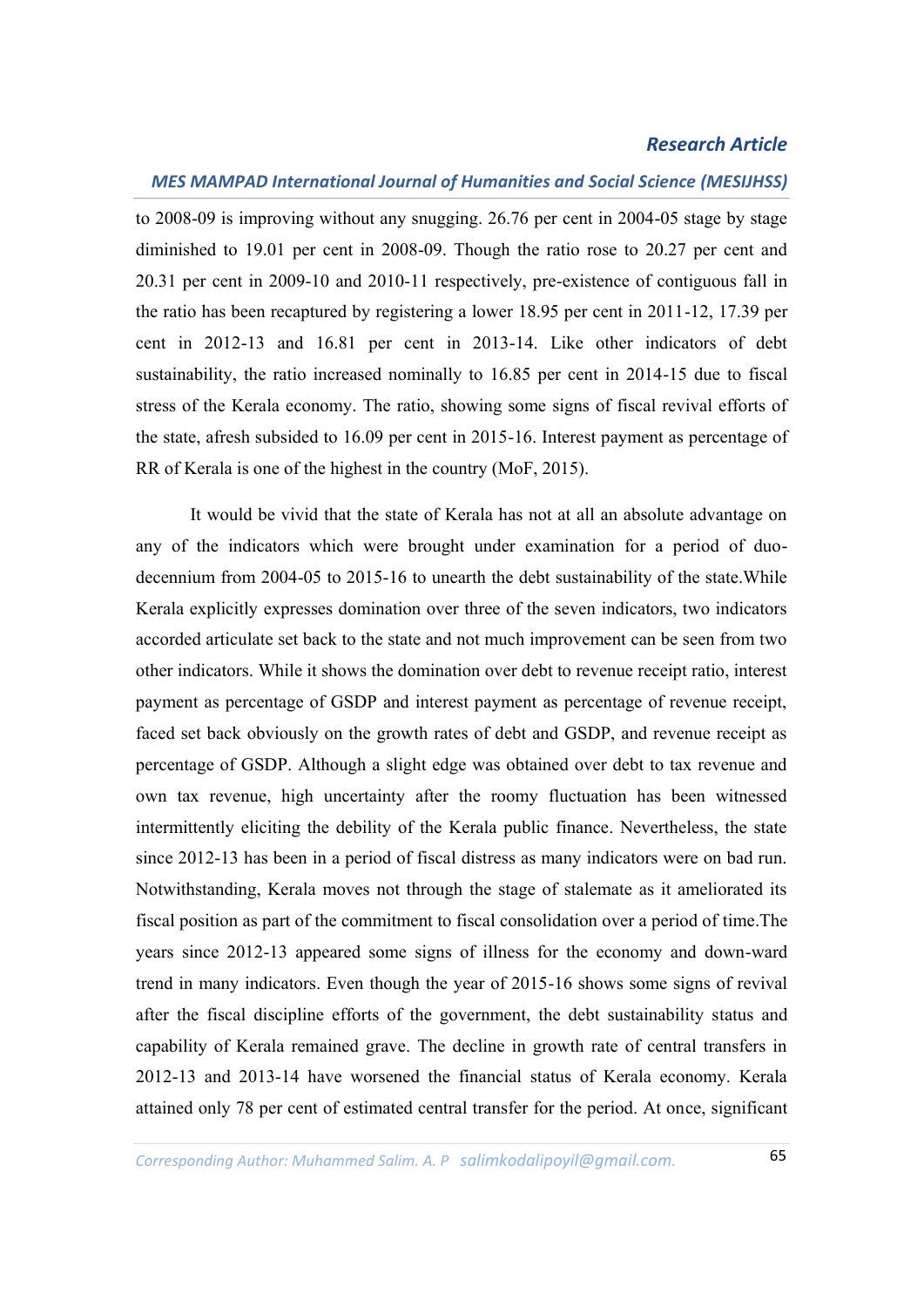## *MES MAMPAD International Journal of Humanities and Social Science (MESIJHSS)*

hike in central allocation thereafter to the states with the recommendations of the  $14<sup>th</sup>$ Finance Commission has helped hold out in the fiscal thorn. That's why the debt to tax revenue ratio declined to 259.56 per cent in 2015-16 from 313.82 per cent in 2014-15 and debt to own tax revenue ratio rose to 403.56 per cent in 2015-16 from 384.42 per cent in 2014-15.

Although Kerala had advantage in many indicators in most years, recent body blow especially since 2012-13 raises concern over its present fiscal status. Some of the debt sustainability indicators were highly in favour of Kerala. Some other indicators are more or less against the state. Although Kerala by holding about in many indicators proved its ability in further access to debt, recent backlash in many indicators ceases the state's debt sustainability on prolong. However Kerala had no absolute advantage in any one of the indicators. However the reality is that the phenomenon of fiscal crisis has not yet come in at least since 2004-05 although the state has witnessed intense fiscal ticklers. As explained delicately by Abraham (2004, p.381), fiscal crisis manifests when the government departments and agencies are unable get their allocations on time and when the common man, who has to get money from the government treasury, has to wait weeks or days together to get the cash.

#### **6. Sinking State Finance of Kerala: Instrumental Factors**

It was revealed from the earlier exposition that Kerala state finance, even though not in crisis, has been passing through knotty juncture of ascended fiscal ticklers. This fiscal disturbance was emerged after the steep rise in revenue expenditure especially committed expenditure, insufficient growth of revenue receipt, diminishing share of own tax revenue and upsurge of public debt.

#### **6.1 Long-lasting enormity of revenue expenditure**

Due to the ascended and constantly growing committed expenditure, Kerala's revenue expenditure has been on the rise. It was in fact galloping fromRs 17,000 cr in 2004-05 to Rs 78,000 cr in 2015-16. Although it's natural and necessary, it was not being sufficiently backed by revenue receipt of the State. Revenue receipt was increased from Rs 13,500 cr in 2004-05to Rs 69000 cr in 2015-16. Thus revenue deficit of Rs 3500 in 2004-05 and Rs 9000 cr was registered. But the important fact to be noted here is that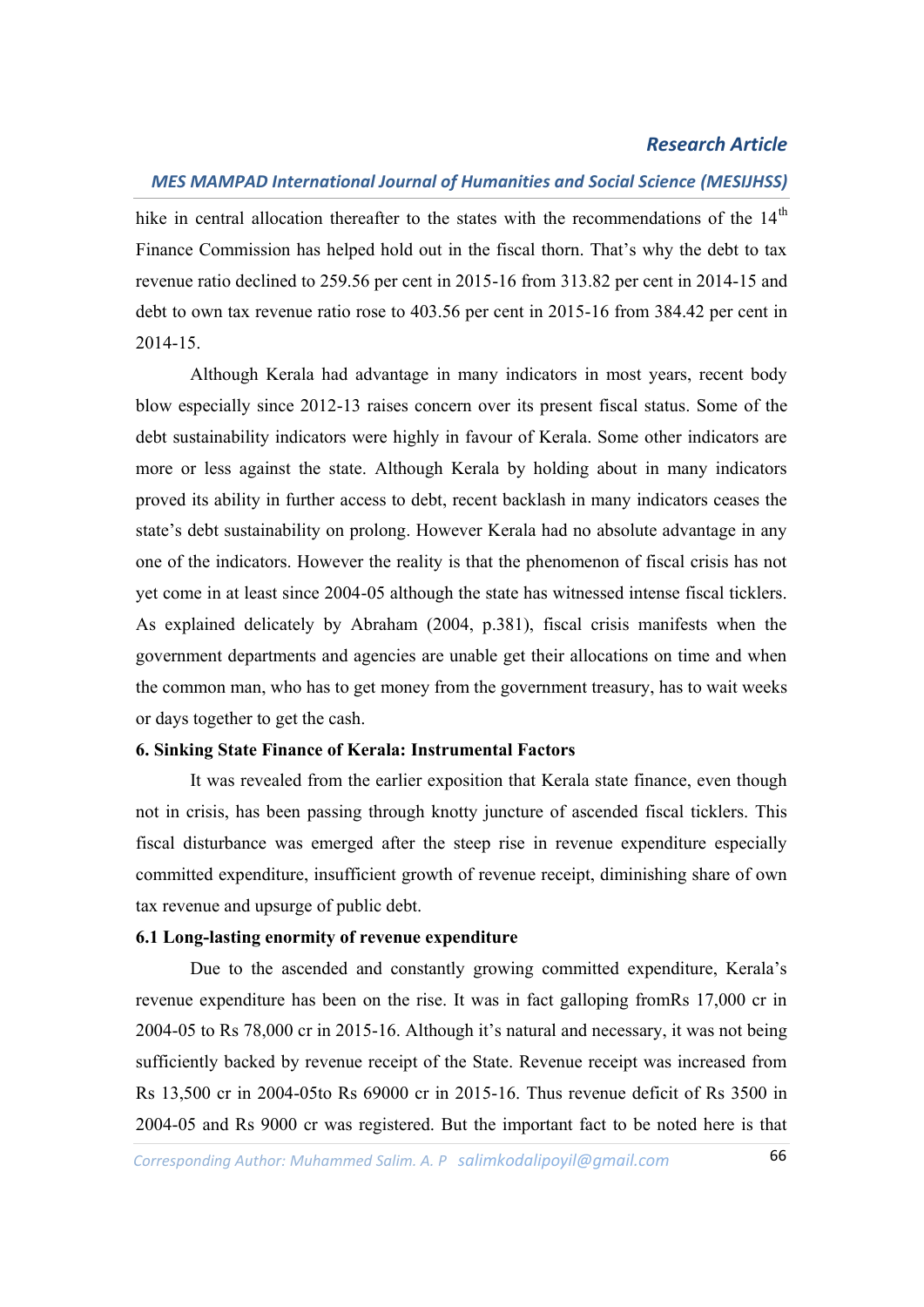## *MES MAMPAD International Journal of Humanities and Social Science (MESIJHSS)*

Kerala, discharging its commitment to the fiscal consolidation efforts of the Centre, was able to subside the revenue deficit as percentage of the state income from 3.66 per cent in 2004-05 to 1.65 per cent in 2015-16.



Figure 6: Growth rates of Revenue Receipts (RR) and Revenue Expenditure (RE) of Kerala



**6.2 Effectiveness of Centre's share to Kerala's RR**

Figure 7: Trend in share of Kerala's own tax revenue and Centre's tax and grants out of RR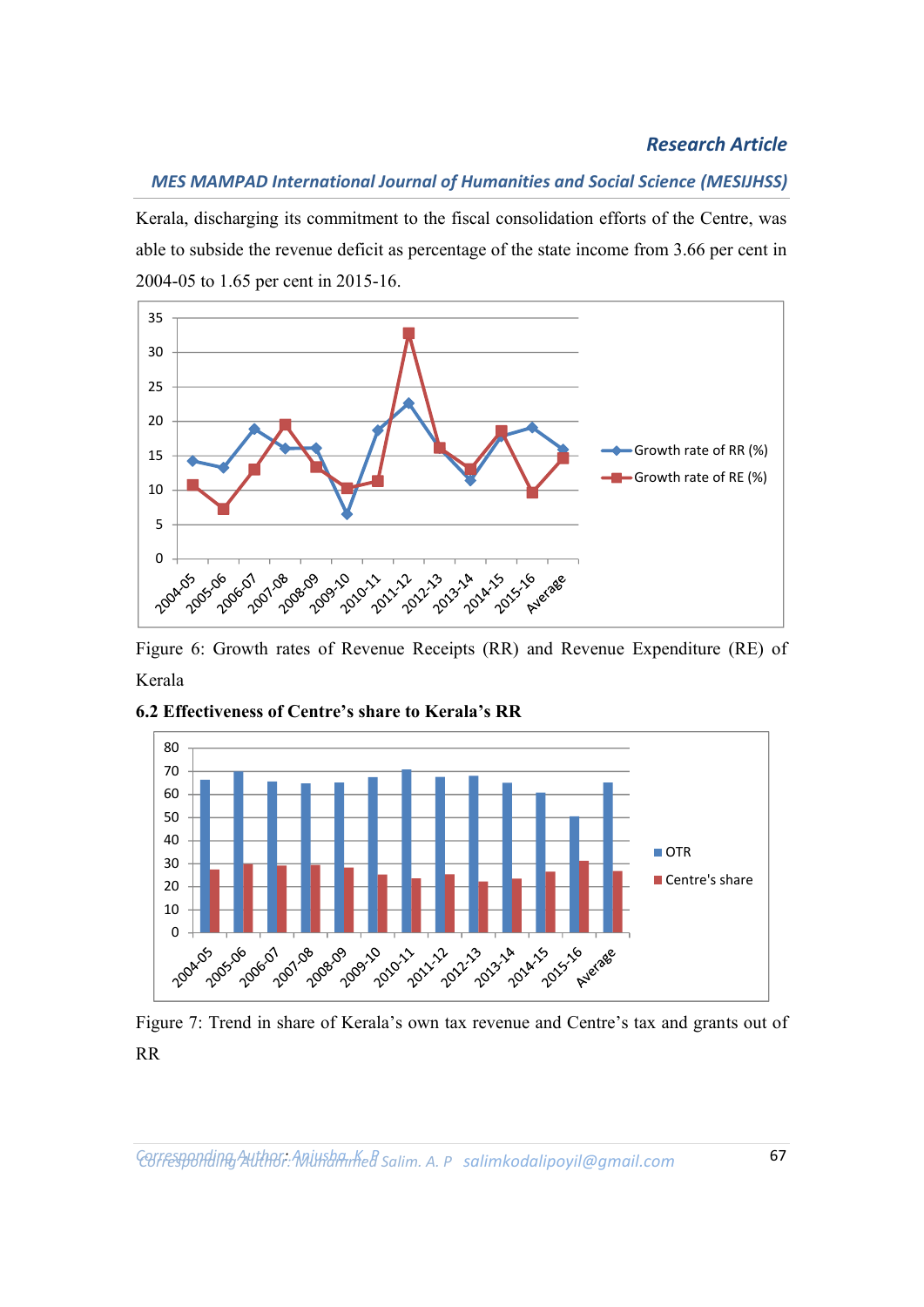#### *MES MAMPAD International Journal of Humanities and Social Science (MESIJHSS)*

#### **6.3 Surging immensity of Kerala's debt**

The figure 8 vividly shows that the growth rate of Kerala's public debt level is steadily surging in the last decade although some years witnessed a decline.According to Naidu (2016), low growth of revenue receipts, economic stagnation, underdeveloped and insufficient private sector as an alternative development agency, periodical political cycles and traditional 'state dependent' psyche of people have altogether caused for the huge consolidated debt status of the state.



Figure 8: Trend in growth rates of Kerala's debt (In percentage)

#### **7. Concluding Remarks**

The paper raises intense distress over the debt sustainability and creditworthiness of the Indian state of Kerala although the state finance doesn't fell in crisis in the unabridged substance at least since 2004-05. The study followed two ingresses to measure the debt sustainability of Kerala viz. debt-GSDP of Kerala and All states, and indicator based analysis. Kerala's status on the basis of debt-GSDP ratio was much better than 'All states' in early eighties but worsened miserably in the subsequent years. The present situation was in fact led by aggravated transfer payments accompanied by mismanagement of finance shown by counterblast on some debt sustainability indicators in last some years.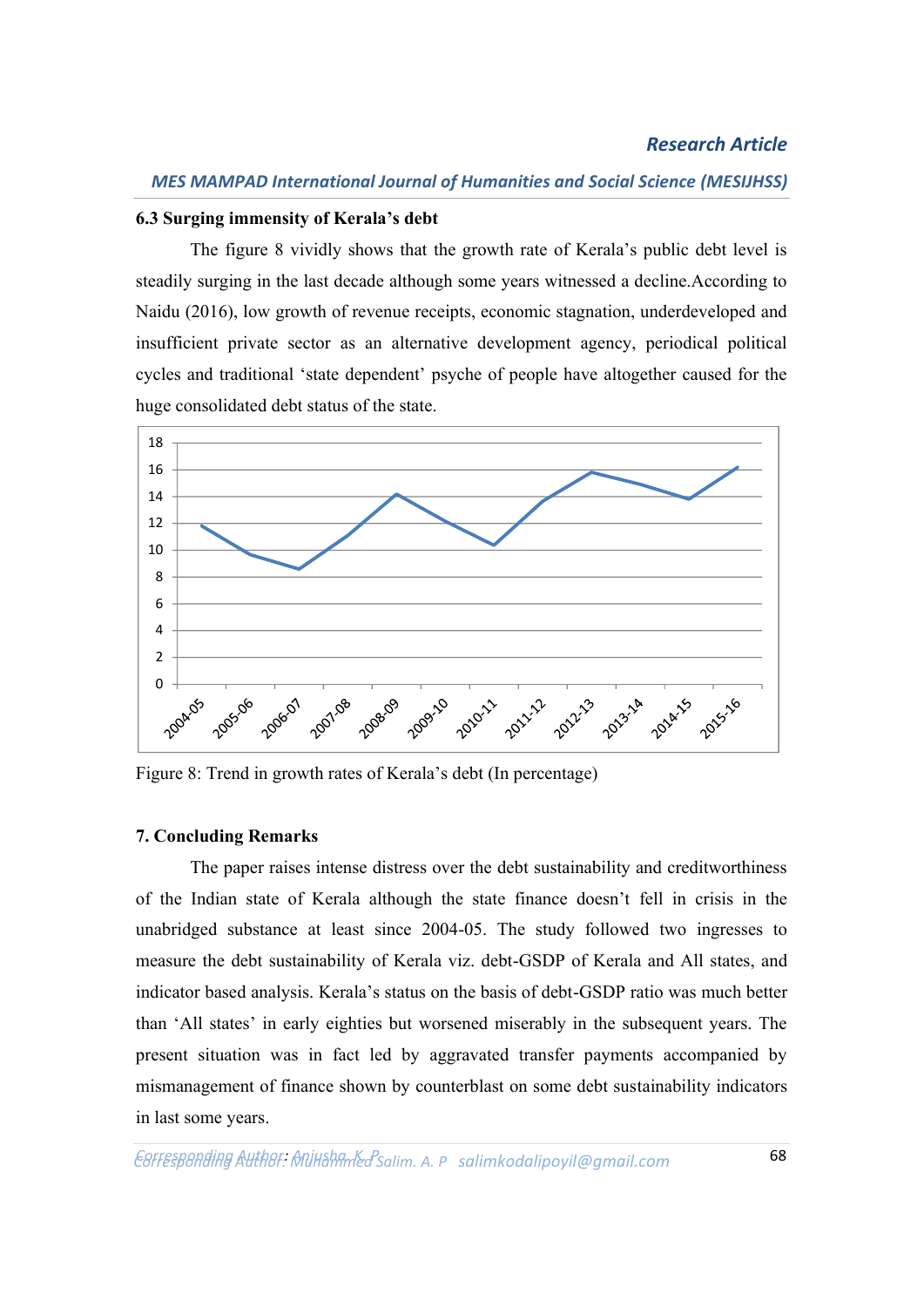#### *MES MAMPAD International Journal of Humanities and Social Science (MESIJHSS)*

What is shown from the indicator-wise analysis of Kerala's debt sustainability is not soundly undesirable to the state unlike debt-GSDP ratio. Even though Kerala had decent standings in most indicators, last four years 2012-13, 2013-14, 2014-15 and 2015- 16 had heavy repulsion to the state finance when many indicators turned slightingly undesirable. Even though it cannot be concluded that the state finance trapped in fiscal crisis, it will take time to overtake the recent dilemma.

#### **References**

- 1. Abraham, K.M. (2004*). Kerala: The fiscal crisis and aftermath.* In B.A. Prakash (Ed.), *Kerala's Economic Development: Performance and Problems in the Post-Liberalisation Period*, p.381. New Delhi, India: Sage Publications.
- 2. Akrani, Gaurav. (2011, November 2). *Causes for the growth of public expenditure in India*. Blog Post. *Retrieved from kalyan-city.blogspot.in/2011/02/causes-forgrowth-of-public-ependiture.html.*
- 3. Ayyappan, R. (2014, September 9). *Kerala state government treasury inching towards closure*. *Deccan Chronicle*. Retrieved from www.deccanchronicle.com
- 4. Dholakia, R, H., Mohan, R, TT.,& Karan, N. (2004). *Fiscal sustainability of debts of states*. Report submitted to the Twelfth Finance Commisson, New Delhi.
- 5. Kaur, B, Mukherjee, A., Kumar, N., and Prakash, A. (2014).*'Debt sustainability at the state level in India*. Retrieved from*http/www.rbi.org.in/scripts/publications.*
- 6. Kerala State Planning Board. (2017). *'Economic review 2016'*. Thiruvananthapuram: KSPB.
- 7. Kurian, Vinson. (2014, September 19). *Slow growth in Tax Revenue at the core of fiscal crisis*. *The Hindu Business Line*. Retrieved from www.thehindubusinessline.com/news/national

*Corresponding Author: Anjusha. K. P* 69 *Corresponding Author: Muhammed Salim. A. P salimkodalipoyil@gmail.com.*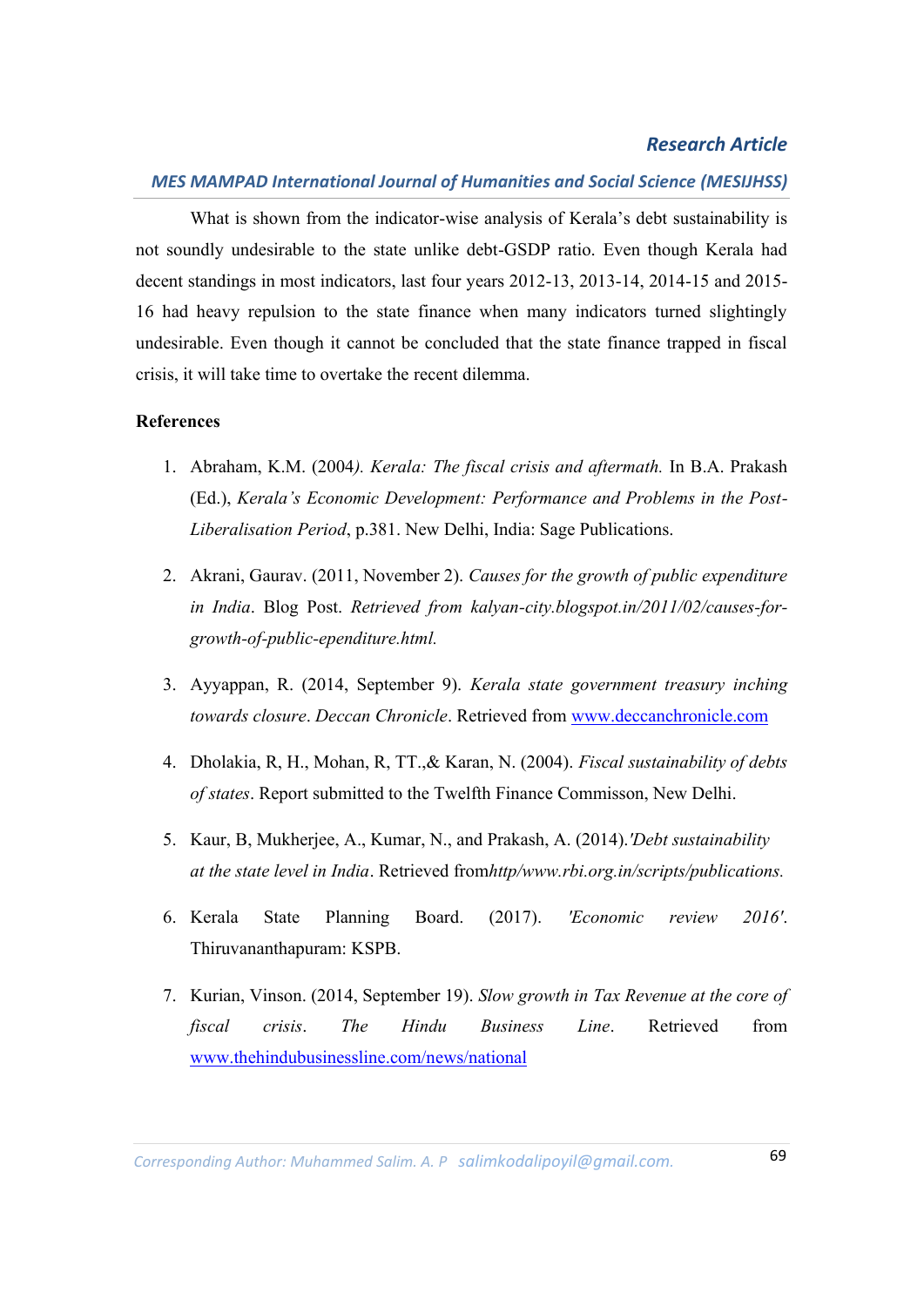*MES MAMPAD International Journal of Humanities and Social Science (MESIJHSS)*

- 8. Manorama Online. (2017, April 2). *Kerala stares at revenue loss of Rs 2,500 crore*. Retrieved from www.english.manoramaonline.com
- 9. Ministry of Finance. (2015). *Indian public finance statistics 2014-2015*. New Delhi: MoF.
- 10. Naidu, V.N. (2016, September 3). *Kerala: Fiscal sustainability of public debt*. Retrieved from www.deccanchronicle.com/amp/business/in-othernews/030916/kerala-fiscal-sustainability-of-public-debt.html
- 11. Philip, P.J. (2014). *Kerala's fiscal crisis: Structural causes and remedies*. In V. Mathew Kurian and Raju John (Eds.), *Kerala Economy and its Emerging Issues*. Pp.232-237. Kottayam, India: Sahithya Pravarthaka Co-operative Society Ltd.
- 12. Raghavan, Pyaralal. (2015, December 9). *Huge committed expenditures makes government finances in Punjab very sensitive to trends in growth*. Blog Post. Retrieved from blogs.timesofindia.indiatimes.com/minorityview
- 13. Reserve Bank of India. (2014). *'State level debt sustainability'*. Retrieved from http/www.rbi.org.in/scripts/publications.
- 14. Reserve Bank of India. (2016). *State finances: A study of budgets of 2015-16*. Mumbai, India: RBI.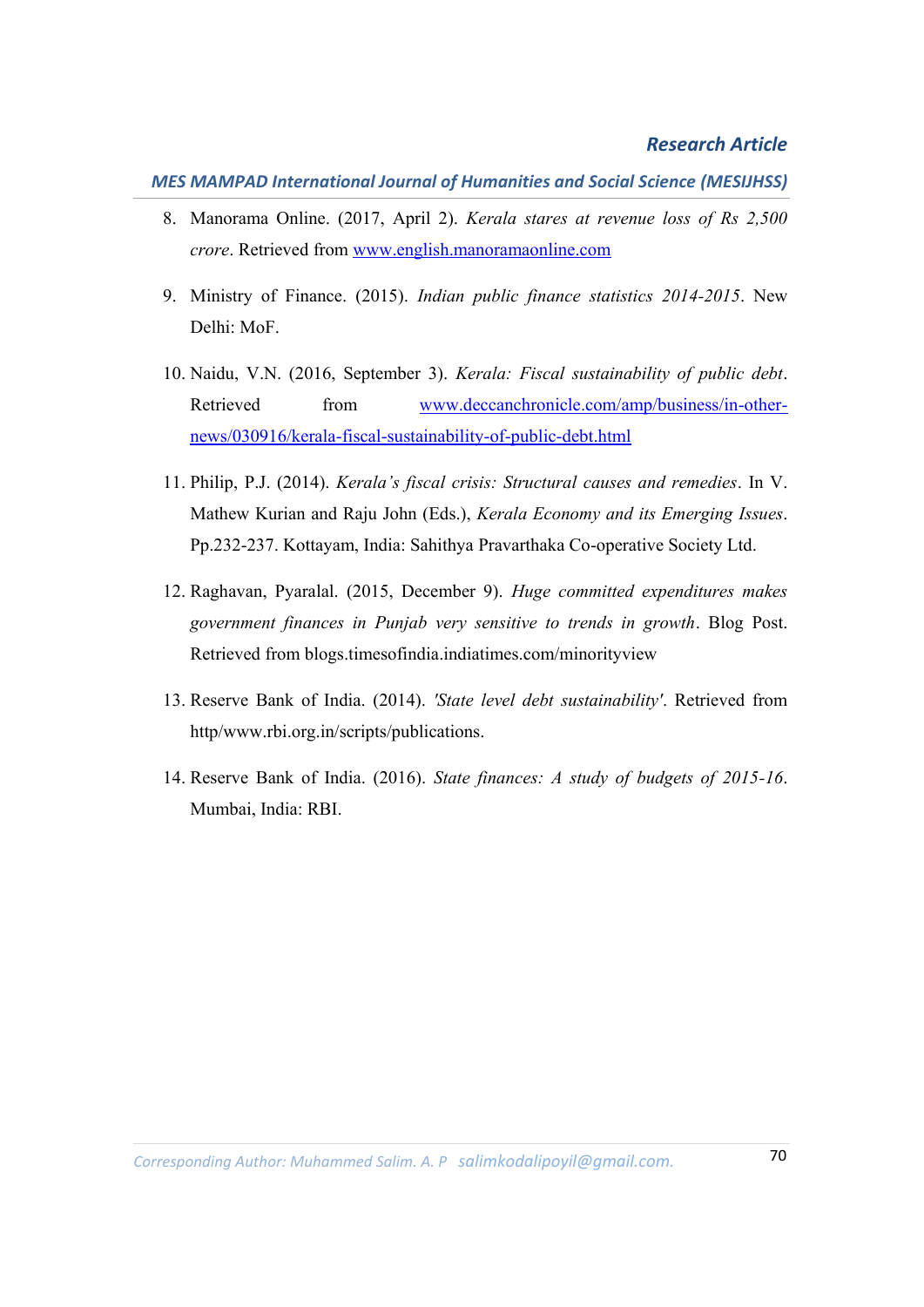# *MES MAMPAD International Journal of Humanities and Social Science (MESIJHSS)* **A COMPARATIVE ANALYSIS OF ISLAMIC BANKING AND INTEREST BASED BANKING; ISSUES AND CONSTRAINTS IN INDIAN CONTEXT**

# **Farshana Jabil V & Subisha K Assistant Professorson contract,PG Academy, Wandoor, Malappuram District,Kerala**

#### *Abstract*

*This paper explores the basic principles and concepts in Islamic Banking. The paper highlights difference between conventional banking and Islamic banking and also emphasise the major issues and constraints of Islamic Banking system. And also explore the operations and activities of both conventional banking and Islamic banking. Many studies finds that India has the potential of emerging as a significant market for Islamic banking institutions, provided there is a favourable change in regulatory environment and increased awareness among Muslims and India as a whole. Islamic banking has unfortunately been misunderstood in India as a religious charitable venture restricted to the country's poverty-ridden and economically downtrodden Muslim community. Even years of successful Islamic banking operations and its phenomenal growth around the world have failed to demolish this myth. When Islamic banking reaches Indian shores, it will be welcomed as a vibrant, modern and progressive alternate financial system, not as a rudimentary, indigenous and outdated method of finance.* 

*Key Words:Islamic banking, conventional banking, principles, issues and constraints.*

#### **Introduction**

Bank is a financial institution that performs several functions like accepting deposits, lending loans, agriculture and rural development etc. Bank plays an important role in the economic development of the country. It is necessary to encourage people to deposit their surplus funds with the banks. These funds are used -for providing loans to the industries thereby making productive investments. The concept of interest is fundamental to the business of banking. With this background it is very interesting that Sharia banking is working without profits and is still flourishing. They are not only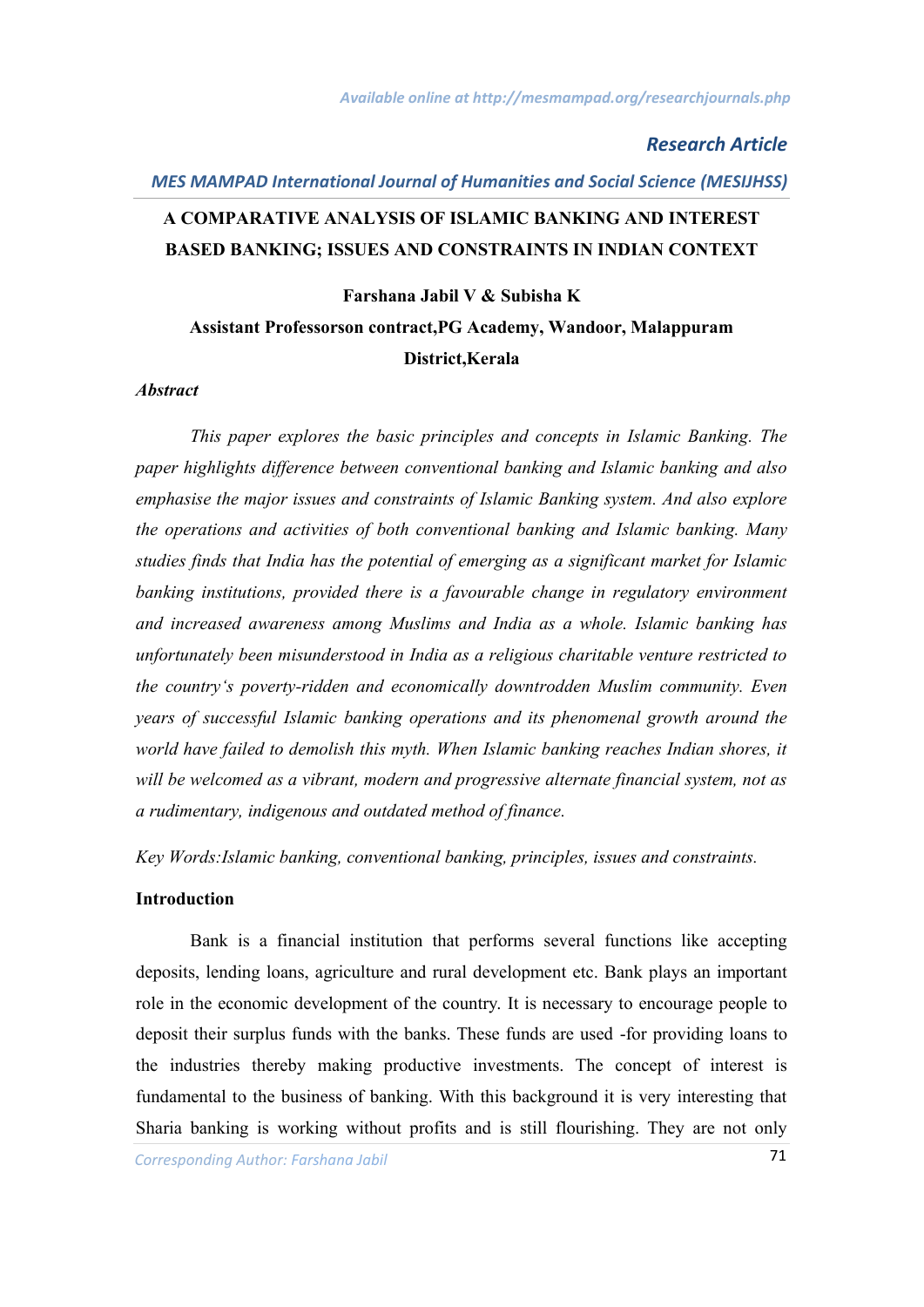## *MES MAMPAD International Journal of Humanities and Social Science (MESIJHSS)*

profitable but are also growing at an astonishing rate in sense of capital, assets and consumers. From Jakarta to Jeddah to Jordan, 280 Islamic banks operate in over 50 countries, with assets estimated between \$ 250 million and \$ 300 billion. As a concept Islamic banking has gained momentum world over and in India over the past few years. Several foreign banks operating in India, like Citibank, International Journal of Marketing .HBSC are operating interest free windows in several West Asian countries, Europe and USA. Several banks in the country have shown an inclination to undertake this form of interest-free banking. However, unless proper regulations are in place to oversee this form of banking, it will not be possible for scheduled commercial banks to follow the Islamic rules of banking even in a small way. Islamic banking has unfortunately been misunderstood in India as a religious charitable venture restricted to the country's poverty-ridden and economically downtrodden Muslim community. Even years of successful Islamic banking operations and its phenomenal growth around the world have failed to demolish this myth.

#### **Objective of The Study**

The objectives of this paper are:

- To explore the basic principles and concepts in Islamic Banking
- To explore the basic principles and concepts in interest based banking.
- To compare Islamic banking and interest based banking.
- To study the major issues and constraints of Islamic Banking

#### **Methodology**

The present study is based on mainly secondary data .Secondary sources comprises of the articles, books, websites, journals, etc...

#### **Content**

#### **Islamic Banking – An Overview**

Islamic Banking refers to a method of banking that is based on Islamic Law (Shariah) which prohibits interest based banking' and permits only profit sharing based banking.The concept is based on a verse of the Holy Quran that says ―Allah has allowed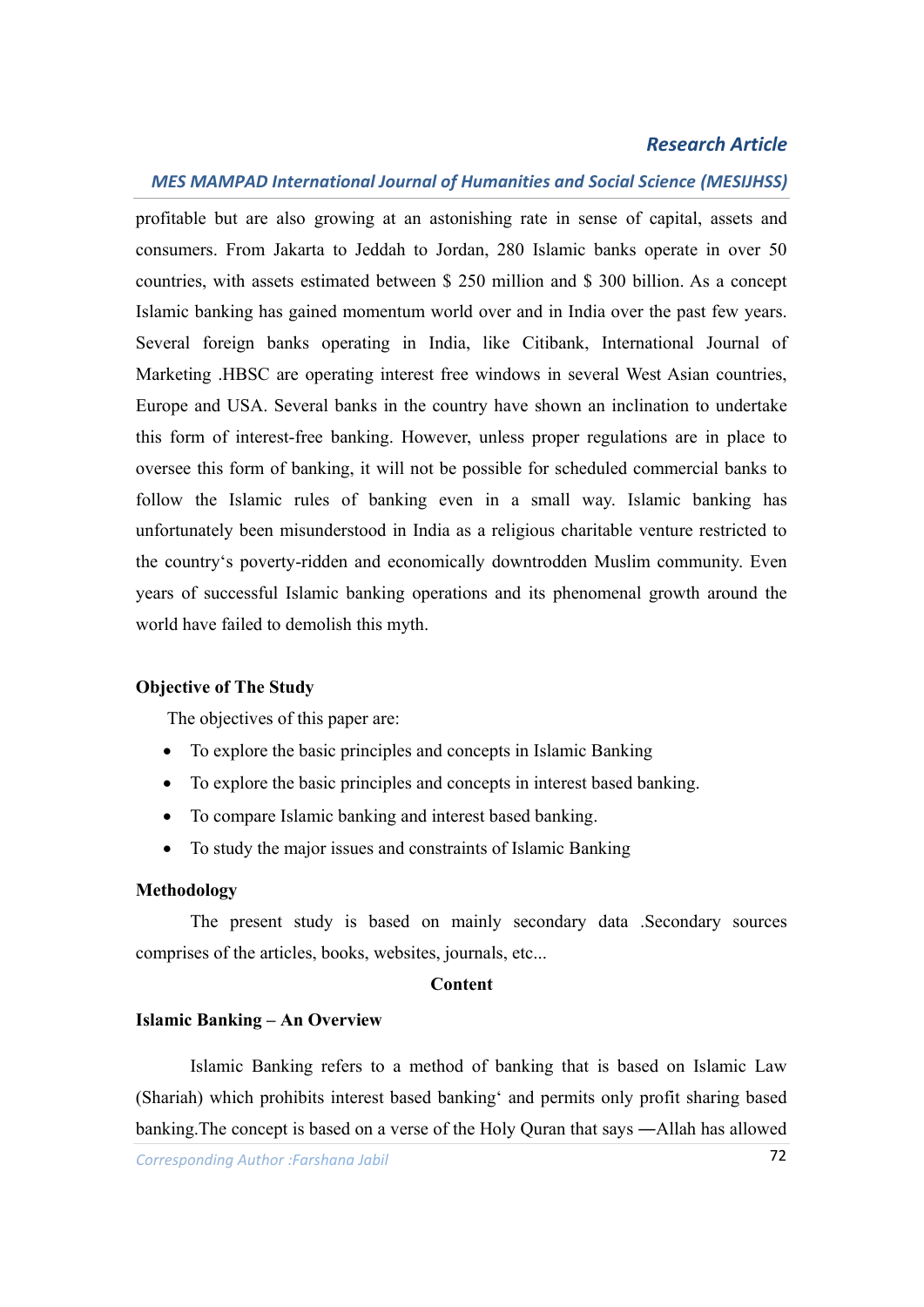### *MES MAMPAD International Journal of Humanities and Social Science (MESIJHSS)*

only legitimate trade and prohibits interest. It is against the interest, as interest is believed to lead to exploitation and unproductive income. Islamic banking has the same purpose as conventional banking except that it operates in accordance with the rules of the Shariah, known as Fiqh al-Muamalat (Islamic rules on transactions). So, today, by Islamic Banking one does not mean a mere lending institution extending interest-free loans, but a package of Shariah-compliant (strict adherence to Islamic economic norms) financial services like Islamic mutual funds, Islamic bonds (sukuk), Islamic insurance (takaful), Islamic credit cards and other technology-driven services like ATMs and online banking, all of which have a tremendous market in India. In India there are reportedly 200 small Islamic banking institutions in Kerala alone. The deposits of each of these banks range from Rs. one lakh to Rs. ten lakhs and they do not restrict their lending to Muslims alone.The concept of Islamic Banking was developed by Muslim scholars to address the religious prohibition of the payment or receipt of interest, along with other unethical practices found in the conventional banking system. The fundamental principles of Islamic Banking are found in the laws of Islamic transaction or 'Mu' amalath', which goes back over one thousand four hundred years. They are set out in the Islamic Shari'ah and are enshrined in the Qur'an and the Sunna, the main two sources of Islamic Shari'ah. Today, these principles form the basis of the contemporary Islamic Banking range of evolving and fast growing Islamic financial products & services.

## **Basic Principles of Islamic Banking**

The basic principles of Islamic banking are:

- $\triangleright$  Sharing of Profit and Loss: The borrower and the lender share the profits as well as losses arising from the venture with the finances obtained from the lender. The basic view is that the general community should benefit from such activities.
- $\triangleright$  Prohibition of Investing in Unlawful Businesses: Islamic Law prohibits investing in unlawful businesses such as businesses involved in selling alcohol or pork; or businesses that produce media for instance, gossip columns or pornography; or gambling industry.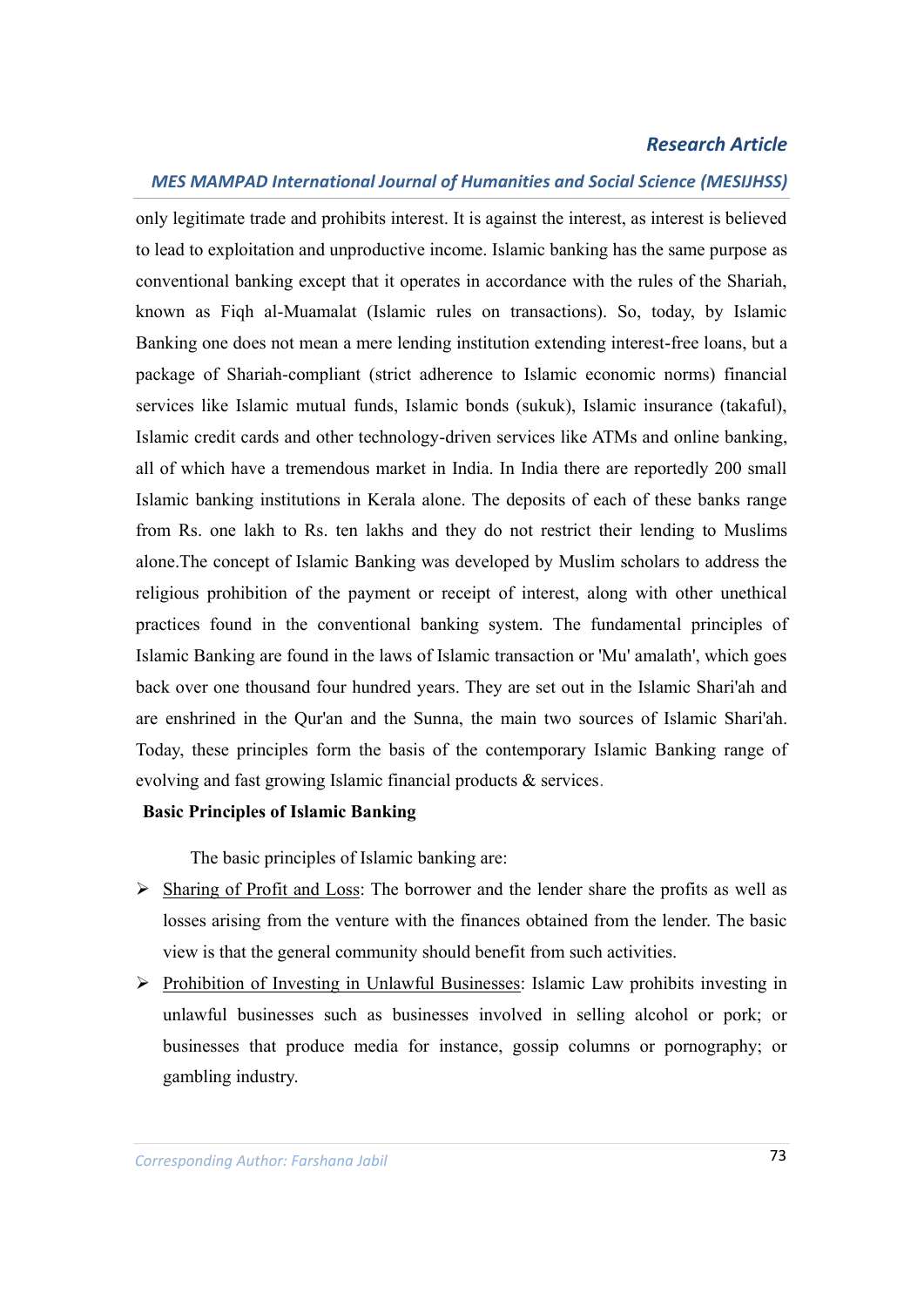- $\triangleright$  Prohibition of Riba (Interest): Islamic Law prohibits the receiving and giving interest. The disclosures coming to light for prohibitions of interest by Islamic Laws are
	- *The interest deprives someone from the blessings of Allah' as it leads to taking away of property actually belonging to someone*
	- *Muslims should stay away from interest for their own welfare as it eventually invites Allah' fury;*
	- *The Law prevents taking of any type of agreed and prearranged amount over and above the actual principal amount from the borrower. And in case the borrower is unable to repay the principal then they should also forgo their demand for principal.*
	- *The Islamic Law condemns not only those who demands interest but also those who pay interest.*

*All interest-free banks agree on the same basic principles. However, individual banks differ in their application. These differences can be because of several reasons including the laws of the country, objectives of the different banks, individual banks circumstances and experiences, the need to interact with other interest-based banks, etc*

## **Concepts in Islamic Banking**

Amongst the common Islamic concepts used in Islamic banking are:

 $\triangleright$  Profit sharing (mudarabah): Islamic Banks offer savings and time deposits in the form of investment accounts under the system of mudarabah. The depositors of such accounts share profits and/or losses of the institutions under an agreed-upon formula. The depositors in mudarabah accounts are the suppliers of capital, rabb al-mal, who entrust their funds to the bank, mudarib, in the tradition of Western style investment banking, subject to dealings with only noninterest bearing instruments. The mudarib, acting as money manager or agent, invests the money and then distributes the profits and/or losses on the basis of the agreed-upon contract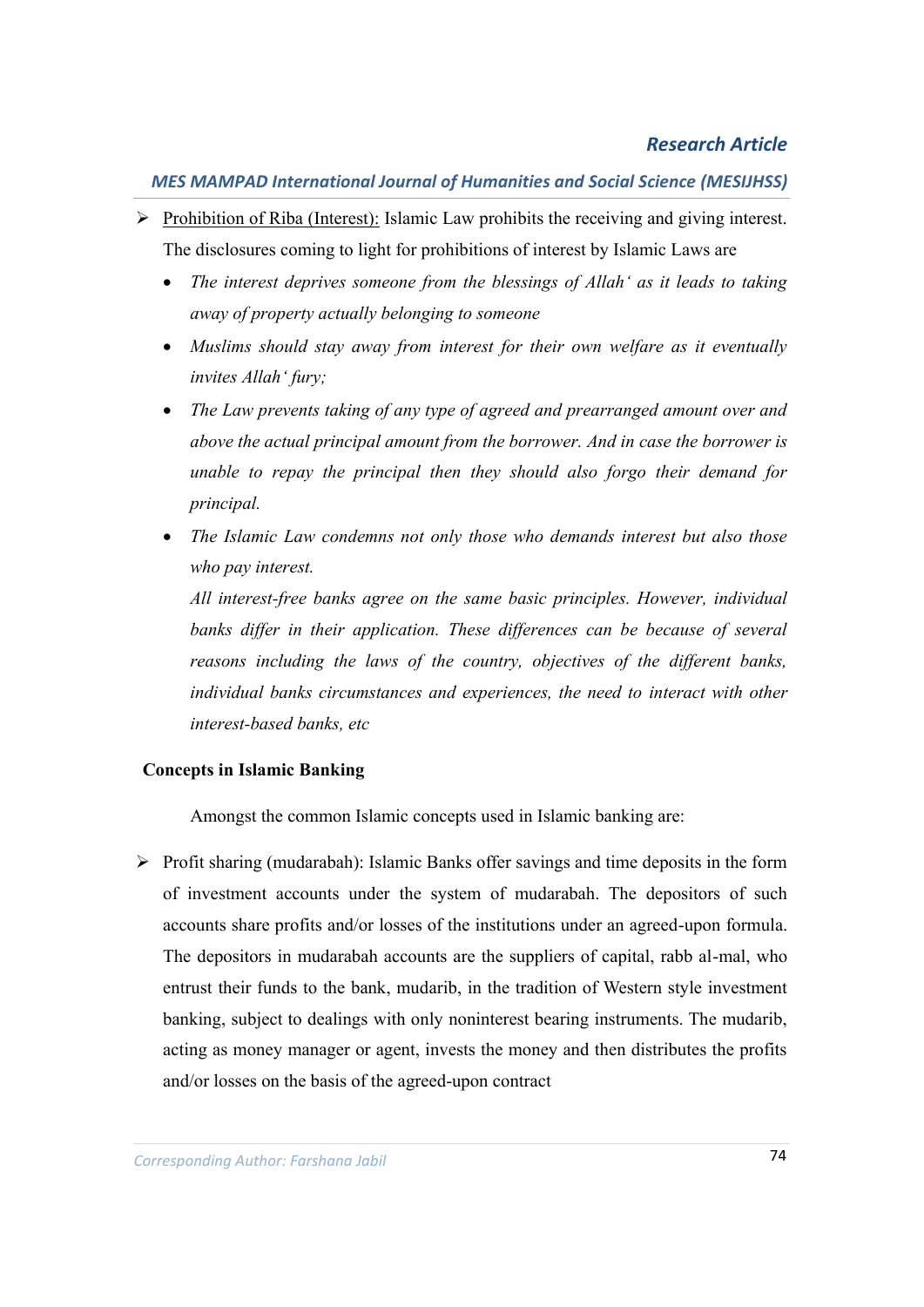## *MES MAMPAD International Journal of Humanities and Social Science (MESIJHSS)*

- *Profits to be shared must be proportional to the funds contributed to the mudarabah account and these cannot be in lump sums or in guaranteed amounts.*
- *The loss to the depositor (contributor of funds) cannot be more than the amount of deposit.*
- $\triangleright$  Non-interest bearing demand deposits (checking accounts): Conventional checkingaccounts in modern commercial banks are non-interest bearing deposits, and since Islamic Banking Institutions shun interest rate based dealings, most of them offer such demand deposit accounts. Ideally, Islamic Banks should not be charging any fees on checking accounts as they are free to employ the depositors' money, subject to the reserve requirements, if there are any, into earning assets. In practice, however, this is not always the case. Depending on the size of the deposit, service charges and fees get collected to meet operating costs.
- $\triangleright$  Joint venture (musharakah): The third instrument used by Islamic Banks is-musharakah, which is a form of equity financing through joint ventures. Unlike the case of mudarabah, here the bank not only participates in the supply of capital to the venture, but also in its management. Thus, the Islamic Banking Institutions assumes the role of an entrepreneur as well as that of a financier
- $\triangleright$  Cost plus (murabahah): The fourth instrument, murabahah (or more specifically, baimujal-murabah -cost plus financing), used by the Islamic Banks consist of transactions where the institution buys a product (e.g., a car or a machinery) on a client's behalf and then resells this with a mark-up to a client, the borrower. Thus, an automobile selling at a price of \$20,000 may be bought by the Islamic Banking Institutions and resold to a client at \$25,000, to be paid back in monthly installments (or a lump sum at the end of the loan term) over a 2-year period. Instead of interest in a traditional loan, the bank makes a profit with the difference of the purchase value.
- $\triangleright$  Leasing (ijarah): The fifth instrument used by the Islamic Banks is ijarah or leasing. Two types of leases are used. In one, the lessee pays the lessor installment payments that go towards ultimate purchase of the equipment by the lessee. This type of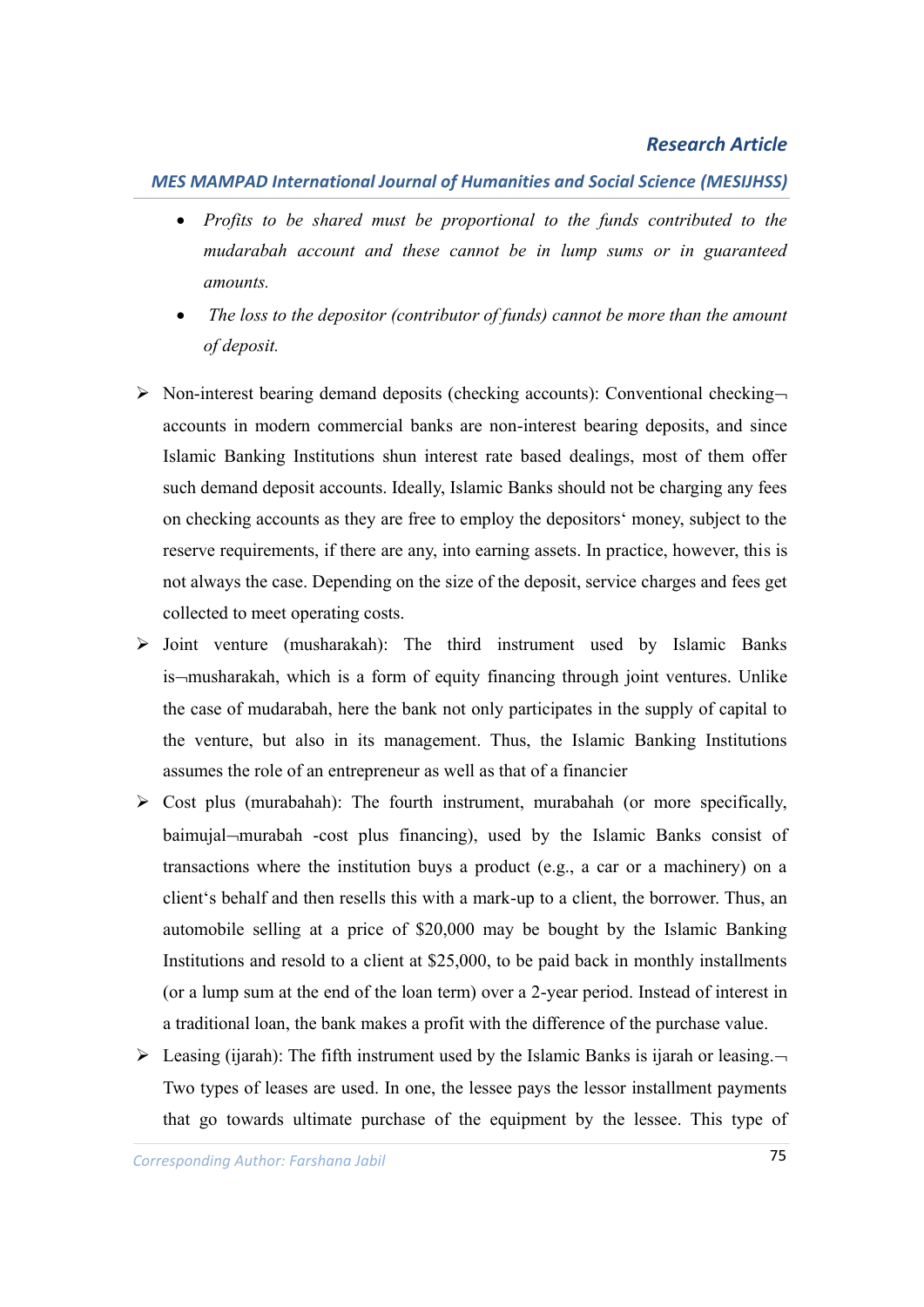lease/purchase agreement is known as ijarahWa-iqtina. The second type of lease maintains the ownership of the lesser as per the lease contract

## **Interest Based Banking**

Bank is a financial institution that performs several functions like accepting deposits, lending loans, agriculture and rural development etc. Bank plays an important role in the economic development of the country. It is necessary to encourage people to deposit their surplus funds with the banks. These funds are used -for providing loans to the industries thereby making productive investments.

A bank is a financial intermediary that accepts deposits and channels those deposits into lending activities. They are the active players in financial market. The essential role of a bank is to connect those who have capital with those who seek capital. After the post economic liberalization and globalization, there has been a significant impact on the banking industry.

Banking in India originated in the 18th century. The oldest bank in existence in India is the State Bank of India, a government-owned bank in 1806. SBI is the largest commercial bank in the country.

After the independence, Reserve Bank of India was nationalized and given wide powers. Currently, India has 96 Scheduled Commercial Banks, 27 public sector banks, 31 private banks and 38 foreign banks.

Today, banks have diversified their activities and are getting into new products and services that include opportunities in credit cards, consumer finance, wealth management, life and general insurance, investment banking, mutual funds, pension fund regulation, stock broking services, etc.

Further, most of the leading Indian banks are going global, setting up offices in foreign countries, by themselves or through their subsidiaries.

## **Difference between Conventional Banking and Islamic Banking**

| No. | <b>Conventional Banking</b> | <b>Islamic Banking</b>                                                  |  |  |
|-----|-----------------------------|-------------------------------------------------------------------------|--|--|
|     |                             | The functions and operating modes The functions and operating modes are |  |  |
|     |                             | are based on fully man made based on the principles of Islamic          |  |  |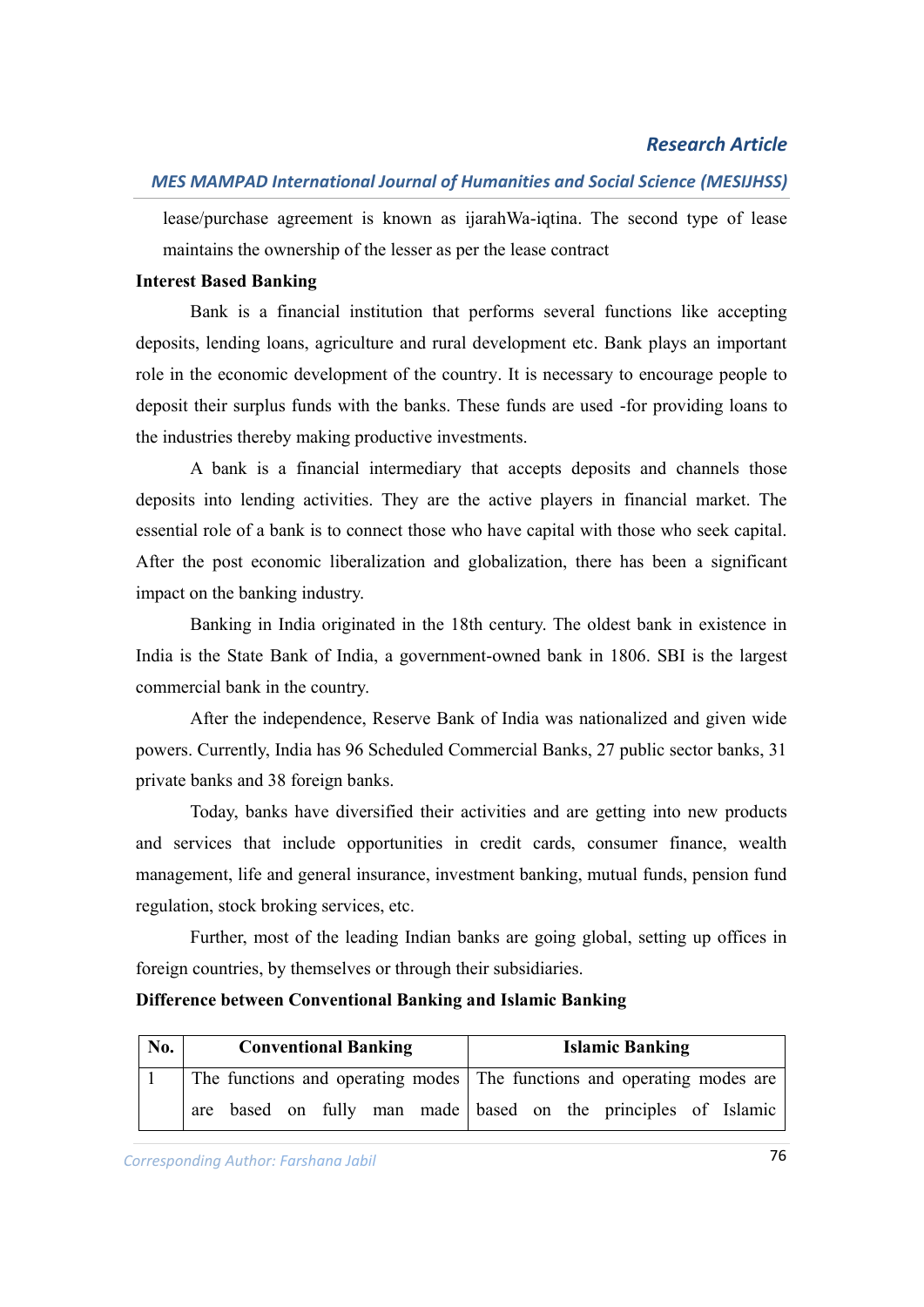|                | principles.                          | Shariah.                                                                                |  |  |
|----------------|--------------------------------------|-----------------------------------------------------------------------------------------|--|--|
| $\overline{2}$ | It aims at maximizing profit without | It also aims at maximizing profit but                                                   |  |  |
|                | any restriction.                     | subject to Shariah restrictions                                                         |  |  |
| $\overline{3}$ | It can charge additional money       | This type of banking has no provision to                                                |  |  |
|                | (penalty and compound interest) in   | charge any extra money from the                                                         |  |  |
|                | case of defaulters.                  | defaulters. Only small amount of                                                        |  |  |
|                |                                      | compensation is charged and these                                                       |  |  |
|                |                                      | proceeds are given to charity.                                                          |  |  |
| $\overline{4}$ | Lending money and getting it back    | Participation in partnership business is                                                |  |  |
|                | with compound interest is the        | the fundamental function of the Islamic                                                 |  |  |
|                | fundamental function<br>of<br>the    | banks.                                                                                  |  |  |
|                | conventional bank.                   |                                                                                         |  |  |
| 5              | The investor is assured of a         | It promotes risk sharing between                                                        |  |  |
|                | predetermined rate of interest.      | provider of capital (investor) and the                                                  |  |  |
|                |                                      | user of funds (entrepreneur)                                                            |  |  |
| 6              | Since income from the advances is    | Since it shares profit and loss, the                                                    |  |  |
|                | fixed, it gives little importance to | Islamic banks pays greater attention to                                                 |  |  |
|                | developing expertise in project      | developing project<br>appraisal<br>and                                                  |  |  |
|                | appraisal and evaluations            | evaluations.                                                                            |  |  |
| 7              |                                      | The status of a conventional bank, in $\vert$ The status of Islamic Bank in relation to |  |  |
|                | relation to its clients is that of   | its clients is that of partners, investors                                              |  |  |
|                | creditor and debtors.                | and trader, buyer and seller                                                            |  |  |
| 8              | Conventional banking practices are   | Islamic banking practices are concerned                                                 |  |  |
|                | concerned with elimination of risk   | with risk bearing when involved in any                                                  |  |  |
|                | when involve in any transaction      | transaction                                                                             |  |  |
| 9              | It does not deal with Zakat (Islamic | In the modern Islamic Banking system, it                                                |  |  |
|                | $\text{Tax)}$                        | has become one of the service-oriented                                                  |  |  |
|                |                                      | functions of the Islamic Banks to be a                                                  |  |  |
|                |                                      | Zakat Collection Centre and they also                                                   |  |  |
|                |                                      | pay out their zakat.                                                                    |  |  |

## *MES MAMPAD International Journal of Humanities and Social Science (MESIJHSS)*

*Corresponding Author: Anjusha. K. P* 77 *Corresponding Author: Farshana Jabil*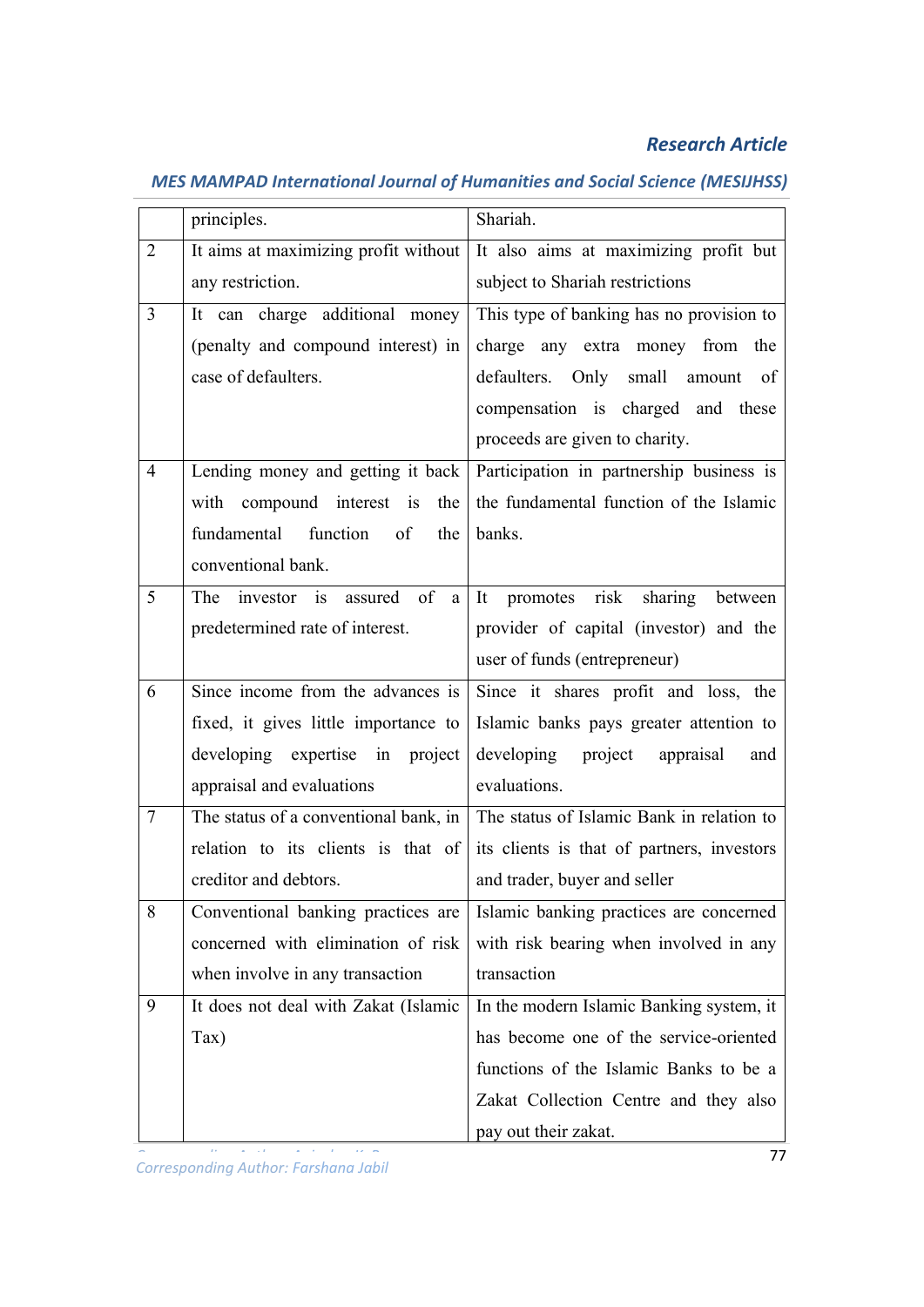## *MES MAMPAD International Journal of Humanities and Social Science (MESIJHSS)*

| -10 |           | When conventional banks involve in   Islamic banks bear all liability when  |
|-----|-----------|-----------------------------------------------------------------------------|
|     |           | transaction with consumer they do   involve in transaction with consumer.   |
|     |           | not take the liability only get the Getting out any benefit without bearing |
|     |           | benefit from consumer in form of its liability is declared Haram in Islam   |
|     | interest. |                                                                             |

## **Major Issues and Constraints in Islamic Banking**

The major issues and constraints involved in Islamic Banking are mentioned herein below:

- No Power to Issue Cheque: The biggest issue which is a permanent hurdle for Islamic banks operating in countries with interest-based banking is that they cannot function as banks unless powers of issuing cheques are given to them. They cannot be members of settlement/clearing house unless they accept two conditions regarding their liabilities and assets like conventional banks that have to keep fractional cash reserve with the central bank and statutory liquid assets in their assets. Thus banks in India have to maintain deposit account with the RBI over which they get interest. The SLR includes government and approved securities.
- Financial Products are Interest Based: A bank licensed by the RBI becomes part of the monetary system, which means it can create money by deposit generation through deposit acceptance. Since these assets are interest based, Islamic bank cannot hold them. Consequently, the central bank cannot act as the lender of last resort because such accommodation by the monetary authority is also interest based. Islamic banks cannot interact with conventional banks based on principles of interest
- Inability to Maintain Capital Adequacy: Another constraint is the inability to maintain capital adequacy and would be unable to interact with interest based banks and money market in India.
- Inability to Evaluate Projects: Islamic banking concentrates more on short-term and medium-term operations because long-term lending involves project appraisals and assessing long term profitability. Most such banks are ill equipped to handle this responsibility because of the smallness of their operations.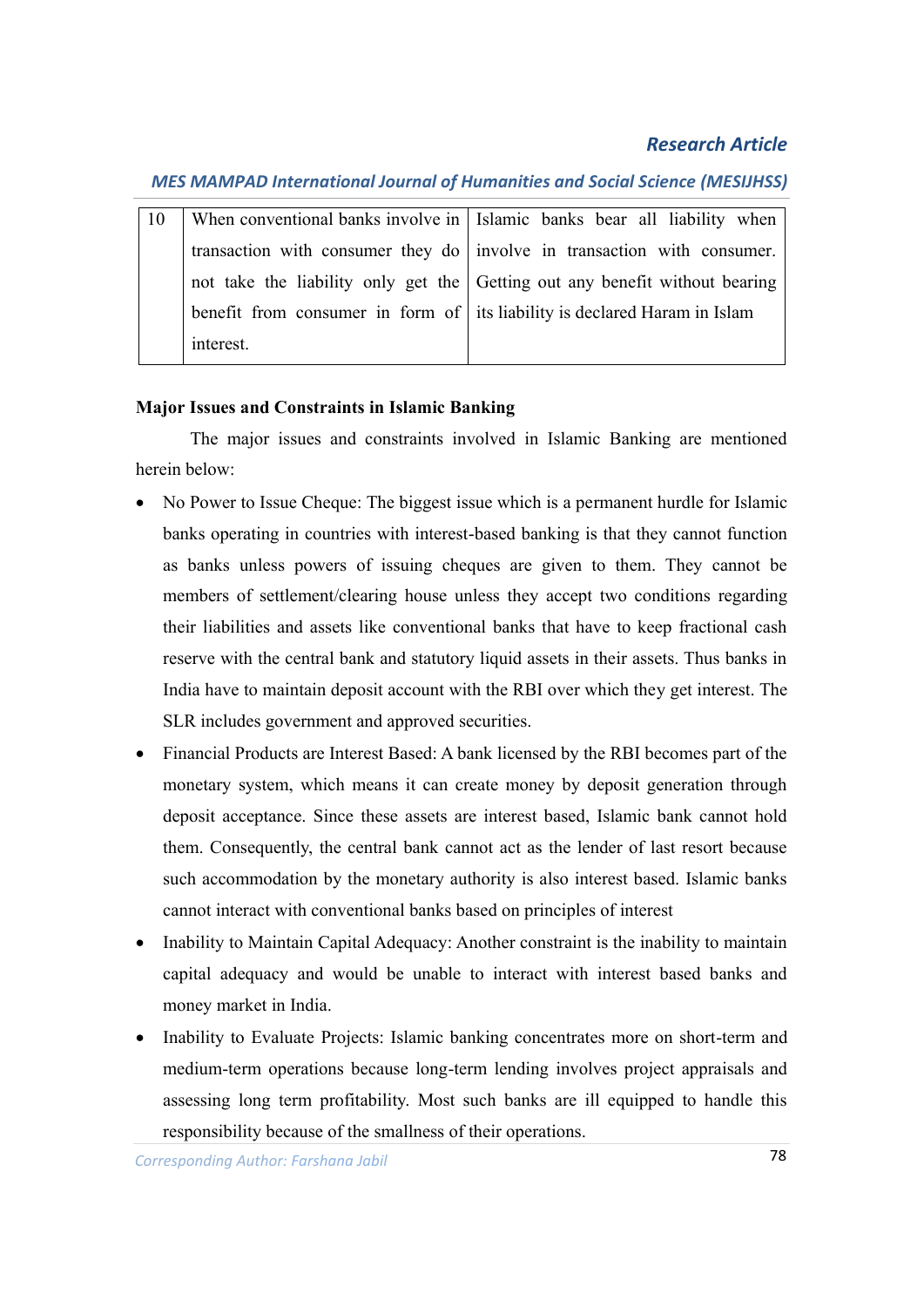## *MES MAMPAD International Journal of Humanities and Social Science (MESIJHSS)*

- Not Possible under the Present Legal Framework: Islamic Banking cannot be offered by Indian banks as well as the overseas branches of local banks under the present legal framework. Except a basic offering like current account, almost no other banking product in India can be modified to meet the conditions of Islamic Banking.
- Tax Procedures: Another important consideration is the tax procedures. While interest is a passive income, profit is defiantly an earned income which is treated differently. If principles of Islamic Banking are incorporated then how does it comply with the tax procedure is the moot question. Furthermore RBI cannot act as the lender to such banks because such accommodation by the monetary authority is also interest based.
- Legal Tricks: Some Muslim critics maintain that the Islamic banks hide the payment of interest behind legal tricks. They compare Islamic banking to "contractumtrinium" a legal trick designed by European bankers in the middle Ages intended to allow the charging of interest for borrowed money, which was against Church teachings. The trick was in the form of three different contractual agreements, which in and of them was not prohibited by the church.

#### **Findings**

The main aim of the conventional banking is the maximising its profit without any restriction,but the main aim of the Islamic banking is to maximise profit but subject to shariahrestriction.Conventional bank can charge additional money in case of defaulters But Islamic banking has no provisions to charge extra amount for any defaulters

### **Conclusion**

It shall be in the interest of India to allow Islamic banks to operate and expand their network in the country along with traditional banks as their main focus is on social well being and wealth generation activities in the society. It is hoped that their participation in Indian banking will lead to further infrastructural development in India.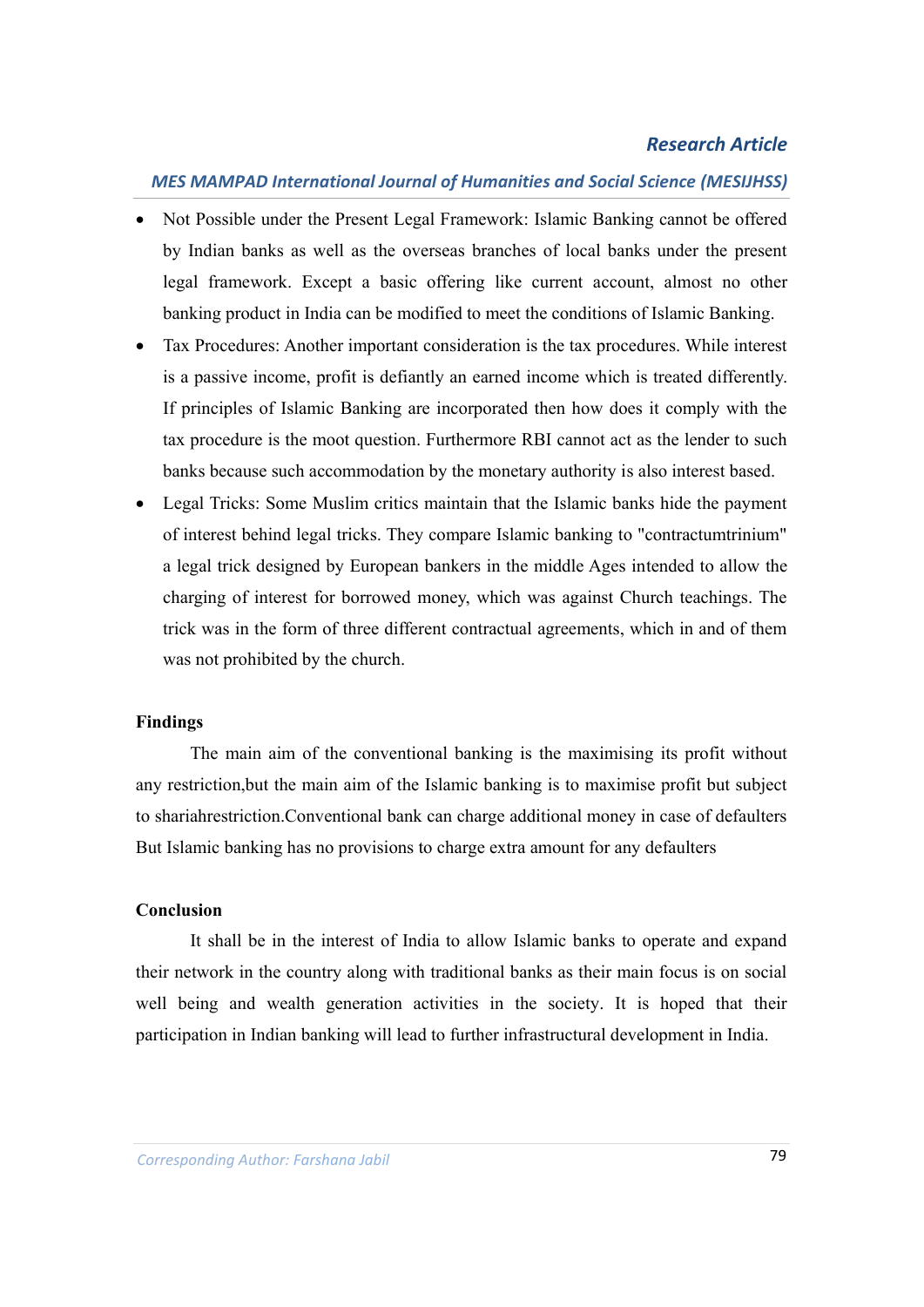## **References**

1. *International Journal of Research In Commerce &Management*, Vol. 4(2013), Issue No. 1 (January).

2. Financial Inclusion: The Islamic Finance Perspective, *Zamir Iqbal and Abbas Mirakhor, 2012*

4*. Financial Exclusion of Indian Muslims*, Published on- 20th February 2008, *Syed Zahid Ahmad*

5. *Inclusive Banking, Purnima S. Tripathi, (HinduOnnet)*

6. *The Role of Islamic Finance in Enhancing Financial Inclusion in Organization of*

*Islamic Cooperation (OIC) Countries*, Islamic Economic Studies, Vol. 20, No. 2,

December 2012, Zamir Iqbal and Abbas Mirakhor

7. *Why India needs Islamic Banking*, Thought Paper by Infosys, India.

8. *Islamic Finance: An Ethical Alternative to Conventional*

*Finance*, Robert E Michael, the Head of Islamic Finance at the New York City.

9. Ethica Institute of Islamic Finance, *Achieving Islamic Finance in India, How can Islamic Finance Help?*

10. Islamic Economics Bulletin, Volume 6-10, Shariq Nisar Website.

11. Social Science Research Network (SSRN*), Principles and Practice of Islamic*

*Finance Systems*, Dr. Julius B. Bertillo and Dr. Josefina B. Salando, CPA.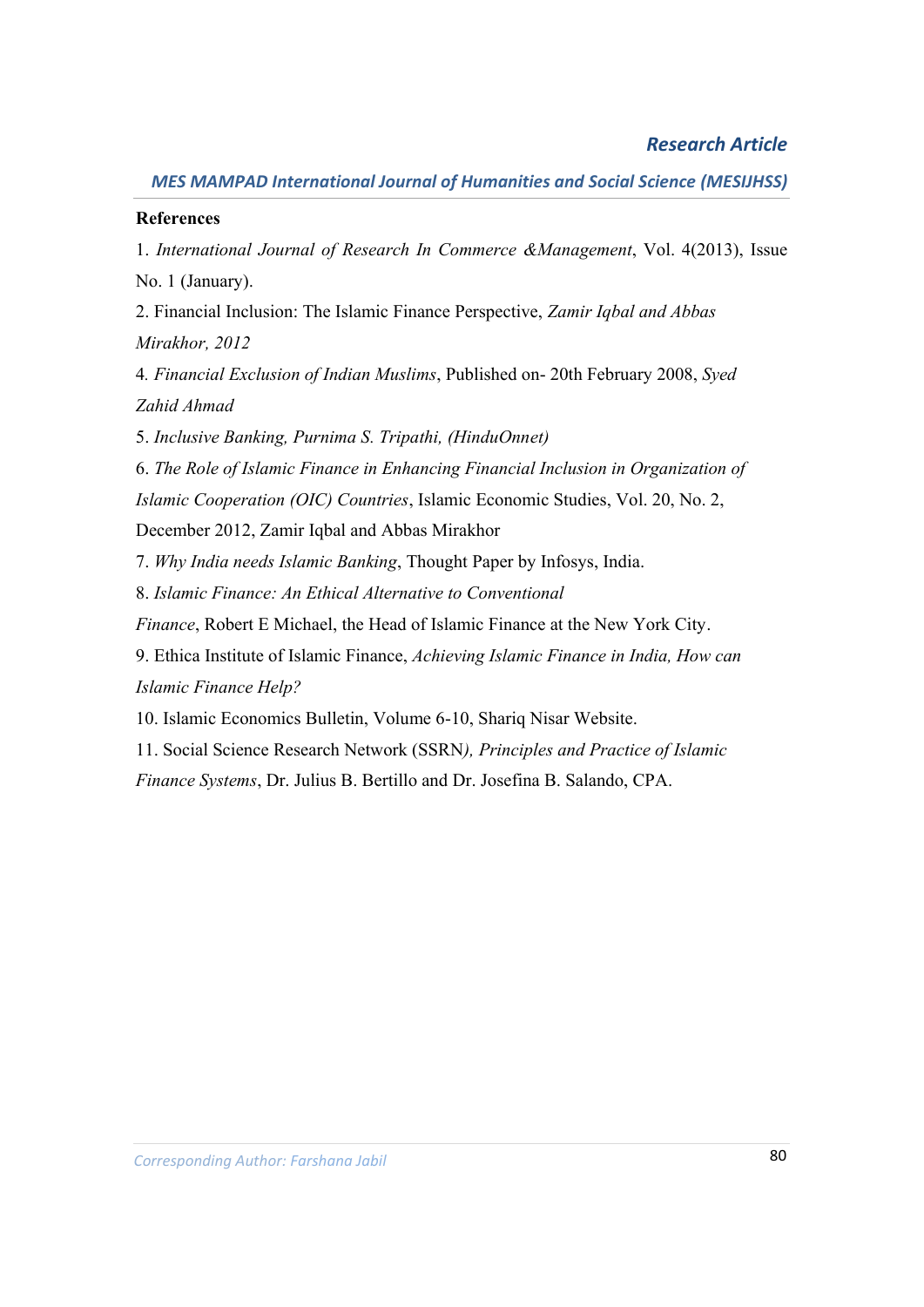#### *MES MAMPAD International Journal of Humanities and Social Science (MESIJHSS)*

## **NEED FOR REJUVENATING INDIAN AGRICULTURE: AN INCUBATION Shijil. K Assistant Professor-Department of Economics, Kr's Sree Narayana College**

**shijileco@gmail.com, Mob: 9605314252**

#### *Abstract*

*Basically India is an agrarian economy. Agriculture has been a way of life and about 16 million families (48.9 per cent of working population) depend upon this sector for their livelihood. But in terms of contribution to GDP agriculture sector accounts only 14.1 per cent. Since independence contribution from agriculture sector has been showing a declining trend. Indian agriculture is experiencing sluggish growth due to various factors. Such factors include problems related to agriculture profitability, availability of land for cultivation, problems of irrigation, cutting down of subsidies, problems related with agriculture credit, bottlenecks related to agriculture modernization, policy issues, problems of small and marginal farmers, disguised unemployment, issue of income security and sustainability, etc… These problems have to be addressed with immediate effect. With the increasing population pressure a sustained high level agriculture growth is a pre-requisite for inclusive growth, reduction of poverty and rural development. It is not feasible to achieve higher growths in agriculture sector without incremental productivity and technological diffusion across the country. So rejuvenation of Indian agriculture is vital for sustainable agriculture growth. Since there is a linkage between agriculture and industry an upsurge in primary sector is critical to overall development of the nation. India needs to insist new lifeblood into farmers by removing all the obstacles in the wake of an agrarian economy so that faster growth is possible. This paper is essentially an attempt to elicit the need for rejuvenating Indian agriculture on the verge of raising challenges and tries to point out some policy solution for the betterment of Indian agriculture.* 

*Key words: Rejuvenation, GDP, Sustainability, Agriculture credit, Small and Marginal farmers, Agrarian economy*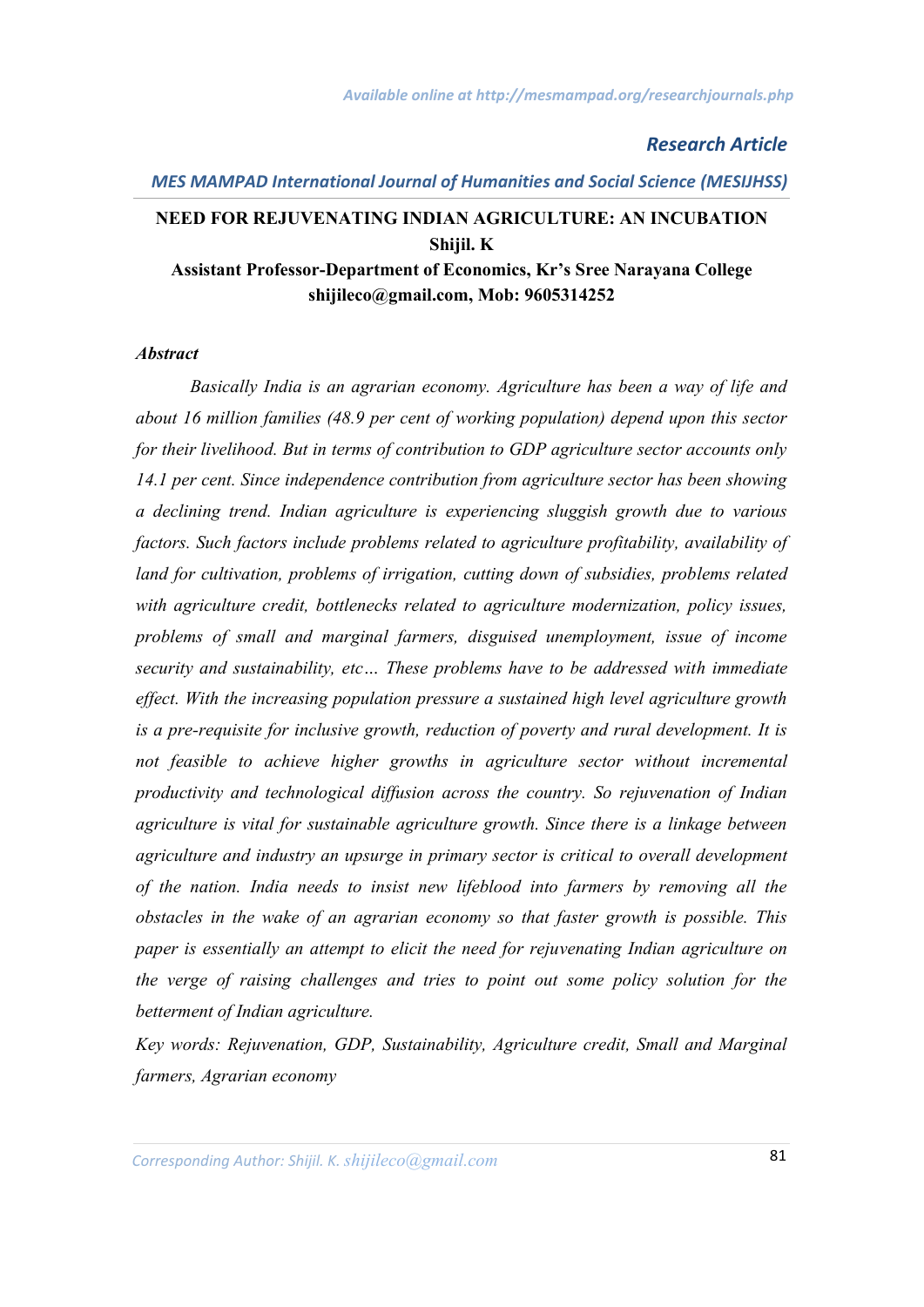#### **Introduction**

Development of any country should start from primary sector and proceeds through secondary and tertiary sector. In India a premature transition can be seen from agriculture sector to industrial sector and from industrial sector to service sector. Since majority of working population engaged in agriculture sector for their livelihood India need a sustained growth in this sector. It is essential for to achieve inclusive growth. To achieve a sustained growth in primary sector is not an easy one due to several factors. This paper is mainly divided into two parts, the first part deals with the need for rejuvenating agriculture for sustainable growth and second part deals with how the rejuvenation is possible.

#### **Sustainable agriculture – challenges ahead**

An upsurge in primary sector is essential for overall development of Indian economy. Therefore main focuses of agriculture policies are more on achieving selfsufficiency, self-reliance and sustainable agriculture growth. Contribution from agriculture sector declined from 56.5 per cent in 1950-1951 to 14.1 per cent in 2016- 2017. Food grain production has increased from 50.82 million tonne in 1950-1951 to 252.22 million tonne in 2015-2016. But when we consider the magnitude of population food production is not sufficient.

In order to ensure food security, self-reliance and self-sufficiency a sustained growth is critical. But still India is struggling to achieve a sustained growth due several constraints.

#### **1. Availability of land for cultivation**

| Item                       | 1950-51 | 1970-71 | 1990-91 | 2001-2011 |
|----------------------------|---------|---------|---------|-----------|
| Gross croppedarea          | $132*$  | $166*$  | 185*    | $141.23*$ |
| Net sown area              | $119*$  | $141*$  | $142*$  | $141*$    |
| Current fallows            | $11*$   | $11*$   | $14*$   |           |
| Other fallows              | $17*$   | q*      | $10*$   |           |
| Under non agricultural use | q*      | $16*$   | $20*$   |           |

Due to high population pressure the area under cultivation has come down.

*Corresponding Author: Anjusha. K. P* 82 *Corresponding Author: Shijil. K. shijileco@gmail.com*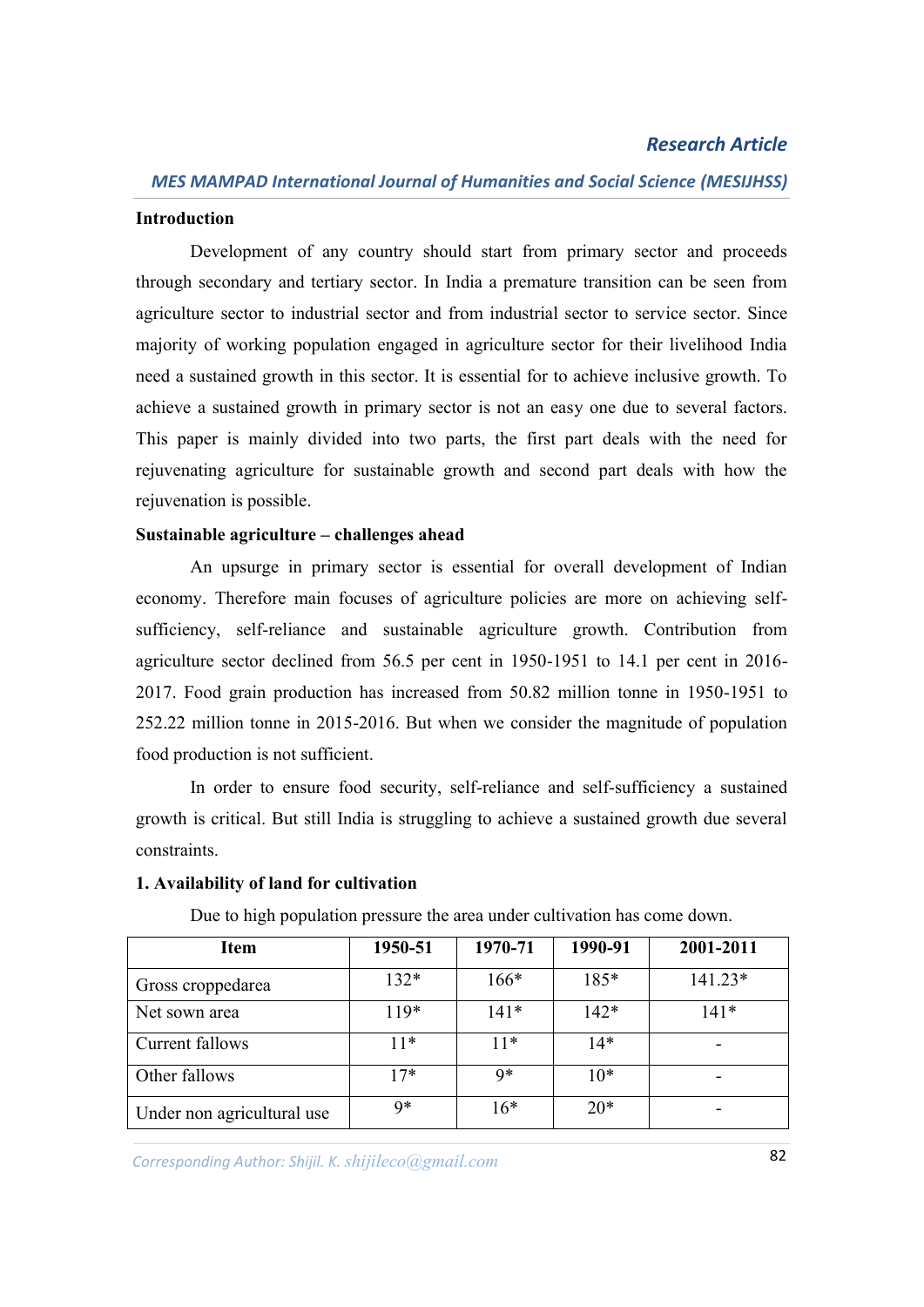| Barren and uncultivable  | 38* | າ໐∗ | ገ 1 * | 17.02(2008-09) |
|--------------------------|-----|-----|-------|----------------|
| *area in million hectors |     |     |       |                |

#### *MES MAMPAD International Journal of Humanities and Social Science (MESIJHSS)*

Source: agriculture censuses

After the adoption of new economic policy there has been a declining trend in gross cropped area. Due to globalization there is a sharp increase in service sector growth. Area under non-agriculture use also explicit an increasing trend which demonstrate the population pressure on the country.

#### **2. Irrigation**

Indian agriculture is a gamble in monsoon. Only 40 per cent area coming under irrigated area and the remaining 60 per cent under rain irrigated area. Irrigation is the major factor that helps farmers to yield more. Proportion of irrigated area to net sown area was 47 per cent in 2005-06 but in 2010-11 it was only 46 per cent. Net irrigated area in 2005-06 was 54270000 where as in 2010-11 it was 64567000. A slight increase can be seen. Hence a significant part of the net sown area continues to be rain fed.

#### **3. Agriculture credit**

Agriculture credit provides adequate and timely support to farmers. Which will helps to raise the agriculture produce and income. Government provides large amount as agriculture credit. Priority sector lending also meant for agriculture credit at relatively low interest rates. It is mandatory for every bank to lend a prescribed amount as priority sector lending. But actually what is happening is that most of the farmers use agriculture loan for other purposes like marriage, construction of house etc… and they may misuse the loan. Flow of institutional credit to agriculture has been showing an increasing trend. In 2006-07 it was 2.29 lakh crore and in 2011-12 it increased into 2.62 lakh crore. Interest subsidy on farmer credit is also showing an increasing trend. As per 2016-17 budget estimates it was 13619 crore and in 2017-18 budget estimates it is 15000 crore. Crop insurance is also given impetus. In 2015-16 it was 2983 crore but in the budget estimates of 2017-18 an amount of 9000 crore were earmarked. Most of the beneficiaries of agriculture credit belong to large land holders.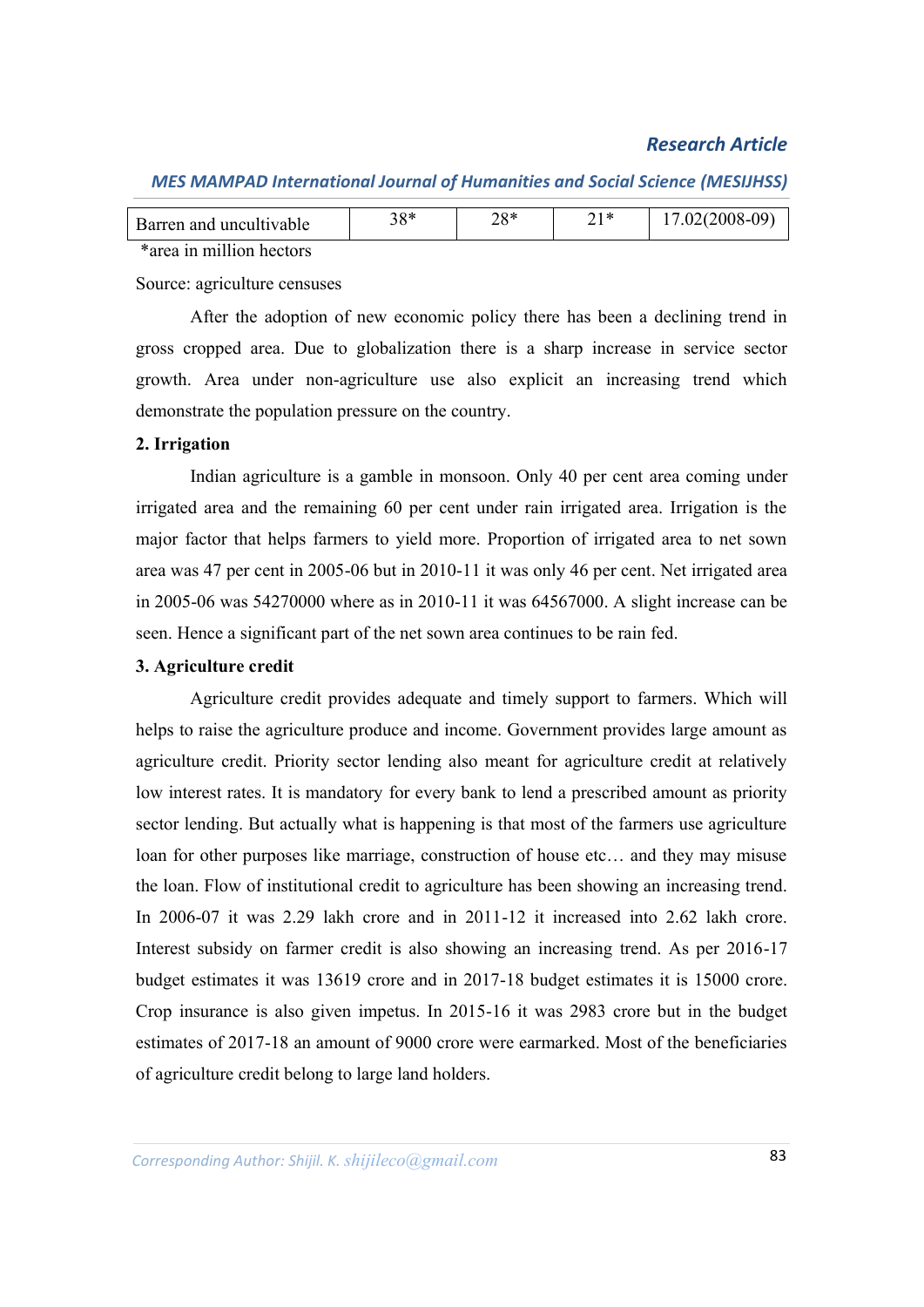#### **4. Modernization of agriculture**

Modernization of agriculture is critical to sustain agriculture growth. For technological diffusion across the country a huge investment is needed. New technology as new agriculture strategy should be taken as the motto for sustained agriculture growth. Technological diffusion is one of the major problems in India. Small and marginal farmers are not able to purchase advanced technologies and they lack technical knowhow. With the new technology India experienced high growth in agriculture sector during green revolution period, but that growth was not a sustained one. So modernization should compatible with soil fertility and affordable to farmers. Introduction of most modern technology requires huge investment in research and developmental activities. But in India year by year a slight increase can be seen but it is not sufficient.

#### **5. Income security and sustainability**

The two terms income security and sustainability are highly controversial. Recently our government is focusing on income security to farmers and promised that income of farmers will double by 2022. Now the question relies upon can income security leads to sustainability. For of the working population engaged in agriculture sector has zero marginal productivityensuring income security government must ensure that farmers receive fair wages and fair price for agriculture produce.

#### **6. Disguised unemployment**

One of the important features of Indian agriculture is the prevalence of disguised unemployment. Most. People are engaging in farming but contribute nothing to total produce. Agriculture development is possible through shifting of redundant labour to industrial sector.

#### **7. Problems of small and marginal farmers**

Small and marginal farmers constitute a sizable portion of agriculture population. For a sustained agriculture growth upliftment of such poor segments are inevitable. In India those who hold less than 2 hectors of land is called small farmers and farmers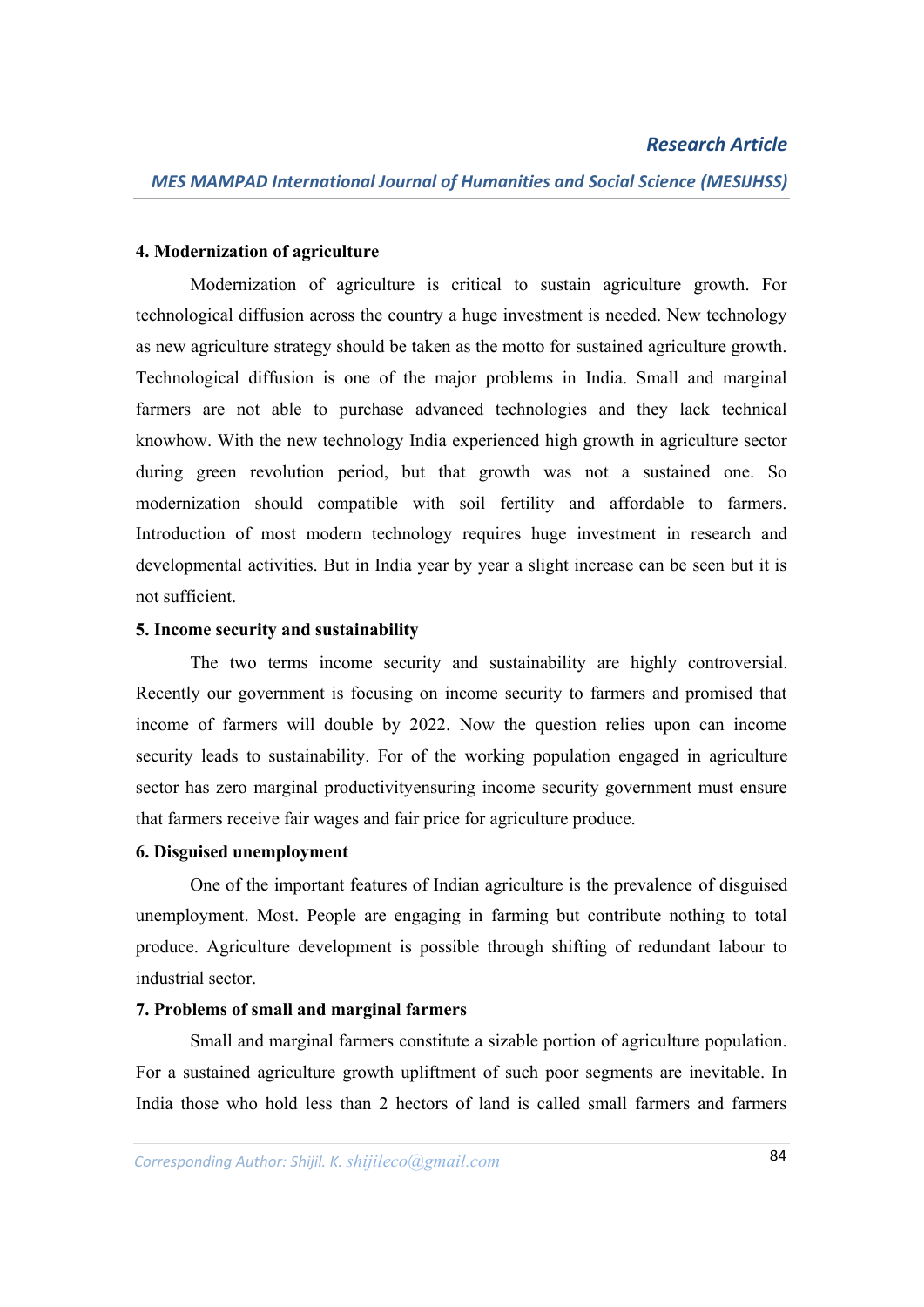#### *MES MAMPAD International Journal of Humanities and Social Science (MESIJHSS)*

cultivating less than one hector is classified as marginal farmers. Both small and marginal farmers are producers and workers at the same time. They have only low ratio of marketed surplus to output. Since they are unable to make huge investment they are facing technological constraints. Most of the small farmers are engaging in production by augmenting their operational area through leasing. They are facing several constraints related to adequate irrigation water, unavailability of credit, community's power structure etc… They lack timely market information and facing several problems pertaining to access of government services. Sustained agriculture development is not possible without addressing the problems faced by these sections.

#### **8. Issue of subsidy**

Agriculture subsidy is one of the heating debates in India. Usually government provides subsidy for boosting the production in agriculture sector. To some extent subsidies are beneficial to farmers because it reduce the cost of production. Spending of subsidy out of control will harm the fiscal condition of the nation. A general subsidy on scarce resources like water and electricity have a negative impact because it did not cover the cost incurred for providing it. Sometimes subsidies are mistargeted and most of the benefits of subsidies go to large farmers and land holders. In India there exists some kind of regional inequalities in providing agriculture input subsidy. Input subsidies for fertilizers will leads to environmental degradation. Every budget focusing on cutting down the amount of input subsidy.

#### **9. Profitability**

Low profitability is one of the major reasons for the sluggish growth of Indian agriculture. Often farmers were exploited by middlemen and sellers. Farmers get only a nominal profit. So without proper minimum support price and timely support from government during crop failure due to deficiency of rain fall or drought agriculture is not profitable. Economic survey of 2016-17 shows that minimum support price has increased but slower in recent years.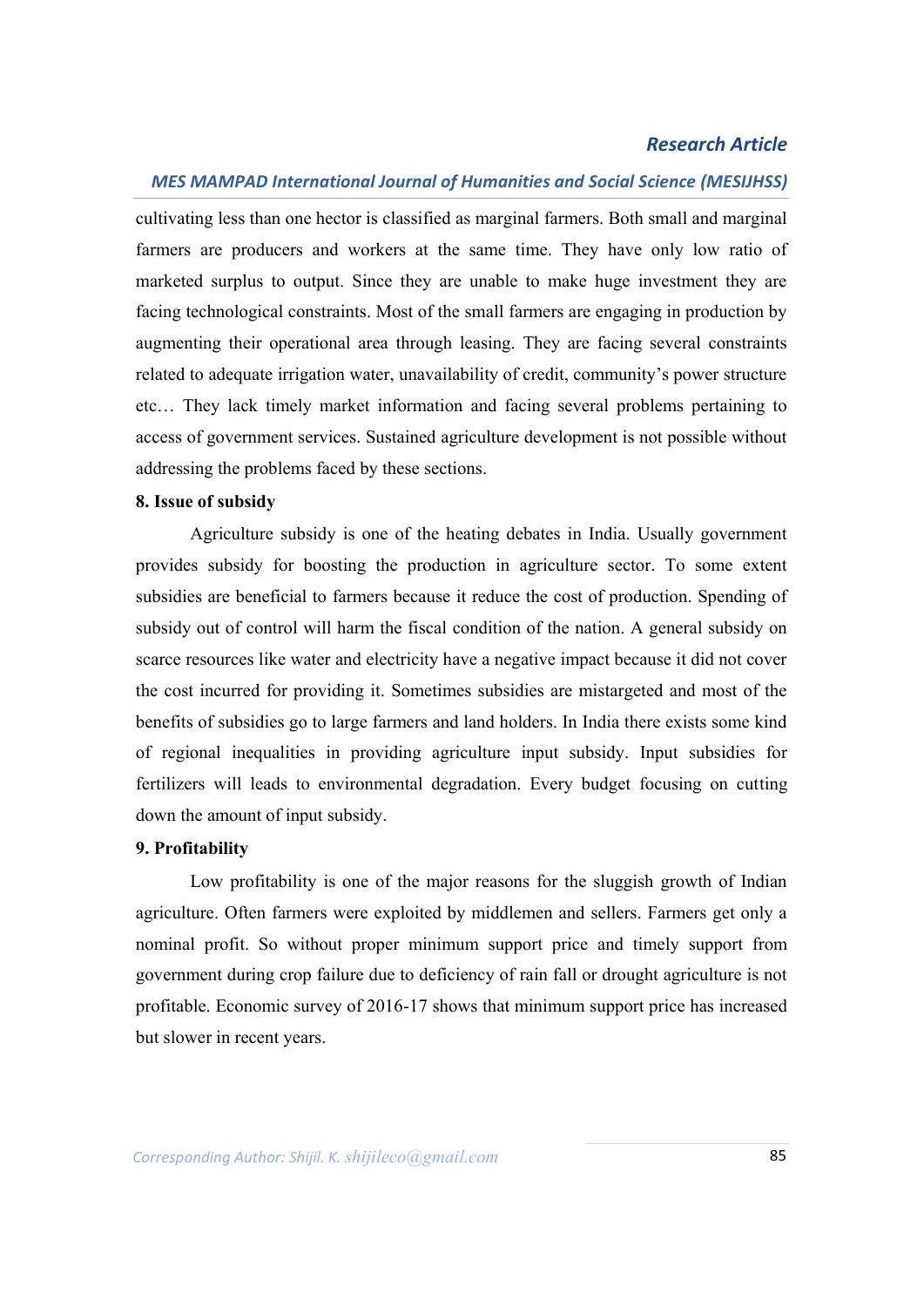#### **How to tackle challenges through rejuvenation**

India can achieve a sustainable agriculture by tackling the challenges ahead. Following are some practical solution for to maintain a high sustainable growth in agriculture sector.

#### **1**. **Regenerative agriculture – beyond sustainability**

Regenerative agriculture is an advanced form of organic farming. This farming is based upon ecological principles and it recaptures carbon emission from the atmosphere. It regenerates soil fertility and it protects soil from chemical fertilizers. This is the best way to cultivate in healthy soil. This farming keeps carbon in the soil which is the basic element for every living creature.

#### **2. Research and development**

Investment in research and development activities by both public and private sector is critical to sustain agriculture growth. Since India is a developing country its priority goes to poverty alleviation, upliftment of weaker sections of the society etc... The accrued amount by the reduction of input subsidies should be utilized for research and developmental activities. Since the availability of land is limited the future of agriculture rest upon research. Research is critical for soil conservation, moisture conservation in drought areas, addressing the problems of salinity and water logging in rainfall areas.

## **3. Diversification of agriculture produce**

One of the major problems in India is lack of adequate buffer stock and cold storage facilities. So diversification of agriculture produce especially perishable commodities is needed. It is also a way for reaping the benefits of globalization. To some extent it is useful for reducing the problem of disguised unemployment.

#### **4. Capital formation**

Capital formation in agriculture sector is critical. Government should use the amount from cutting down input subsidies for capital formation in agriculture.

## **5. Adequate and productive agriculture credit**

Agriculture credit should be provide at lowest interest rate and should provide a long payback period for farmers. Government must constitute a mechanism to check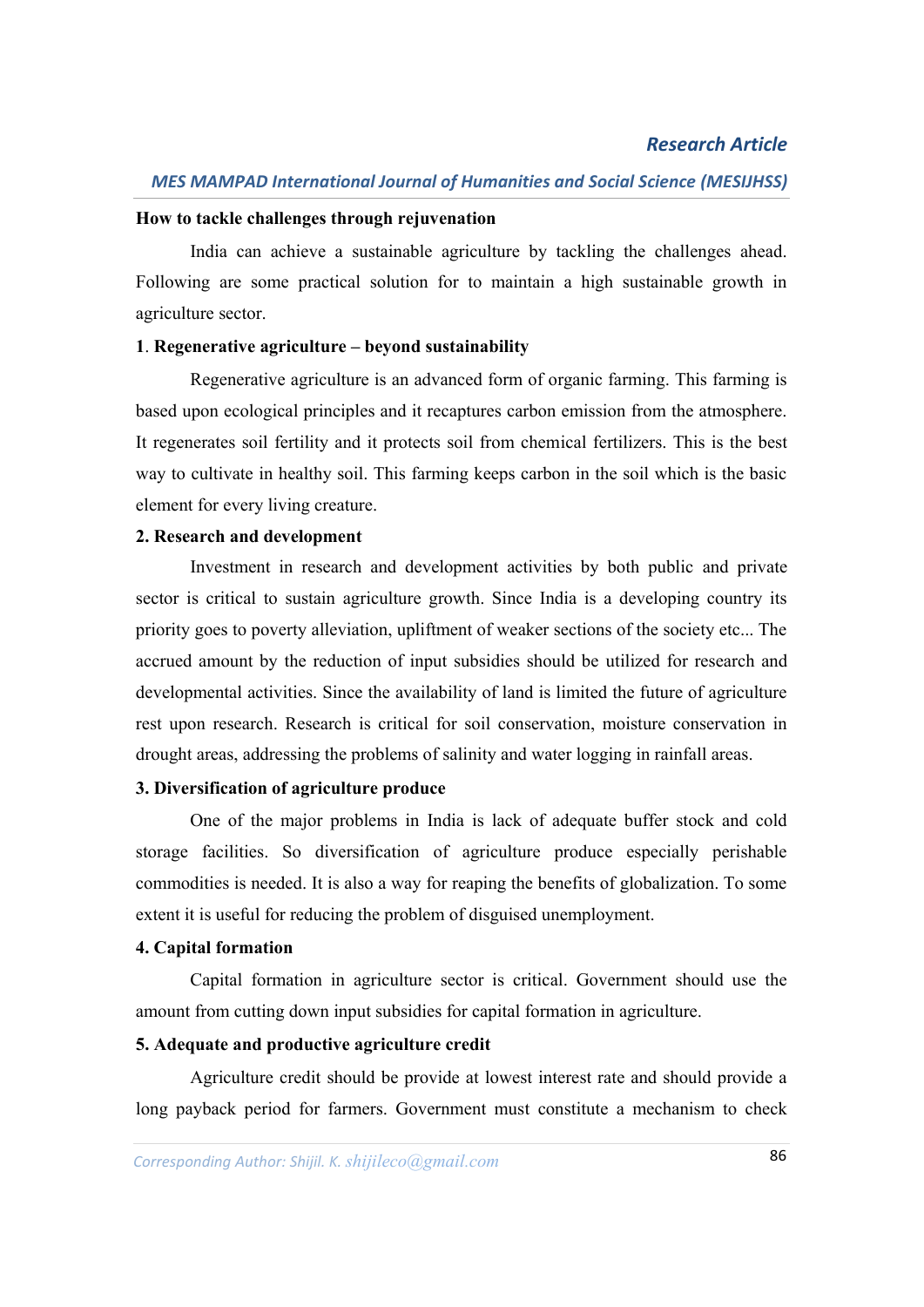## *MES MAMPAD International Journal of Humanities and Social Science (MESIJHSS)*

whether the credited amount utilized for agriculture purpose or not. Government must ensure the outreach of financial institutions for availing the credit facilities for small and marginal farmers.

#### **6. Insurance**

Widening of crop insurance is critical to sustain agriculture. Crop insurance should be extended to the whole production process of crop. It is the duty of government to encourage private participation in crop insurance.

#### **7. Marketing**

In most of the cases farmers will not get adequate price for their produce because of the interventions of intermediates. Government should ensure fair prices for agriculture produce by providing market information, procurement system, announcing minimum support price and expansion of e-markets. Market accessibility of farmers should be strengthened and a direct contact between farmers and market has to be made.

#### **Conclusion**

Indian agriculture is in a vicious circle. Only a deliberate attempt can pull up and sustain agriculture sector in India. Since the availability of land is limited new perspectives on agriculture development is needed. India can transform into a developed nation by achieving a sustained growth in primary sector and it is way of achieving inclusive growth. There is an urge for rejuvenating Indian agriculture for a self-sufficient, self-reliant and a sustainable agrarian economy. There is a need for redefining Indian agriculture and its policy frame works on the verge of raising challenges. Still India has better opportunities for to achieve a sustained agriculture growth.

### **References**

- 1. Government of India, Ministry of Finance, *Economic Survey 2016-17*, New Delhi, 2017
- 2. Hnumantha Rao, C.H. and Gulati Ashok, (1994).*Indian Agriculture: Emerging Perspectives and Policy Issues*, International/Food policy Research Institute.
- 3. Sundaram, K.V(2006). *Small Farmer Development Strategies For The Next Millennium*. In Ali Mohammad, Abdul Munir, Shamsul Haque Siddiqui and

*Corresponding Author: Anjusha. K. P* 87 *Corresponding Author: Shijil. K. shijileco@gmail.com*